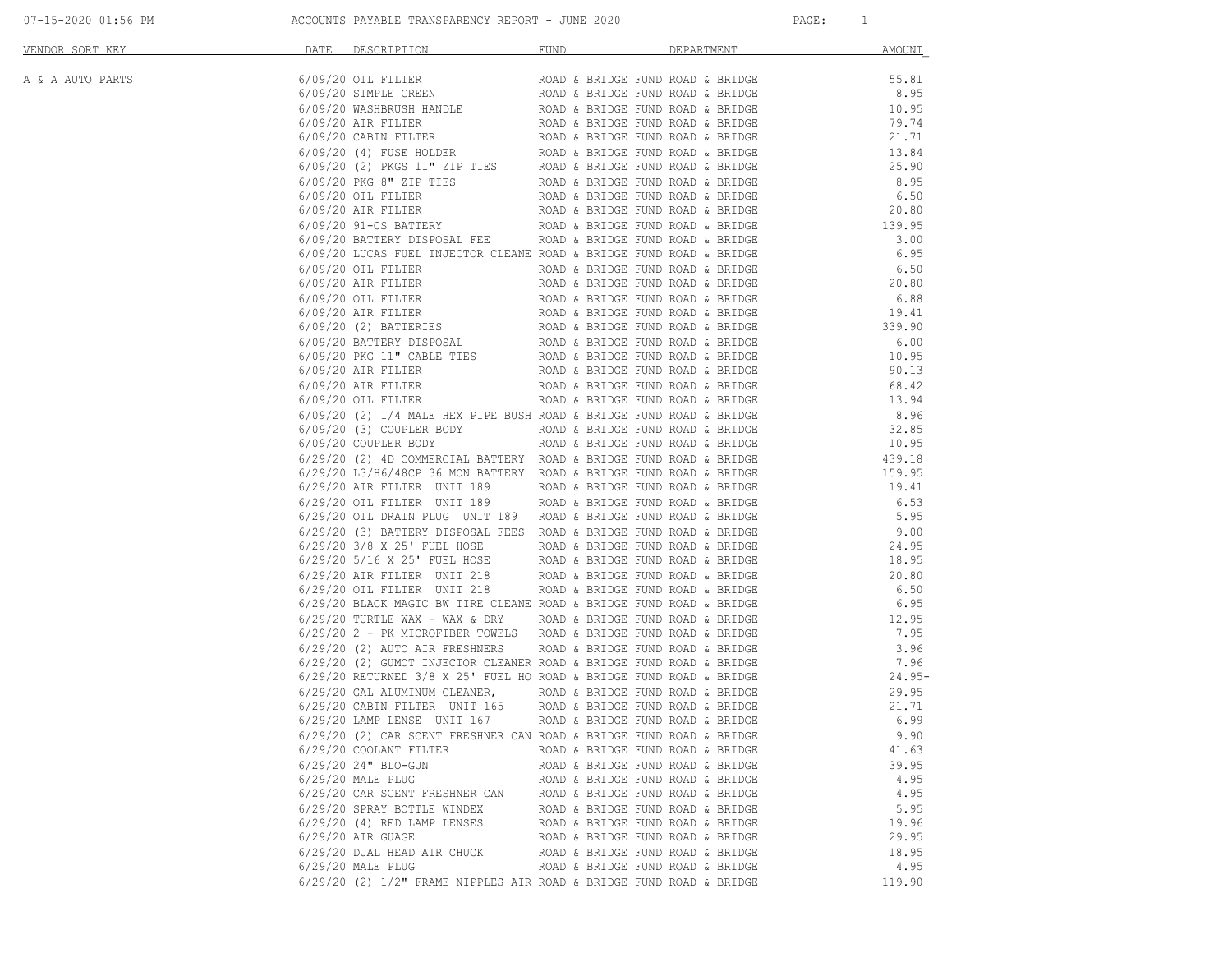| 07-15-2020 01:56 PM   |                 | ACCOUNTS PAYABLE TRANSPARENCY REPORT - JUNE 2020                                                                                                               |                                                      | PAGE:                                        | 2               |
|-----------------------|-----------------|----------------------------------------------------------------------------------------------------------------------------------------------------------------|------------------------------------------------------|----------------------------------------------|-----------------|
| VENDOR SORT KEY       |                 | DATE DESCRIPTION                                                                                                                                               | FUND                                                 | DEPARTMENT                                   | AMOUNT          |
|                       |                 | 6/29/20 AIR FILTER UNIT 192 ROAD & BRIDGE FUND ROAD & BRIDGE                                                                                                   |                                                      |                                              | 19.41           |
|                       |                 | $6/29/20$ AIR FILTER UNIT 174 ROAD & BRIDGE FUND ROAD & BRIDGE                                                                                                 |                                                      |                                              | 19.41           |
|                       |                 | $6/29/20$ (2) 3300X8X6 1/2 TO 3/8 FI ROAD & BRIDGE FUND ROAD & BRIDGE                                                                                          |                                                      |                                              | 21.90           |
|                       |                 | 6/29/20 3/8 MALE NIPPLE                                                                                                                                        | ROAD & BRIDGE FUND ROAD & BRIDGE                     |                                              | 4.95            |
|                       |                 | $6/29/20$ FEMALE COUPLER PLUGS ROAD & BRIDGE FUND ROAD & BRIDGE $6/29/20$ (2) EMPTY SPRAY BOTTLES ROAD & BRIDGE FUND ROAD & BRIDGE                             |                                                      |                                              | 5.09            |
|                       |                 | 6/29/20 (4) ARMORALL PROTECTANT ROAD & BRIDGE FUND ROAD & BRIDGE                                                                                               |                                                      |                                              | 9.96<br>27.92   |
|                       |                 |                                                                                                                                                                |                                                      | TOTAL:                                       | 2,233.11        |
| A T & T               |                 | 6/29/20 ADULT PROBATION                                                                                                                                        | GENERAL FUND                                         | BUILDING MAINTENANCE                         | 78.55           |
|                       |                 | 6/29/20 CO EXTENSION                                                                                                                                           | GENERAL FUND                                         | BUILDING MAINTENANCE                         | 59.18           |
|                       |                 | 6/29/20 JUVENILE PROBATION                                                                                                                                     | GENERAL FUND                                         | BUILDING MAINTENANCE                         | 98.16           |
|                       |                 | $\begin{tabular}{ll} 6/29/20 & DES & & GENERAL FUND \\ 6/29/20 & FIRE ALARM & & GENERAL FUND \\ 6/29/20 & VETERANS SERVICES & & GENERAL FUND \\ \end{tabular}$ |                                                      | BUILDING MAINTENANCE                         | 206.41          |
|                       |                 |                                                                                                                                                                |                                                      | BUILDING MAINTENANCE                         | 34.86           |
|                       |                 |                                                                                                                                                                |                                                      | BUILDING MAINTENANCE                         | 98.16           |
|                       |                 | $6/29/20$ ELEVATOR                                                                                                                                             | GENERAL FUND                                         | BUILDING MAINTENANCE                         | 59.18           |
|                       | $6/29/20$ JP #2 |                                                                                                                                                                | GENERAL FUND                                         | BUILDING MAINTENANCE                         | 49.07           |
|                       | $6/29/20$ JP #3 |                                                                                                                                                                | GENERAL FUND                                         | BUILDING MAINTENANCE                         | 59.18           |
|                       | 6/29/20 WIC     | 6/29/20 DPS - DRIVER'S LICENSE GENERAL FUND                                                                                                                    | GENERAL FUND                                         | BUILDING MAINTENANCE<br>BUILDING MAINTENANCE | 118.36<br>49.07 |
|                       |                 |                                                                                                                                                                |                                                      | TOTAL:                                       | 910.18          |
| A T & T CORP          |                 | 6/09/20 MO SVC 5/26 - 6/25/2020 GENERAL FUND                                                                                                                   |                                                      | BUILDING MAINTENANCE                         | 1,041.97        |
|                       |                 | $6/09/20$ MO SVC $4/26 - 5/25/2020$ GENERAL FUND                                                                                                               |                                                      | BUILDING MAINTENANCE                         | 2,651.74        |
|                       |                 |                                                                                                                                                                |                                                      | TOTAL:                                       | 3,693.71        |
| A T & T MOBILITY      |                 | 6/09/20 COUNTY JUDGE LUNA                                                                                                                                      | GENERAL FUND                                         | COMMISSIONERS COURT                          | 53.20           |
|                       |                 | 6/29/20 EMERGENCY MGMT                                                                                                                                         | GENERAL FUND                                         | EMERGENCY MGNT / 911 M                       | 53.25           |
|                       |                 | 6/29/20 CO ATTORNEY                                                                                                                                            | GENERAL FUND                                         | COUNTY ATTORNEY                              | 102.28          |
|                       |                 | 6/29/20 MAINTENANCE DEPARTMENT GENERAL FUND<br>6/09/20 MAINTENANCE                                                                                             | GENERAL FUND                                         | BUILDING MAINTENANCE<br>BUILDING MAINTENANCE | 51.14<br>53.20  |
|                       |                 | $6/29/20$ CONSTABLE PCT #1                                                                                                                                     | GENERAL FUND                                         | CONSTABLE PCT # 1                            | 92.68           |
|                       |                 | $6/29/20$ CONSTABLE PCT #2                                                                                                                                     | GENERAL FUND                                         | CONSTABLE PCT # 2                            | 92.68           |
|                       |                 | $6/29/20$ CONSTABLE PCT #3                                                                                                                                     | GENERAL FUND                                         | CONSTABLE PCT # 3                            | 92.68           |
|                       |                 | $6/29/20$ CONSTABLE PCT #4                                                                                                                                     | GENERAL FUND                                         | CONSTABLE PCT # 4                            | 92.68           |
|                       |                 | 6/29/20 SHERIFF'S DEPARTMENT GENERAL FUND                                                                                                                      |                                                      | SHERIFF                                      | 1,847.51        |
|                       |                 | $6/09/20$ SHERIFF                                                                                                                                              | GENERAL FUND                                         | SHERIFF                                      | 47.87           |
|                       |                 | 6/09/20 SHERIFF'S DEPT                                                                                                                                         | GENERAL FUND                                         | SHERIFF                                      | 51.07           |
|                       |                 | $6/09/20$ JUVENILE PROBATION GENERAL FUND                                                                                                                      |                                                      | JUVENILE CORRECTIONS                         | 47.87           |
|                       |                 | $6/29/20$ ROAD & BRIDGE                                                                                                                                        | ROAD & BRIDGE FUND ROAD & BRIDGE                     |                                              | 143.82          |
|                       |                 | $6/29/20$ COMMISSIONER PCT#4 ROAD & BRIDGE FUND ROAD & BRIDGE                                                                                                  |                                                      |                                              | 41.54           |
|                       |                 | $6/09/20$ ROAD & BRIDGE                                                                                                                                        | ROAD & BRIDGE FUND ROAD & BRIDGE                     |                                              | 93.61           |
|                       | 6/09/20 WIC     | $6/09/20$ ROAD & BRIDGE                                                                                                                                        | ROAD & BRIDGE FUND ROAD & BRIDGE<br>WIC PROGRAM FUND | NON-DEPARTMENTAL                             | 116.99<br>39.24 |
|                       |                 |                                                                                                                                                                |                                                      | TOTAL:                                       | 3,113.31        |
| PAWLIK'S ACE HARDWARE |                 | 6/09/20 (15) PORTLAND CMNT 93# GRA GENERAL FUND                                                                                                                |                                                      | BUILDING MAINTENANCE                         | 179.85          |
|                       |                 | 6/09/20 (10) PORTLAND CMNT 93# GRA GENERAL FUND                                                                                                                |                                                      | BUILDING MAINTENANCE                         | 119.90          |
|                       |                 | 6/09/20 (6) KEYS                                                                                                                                               | GENERAL FUND                                         | BUILDING MAINTENANCE                         | 11.94           |
|                       |                 | 6/09/20 GARDEN PET DUST 4LBS                                                                                                                                   | GENERAL FUND                                         | BUILDING MAINTENANCE                         | 5.99            |
|                       |                 | 6/09/20 (3) CHAIN COIL 3/8"                                                                                                                                    | GENERAL FUND                                         | BUILDING MAINTENANCE                         | 11.97           |
|                       |                 | 6/09/20 LINK CHAIN QUICK 5/16"                                                                                                                                 | GENERAL FUND                                         | BUILDING MAINTENANCE                         | 3.49            |
|                       |                 | 6/18/20 (4) QUICKRETE 80# 4000PSI GENERAL FUND                                                                                                                 |                                                      | BUILDING MAINTENANCE                         | 17.16           |
|                       |                 | 6/18/20 3/8" X 20' REBAR #3                                                                                                                                    | GENERAL FUND                                         | BUILDING MAINTENANCE                         | 3.49            |
|                       |                 | 6/09/20 ENTRY KNOB                                                                                                                                             | GENERAL FUND                                         | BUILDING MAINTENANCE                         | 17.95           |
|                       | 6/09/20 5 KEYS  |                                                                                                                                                                | GENERAL FUND                                         | BUILDING MAINTENANCE                         | 9.95            |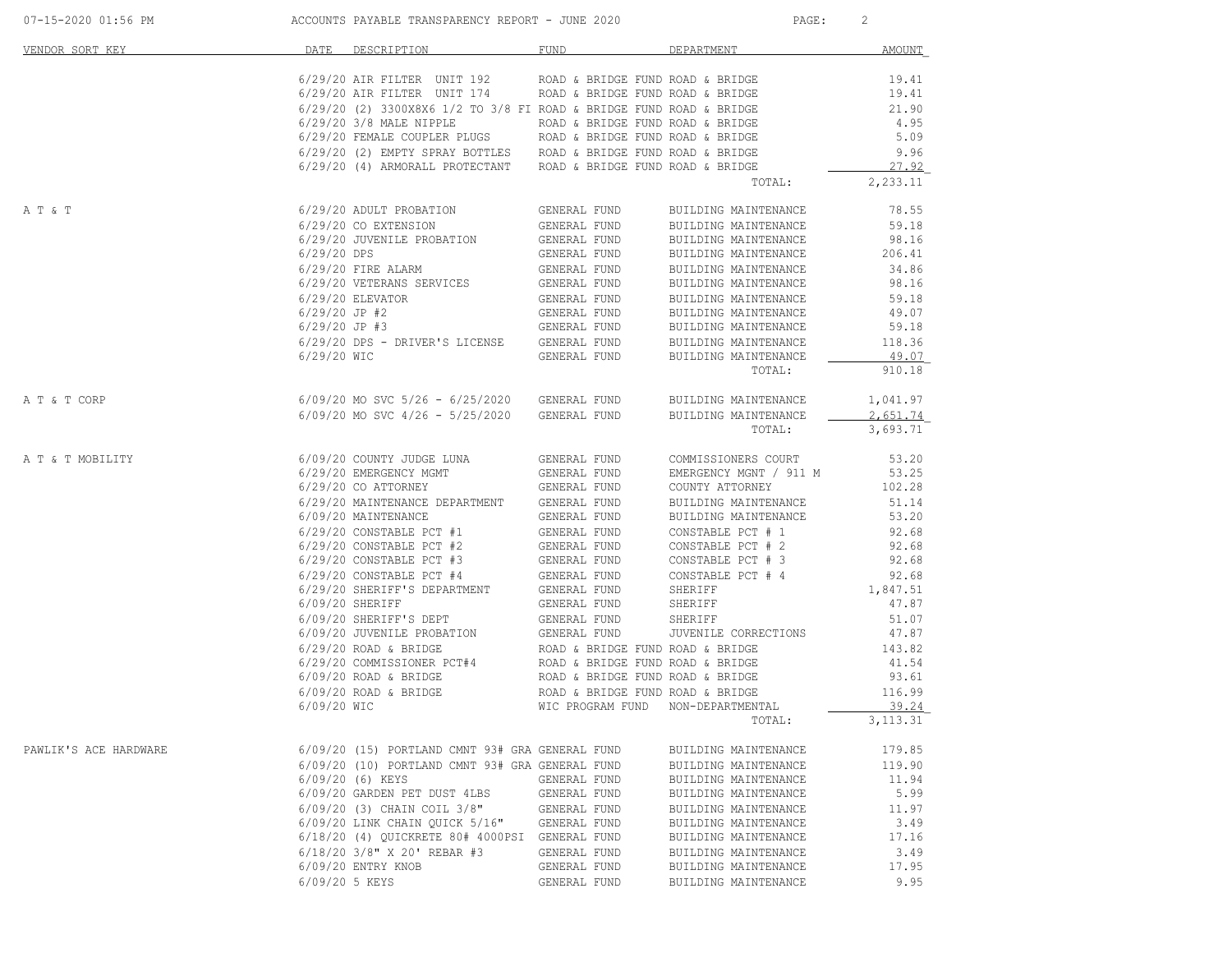| 07-15-2020 01:56 PM |  |  |  |
|---------------------|--|--|--|
|                     |  |  |  |

| <u>VENDOR SORT KEY</u> | DATE | DESCRIPTION <b>DESCRIPTION</b>                                          | FUND                             | DEPARTMENT                                                                                                                                                                                                                             | AMOUNT  |
|------------------------|------|-------------------------------------------------------------------------|----------------------------------|----------------------------------------------------------------------------------------------------------------------------------------------------------------------------------------------------------------------------------------|---------|
|                        |      |                                                                         |                                  |                                                                                                                                                                                                                                        |         |
|                        |      |                                                                         |                                  |                                                                                                                                                                                                                                        |         |
|                        |      |                                                                         |                                  |                                                                                                                                                                                                                                        |         |
|                        |      |                                                                         |                                  |                                                                                                                                                                                                                                        |         |
|                        |      |                                                                         |                                  |                                                                                                                                                                                                                                        |         |
|                        |      |                                                                         |                                  |                                                                                                                                                                                                                                        |         |
|                        |      |                                                                         |                                  | 0.19/20 INSAC CAR TAULE (SEREAL FUND BUILDING MAINTENANCE 13.95<br>6/19/20 PLUNGER 21" GENERAL FUND BUILDING MAINTENANCE 19.95<br>6/29/20 ISBN METHAX (LE AMERICA GENERAL FUND BUILDING MAINTENANCE 19.95<br>6/29/20 ISBN METHAX (L    |         |
|                        |      |                                                                         |                                  |                                                                                                                                                                                                                                        |         |
|                        |      |                                                                         |                                  |                                                                                                                                                                                                                                        |         |
|                        |      |                                                                         |                                  |                                                                                                                                                                                                                                        |         |
|                        |      |                                                                         |                                  |                                                                                                                                                                                                                                        |         |
|                        |      |                                                                         |                                  |                                                                                                                                                                                                                                        |         |
|                        |      |                                                                         |                                  |                                                                                                                                                                                                                                        |         |
|                        |      |                                                                         |                                  |                                                                                                                                                                                                                                        |         |
|                        |      |                                                                         |                                  |                                                                                                                                                                                                                                        |         |
|                        |      |                                                                         |                                  |                                                                                                                                                                                                                                        |         |
|                        |      |                                                                         |                                  |                                                                                                                                                                                                                                        |         |
|                        |      |                                                                         |                                  |                                                                                                                                                                                                                                        |         |
|                        |      |                                                                         |                                  |                                                                                                                                                                                                                                        |         |
|                        |      |                                                                         |                                  |                                                                                                                                                                                                                                        |         |
|                        |      |                                                                         |                                  |                                                                                                                                                                                                                                        |         |
|                        |      |                                                                         |                                  |                                                                                                                                                                                                                                        |         |
|                        |      |                                                                         |                                  |                                                                                                                                                                                                                                        |         |
|                        |      |                                                                         |                                  |                                                                                                                                                                                                                                        |         |
|                        |      |                                                                         |                                  |                                                                                                                                                                                                                                        |         |
|                        |      |                                                                         |                                  |                                                                                                                                                                                                                                        |         |
|                        |      |                                                                         |                                  |                                                                                                                                                                                                                                        |         |
|                        |      |                                                                         |                                  | 6/09/20 (2) PRUNING SEAL 130Z ROAD & BRIDGE FUND ROAD & BRIDGE $6/09/20$ GORILLA MOUNTING TAPE CLR ROAD & BRIDGE FUND ROAD & BRIDGE $6.95$                                                                                             |         |
|                        |      |                                                                         |                                  |                                                                                                                                                                                                                                        |         |
|                        |      |                                                                         |                                  | 6/09/20 VELCRO STRIP 4" BLACK ROAD & BRIDGE FUND ROAD & BRIDGE (6) HOSEBIBBNOKINK 1/2" VA ROAD & BRIDGE FUND ROAD & BRIDGE (6) 3.99                                                                                                    |         |
|                        |      |                                                                         |                                  |                                                                                                                                                                                                                                        |         |
|                        |      |                                                                         |                                  |                                                                                                                                                                                                                                        |         |
|                        |      | $6/18/20$ (4) BIBB HOSE 3/4" S THRD ROAD & BRIDGE FUND ROAD & BRIDGE    |                                  |                                                                                                                                                                                                                                        |         |
|                        |      |                                                                         |                                  |                                                                                                                                                                                                                                        |         |
|                        |      |                                                                         |                                  |                                                                                                                                                                                                                                        |         |
|                        |      |                                                                         |                                  |                                                                                                                                                                                                                                        |         |
|                        |      |                                                                         |                                  |                                                                                                                                                                                                                                        |         |
|                        |      |                                                                         |                                  |                                                                                                                                                                                                                                        | 19.99   |
|                        |      |                                                                         |                                  | 6/18/20 GARDEN SPRAYER 2 GAL KOAD & BRIDGE FUND ROAD & BRIDGE 29.85<br>6/18/20 RETURNED MSRY CUT WHL 14" X 1/8" ROAD & BRIDGE FUND ROAD & BRIDGE 29.85<br>6/18/20 BAMMER DRILL KIT SDS 1" ROAD & BRIDGE FUND ROAD & BRIDGE 229.00<br>6 |         |
|                        |      |                                                                         |                                  |                                                                                                                                                                                                                                        | $9.95-$ |
|                        |      |                                                                         |                                  |                                                                                                                                                                                                                                        |         |
|                        |      |                                                                         |                                  |                                                                                                                                                                                                                                        |         |
|                        |      |                                                                         |                                  |                                                                                                                                                                                                                                        |         |
|                        |      |                                                                         |                                  |                                                                                                                                                                                                                                        |         |
|                        |      |                                                                         |                                  |                                                                                                                                                                                                                                        |         |
|                        |      |                                                                         |                                  |                                                                                                                                                                                                                                        |         |
|                        |      |                                                                         |                                  | $6/18/20$ BALANCE 4 TIRES UNIT 189 ROAD & BRIDGE FUND ROAD & BRIDGE                                                                                                                                                                    | 48.00   |
|                        |      | 6/18/20 2" X 20' SCH 80 PVC THREAD ROAD & BRIDGE FUND ROAD & BRIDGE     |                                  |                                                                                                                                                                                                                                        | 34.95   |
|                        |      | $6/18/20$ PIPE GALV TBE $3/4$ ": X 36" ROAD & BRIDGE FUND ROAD & BRIDGE |                                  |                                                                                                                                                                                                                                        | 12.95   |
|                        |      | $6/18/20$ 90 DEG ELBW BLK 3/4 X 3/4" ROAD & BRIDGE FUND ROAD & BRIDGE   |                                  |                                                                                                                                                                                                                                        | 2.49    |
|                        |      | 6/18/20 BIBB HOSE 3/4" S THRD                                           | ROAD & BRIDGE FUND ROAD & BRIDGE |                                                                                                                                                                                                                                        | 13.95   |
|                        |      | $6/18/20$ (2) PV RP CPL S40 2" CX2" ROAD & BRIDGE FUND ROAD & BRIDGE    |                                  |                                                                                                                                                                                                                                        | 23.90   |
|                        |      | 6/18/20 PRIMER/CEMENT HANDY PACK                                        | ROAD & BRIDGE FUND ROAD & BRIDGE |                                                                                                                                                                                                                                        | 8.99    |
|                        |      | $6/18/20$ TEE PVC40 2" SXS $3/4$ " FPT ROAD & BRIDGE FUND ROAD & BRIDGE |                                  |                                                                                                                                                                                                                                        | 4.95    |
|                        |      | 6/18/20 TIES CABLE WHT 11" BG100 ROAD & BRIDGE FUND ROAD & BRIDGE       |                                  |                                                                                                                                                                                                                                        | 9.99    |
|                        |      | $6/18/20$ ERASER MAX CONC 2.5 G                                         | ROAD & BRIDGE FUND ROAD & BRIDGE |                                                                                                                                                                                                                                        | 109.00  |
|                        |      | 6/18/20 (2) BLUE COLORANT SPRAY QT ROAD & BRIDGE FUND ROAD & BRIDGE     |                                  |                                                                                                                                                                                                                                        | 39.98   |
|                        |      |                                                                         |                                  |                                                                                                                                                                                                                                        |         |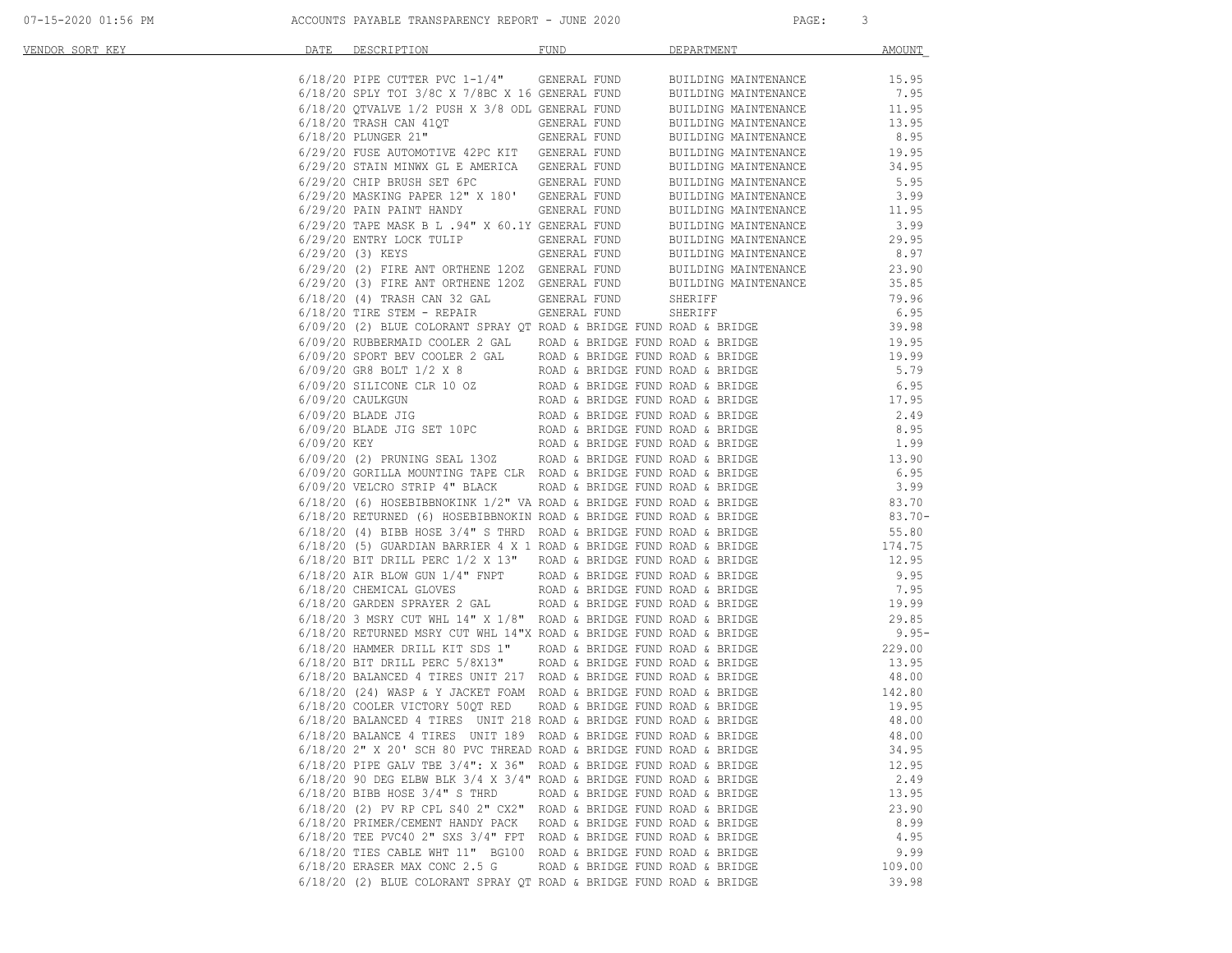| 07-15-2020 01:56 PM |  |
|---------------------|--|
|                     |  |

| VENDOR SORT KEY     | DATE             | DESCRIPTION DESCRIPTION                                                                                                                                                                                                                                                                                                                                                                                              | FUND                                                                 | DEPARTMENT | <b>AMOUNT</b>     |
|---------------------|------------------|----------------------------------------------------------------------------------------------------------------------------------------------------------------------------------------------------------------------------------------------------------------------------------------------------------------------------------------------------------------------------------------------------------------------|----------------------------------------------------------------------|------------|-------------------|
|                     |                  | 6/18/20 MEASURE CUP 200Z PLASTIC ROAD & BRIDGE FUND ROAD & BRIDGE                                                                                                                                                                                                                                                                                                                                                    |                                                                      |            |                   |
|                     |                  | $6/29/20$ (2) GRADE STAKE 1X2X35 PK/ ROAD & BRIDGE FUND ROAD & BRIDGE                                                                                                                                                                                                                                                                                                                                                |                                                                      |            | $6.99$<br>$43.90$ |
|                     |                  | $6/29/20$ SCR STAR H/L 8X2 GOLD 1# ROAD & BRIDGE FUND ROAD & BRIDGE                                                                                                                                                                                                                                                                                                                                                  |                                                                      |            | 6.99              |
|                     |                  | $6/29/20$ TWINE NYLONB #18X525YL ROAD & BRIDGE FUND ROAD & BRIDGE<br>$6/29/20$ TWINE NYLONB #18X525YL ROAD & BRIDGE FUND ROAD & BRIDGE                                                                                                                                                                                                                                                                               |                                                                      |            | 7.99              |
|                     |                  | $6/29/20$ SCREWS<br>$\verb ROAD & BRIDGE \hspace{15pt} FUND \hspace{15pt} RORD \hspace{15pt} RORD \hspace{15pt} RORD \hspace{15pt} RORD \hspace{15pt} RORD \hspace{15pt} RORD \hspace{15pt} RORD \hspace{15pt} RORD \hspace{15pt} RORD \hspace{15pt} RORD \hspace{15pt} RORD \hspace{15pt} RORD \hspace{15pt} RORD \hspace{15pt} RORD \hspace{15pt} RORD \hspace{15pt} RORD \hspace{15pt} RORD \hspace{15pt} RORD \$ |                                                                      |            | 13.36             |
|                     |                  |                                                                                                                                                                                                                                                                                                                                                                                                                      |                                                                      |            | 14.95             |
|                     |                  | $6/29/20$ (3) POWER BIT 2" TORX T25 ROAD & BRIDGE FUND ROAD & BRIDGE                                                                                                                                                                                                                                                                                                                                                 |                                                                      |            | 8.37              |
|                     |                  |                                                                                                                                                                                                                                                                                                                                                                                                                      |                                                                      |            | 44.95             |
|                     |                  |                                                                                                                                                                                                                                                                                                                                                                                                                      |                                                                      |            | 13.95<br>53.21    |
|                     |                  |                                                                                                                                                                                                                                                                                                                                                                                                                      |                                                                      |            | 2.03              |
|                     |                  | 0/29/20 LEVER HAND PUMP<br>6/09/20 BOX NAIL 16D3.5 HG 5#<br>EM & LATERAL ROAD & BRIDGE AND EDGE<br>6/09/20 BOLTS/NUTS/WASHERS<br>FM & LATERAL ROAD NON-DEPARTMENTAL<br>6/09/20 BOLTS/NUTS/WASHERS<br>FM & LATERAL ROAD NON-DEPARTMENTAL<br>6                                                                                                                                                                         |                                                                      |            | 4.99              |
|                     |                  |                                                                                                                                                                                                                                                                                                                                                                                                                      |                                                                      |            |                   |
|                     |                  |                                                                                                                                                                                                                                                                                                                                                                                                                      |                                                                      |            | 11.49<br>33.14    |
|                     |                  | 6/09/20 BIT DRILL 21/32" 1/2 CHAN FM & LATERAL ROAD NON-DEPARTMENTAL                                                                                                                                                                                                                                                                                                                                                 |                                                                      |            | 21.99             |
|                     |                  | 6/09/20 BOLTS/NUTS/WASHERS FM & LATERAL ROAD NON-DEPARTMENTAL                                                                                                                                                                                                                                                                                                                                                        |                                                                      |            | 104.44            |
|                     |                  | 6/18/20 CHALK & REEL SET-4 OZ BLUE FM & LATERAL ROAD NON-DEPARTMENTAL                                                                                                                                                                                                                                                                                                                                                |                                                                      |            | 8.95              |
|                     |                  | $6/18/20$ PRIMER/CEMENT HANDY PACK CEMETERY PERPETUAL NON-DEPARTMENTAL $6/18/20$ CAP 2" SLIP SCH 40 CEMETERY PERPETUAL NON-DEPARTMENTAL                                                                                                                                                                                                                                                                              |                                                                      |            | 8.99              |
|                     |                  |                                                                                                                                                                                                                                                                                                                                                                                                                      |                                                                      |            | 1.79              |
|                     |                  | $6/18/20$ THREAD SEAL TAPE 1" X 520" CEMETERY PERPETUAL NON-DEPARTMENTAL 2.99 6/18/20 (2) FAUCET NO KINK 3/4" M CEMETERY PERPETUAL NON-DEPARTMENTAL 27.90                                                                                                                                                                                                                                                            |                                                                      |            |                   |
|                     |                  |                                                                                                                                                                                                                                                                                                                                                                                                                      |                                                                      |            |                   |
|                     |                  | 6/18/20 (2) FAUCET NO KINK 3/4" M CEMETERY PERPETUAL NON-DEPARTMENTAL $\frac{34.95}{1.99}$                                                                                                                                                                                                                                                                                                                           |                                                                      |            |                   |
|                     |                  |                                                                                                                                                                                                                                                                                                                                                                                                                      |                                                                      | TOTAL:     | 2,448.12          |
| ROCHELLE M. ACEVEDO |                  | 6/18/20 CAUSE# 18-01-00036-CVF R.O GENERAL FUND DISTRICT COURT                                                                                                                                                                                                                                                                                                                                                       |                                                                      |            | 175.00            |
|                     |                  |                                                                                                                                                                                                                                                                                                                                                                                                                      |                                                                      |            | 175.00            |
|                     |                  | $6/18/20$ CAUSE# $18-01-00036$ -CVF R.O GENERAL FUND DISTRICT COURT $6/18/20$ CAUSE# $19-05-00148$ -CVF C.V GENERAL FUND DISTRICT COURT                                                                                                                                                                                                                                                                              |                                                                      |            | $-225.00$         |
|                     |                  |                                                                                                                                                                                                                                                                                                                                                                                                                      |                                                                      | TOTAL:     | 575.00            |
| AFLAC               |                  | 6/15/20 ADJUST JUNE PAYMENT AFLAC GENERAL FUND SHERIFF                                                                                                                                                                                                                                                                                                                                                               |                                                                      |            | $14.95-$          |
|                     |                  | 6/15/20 U5888 AFLAC PREMIUMS FRIO COUNTY PAYROL NON-DEPARTMENTAL                                                                                                                                                                                                                                                                                                                                                     |                                                                      |            | 5,379.61          |
|                     |                  | 6/15/20 U5888 AFLAC PREMIUMS FRIO COUNTY PAYROL NON-DEPARTMENTAL                                                                                                                                                                                                                                                                                                                                                     |                                                                      |            | 5,364.66          |
|                     |                  |                                                                                                                                                                                                                                                                                                                                                                                                                      |                                                                      | TOTAL:     | 10,729.32         |
| AG-PRO TEXAS, LLC   |                  | $6/09/20$ AUTOCUT WEED EATER HEAD ROAD & BRIDGE FUND ROAD & BRIDGE                                                                                                                                                                                                                                                                                                                                                   |                                                                      |            | 27.99             |
|                     |                  |                                                                                                                                                                                                                                                                                                                                                                                                                      |                                                                      |            |                   |
|                     |                  |                                                                                                                                                                                                                                                                                                                                                                                                                      |                                                                      |            |                   |
|                     |                  |                                                                                                                                                                                                                                                                                                                                                                                                                      |                                                                      |            |                   |
|                     |                  |                                                                                                                                                                                                                                                                                                                                                                                                                      |                                                                      |            |                   |
|                     |                  |                                                                                                                                                                                                                                                                                                                                                                                                                      |                                                                      |            |                   |
|                     |                  |                                                                                                                                                                                                                                                                                                                                                                                                                      |                                                                      |            |                   |
|                     |                  |                                                                                                                                                                                                                                                                                                                                                                                                                      |                                                                      |            |                   |
|                     |                  |                                                                                                                                                                                                                                                                                                                                                                                                                      |                                                                      |            |                   |
|                     |                  | $6/29/20$ (6) NUT                                                                                                                                                                                                                                                                                                                                                                                                    | ROAD & BRIDGE FUND ROAD & BRIDGE                                     |            | 48.54             |
|                     |                  | 6/18/20 SHEAVE ASSEMBLY                                                                                                                                                                                                                                                                                                                                                                                              | ROAD & BRIDGE FUND ROAD & BRIDGE                                     |            | 53.29             |
|                     | $6/18/20$ V-BELT |                                                                                                                                                                                                                                                                                                                                                                                                                      | ROAD & BRIDGE FUND ROAD & BRIDGE                                     |            | 73.75             |
|                     |                  | 6/18/20 RETURN V-BELT                                                                                                                                                                                                                                                                                                                                                                                                | ROAD & BRIDGE FUND ROAD & BRIDGE                                     |            | $88.04-$          |
|                     |                  | $6/29/20$ (2) BLADE                                                                                                                                                                                                                                                                                                                                                                                                  | ROAD & BRIDGE FUND ROAD & BRIDGE                                     |            | 81.54             |
|                     |                  | $6/29/20$ (2) BLADE                                                                                                                                                                                                                                                                                                                                                                                                  | ROAD & BRIDGE FUND ROAD & BRIDGE                                     |            | 79.80             |
|                     |                  | $6/29/20$ (2) BLADE<br>$6/29/20$ (6) BOLT                                                                                                                                                                                                                                                                                                                                                                            | ROAD & BRIDGE FUND ROAD & BRIDGE<br>ROAD & BRIDGE FUND ROAD & BRIDGE |            | 97.82<br>179.58   |
|                     |                  | $6/29/20$ (6) NUT                                                                                                                                                                                                                                                                                                                                                                                                    | ROAD & BRIDGE FUND ROAD & BRIDGE                                     |            | 48.54             |
|                     |                  | 6/29/20 (6) WASHER                                                                                                                                                                                                                                                                                                                                                                                                   | ROAD & BRIDGE FUND ROAD & BRIDGE                                     |            | 27.30             |
|                     |                  | $6/18/20$ (4) WASHER                                                                                                                                                                                                                                                                                                                                                                                                 | ROAD & BRIDGE FUND ROAD & BRIDGE                                     |            | 14.64             |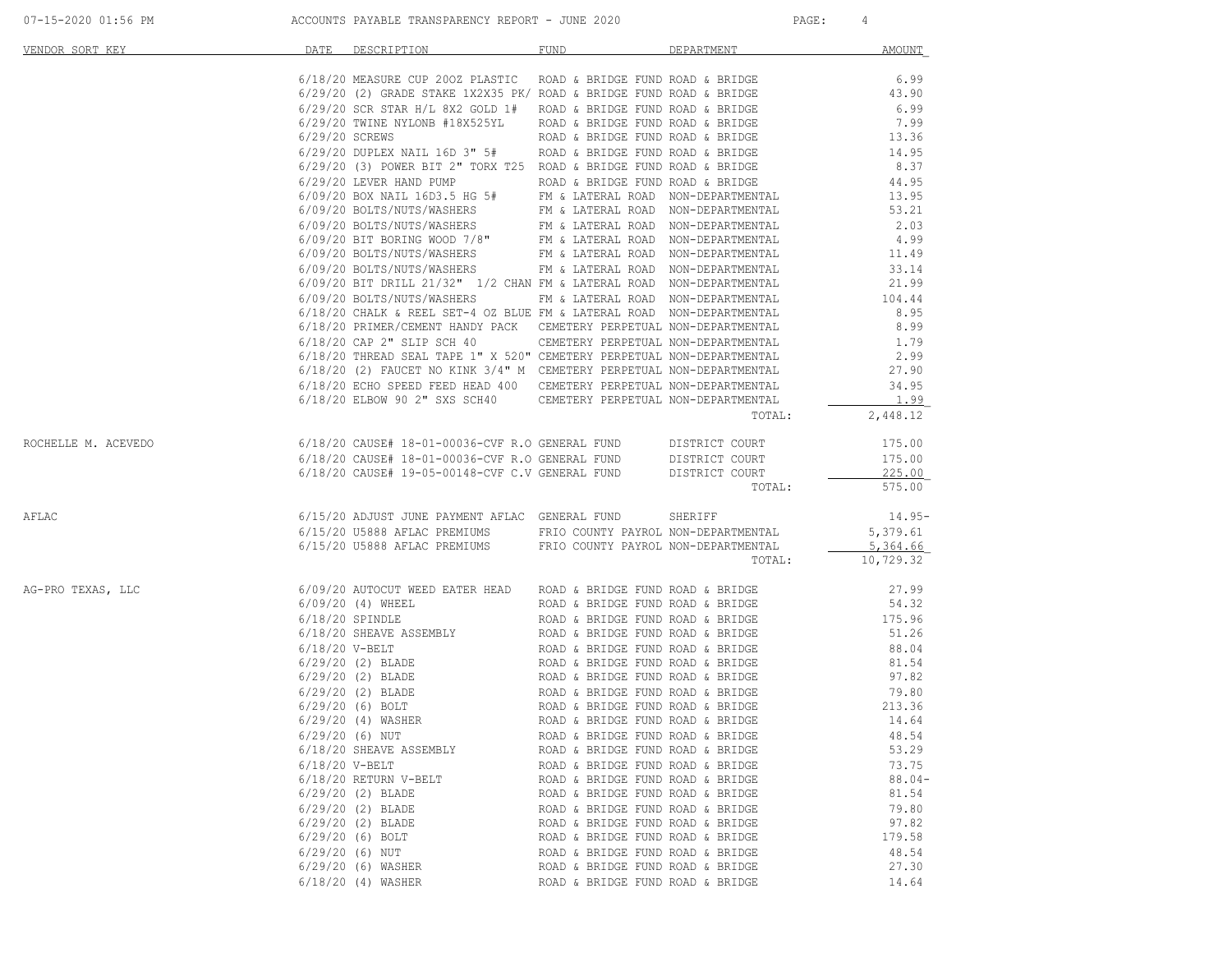| 07-15-2020 01:56 PM                                                                                     |      | ACCOUNTS PAYABLE TRANSPARENCY REPORT - JUNE 2020                                                                      |                                  |                                        | PAGE: 5        |
|---------------------------------------------------------------------------------------------------------|------|-----------------------------------------------------------------------------------------------------------------------|----------------------------------|----------------------------------------|----------------|
| VENDOR SORT KEY                                                                                         | DATE | DESCRIPTION                                                                                                           | FUND                             | DEPARTMENT                             | <b>AMOUNT</b>  |
|                                                                                                         |      | 6/29/20 (2) AIR FILTER                                                                                                | ROAD & BRIDGE FUND ROAD & BRIDGE |                                        | 92.16          |
|                                                                                                         |      | 6/29/20 AIR CLEANER                                                                                                   | ROAD & BRIDGE FUND ROAD & BRIDGE |                                        | 46.64          |
|                                                                                                         |      | 6/29/20 AIR FILTER                                                                                                    | ROAD & BRIDGE FUND ROAD & BRIDGE |                                        | 93.53          |
|                                                                                                         |      |                                                                                                                       |                                  | TOTAL:                                 | 1,733.82       |
| ALAMO AREA AMBULANCE LLC                                                                                |      | 6/09/20 CPT A0427 E. GONZALES GENERAL FUND                                                                            |                                  | SHERIFF                                | 535.93         |
|                                                                                                         |      | 6/09/20 CPT A0425 E. GONZALES GENERAL FUND                                                                            |                                  | SHERIFF                                | 482.80         |
|                                                                                                         |      |                                                                                                                       |                                  | TOTAL:                                 | 1,018.73       |
| ALAN HYDRAULICS & MACHINERY CO. INC 6/18/20 IND RT-1000RD - RL AIR HOS ROAD & BRIDGE FUND ROAD & BRIDGE |      |                                                                                                                       |                                  |                                        | 216.00         |
|                                                                                                         |      | 6/18/20 DISCOUNT                                                                                                      | ROAD & BRIDGE FUND ROAD & BRIDGE |                                        | $32.40-$       |
|                                                                                                         |      |                                                                                                                       |                                  | TOTAL:                                 | 183.60         |
| ALEXANDER INSURANCE AGENCY                                                                              |      | 6/09/20 BOND RENEWAL KIMBERLY RAMI GENERAL FUND J.P. PCT. # 4                                                         |                                  |                                        | 50.00          |
|                                                                                                         |      | 6/09/20 NEW BOND SAVANNAH VIDALES GENERAL FUND                                                                        |                                  | SHERIFF                                | 50.00          |
|                                                                                                         |      | 6/09/20 BOND RENEWAL MARIA D PEREZ GENERAL FUND<br>6/29/20 NOTARY BOND SAVANNAH VIDAL GENERAL FUND SHERIFF            |                                  | SHERIFF                                | 50.00<br>71.00 |
|                                                                                                         |      | 6/29/20 NOTARY BOND SUSANA DELGADO GENERAL FUND                                                                       |                                  | SHERIFF                                | 71.00          |
|                                                                                                         |      |                                                                                                                       |                                  | TOTAL:                                 | 292.00         |
| ALPHA GRAPHICS                                                                                          |      |                                                                                                                       |                                  | COMMISSIONERS COURT                    | 37.50          |
|                                                                                                         |      | $6/09/20$ SHIPPING                                                                                                    | GENERAL FUND                     | COMMISSIONERS COURT                    | 10.50          |
|                                                                                                         |      | 6/29/20 #10 ENVELOPES 1000CT                                                                                          | GENERAL FUND                     | $J.P.$ PCT. $# 2$                      | 190.00         |
|                                                                                                         |      | 6/29/20 SHIPPING                                                                                                      | GENERAL FUND                     | $J.P.$ PCT. $# 2$                      | 15.50          |
|                                                                                                         |      | 6/29/20 WINDOW ENVELOPES                                                                                              | GENERAL FUND                     | TAX COLLECTOR                          | 665.00         |
|                                                                                                         |      | 6/29/20 FUSCHIA ENVELOPES                                                                                             | GENERAL FUND TAX COLLECTOR       |                                        | 1,161.00       |
|                                                                                                         |      | $6/29/20$ WINDOW ENVELOPES GENERAL FUND TAX COLLECTOR $6/29/20$ FUSCHIA ENVELOPES TAX COL OFFICER SA NON-DEPARTMENTAL |                                  |                                        | 1,235.00       |
|                                                                                                         |      |                                                                                                                       |                                  |                                        | 129.00         |
|                                                                                                         |      |                                                                                                                       |                                  | TOTAL:                                 | 3,443.50       |
| AMAZON CAPTIAL SERVICES, INC 6/09/20 REFUND DUE TO LATE SHIPPIN GENERAL FUND COUNTY CLERK               |      |                                                                                                                       |                                  |                                        | $0.29-$        |
|                                                                                                         |      | 6/09/20 REFUND DUE TO LATE SHIPPIN GENERAL FUND                                                                       |                                  | COUNTY CLERK                           | $0.58-$        |
|                                                                                                         |      | 6/09/20 REFUND DUE TO LATE SHIPPIN GENERAL FUND                                                                       |                                  | COUNTY CLERK                           | $20.22 -$      |
|                                                                                                         |      | 6/09/20 8 CHANNEL MICROPHONE SYSTE GENERAL FUND                                                                       |                                  | COUNTY CLERK                           | 229.99         |
|                                                                                                         |      | 6/09/20 CAYER BV30 VIDEO TRIPOD GENERAL FUND                                                                          |                                  | COUNTY CLERK                           | 127.98         |
|                                                                                                         |      | 6/09/20 9V BATTERIES 8 COUNT GENERAL FUND<br>6/09/20 SONY SMARTPHONE HEADSET GENERAL FUND                             |                                  | COUNTY CLERK<br>COUNTY CLERK           | 20.00<br>20.94 |
|                                                                                                         |      | 6/09/20 USB 3.0 EXTENSION CABLE GENERAL FUND                                                                          |                                  | COUNTY CLERK                           | 7.17           |
|                                                                                                         |      | 6/09/20 SHIPPING                                                                                                      | GENERAL FUND                     | COUNTY CLERK                           | 21.09          |
|                                                                                                         |      | 6/09/20 LOGITECH PRO WEBCAM GENERAL FUND                                                                              |                                  | COUNTY CLERK                           | 198.75         |
|                                                                                                         |      | 6/09/20 FOCUS SCARLETT SOLO AUDIO GENERAL FUND                                                                        |                                  | COUNTY CLERK                           | 109.99         |
|                                                                                                         |      | 6/09/20 SHIPPING                                                                                                      | GENERAL FUND                     | COUNTY CLERK                           | 10.08          |
|                                                                                                         |      | 6/18/20 FACE MASKS                                                                                                    | GENERAL FUND                     | COUNTY COURT                           | 269.99         |
|                                                                                                         |      | 6/09/20 LAPTOP SLEEVE CASE<br>$6/09/20$ SHIPPING                                                                      | GENERAL FUND<br>GENERAL FUND     | $J.P.$ PCT. $# 3$<br>$J.P.$ PCT. $# 3$ | 23.99<br>5.99  |
|                                                                                                         |      | 6/29/20 FOUNTAIN PEN REFILLS                                                                                          | GENERAL FUND                     | $J.P.$ PCT. $#4$                       | 10.99          |
|                                                                                                         |      | 6/29/20 LAPTOP BAG-PINK                                                                                               | GENERAL FUND                     | $J.P.$ PCT. $# 4$                      | 28.90          |
|                                                                                                         |      | 6/29/20 LAPTOP BACKPACK-DBLE                                                                                          | GENERAL FUND                     | $J.P.$ PCT. $# 4$                      | 27.99          |
|                                                                                                         |      | 6/29/20 LAPTOP SLEEVE-GREY                                                                                            | GENERAL FUND                     | $J.P.$ PCT. $# 4$                      | 13.79          |
|                                                                                                         |      | 6/29/20 WIRELESS MOUSE RD/BK                                                                                          | GENERAL FUND                     | $J.P.$ PCT. $#4$                       | 13.59          |
|                                                                                                         |      | 6/29/20 FOUNTAIN PEN GIFT ST                                                                                          | GENERAL FUND                     | $J.P.$ PCT. $#4$                       | 14.50          |
|                                                                                                         |      | 6/29/20 LAPTOP MOUSEPAD                                                                                               | GENERAL FUND                     | $J.P.$ PCT. $# 4$                      | 5.99           |
|                                                                                                         |      | 6/29/20 WIRED COMP MOUSE                                                                                              | GENERAL FUND                     | $J.P.$ PCT. $#4$                       | 7.65           |
|                                                                                                         |      | 6/18/20 BELKIN POWER STRIP                                                                                            | GENERAL FUND                     | COUNTY ATTORNEY                        | 24.99          |
|                                                                                                         |      | $6/18/20$ SHIPPING                                                                                                    | GENERAL FUND                     | COUNTY ATTORNEY                        | 5.99           |
|                                                                                                         |      | 6/09/20 AA LITHIUM BATTERIES                                                                                          | GENERAL FUND                     | CONSTABLE PCT # 1                      | 105.30         |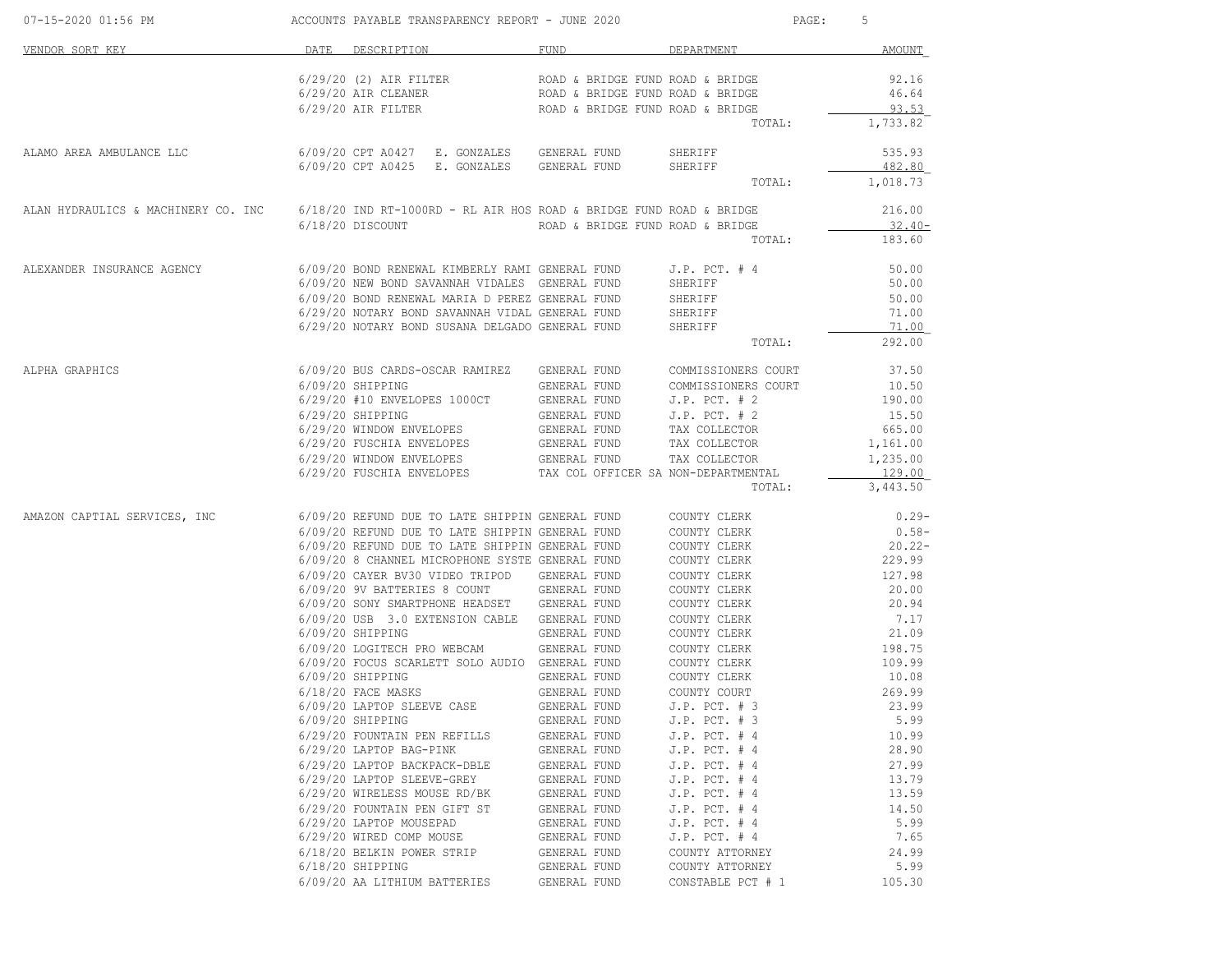| 07-15-2020 01:56 PM                                                                                                                                         | ACCOUNTS PAYABLE TRANSPARENCY REPORT - JUNE 2020                                                                                                              |              |                    | PAGE: 6         |
|-------------------------------------------------------------------------------------------------------------------------------------------------------------|---------------------------------------------------------------------------------------------------------------------------------------------------------------|--------------|--------------------|-----------------|
| DATE DESCRIPTION<br>VENDOR SORT KEY                                                                                                                         |                                                                                                                                                               | FUND         | DEPARTMENT         | AMOUNT          |
|                                                                                                                                                             | 6/18/20 TOPAZ USB SIGNATURE PAD JUSTICE COURT TECH NON-DEPARTMENTAL                                                                                           |              |                    | 51.75           |
|                                                                                                                                                             | 6/18/20 TOPAZ USB SIGNATURE PAD JUSTICE COURT TECH NON-DEPARTMENTAL                                                                                           |              |                    | 51.75           |
|                                                                                                                                                             | 6/18/20 TOPAZ USB SIGNATURE PAD JUSTICE COURT TECH NON-DEPARTMENTAL                                                                                           |              |                    | 51.75           |
|                                                                                                                                                             | 6/18/20 TOPAZ USB SIGNATURE PAD JUSTICE COURT TECH NON-DEPARTMENTAL                                                                                           |              |                    | 51.75           |
|                                                                                                                                                             |                                                                                                                                                               |              | TOTAL:             | 1,491.55        |
| AMERICAN PUBLIC LIFE WAS TRIMING AND SALEM ON THE PREMIUMS TRIO COUNTY PAYROL NON-DEPARTMENTAL                                                              |                                                                                                                                                               |              |                    | 375.42          |
|                                                                                                                                                             | 6/15/20 LIFE PREMIUMS FRIO COUNTY PAYROL NON-DEPARTMENTAL                                                                                                     |              |                    | 375.42          |
|                                                                                                                                                             |                                                                                                                                                               |              | TOTAL:             | 750.84          |
| AMERICAN UNITED LIFE INS. 6/09/20 UNITED LIFE PREMIUMS FRIO COUNTY PAYROL NON-DEPARTMENTAL 6/23/20 UNITED LIFE PREMIUMS FRIO COUNTY PAYROL NON-DEPARTMENTAL |                                                                                                                                                               |              |                    | 125.00          |
|                                                                                                                                                             |                                                                                                                                                               |              |                    | 125.00          |
|                                                                                                                                                             |                                                                                                                                                               |              | TOTAL:             | 250.00          |
| APPLIED CONCEPTS INC 6/09/20 JUN 2020 RADAR RENTAL 16 U GENERAL FUND SHERIFF                                                                                |                                                                                                                                                               |              |                    | 1,444.44        |
|                                                                                                                                                             |                                                                                                                                                               |              | TOTAL:             | 1,444.44        |
| ATASCOSA COUNTY AUDITOR 6/29/20 MO DETENTION BILLING MAY 2 GENERAL FUND JUVENILE CORRECTIONS                                                                |                                                                                                                                                               |              |                    | 770.00          |
|                                                                                                                                                             |                                                                                                                                                               |              | TOTAL:             | 770.00          |
| AUTOZONE                                                                                                                                                    | 6/09/20 BATTERY UNIT 6274 GENERAL FUND SHERIFF STEER STEER THAT 39                                                                                            |              |                    |                 |
|                                                                                                                                                             | 6/09/20 BATTERY UNDER WARRANTY GENERAL FUND                                                                                                                   |              | SHERIFF<br>SHERIFF | 144.39-         |
|                                                                                                                                                             | 6/09/20 DRIVER SIDE TAIL LIGHT ASS GENERAL FUND                                                                                                               |              |                    | 272.84          |
|                                                                                                                                                             | % 6/09/20 TAIL LIGHT ASSEMBLY GENERAL FUND SHERIFF $270.20$<br>% 6/18/20 LONG LIFE MINI BULB GENERAL FUND SHERIFF 6.47                                        |              |                    |                 |
|                                                                                                                                                             | 6/18/20 R134A REFRIGERANT UNIT 10 GENERAL FUND SHERIFF                                                                                                        |              |                    | 6.47            |
|                                                                                                                                                             |                                                                                                                                                               |              |                    | 15.58           |
|                                                                                                                                                             | $6/18/20$ (30) BLUE SHOP TOWEL ROAD & BRIDGE FUND ROAD & BRIDGE $6/29/20$ FUEL MODULE UNIT 121 ROAD & BRIDGE FUND ROAD & BRIDGE                               |              |                    | 75.00<br>257.84 |
|                                                                                                                                                             |                                                                                                                                                               |              | TOTAL:             | 897.93          |
| AVERY COMPANY                                                                                                                                               |                                                                                                                                                               |              |                    |                 |
|                                                                                                                                                             | $6/09/20$ (55) GALLONS HYDRAULIC OIL ROAD & BRIDGE FUND ROAD & BRIDGE 394.90<br>$6/09/20$ (2) WINDSHIELD WASH $6/1$ GA ROAD & BRIDGE FUND ROAD & BRIDGE 34.80 |              |                    |                 |
|                                                                                                                                                             |                                                                                                                                                               |              |                    | 5.00            |
|                                                                                                                                                             |                                                                                                                                                               |              |                    | 99.00           |
|                                                                                                                                                             | 6/18/20 (3) FAST DRY BRAKE CLEAN 1 ROAD & BRIDGE FUND ROAD & BRIDGE                                                                                           |              |                    | 82.44           |
|                                                                                                                                                             |                                                                                                                                                               |              |                    | 5.00            |
|                                                                                                                                                             |                                                                                                                                                               |              |                    | 83.50           |
|                                                                                                                                                             | 6/18/20 (3) DIESEL EXHAUST FLUID 2 FM & LATERAL ROAD NON-DEPARTMENTAL                                                                                         |              |                    | 50.10           |
|                                                                                                                                                             |                                                                                                                                                               |              | TOTAL:             | 754.74          |
| BANDERA COUNTY SHERIFF'S OFFICE 6/29/20 INMATE HOUSING MAY 2020 GENERAL FUND SHERIFF                                                                        |                                                                                                                                                               |              |                    | 1,395.00        |
|                                                                                                                                                             |                                                                                                                                                               |              | TOTAL: 1,395.00    |                 |
| BANKNOTE CORPORATION OF AMERICA, INC. 6/29/20 8.5"X11" RECORDS B6 GENERAL FUND COUNTY CLERK                                                                 |                                                                                                                                                               |              |                    | 180.00          |
|                                                                                                                                                             | 6/29/20 MAKE READY                                                                                                                                            | GENERAL FUND | COUNTY CLERK       | 500.00          |
|                                                                                                                                                             | 6/29/20 EXPEDITE FEE                                                                                                                                          | GENERAL FUND | COUNTY CLERK       | 40.00           |
|                                                                                                                                                             |                                                                                                                                                               |              | TOTAL:             | 720.00          |
| BCC LANGUAGES LLC                                                                                                                                           | 6/09/20 TRANSLATOR SVC 5/18/2020 GENERAL FUND                                                                                                                 |              | DISTRICT COURT     | 200.00          |
|                                                                                                                                                             |                                                                                                                                                               |              | TOTAL:             | 200.00          |
| SUSANA R. BELDING                                                                                                                                           | 6/09/20 REIMBURSE OFFICE CHAIR                                                                                                                                | GENERAL FUND | $J.P.$ PCT. $# 3$  | 189.98          |
|                                                                                                                                                             |                                                                                                                                                               |              | TOTAL:             | 189.98          |
| BEN E. KEITH COMPANY                                                                                                                                        | 6/29/20 CHIP FRITO CORN BULK                                                                                                                                  | GENERAL FUND | SHERIFF            | 17.42           |
|                                                                                                                                                             | 6/29/20 CHIP POTATO RIDGED                                                                                                                                    | GENERAL FUND | SHERIFF            | 47.02           |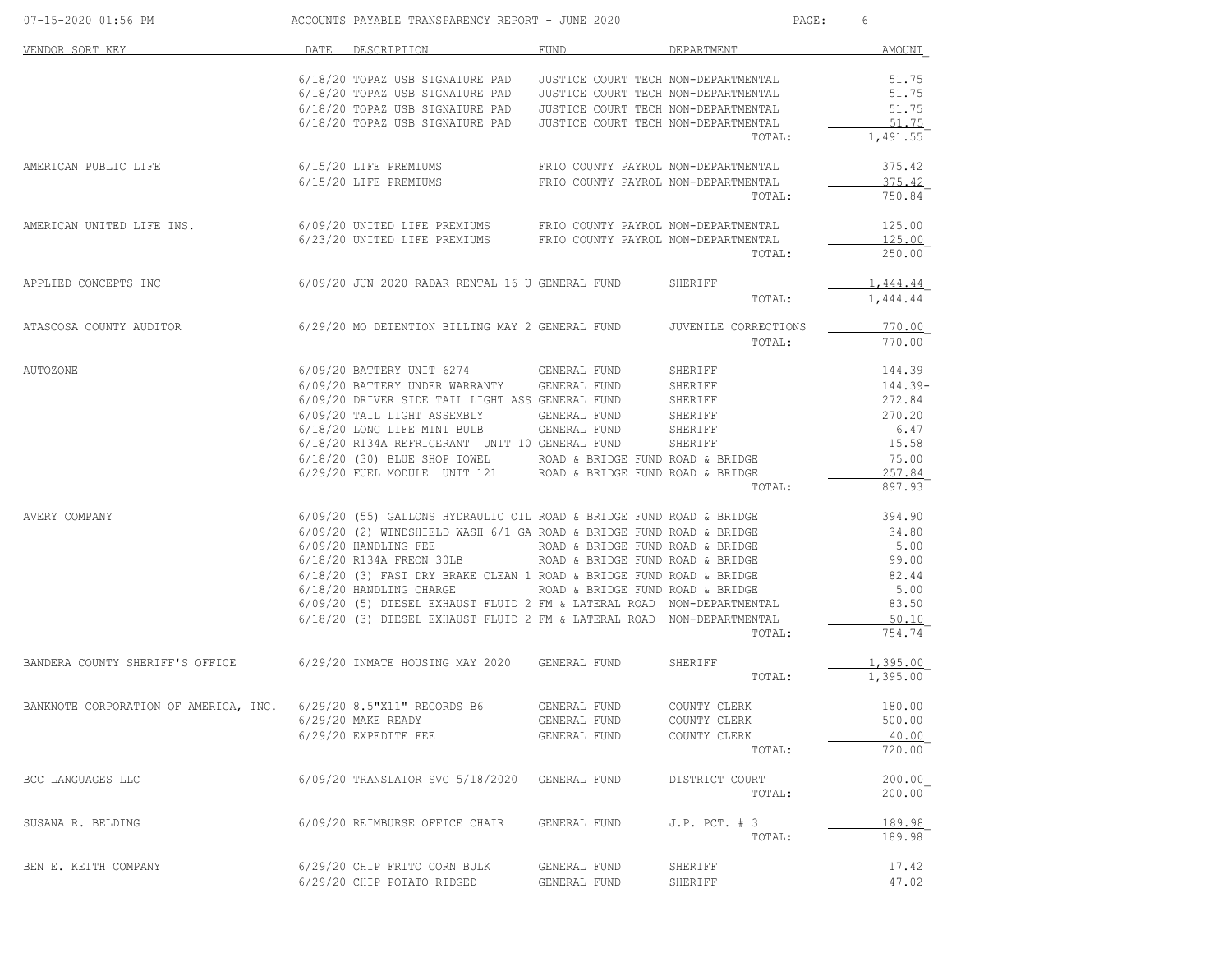| 07-15-2020 01:56 PM                                                                |                | ACCOUNTS PAYABLE TRANSPARENCY REPORT - JUNE 2020                      |              | PAGE:                            | 7                |
|------------------------------------------------------------------------------------|----------------|-----------------------------------------------------------------------|--------------|----------------------------------|------------------|
| VENDOR SORT KEY                                                                    |                | DATE DESCRIPTION                                                      | FUND         | DEPARTMENT                       | AMOUNT           |
|                                                                                    |                | 6/29/20 FRUIT COCKTAIL                                                | GENERAL FUND | SHERIFF                          | 91.74            |
|                                                                                    |                | 6/29/20 PINEAPPLE CHUNKS                                              | GENERAL FUND | SHERIFF                          | 55.76            |
|                                                                                    |                | 6/29/20 JELLY PC ASST CUP                                             | GENERAL FUND | SHERIFF                          | 35.64            |
|                                                                                    |                | 6/29/20 PEANUT BUTTER CREAMY                                          | GENERAL FUND | SHERIFF                          | 58.77            |
|                                                                                    |                | 6/29/20 BLEACK KEITH ULTRA                                            | GENERAL FUND | SHERIFF                          | 41.97            |
|                                                                                    |                | 6/29/20 CLEANER LIQ PINE SOL GENERAL FUND                             |              |                                  | 32.88            |
|                                                                                    |                |                                                                       |              | SHERIFF<br>TOTAL:                | 381.20           |
|                                                                                    |                |                                                                       |              |                                  |                  |
| BENTON CITY WATER SUPPLY CORP                                                      |                | $6/09/20$ MO SVC $4/08$ - $5/14/20$ BF C GENERAL FUND                 |              | BUILDING MAINTENANCE             | 27.14            |
|                                                                                    |                | $6/29/20$ MO SVSC $5/14$ - $6/16/20$ BF C GENERAL FUND                |              | BUILDING MAINTENANCE             | 27.14            |
|                                                                                    |                | $6/09/20$ MO SVC $4/08 - 5/14/20$ BF P GENERAL FUND                   |              | BUILDING MAINTENANCE             | 27.14            |
|                                                                                    |                | $6/29/20$ MO SVC $5/14$ - $6/16/20$ BF P GENERAL FUND                 |              | BUILDING MAINTENANCE             | 27.14            |
|                                                                                    |                | $6/09/20$ MO SVC $4/10$ - $5/13/20$ HYDR GENERAL FUND                 |              | BUILDING MAINTENANCE             | 27.14            |
|                                                                                    |                | $6/29/20$ MO SVC $5/13 - 6/15/20$ HYDR GENERAL FUND                   |              | BUILDING MAINTENANCE             | 27.14            |
|                                                                                    |                |                                                                       |              | TOTAL:                           | 162.84           |
| BETA TECHNOLOGY, INC                                                               |                | 6/29/20 (10) WIPE AWAY (24X1) GENERAL FUND                            |              | BUILDING MAINTENANCE             | 2,230.00         |
|                                                                                    |                | 6/29/20 (8) AIR MEDIC FRESH LINEN GENERAL FUND                        |              | BUILDING MAINTENANCE             | 1,552.00         |
|                                                                                    |                |                                                                       |              |                                  |                  |
|                                                                                    |                | 6/29/20 (24) MEDI-WIPE (6/50 COUNT GENERAL FUND                       |              | BUILDING MAINTENANCE             | 2,928.00         |
|                                                                                    |                | 6/29/20 (5) BACTI-GONE 80Z PUMP 12 GENERAL FUND                       |              | BUILDING MAINTENANCE             | 545.00           |
|                                                                                    |                | 6/29/20 (15) BACTI-GONE 80Z PUMP 2 GENERAL FUND                       |              | BUILDING MAINTENANCE             | 1,635.00         |
|                                                                                    |                | 6/29/20 (4) WIPE AWAY (24X1)                                          | GENERAL FUND | SHERIFF                          | 892.00           |
|                                                                                    |                | 6/29/20 (3) AIR MEDIC FRESH LINEN GENERAL FUND                        |              | SHERIFF                          | 582.00           |
|                                                                                    |                | 6/29/20 (10) MEDI-WIPE (6/50 COUNT GENERAL FUND                       |              | SHERIFF                          | 1,220.00         |
|                                                                                    |                | 6/29/20 (3) BACTI-GONE (24X40Z)                                       | GENERAL FUND | SHERIFF                          | 375.00           |
|                                                                                    |                | 6/29/20 (4) BACTI-GONE 80Z PUMP (1 GENERAL FUND                       |              | SHERIFF                          | 436.00           |
|                                                                                    |                | 6/29/20 (4) PHENOMENAL CITRUS FOGG GENERAL FUND                       |              | SHERIFF                          | 776.00           |
|                                                                                    |                |                                                                       |              | TOTAL:                           | 13,171.00        |
|                                                                                    |                |                                                                       |              |                                  |                  |
| LYNETTE BOGGS LAW & MEDIATIONS, PC 6/18/20 CAUSE# 19-01-00019-CVF I.L GENERAL FUND |                |                                                                       |              | DISTRICT COURT<br>TOTAL:         | 112.50<br>112.50 |
|                                                                                    |                |                                                                       |              |                                  |                  |
| BROTHERS AUTO PARTS                                                                |                | $6/18/20$ CENTER CONSOLE -2010 TAHOE ROAD & BRIDGE FUND ROAD & BRIDGE |              |                                  | 250.00           |
|                                                                                    |                |                                                                       |              | TOTAL:                           | 250.00           |
| BROWN CHEVROLET CO., INC.                                                          |                | 6/09/20 MOLDING                                                       |              | ROAD & BRIDGE FUND ROAD & BRIDGE | 65.94            |
|                                                                                    | 6/09/20 TRIM   |                                                                       |              | ROAD & BRIDGE FUND ROAD & BRIDGE | 412.48           |
|                                                                                    |                | 6/09/20 EXTENSION                                                     |              | ROAD & BRIDGE FUND ROAD & BRIDGE | 278.14           |
|                                                                                    | 6/09/20 PLATE  |                                                                       |              | ROAD & BRIDGE FUND ROAD & BRIDGE | 142.65           |
|                                                                                    | 6/09/20 COVER  |                                                                       |              | ROAD & BRIDGE FUND ROAD & BRIDGE | 4.97             |
|                                                                                    | 6/29/20 TRIM   |                                                                       |              | ROAD & BRIDGE FUND ROAD & BRIDGE | 412.47           |
|                                                                                    |                |                                                                       |              |                                  |                  |
|                                                                                    |                | 6/29/20 MOLDING                                                       |              | ROAD & BRIDGE FUND ROAD & BRIDGE | 65.94            |
|                                                                                    |                | 6/29/20 HANDLE                                                        |              | ROAD & BRIDGE FUND ROAD & BRIDGE | 8.61             |
|                                                                                    | 6/29/20 COVER  |                                                                       |              | ROAD & BRIDGE FUND ROAD & BRIDGE | 4.76             |
|                                                                                    | $6/29/20$ LAMP |                                                                       |              | ROAD & BRIDGE FUND ROAD & BRIDGE | 139.17           |
|                                                                                    |                | 6/29/20 EXTENSION                                                     |              | ROAD & BRIDGE FUND ROAD & BRIDGE | 278.14           |
|                                                                                    |                |                                                                       |              | TOTAL:                           | 1,813.27         |
| MARCO ANTONIO CABRERA, JR                                                          |                | 6/18/20 CAUSE# 20-03-00117-CVF C.G GENERAL FUND                       |              | DISTRICT COURT                   | 175.00           |
|                                                                                    |                |                                                                       |              | TOTAL:                           | 175.00           |
|                                                                                    |                |                                                                       |              |                                  | 1,364.00         |
| CALHOUN COUNTY                                                                     |                | 6/29/20 INMATE HOUSING MAY 2020                                       | GENERAL FUND | SHERIFF<br>TOTAL:                | 1,364.00         |
|                                                                                    |                |                                                                       |              |                                  |                  |
| CENTERLINE SUPPLY, LTD                                                             |                | $6/29/20$ SHIPPING                                                    |              | ROAD & BRIDGE FUND ROAD & BRIDGE | 205.00           |
|                                                                                    |                | 6/29/20 RETURN (26) SPEEDBUMP-SAFE ROAD & BRIDGE FUND ROAD & BRIDGE   |              |                                  | $2,418.00-$      |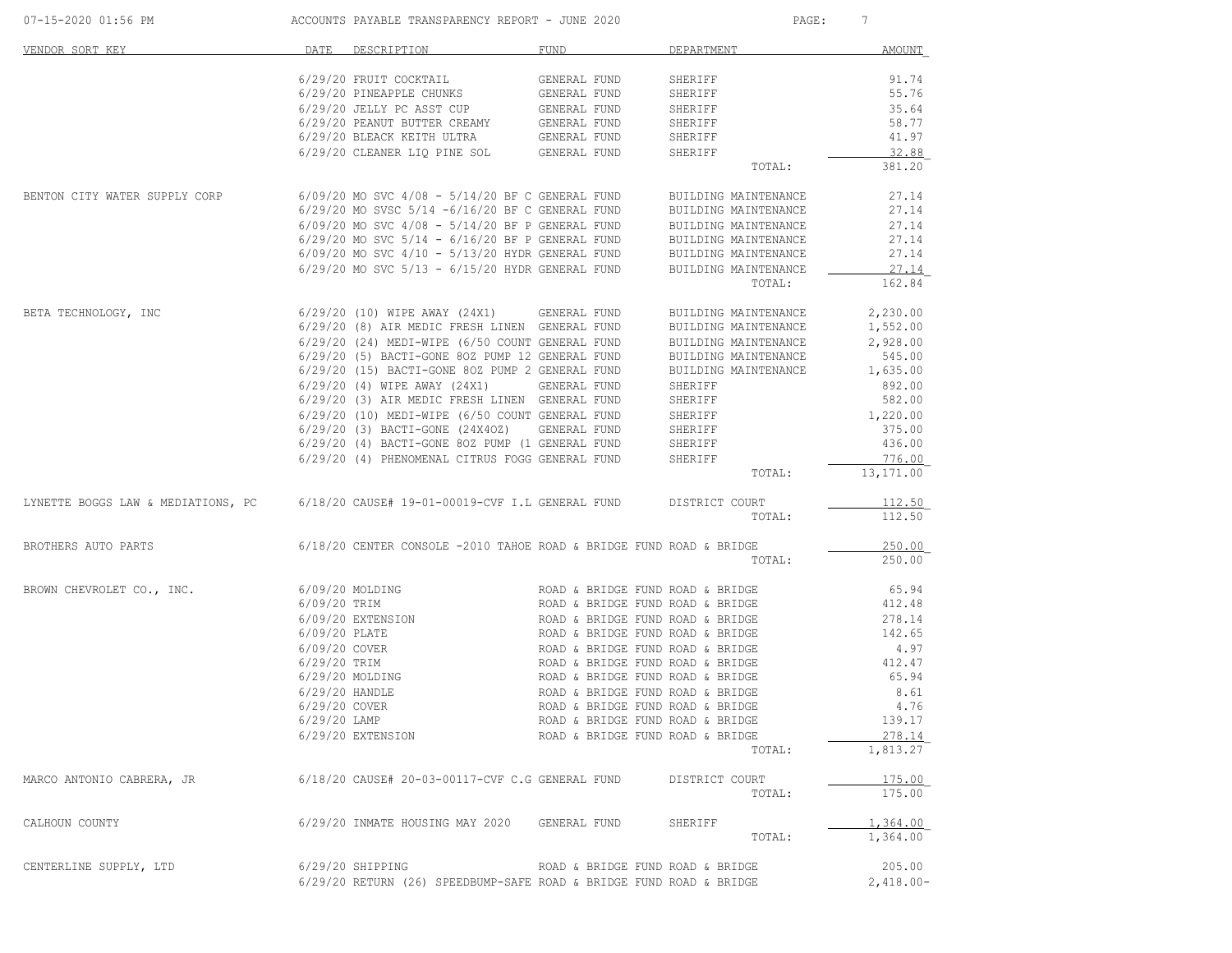| 07-15-2020 01:56 PM                       ACCOUNTS PAYABLE TRANSPARENCY REPORT - JUNE 2020    |                                                                                                                                                                                                                                                                                                                                                                                                                                                                                                                                                                                                           |                                                                                                                                              |                                                                                                                                                                                                                      | 8                                                                                                  |
|-----------------------------------------------------------------------------------------------|-----------------------------------------------------------------------------------------------------------------------------------------------------------------------------------------------------------------------------------------------------------------------------------------------------------------------------------------------------------------------------------------------------------------------------------------------------------------------------------------------------------------------------------------------------------------------------------------------------------|----------------------------------------------------------------------------------------------------------------------------------------------|----------------------------------------------------------------------------------------------------------------------------------------------------------------------------------------------------------------------|----------------------------------------------------------------------------------------------------|
| VENDOR SORT KEY                                                                               | DATE DESCRIPTION FUND FUND DEPARTMENT                                                                                                                                                                                                                                                                                                                                                                                                                                                                                                                                                                     |                                                                                                                                              |                                                                                                                                                                                                                      | <b>AMOUNT</b>                                                                                      |
|                                                                                               | 6/29/20 RETURNED (2) FEMALE END W/ ROAD & BRIDGE FUND ROAD & BRIDGE<br>6/29/20 RETURNED (2) MALE END W/HA ROAD & BRIDGE FUND ROAD & BRIDGE<br>$6/29/20$ RESTOCKING FEE ROAD & BRIDGE FUND ROAD & BRIDGE $6/29/20$ (26) SAFETY RIDER V-CENTER FM & LATERAL ROAD NON-DEPARTMENTAL<br>6/29/20 (20) SAFETY RIDER V-MALE EN FM & LATERAL ROAD NON-DEPARTMENTAL<br>6/29/20 (2) SAFETY RIDER V-FEMALE FM & LATERAL ROAD NON-DEPARTMENTAL                                                                                                                                                                         |                                                                                                                                              | TOTAL:                                                                                                                                                                                                               | 148.00-<br>$148.00 -$<br>708.00<br>2,730.00<br>140.00<br>140.00<br>1,209.00                        |
| CHAPARRAL FORD, INC. $6/29/20$ CABLES UNIT 179 ROAD & BRIDGE FUND ROAD & BRIDGE               | 6/29/20 CABLES UNIT 179 ROAD & BRIDGE FUND ROAD & BRIDGE                                                                                                                                                                                                                                                                                                                                                                                                                                                                                                                                                  |                                                                                                                                              | TOTAL:                                                                                                                                                                                                               | 114.52<br>114.50<br>229.02                                                                         |
| CINTAS CORPORATION NO. 2 6/09/20 WKLY UNIFORM SVC 5/28/2020 GENERAL FUND BUILDING MAINTENANCE | 6/09/20 WKLY UNIFORM SVC 6/04/2020 GENERAL FUND BUILDING MAINTENANCE<br>6/18/20 WKLY UNIFORM SVC 6/11/2020 GENERAL FUND BUILDING MAINTENANCE                                                                                                                                                                                                                                                                                                                                                                                                                                                              |                                                                                                                                              |                                                                                                                                                                                                                      | 66.43<br>66.43<br>66.43<br>TOTAL: 199.29                                                           |
| CINTAS CORPORATION 6/29/20 DISINFECTANT WIPE GENERAL FUND                                     | 6/29/20 TRIPLE ANTIBIOTIC OINT MD GENERAL FUND<br>6/29/20 ACETAMINOPHEN MED GENERAL FUND<br>$6/29/20$ IBUPROFEN TABS MEDIUM GENERAL FUND<br>$6/29/20$ EYE BUFFERED SOL 40Z GENERAL FUND                                                                                                                                                                                                                                                                                                                                                                                                                   |                                                                                                                                              | SHERIFF<br>SHERIFF<br>SHERIFF<br>SHERIFF<br>SHERIFF<br>TOTAL:                                                                                                                                                        | 8.51<br>15.93<br>21.18<br>24.22<br>11.78<br>81.62                                                  |
| CINTAS CORPORATION NO. 2                                                                      | 6/09/20 WKLY UNIFORM SVC 5/21/2020 ROAD & BRIDGE FUND ROAD & BRIDGE 6/09/20 WKLY UNIFORM SVC 5/26/2020 ROAD & BRIDGE FUND ROAD & BRIDGE 6/09/20 WKLY UNIFORM SVC 5/28/2020 ROAD & BRIDGE FUND ROAD & BRIDGE 6/09/20 WKLY UNIF<br>6/18/20 WKLY UNIFORM SVC 6/11/2020 ROAD & BRIDGE FUND ROAD & BRIDGE 6/18/20 WKLY UNIFORM SVC 6/15/2020 ROAD & BRIDGE FUND ROAD & BRIDGE<br>$6/18/20$ WKLY UNIFORM SVC $6/15/2020$ ROAD & BRIDGE FUND ROAD & BRIDGE<br>$6/29/20$ WKLY UNIFORM SVC $6/18/2020$ ROAD & BRIDGE FUND ROAD & BRIDGE<br>$6/29/20$ WKLY UNIFORM SVC $6/22/2020$ ROAD & BRIDGE FUND ROAD & BRIDGE |                                                                                                                                              | TOTAL:                                                                                                                                                                                                               | 281.41<br>115.86<br>281.41<br>115.86<br>281.41<br>281.41<br>117.83<br>281.04<br>147.33<br>1,903.56 |
| CINTAS CORPORATION 6/09/20 FIRST AID KIT REFILL SVC C ROAD & BRIDGE FUND ROAD & BRIDGE        | $6/09/20$ HYDROCORTISONE CREAM MED ROAD & BRIDGE FUND ROAD & BRIDGE<br>$6/09/20$ INDUST EYE RELIEF $1/2$ OZ ROAD & BRIDGE FUND ROAD & BRIDGE<br>6/09/20 SPLINTER-OUT DISP MED ROAD & BRIDGE FUND ROAD & BRIDGE                                                                                                                                                                                                                                                                                                                                                                                            |                                                                                                                                              | TOTAL:                                                                                                                                                                                                               | 17.95<br>8.51<br>13.40<br>15.26<br>10.88<br>11.17<br>77.17                                         |
| CITY OF DILLEY                                                                                | 6/09/20 MO SVC 4/20 - 5/20/2020 GENERAL FUND<br>$6/09/20$ MO SVC $4/20 - 5/20/2020$                                                                                                                                                                                                                                                                                                                                                                                                                                                                                                                       | GENERAL FUND                                                                                                                                 | BUILDING MAINTENANCE<br>BUILDING MAINTENANCE<br>TOTAL:                                                                                                                                                               | 94.13<br>281.57<br>375.70                                                                          |
| CITY OF PEARSALL                                                                              | 6/09/20 411 E BRAZOS<br>6/09/20 2207 BI 35E<br>6/09/20 505 E MEDINA - CRT H<br>6/09/20 404 S PECAN - MTTMR #1<br>$6/09/20$ 406 S PECAN - CO EXT<br>6/09/20 510 E. S.A. COURTHOUSE<br>6/09/20 FIREMANS PARK<br>$6/09/20 604$ E. MEDINA - MUSEUM<br>$6/09/20$ 504 S CEDAR - JAILHOUSE                                                                                                                                                                                                                                                                                                                       | GENERAL FUND<br>GENERAL FUND<br>GENERAL FUND<br>GENERAL FUND<br>GENERAL FUND<br>GENERAL FUND<br>GENERAL FUND<br>GENERAL FUND<br>GENERAL FUND | BUILDING MAINTENANCE<br>BUILDING MAINTENANCE<br>BUILDING MAINTENANCE<br>BUILDING MAINTENANCE<br>BUILDING MAINTENANCE<br>BUILDING MAINTENANCE<br>BUILDING MAINTENANCE<br>BUILDING MAINTENANCE<br>BUILDING MAINTENANCE | 289.94<br>395.04<br>99.55<br>119.55<br>153.87<br>25.49<br>341.87<br>38.02<br>444.85                |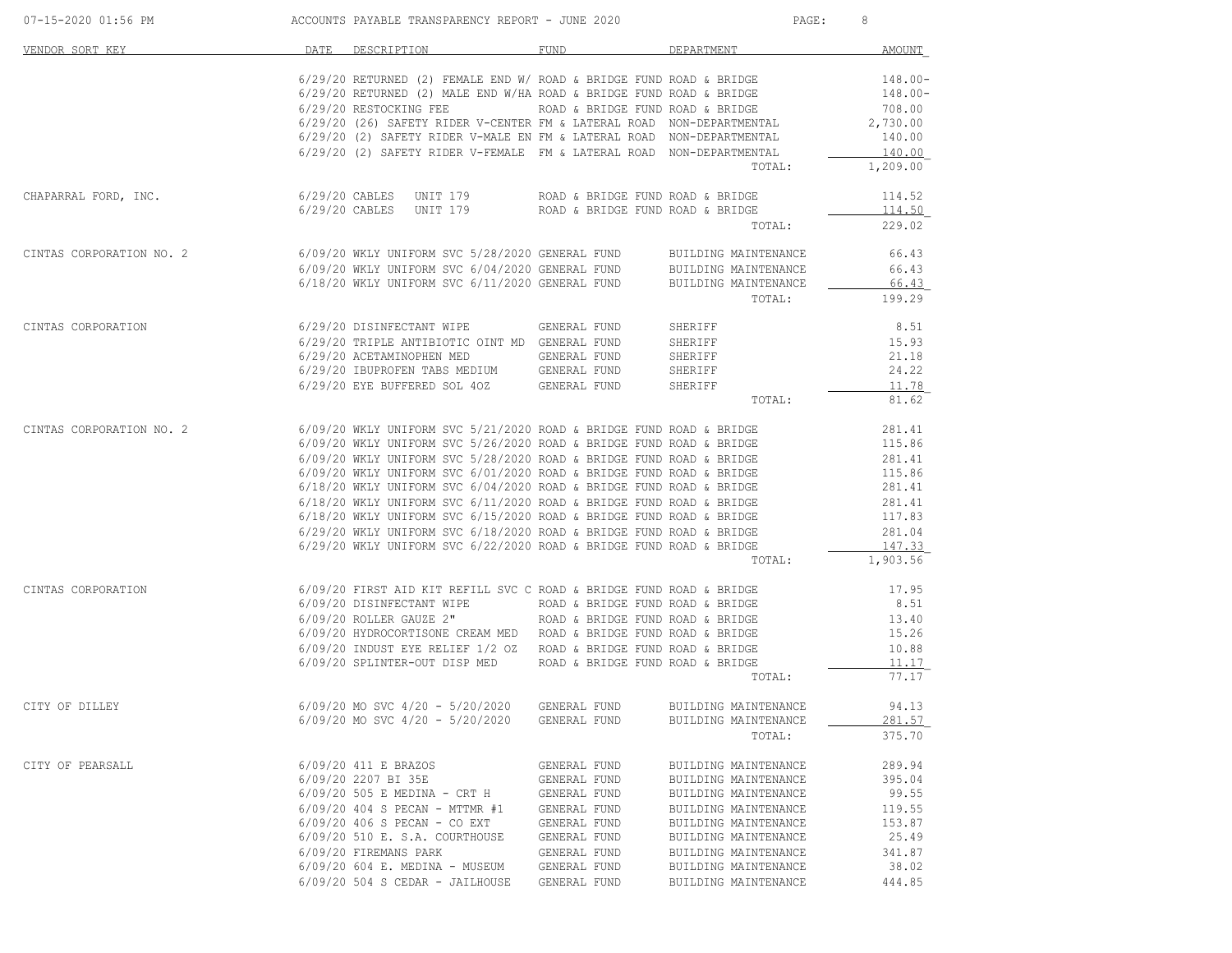| 07-15-2020 01:56 PM                                                                                        |              | ACCOUNTS PAYABLE TRANSPARENCY REPORT - JUNE 2020                                               |                                  | PAGE:                | 9                    |
|------------------------------------------------------------------------------------------------------------|--------------|------------------------------------------------------------------------------------------------|----------------------------------|----------------------|----------------------|
| VENDOR SORT KEY                                                                                            | DATE         | DESCRIPTION                                                                                    | FUND                             | DEPARTMENT           | <b>AMOUNT</b>        |
|                                                                                                            |              | $6/09/20$ RADIO LANE                                                                           | GENERAL FUND                     | BUILDING MAINTENANCE | 243.84               |
|                                                                                                            |              | 6/09/20 CR 4002 (CEMETARY) GENERAL FUND                                                        |                                  | BUILDING MAINTENANCE | 47.31                |
|                                                                                                            |              | 6/09/20 HWY 1581 S - REGIONAL PARK GENERAL FUND                                                |                                  | BUILDING MAINTENANCE | 242.40               |
|                                                                                                            |              | 6/09/20 FISHING POND                                                                           | GENERAL FUND                     | BUILDING MAINTENANCE | 52.21                |
|                                                                                                            |              |                                                                                                |                                  | TOTAL:               | 2,493.94             |
| COLORADO BANKERS LIFE INSURANCE CO. 6/15/20 COLORADO BANKERS LIFE PREM FRIO COUNTY PAYROL NON-DEPARTMENTAL |              |                                                                                                |                                  |                      | 53.53                |
|                                                                                                            |              | 6/15/20 COLORADO BANKERS LIFE PREM FRIO COUNTY PAYROL NON-DEPARTMENTAL                         |                                  |                      | 53.53                |
|                                                                                                            |              |                                                                                                |                                  | TOTAL:               | 107.06               |
| KRISTINA L. COMBS                                                                                          |              | 6/18/20 CAUSE# 13-01-00034-CVF H.P GENERAL FUND DISTRICT COURT                                 |                                  |                      | 137.50               |
|                                                                                                            |              |                                                                                                |                                  | TOTAL:               | 137.50               |
| COMPANION LIFE                                                                                             |              | 6/15/20 COMPANION LIFE PREMIUMS FRIO COUNTY PAYROL NON-DEPARTMENTAL                            |                                  |                      | 186.63               |
|                                                                                                            |              | 6/15/20 COMPANION LIFE PREMIUMS FRIO COUNTY PAYROL NON-DEPARTMENTAL                            |                                  |                      | 186.63               |
|                                                                                                            |              |                                                                                                |                                  | TOTAL:               | 373.26               |
| CONCORD MEDICAL GROUP OF TEXAS                                                                             |              | 6/18/20 CPT 99285 T. CRUZ                                                                      | GENERAL FUND                     | SHERIFF              | 98.98                |
|                                                                                                            |              | 6/18/20 CPT 93010 T. CRUZ                                                                      | GENERAL FUND                     | SHERIFF              | 6.42                 |
|                                                                                                            |              |                                                                                                |                                  | TOTAL:               | 105.40               |
| CONCORD RADIOLOGY PLLC                                                                                     |              | 6/09/20 74018 3/22/20 M MARTINEZ GENERAL FUND                                                  |                                  | SHERIFF              | 6.95                 |
|                                                                                                            |              | 6/09/20 74018 3/22/20 M MARTINEZ GENERAL FUND                                                  |                                  | SHERIFF              | 6.95                 |
|                                                                                                            |              | 6/09/20 74018 4/09/20 M MARTINEZ GENERAL FUND                                                  |                                  | SHERIFF              | 6.95                 |
|                                                                                                            |              | 6/09/20 74018 4/09/20 M MARTINEZ GENERAL FUND                                                  |                                  | SHERIFF              | 6.95                 |
|                                                                                                            |              |                                                                                                |                                  | TOTAL:               | 27.80                |
| COOPER EQUIPMENT                                                                                           |              | 6/18/20 WASHER TANK TAN ROAD & BRIDGE FUND ROAD & BRIDGE                                       |                                  |                      | 169.51               |
|                                                                                                            |              | 6/18/20 ROCK GUARD                                                                             | ROAD & BRIDGE FUND ROAD & BRIDGE |                      | 68.20                |
|                                                                                                            |              | 6/18/20 SHIPPING                                                                               | ROAD & BRIDGE FUND ROAD & BRIDGE |                      | 38.93                |
|                                                                                                            |              | 6/29/20 RUBBER GROMET-DUST EJECTOR ROAD & BRIDGE FUND ROAD & BRIDGE                            |                                  |                      | 12.54                |
|                                                                                                            |              |                                                                                                |                                  |                      | 18.04                |
|                                                                                                            |              |                                                                                                |                                  |                      | 290.00<br>12.62      |
|                                                                                                            |              | $6/18/20$ (2) PLASTIC LIDS ROAD & BRIDGE FUND ROAD & BRIDGE                                    |                                  |                      | 4.00                 |
|                                                                                                            |              |                                                                                                |                                  | TOTAL:               | 613.84               |
|                                                                                                            |              |                                                                                                |                                  |                      |                      |
| COUNTY OF LASALLE                                                                                          |              | 6/09/20 INMATE HOUSING APRIL 2020 GENERAL FUND<br>6/09/20 INMATE HOUSING MAY 2020 GENERAL FUND |                                  | SHERIFF<br>SHERIFF   | 5,625.00<br>4,230.00 |
|                                                                                                            |              |                                                                                                |                                  | TOTAL:               | 9,855.00             |
| CULLIGAN WATER CONDITIONING CO $6/09/20$ MO SVC $06/01 - 06/30/2020$ GENERAL FUND                          |              |                                                                                                |                                  | SHERIFF              | 59.25                |
|                                                                                                            |              | 6/09/20 MO SVC JUNE 2020                                                                       | GENERAL FUND                     | HIGHWAY PATROL       | 55.25                |
|                                                                                                            |              |                                                                                                |                                  | TOTAL:               | 114.50               |
| CUSTOM REFINISHING BY BYRD                                                                                 |              | 6/29/20 REPAIR UNIT 0656 PARTS GENERAL FUND                                                    |                                  | SHERIFF              | 4,649.12             |
|                                                                                                            |              | 6/29/20 BODY LABOR                                                                             | GENERAL FUND                     | SHERIFF              | 1,139.60             |
|                                                                                                            |              | 6/29/20 PAINT LABOR                                                                            | GENERAL FUND                     | SHERIFF              | 528.00               |
|                                                                                                            |              | 6/29/20 PAINT AND MATERIAL                                                                     | GENERAL FUND                     | SHERIFF              | 384.00               |
|                                                                                                            | 6/29/20 MISC |                                                                                                | GENERAL FUND                     | SHERIFF              | 5.00                 |
|                                                                                                            |              |                                                                                                |                                  | TOTAL:               | 6,705.72             |
| DEERE & COMPANY                                                                                            |              | 6/09/20 JOHN DEERE GATOR 571HM 201 GENERAL FUND                                                |                                  | BUILDING MAINTENANCE | 7,818.26             |
|                                                                                                            |              |                                                                                                |                                  | TOTAL:               | 7,818.26             |
| DELL MARKETING L.P.                                                                                        |              | 6/29/20 OPTI PLEX COMPUTER                                                                     | GENERAL FUND                     | COUNTY ATTORNEY      | 1,595.89             |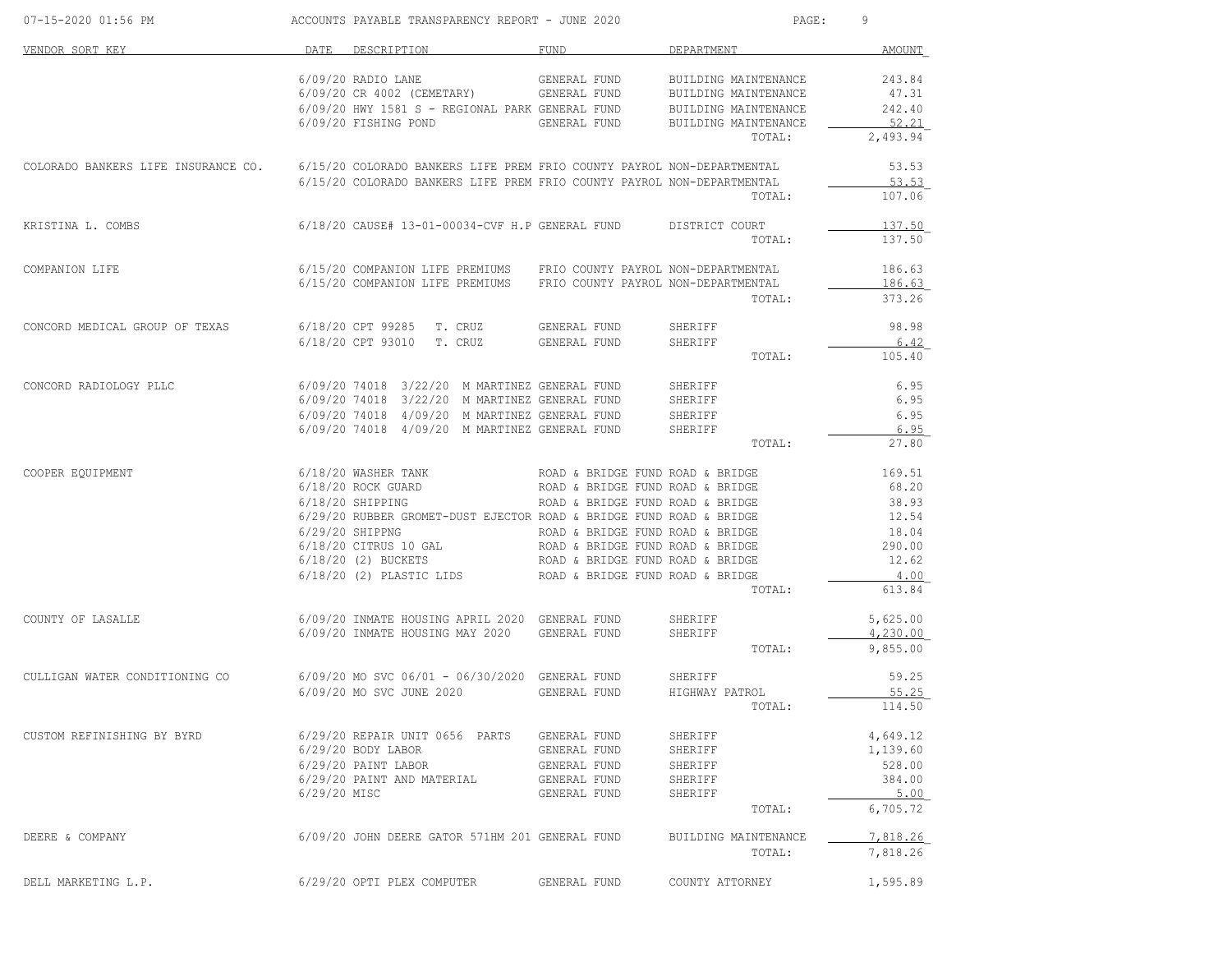| 07-15-2020 01:56 PM               |      | ACCOUNTS PAYABLE TRANSPARENCY REPORT - JUNE 2020                          |              | PAGE:                | 10          |
|-----------------------------------|------|---------------------------------------------------------------------------|--------------|----------------------|-------------|
| VENDOR SORT KEY                   | DATE | DESCRIPTION                                                               | FUND         | DEPARTMENT           | AMOUNT      |
|                                   |      | 6/29/20 DELL KEYBRD & MOUSE                                               | GENERAL FUND | COUNTY ATTORNEY      | 71.99       |
|                                   |      | 6/29/20 DELL MONITOR                                                      | GENERAL FUND | COUNTY ATTORNEY      | 372.59      |
|                                   |      | 6/29/20 DELL THUNDERBLT DOCK                                              | GENERAL FUND | COUNTY ATTORNEY      | 233.87      |
|                                   |      |                                                                           |              | TOTAL:               | 2,274.34    |
| DIAMOND DRUGS, INC.               |      | 6/09/20 22509694 J. AGUIRRE 4/08/2 GENERAL FUND                           |              | SHERIFF              | <u>4.35</u> |
|                                   |      |                                                                           |              | TOTAL:               | 4.35        |
| DISH NETWORK                      |      | $6/18/20$ MO SVC $6/22$ - $7/21/2020$ W WIC PROGRAM FUND NON-DEPARTMENTAL |              |                      | 133.01      |
|                                   |      |                                                                           |              | TOTAL:               | 133.01      |
| CINDY A. DURAN                    |      | $6/09/20$ CAUSE# 19-02-00057-CVF XP GENERAL FUND                          |              | DISTRICT COURT       | 197.50      |
|                                   |      |                                                                           |              | TOTAL:               | 197.50      |
| ELECTION SYSTEMS & SOFTWARE, INC. |      | 6/09/20 PRECINCT KIT EARLY VOTING GENERAL FUND                            |              | ELECTIONS            | 43.18       |
|                                   |      | 6/09/20 200 ABSENTEE MAIL                                                 | GENERAL FUND | ELECTIONS            | 256.00      |
|                                   |      | $6/09/20$ 20 MILITARY MAIL                                                | GENERAL FUND | ELECTIONS            | 26.00       |
|                                   |      | 6/09/20 CENTRAL COUNT KIT                                                 | GENERAL FUND | ELECTIONS            | 8.10        |
|                                   |      | 6/09/20 2 AUTO MARK INK CRTGE                                             | GENERAL FUND | ELECTIONS            | 42.14       |
|                                   |      | 6/09/20 2 M650 RETARD PAD                                                 | GENERAL FUND | ELECTIONS            | 1.52        |
|                                   |      | 6/09/20 LABELS WHITE                                                      | GENERAL FUND | ELECTIONS            | 2.50        |
|                                   |      | 6/09/20 LABELS BLACK                                                      | GENERAL FUND | ELECTIONS            | 2.50        |
|                                   |      | 6/09/20 OKIDATA 520 PRINTER RIBBON GENERAL FUND                           |              | ELECTIONS            | 6.87        |
|                                   |      | 6/09/20 TOUCH SCREEN CLEANING KIT GENERAL FUND                            |              | ELECTIONS            | 10.95       |
|                                   |      | 6/09/20 100 SEAL, PULL TIGHT                                              | GENERAL FUND | ELECTIONS            | 24.00       |
|                                   |      | 6/09/20 25 PEN-VL BALLOT GRIP ROLL GENERAL FUND                           |              | ELECTIONS            | 32.25       |
|                                   |      | 6/09/20 25 PADLOCK SEAL                                                   | GENERAL FUND | ELECTIONS            | 12.25       |
|                                   |      | $6/09/20$ SHIPPING                                                        | GENERAL FUND | ELECTIONS            | 30.58       |
|                                   |      | 6/09/20 PRECINCT KIT EARLY VOTING GENERAL FUND                            |              | ELECTIONS            | 43.18       |
|                                   |      | 6/09/20 700 PRECINCT KIT ABSENTEE GENERAL FUND                            |              | ELECTIONS            | 875.00      |
|                                   |      | 6/09/20 20 PRECINCT KIT MILITARY M GENERAL FUND                           |              | ELECTIONS            | 26.00       |
|                                   |      | 6/09/20 CENTRAL COUNT KIT                                                 | GENERAL FUND | ELECTIONS            | 8.10        |
|                                   |      | 6/09/20 2 AUTO MARK INK CRTGE                                             | GENERAL FUND | ELECTIONS            | 42.14       |
|                                   |      | 6/09/20 2 M650 RETARD RED                                                 | GENERAL FUND | ELECTIONS            | 1.52        |
|                                   |      | 6/09/20 LABELS WHITE                                                      | GENERAL FUND | ELECTIONS            | 2.50        |
|                                   |      | 6/09/20 LABELS BLACK                                                      | GENERAL FUND | ELECTIONS            | 2.50        |
|                                   |      | 6/09/20 OKIDATA 520 PRINTER RIBBON GENERAL FUND                           |              | ELECTIONS            | 6.87        |
|                                   |      | 6/09/20 TOUCH SCREEN CLEANING KIT GENERAL FUND                            |              | ELECTIONS            | 10.95       |
|                                   |      | $6/09/20$ 100 SEAL, PULL TIGHT                                            | GENERAL FUND | ELECTIONS            | 24.00       |
|                                   |      | 6/09/20 2 LABEL I VOTED FLAG                                              | GENERAL FUND | ELECTIONS            | 11.50       |
|                                   |      | 6/09/20 50 PEN-VL BALLOT GRIP ROLL GENERAL FUND                           |              | ELECTIONS            | 64.50       |
|                                   |      | 6/09/20 25 SPLIT SEAL                                                     | GENERAL FUND | ELECTIONS            | 12.25       |
|                                   |      | $6/09/20$ SHIPPING                                                        | GENERAL FUND | ELECTIONS            | 45.85       |
|                                   |      |                                                                           |              | TOTAL:               | 1,675.70    |
| ELLIOTT ELECTRIC SUPPLY, INC.     |      | $6/29/20$ 3 1G WP BX, $(3)$ 3/4 HUBS G GENERAL FUND                       |              | BUILDING MAINTENANCE | 13.84       |
|                                   |      | 6/29/20 3 1G WP BLANK CVR GRY GENERAL FUND                                |              | BUILDING MAINTENANCE | 3.46        |
|                                   |      | 6/29/20 4 2G WP BX, (3) 3/4 HUBS GENERAL FUND                             |              | BUILDING MAINTENANCE | 49.33       |
|                                   |      | 6/29/20 6 2G WP BLANK COVERS                                              | GENERAL FUND | BUILDING MAINTENANCE | 12.40       |
|                                   |      | 6/29/20 18 3/4" PVC MAILE ADAPTER GENERAL FUND                            |              | BUILDING MAINTENANCE | 4.47        |
|                                   |      | 6/29/20 1 QRT 633L PVC CEMENT GENERAL FUND                                |              | BUILDING MAINTENANCE | 11.57       |
|                                   |      | 6/29/20 100 1/4 X 1-3/8 ACORN NUT GENERAL FUND                            |              | BUILDING MAINTENANCE | 48.51       |
|                                   |      | 6/29/20 250 12/2 WG ROMEX-250' GENERAL FUND                               |              | BUILDING MAINTENANCE | 60.81       |
|                                   |      | 6/29/20 250 SCH 40 3/4" 10' PVC C GENERAL FUND                            |              | BUILDING MAINTENANCE | 54.40       |
|                                   |      | $6/29/20$ 8 3/4" X 1/2" REDUCING BUS GENERAL FUND                         |              | BUILDING MAINTENANCE | 5.70        |
|                                   |      | 6/29/20 10 1/2" N/M LT 100' COIL GENERAL FUND                             |              | BUILDING MAINTENANCE | 4.16        |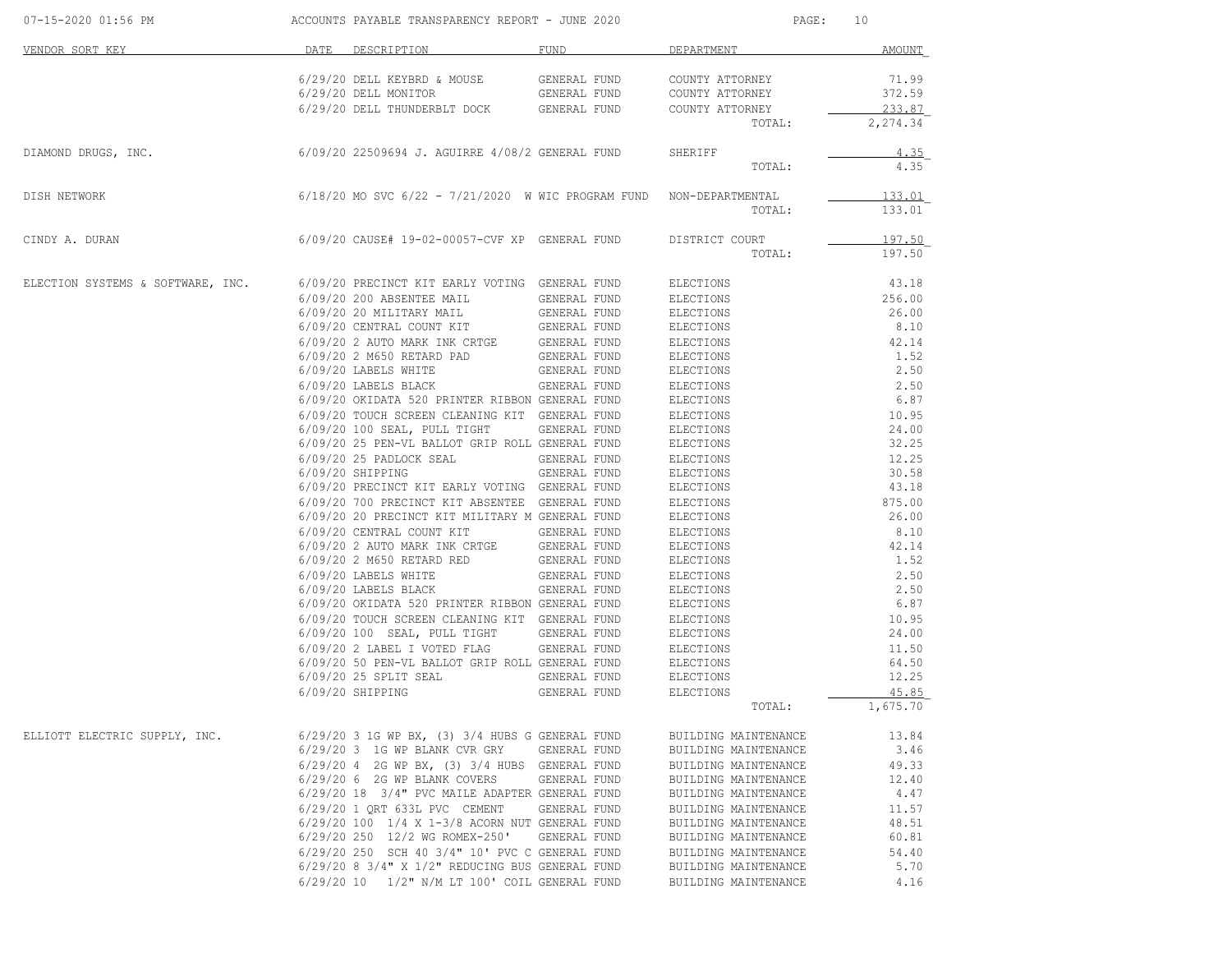| VENDOR SORT KEY                                                                                                                                                                                                                                                                                                                                                                 | DATE | DESCRIPTION DESCRIPTION                                                                                                                                                                                                                                                                                                                                                                           | FUND                | <b>DEPARTMENT</b>                     | AMOUNT           |
|---------------------------------------------------------------------------------------------------------------------------------------------------------------------------------------------------------------------------------------------------------------------------------------------------------------------------------------------------------------------------------|------|---------------------------------------------------------------------------------------------------------------------------------------------------------------------------------------------------------------------------------------------------------------------------------------------------------------------------------------------------------------------------------------------------|---------------------|---------------------------------------|------------------|
|                                                                                                                                                                                                                                                                                                                                                                                 |      |                                                                                                                                                                                                                                                                                                                                                                                                   |                     |                                       |                  |
|                                                                                                                                                                                                                                                                                                                                                                                 |      |                                                                                                                                                                                                                                                                                                                                                                                                   |                     |                                       |                  |
|                                                                                                                                                                                                                                                                                                                                                                                 |      |                                                                                                                                                                                                                                                                                                                                                                                                   |                     |                                       |                  |
|                                                                                                                                                                                                                                                                                                                                                                                 |      |                                                                                                                                                                                                                                                                                                                                                                                                   |                     |                                       |                  |
|                                                                                                                                                                                                                                                                                                                                                                                 |      |                                                                                                                                                                                                                                                                                                                                                                                                   |                     |                                       |                  |
|                                                                                                                                                                                                                                                                                                                                                                                 |      |                                                                                                                                                                                                                                                                                                                                                                                                   |                     |                                       |                  |
|                                                                                                                                                                                                                                                                                                                                                                                 |      |                                                                                                                                                                                                                                                                                                                                                                                                   |                     |                                       |                  |
|                                                                                                                                                                                                                                                                                                                                                                                 |      |                                                                                                                                                                                                                                                                                                                                                                                                   |                     |                                       |                  |
|                                                                                                                                                                                                                                                                                                                                                                                 |      |                                                                                                                                                                                                                                                                                                                                                                                                   |                     |                                       |                  |
|                                                                                                                                                                                                                                                                                                                                                                                 |      |                                                                                                                                                                                                                                                                                                                                                                                                   |                     |                                       |                  |
|                                                                                                                                                                                                                                                                                                                                                                                 |      | $\begin{tabular}{lllllllllllll} \hline 6/29/20 & 250 & 12/2 & \text{NG ROMEX--250} & \text{GEMENT} & \text{GENERAL FUND} & \text{BULIDING MATINERNANCE} & 0.63-\\ \hline 6/29/20 & DISCOUNT & \text{GENERAL FUND} & \text{BULIDING MAINTENANCE} & 0.63-\\ \hline 6/09/20 & \text{M18 REDLITHIUM} & \text{HIGH OUTPU ROMD} & \text{R-RIDGE FUND ROAD & BRIDGE} & 200.38 & \\ \hline \end{tabular}$ |                     |                                       |                  |
|                                                                                                                                                                                                                                                                                                                                                                                 |      |                                                                                                                                                                                                                                                                                                                                                                                                   |                     |                                       |                  |
|                                                                                                                                                                                                                                                                                                                                                                                 |      |                                                                                                                                                                                                                                                                                                                                                                                                   |                     |                                       |                  |
|                                                                                                                                                                                                                                                                                                                                                                                 |      |                                                                                                                                                                                                                                                                                                                                                                                                   |                     |                                       |                  |
|                                                                                                                                                                                                                                                                                                                                                                                 |      |                                                                                                                                                                                                                                                                                                                                                                                                   |                     |                                       |                  |
|                                                                                                                                                                                                                                                                                                                                                                                 |      |                                                                                                                                                                                                                                                                                                                                                                                                   |                     |                                       |                  |
|                                                                                                                                                                                                                                                                                                                                                                                 |      |                                                                                                                                                                                                                                                                                                                                                                                                   |                     |                                       |                  |
|                                                                                                                                                                                                                                                                                                                                                                                 |      | 6/29/20 1G RND W[ CVR, (3) 1/2 HUB CEMETERY PERPETUAL NON-DEPARTMENTAL<br>6/29/20 DISCOUNT CEMETERY PERPETUAL NON-DEPARTMENTAL                                                                                                                                                                                                                                                                    |                     |                                       | 3.80             |
|                                                                                                                                                                                                                                                                                                                                                                                 |      |                                                                                                                                                                                                                                                                                                                                                                                                   |                     |                                       | $2.64-$          |
|                                                                                                                                                                                                                                                                                                                                                                                 |      |                                                                                                                                                                                                                                                                                                                                                                                                   |                     | TOTAL:                                | 2,929.49         |
| $6/29/20\;\; (15)\;\;\text{NITRILE PF GLOVES LG, GENERAL FUND BULIDING MANTENANCE}\; 20.97\; 6/29/20\;\; (03)\;\;\text{NITRILE PF GLOVES SM, GENERAL FUND BULIDING MANTENANCE}\; 20.97\; 6/29/20\;\; SHIPPING\;\; 24.82\;\; 24.82\;\; 25.23\;\; 26.23\;\; 27.24\;\; 28.2\;\; 29.25\;\; 22.26\;\; 24.82\;\; 24.82\;\; 25.26\;\; $                                                |      |                                                                                                                                                                                                                                                                                                                                                                                                   |                     |                                       |                  |
|                                                                                                                                                                                                                                                                                                                                                                                 |      |                                                                                                                                                                                                                                                                                                                                                                                                   |                     |                                       |                  |
|                                                                                                                                                                                                                                                                                                                                                                                 |      |                                                                                                                                                                                                                                                                                                                                                                                                   |                     |                                       |                  |
|                                                                                                                                                                                                                                                                                                                                                                                 |      | 6/29/20 (2) NITRILE PF GLOVES LG GENERAL FUND CONSTABLE PCT # 2                                                                                                                                                                                                                                                                                                                                   |                     |                                       | 13.98            |
|                                                                                                                                                                                                                                                                                                                                                                                 |      |                                                                                                                                                                                                                                                                                                                                                                                                   |                     | TOTAL:                                | 164.62           |
| $\begin{array}{lllllllllllllll} \textsc{ERGON} & \textsc{ASPHALT} & \textsc{RMD} & \textsc{EMULSIONS}\text{, INC} & \textsc{6/09/20 2999 GALLONS} & \textsc{AE-P} & \textsc{FM} & \textsc{LATERAL} & \textsc{ROD} & \textsc{NON-DEPARTMENITAL} \\ & \textsc{6/09/20 5018 GALLONS} & \textsc{CRS-2} & \textsc{FM} & \textsc{LATERAL} & \textsc{ROD} & \textsc{NON-DEPARTMENITAL$ |      |                                                                                                                                                                                                                                                                                                                                                                                                   |                     |                                       | 8,251.75         |
|                                                                                                                                                                                                                                                                                                                                                                                 |      |                                                                                                                                                                                                                                                                                                                                                                                                   |                     |                                       | 12,123.03        |
|                                                                                                                                                                                                                                                                                                                                                                                 |      |                                                                                                                                                                                                                                                                                                                                                                                                   |                     |                                       | 10,934.24        |
|                                                                                                                                                                                                                                                                                                                                                                                 |      |                                                                                                                                                                                                                                                                                                                                                                                                   |                     |                                       | 8,243.49         |
|                                                                                                                                                                                                                                                                                                                                                                                 |      |                                                                                                                                                                                                                                                                                                                                                                                                   |                     |                                       | 12,145.54        |
|                                                                                                                                                                                                                                                                                                                                                                                 |      |                                                                                                                                                                                                                                                                                                                                                                                                   |                     |                                       | 10,956.75        |
|                                                                                                                                                                                                                                                                                                                                                                                 |      |                                                                                                                                                                                                                                                                                                                                                                                                   |                     |                                       | TOTAL: 62,654.80 |
|                                                                                                                                                                                                                                                                                                                                                                                 |      |                                                                                                                                                                                                                                                                                                                                                                                                   |                     |                                       |                  |
| $6/09/20$ CAUSE# 13-11-00189-CRF J.G GENERAL FUND DISTRICT COURT 6/09/20 CAUSE# 16-07-00084-CRF R.C GENERAL FUND DISTRICT COURT                                                                                                                                                                                                                                                 |      |                                                                                                                                                                                                                                                                                                                                                                                                   |                     |                                       | 400.00<br>400.00 |
|                                                                                                                                                                                                                                                                                                                                                                                 |      |                                                                                                                                                                                                                                                                                                                                                                                                   |                     | TOTAL:                                | 800.00           |
|                                                                                                                                                                                                                                                                                                                                                                                 |      |                                                                                                                                                                                                                                                                                                                                                                                                   |                     |                                       |                  |
| ESRI                                                                                                                                                                                                                                                                                                                                                                            |      | 6/29/20 QUOTE# 25939971 GENERAL FUND                                                                                                                                                                                                                                                                                                                                                              |                     | EMERGENCY MGNT / 911 M _____ 1,511.25 |                  |
|                                                                                                                                                                                                                                                                                                                                                                                 |      |                                                                                                                                                                                                                                                                                                                                                                                                   |                     |                                       | TOTAL: 1,511.25  |
| FIRST A-1 ELECTRIC, INC.                                                                                                                                                                                                                                                                                                                                                        |      |                                                                                                                                                                                                                                                                                                                                                                                                   |                     |                                       |                  |
|                                                                                                                                                                                                                                                                                                                                                                                 |      |                                                                                                                                                                                                                                                                                                                                                                                                   |                     |                                       |                  |
|                                                                                                                                                                                                                                                                                                                                                                                 |      |                                                                                                                                                                                                                                                                                                                                                                                                   |                     |                                       |                  |
|                                                                                                                                                                                                                                                                                                                                                                                 |      |                                                                                                                                                                                                                                                                                                                                                                                                   |                     |                                       |                  |
|                                                                                                                                                                                                                                                                                                                                                                                 |      | 6/09/20 200' ELECTRICAL CAUTION TA GENERAL FUND                                                                                                                                                                                                                                                                                                                                                   |                     | BUILDING MAINTENANCE 30.00            |                  |
|                                                                                                                                                                                                                                                                                                                                                                                 |      | 6/09/20 30 AMP 220 VOLT RECEPTACLE GENERAL FUND                                                                                                                                                                                                                                                                                                                                                   |                     | BUILDING MAINTENANCE                  | 18.95            |
|                                                                                                                                                                                                                                                                                                                                                                                 |      | $6/09/20$ $1/2$ " BELL BOX                                                                                                                                                                                                                                                                                                                                                                        | <b>GENERAL FUND</b> | BUILDING MAINTENANCE                  | 7.95             |
|                                                                                                                                                                                                                                                                                                                                                                                 |      | 6/09/20 ALL WEATHER BUBBLE COVER GENERAL FUND                                                                                                                                                                                                                                                                                                                                                     |                     | BUILDING MAINTENANCE                  | 16.50            |
|                                                                                                                                                                                                                                                                                                                                                                                 |      | 6/09/20 450' 12/2 CLX WIRE                                                                                                                                                                                                                                                                                                                                                                        | GENERAL FUND        | BUILDING MAINTENANCE                  | 1,125.00         |
|                                                                                                                                                                                                                                                                                                                                                                                 |      | 6/09/20 (3) HRS ELECTRICIAN, HELPE GENERAL FUND                                                                                                                                                                                                                                                                                                                                                   |                     | BUILDING MAINTENANCE                  | 390.00           |
|                                                                                                                                                                                                                                                                                                                                                                                 |      | 6/09/20 (6) HRS ELECTRICIAN, HELPE GENERAL FUND                                                                                                                                                                                                                                                                                                                                                   |                     | BUILDING MAINTENANCE                  | 780.00           |
|                                                                                                                                                                                                                                                                                                                                                                                 |      | 6/09/20 (6) HRS ELECTRICIAN, (2) HE GENERAL FUND                                                                                                                                                                                                                                                                                                                                                  |                     | BUILDING MAINTENANCE                  | 1,140.00         |
|                                                                                                                                                                                                                                                                                                                                                                                 |      | 6/09/20 TRENCHING MACHINE                                                                                                                                                                                                                                                                                                                                                                         | GENERAL FUND        | BUILDING MAINTENANCE                  | 350.00           |
|                                                                                                                                                                                                                                                                                                                                                                                 |      | 6/09/20 (4) HRS ELECTRICIAN (2) HE GENERAL FUND                                                                                                                                                                                                                                                                                                                                                   |                     | BUILDING MAINTENANCE                  | 760.00           |
|                                                                                                                                                                                                                                                                                                                                                                                 |      | 6/09/20 70 AMP 2 SPACE BREAKER BOX GENERAL FUND                                                                                                                                                                                                                                                                                                                                                   |                     | BUILDING MAINTENANCE                  | 48.00            |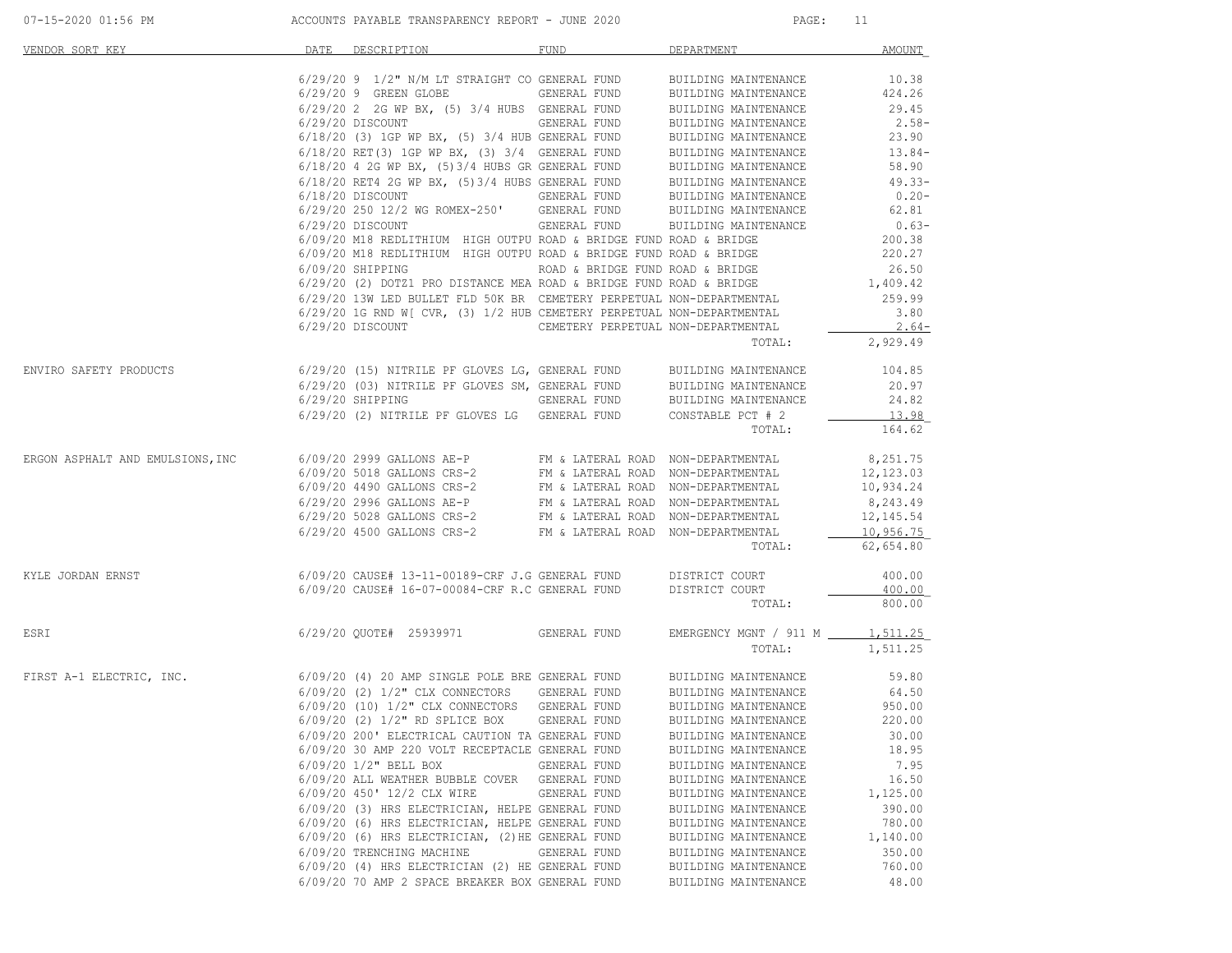|  |  | 07-15-2020 01:56 PM |  |  |
|--|--|---------------------|--|--|
|--|--|---------------------|--|--|

| VENDOR SORT KEY      | DATE | DESCRIPTION                                                         | <b>FUND</b>                      | DEPARTMENT           | <b>AMOUNT</b> |
|----------------------|------|---------------------------------------------------------------------|----------------------------------|----------------------|---------------|
|                      |      | 6/09/20 (2) 20 AMP SINGLE POLE BRE GENERAL FUND                     |                                  | BUILDING MAINTENANCE | 29.90         |
|                      |      | $6/09/20$ 3/4" HUB                                                  | GENERAL FUND                     | BUILDING MAINTENANCE | 18.50         |
|                      |      | 6/09/20 (3) 3/4" X 6" RIGID NIPPLE GENERAL FUND                     |                                  | BUILDING MAINTENANCE | 12.00         |
|                      |      | 6/09/20 (2) 3/4" RIGID LB W/COVER GENERAL FUND                      |                                  | BUILDING MAINTENANCE | 96.00         |
|                      |      | 6/09/20 255' 12/3 CLX WIRE                                          | <b>GENERAL FUND</b>              | BUILDING MAINTENANCE | 637.50        |
|                      |      | 6/09/20 (31) 1/2" CLX CONNECTORS GENERAL FUND                       |                                  | BUILDING MAINTENANCE | 2,945.00      |
|                      |      | 6/09/20 (31) 1/2" X 3/4" RIGID RED GENERAL FUND                     |                                  | BUILDING MAINTENANCE | 119.66        |
|                      |      | 6/09/20 (50) 3 CONDUCTOR SPLICE CO GENERAL FUND                     |                                  | BUILDING MAINTENANCE | 25.00         |
|                      |      | 6/09/20 (79) 1/2" ONE HOLE STRAPS GENERAL FUND                      |                                  | BUILDING MAINTENANCE | 19.75         |
|                      |      | 6/09/20 120VOLT LED SECURITY LIGHT GENERAL FUND                     |                                  | BUILDING MAINTENANCE | 246.71        |
|                      |      | 6/09/20 (2) 1/2" STRAIGHT LB W/COV GENERAL FUND                     |                                  | BUILDING MAINTENANCE | 56.00         |
|                      |      | $6/09/20$ RD SPLICE BOX - 4 HOLE                                    | GENERAL FUND                     | BUILDING MAINTENANCE | 208.00        |
|                      |      | 6/09/20 (5) RD SPLICE BOX - 3 HOLE GENERAL FUND                     |                                  | BUILDING MAINTENANCE | 965.00        |
|                      |      | $6/09/20$ RD SPLICE BOX - 2 HOLE                                    | GENERAL FUND                     | BUILDING MAINTENANCE | 190.00        |
|                      |      | 6/09/20 BELL BOX W/SWITCH                                           | GENERAL FUND                     | BUILDING MAINTENANCE | 352.19        |
|                      |      | 6/09/20 (3) HRS ELECTRICIAN, 2 HEL GENERAL FUND                     |                                  | BUILDING MAINTENANCE | 570.00        |
|                      |      | 6/09/20 (6) HRS (2) ELECTRI, 2 HEL GENERAL FUND                     |                                  | BUILDING MAINTENANCE | 1,560.00      |
|                      |      | 6/09/20 (5) HRS ELECTRICIAN, 2 HEL GENERAL FUND                     |                                  | BUILDING MAINTENANCE | 950.00        |
|                      |      | 6/09/20 (4) HRS ELECTRICIAN HELPER GENERAL FUND                     |                                  | BUILDING MAINTENANCE | 520.00        |
|                      |      | 6/29/20 20AMP 125 VOLT DUAL RECEPT GENERAL FUND                     |                                  | BUILDING MAINTENANCE | 4.25          |
|                      |      | 6/29/20 HEAVY DUTY RECEPTACLE COVE GENERAL FUND                     |                                  | BUILDING MAINTENANCE | 24.00         |
|                      |      | 6/29/20 1/2" BELL BOX                                               | GENERAL FUND                     | BUILDING MAINTENANCE | 7.95          |
|                      |      | 6/29/20 120' 6/3 CLX WIRE                                           | GENERAL FUND                     | BUILDING MAINTENANCE | 990.00        |
|                      |      | 6/29/20 (2) 3/4" CLX CONNECTORS GENERAL FUND                        |                                  | BUILDING MAINTENANCE | 110.00        |
|                      |      | 6/29/20 40 AMP 2 POLE BREAKER GENERAL FUND                          |                                  | BUILDING MAINTENANCE | 28.95         |
|                      |      | 6/29/20 120 VOLT 3 POLE CONTACTOR GENERAL FUND                      |                                  | BUILDING MAINTENANCE | 110.00        |
|                      |      | 6/29/20 10" X 8" X 4" CONTRACTOR E GENERAL FUND                     |                                  | BUILDING MAINTENANCE | 175.00        |
|                      |      | 6/29/20 24 VOLT TRANSFORMER                                         | GENERAL FUND                     | BUILDING MAINTENANCE | 72.00         |
|                      |      | 6/29/20 EMERGENCY POWER OFF BUTTON GENERAL FUND                     |                                  | BUILDING MAINTENANCE | 95.00         |
|                      |      | 6/29/20 EMERGENCY BUTTON CLEAR COV GENERAL FUND                     |                                  | BUILDING MAINTENANCE | 40.00         |
|                      |      | $6/29/20$ 3/4" BELL BOX                                             | GENERAL FUND                     | BUILDING MAINTENANCE | 9.95          |
|                      |      | 6/29/20 10' 1/2" SEALTITE FLEX CON GENERAL FUND                     |                                  | BUILDING MAINTENANCE | 19.50         |
|                      |      | 6/29/20 2 1/2" SEALTITE CONNECTORS GENERAL FUND                     |                                  | BUILDING MAINTENANCE | 6.50          |
|                      |      | $6/29/20$ 45' #12 THHN                                              | GENERAL FUND                     | BUILDING MAINTENANCE | 13.95         |
|                      |      | 6/29/20 2 HRS ELECT, HELPER & TRK GENERAL FUND                      |                                  | BUILDING MAINTENANCE | 260.00        |
|                      |      | 6/29/20 4 HRS ELECT, 2HELPER & TRK GENERAL FUND                     |                                  | BUILDING MAINTENANCE | 760.00        |
|                      |      | $6/29/20$ TRENCHER                                                  | GENERAL FUND                     | BUILDING MAINTENANCE | 350.00        |
|                      |      | 6/29/20 8 HRS ELECT, HELPER & TRK GENERAL FUND                      |                                  | BUILDING MAINTENANCE | 1,040.00      |
|                      |      |                                                                     |                                  | TOTAL:               | 19,598.96     |
| ELIZABETH ANN FISHER |      | 6/18/20 CAUSE# 20-03-00117-CVF C.G GENERAL FUND                     |                                  | DISTRICT COURT       | 125.00        |
|                      |      |                                                                     |                                  | TOTAL:               | 125.00        |
|                      |      |                                                                     |                                  |                      |               |
| FLEET IQ             |      | 6/09/20 (45) MO DATA CHARGES CDMA ROAD & BRIDGE FUND ROAD & BRIDGE  |                                  |                      | 989.55        |
|                      |      |                                                                     |                                  | TOTAL:               | 989.55        |
| FLEETPRIDE           |      | 6/09/20 (2) BACK-UP 4 LAMP, CLEAR ROAD & BRIDGE FUND ROAD & BRIDGE  |                                  |                      | 32.42         |
|                      |      | 6/09/20 (2) TURN LAMP, 4, YELLOW ROAD & BRIDGE FUND ROAD & BRIDGE   |                                  |                      | 25.36         |
|                      |      | $6/09/20$ (2) TURN LAMP, 4, YELLOW ROAD & BRIDGE FUND ROAD & BRIDGE |                                  |                      | 25.36         |
|                      |      | 6/09/20 (2) NEW QUICK RELEASE VALV ROAD & BRIDGE FUND ROAD & BRIDGE |                                  |                      | 25.88         |
|                      |      | 6/29/20 (6) 53" TXDOT STYLE LIGHT ROAD & BRIDGE FUND ROAD & BRIDGE  |                                  |                      | 7,422.00      |
|                      |      | 6/09/20 (40) WINDSHIELD WASH                                        | ROAD & BRIDGE FUND ROAD & BRIDGE |                      | 79.60         |
|                      |      | 6/29/20 (5) DIESEL EXHAUST FLUID F ROAD & BRIDGE FUND ROAD & BRIDGE |                                  |                      | 402.35        |
|                      |      | 6/29/20 (4) FILTER, AIR ELEMENT                                     | ROAD & BRIDGE FUND ROAD & BRIDGE |                      | 345.08        |
|                      |      | 6/29/20 (4) DUAL-FLOW LUBE SPIN-ON ROAD & BRIDGE FUND ROAD & BRIDGE |                                  |                      | 191.12        |
|                      |      | $6/29/20$ (2) FUEL ELEMENT                                          | ROAD & BRIDGE FUND ROAD & BRIDGE |                      | 115.48        |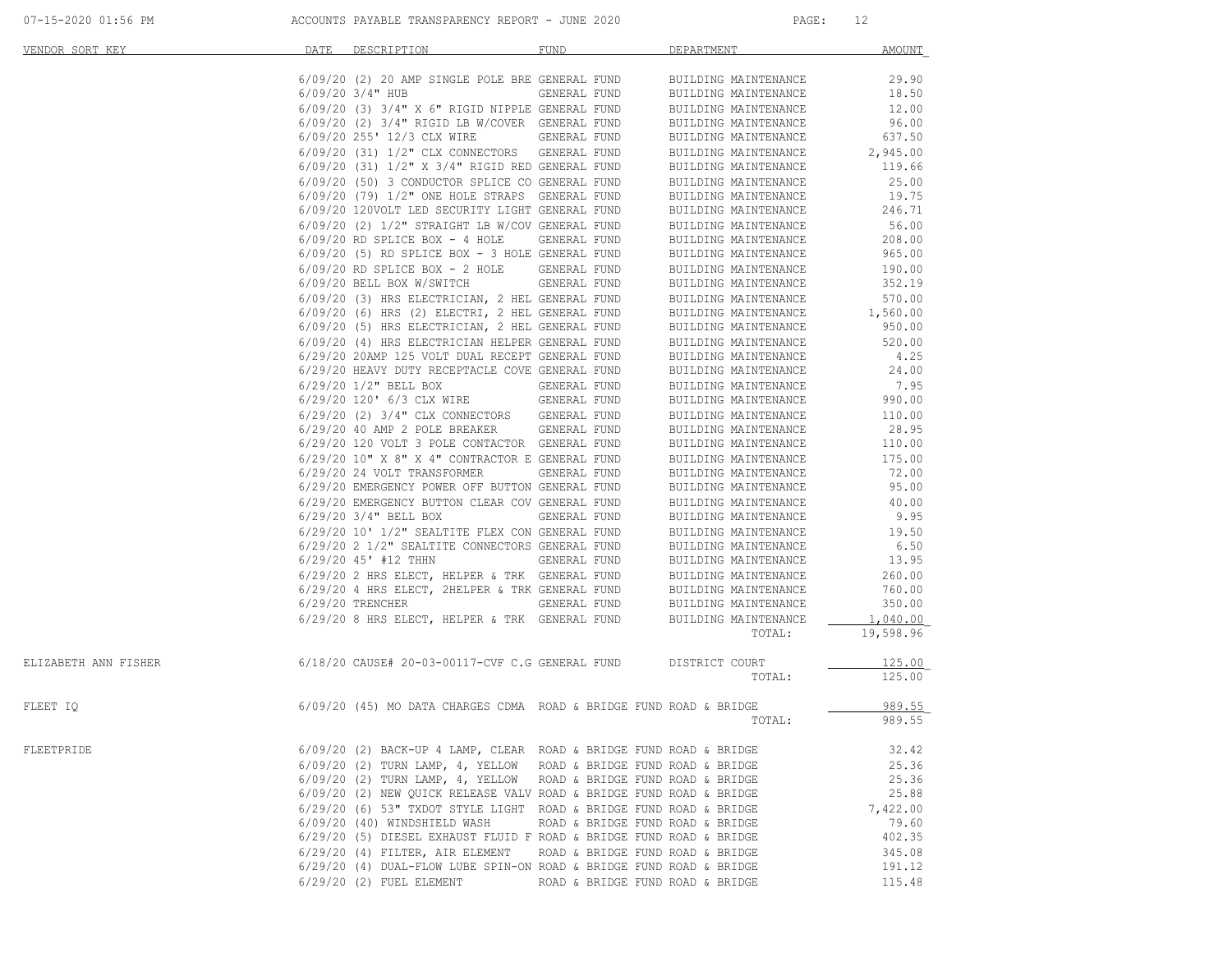| VENDOR SORT KEY                                                                                                                                                                                                                                                                                                                                                                                                                                     | DATE | DESCRIPTION                                                                                                                         | FUND         | DEPARTMENT | AMOUNT    |
|-----------------------------------------------------------------------------------------------------------------------------------------------------------------------------------------------------------------------------------------------------------------------------------------------------------------------------------------------------------------------------------------------------------------------------------------------------|------|-------------------------------------------------------------------------------------------------------------------------------------|--------------|------------|-----------|
|                                                                                                                                                                                                                                                                                                                                                                                                                                                     |      |                                                                                                                                     |              |            |           |
|                                                                                                                                                                                                                                                                                                                                                                                                                                                     |      |                                                                                                                                     |              |            |           |
|                                                                                                                                                                                                                                                                                                                                                                                                                                                     |      |                                                                                                                                     |              |            |           |
|                                                                                                                                                                                                                                                                                                                                                                                                                                                     |      |                                                                                                                                     |              |            |           |
|                                                                                                                                                                                                                                                                                                                                                                                                                                                     |      |                                                                                                                                     |              |            |           |
|                                                                                                                                                                                                                                                                                                                                                                                                                                                     |      |                                                                                                                                     |              |            |           |
|                                                                                                                                                                                                                                                                                                                                                                                                                                                     |      |                                                                                                                                     |              |            |           |
|                                                                                                                                                                                                                                                                                                                                                                                                                                                     |      |                                                                                                                                     |              |            |           |
|                                                                                                                                                                                                                                                                                                                                                                                                                                                     |      |                                                                                                                                     |              |            | $79.60 -$ |
|                                                                                                                                                                                                                                                                                                                                                                                                                                                     |      |                                                                                                                                     |              |            |           |
|                                                                                                                                                                                                                                                                                                                                                                                                                                                     |      |                                                                                                                                     |              |            |           |
|                                                                                                                                                                                                                                                                                                                                                                                                                                                     |      |                                                                                                                                     |              |            |           |
|                                                                                                                                                                                                                                                                                                                                                                                                                                                     |      |                                                                                                                                     |              |            |           |
|                                                                                                                                                                                                                                                                                                                                                                                                                                                     |      |                                                                                                                                     |              |            |           |
|                                                                                                                                                                                                                                                                                                                                                                                                                                                     |      |                                                                                                                                     |              |            |           |
|                                                                                                                                                                                                                                                                                                                                                                                                                                                     |      |                                                                                                                                     |              |            | 35.69     |
|                                                                                                                                                                                                                                                                                                                                                                                                                                                     |      |                                                                                                                                     |              | TOTAL:     | 9,865.11  |
| FORT DEARBORN LIFE                                                                                                                                                                                                                                                                                                                                                                                                                                  |      | 6/15/20 DISABILITY PREMIUMS 5394-0 FRIO COUNTY PAYROL NON-DEPARTMENTAL 276.12                                                       |              |            |           |
|                                                                                                                                                                                                                                                                                                                                                                                                                                                     |      | 6/15/20 DISABILITY PREMIUMS 5394-0 FRIO COUNTY PAYROL NON-DEPARTMENTAL                                                              |              |            | 276.12    |
|                                                                                                                                                                                                                                                                                                                                                                                                                                                     |      |                                                                                                                                     |              | TOTAL:     | 552.24    |
|                                                                                                                                                                                                                                                                                                                                                                                                                                                     |      |                                                                                                                                     |              |            |           |
| FRIO CHEVROLET LLC<br>6/29/20 LABOR ALIGNMENT<br>6/29/20 LABOR BG DIFF SVC FLUSH GENERAL FUND<br>6/29/20 LABOR BG DIFF SVC FLUSH GENERAL FUND                                                                                                                                                                                                                                                                                                       |      |                                                                                                                                     |              | SHERIFF    | 123.00    |
|                                                                                                                                                                                                                                                                                                                                                                                                                                                     |      |                                                                                                                                     |              |            | 123.00    |
|                                                                                                                                                                                                                                                                                                                                                                                                                                                     |      | 6/29/20 LABOR BG DIFF SVC FLUSH GENERAL FUND SHERIFF<br>6/29/20 LUBRICANT (3) GENERAL FUND SHERIFF                                  |              |            | 88.02     |
|                                                                                                                                                                                                                                                                                                                                                                                                                                                     |      |                                                                                                                                     |              |            | 123.00    |
|                                                                                                                                                                                                                                                                                                                                                                                                                                                     |      |                                                                                                                                     |              |            | 19.95     |
|                                                                                                                                                                                                                                                                                                                                                                                                                                                     |      | 6/29/20 SHOP SUPPLIES GENERAL FUND SHERIFF                                                                                          |              |            | 22.89     |
|                                                                                                                                                                                                                                                                                                                                                                                                                                                     |      |                                                                                                                                     |              | TOTAL:     | 499.86    |
|                                                                                                                                                                                                                                                                                                                                                                                                                                                     |      |                                                                                                                                     |              |            | 5,345.23  |
| ${\small \texttt{FRIO}\ \texttt{COUNTY}\ \texttt{APPRAISAL}\ \texttt{DISTRICT} \texttt{03490/20}\ \texttt{CAUSE}\ \texttt{18-09-00349-CVF}\ \texttt{JUN}\ \texttt{GENERAL}\ \texttt{FUND} \texttt{COMMISSIONERS}\ \texttt{COURT} \texttt{GUNR} \texttt{18-09-00349-CVF}\ \texttt{JUL}\ \texttt{GENERAL}\ \texttt{FUND} \texttt{COMMISSIONERS}\ \texttt{COURT} \texttt{18-09-00349-CVF}\ \texttt{JUL}\ \texttt{GENERAL}\ \texttt{FUND} \texttt{COMM$ |      |                                                                                                                                     |              |            | 5,345.23  |
|                                                                                                                                                                                                                                                                                                                                                                                                                                                     |      |                                                                                                                                     |              |            | 22,358.73 |
|                                                                                                                                                                                                                                                                                                                                                                                                                                                     |      | $6/29/20$ MONTHLY ASSESSMENT AUG 202 GENERAL FUND TAX COLLECTOR $6/09/20$ MONTHLY ASSESSMENT JULY 20 GENERAL FUND TAX COLLECTOR     |              |            | 22,358.73 |
|                                                                                                                                                                                                                                                                                                                                                                                                                                                     |      |                                                                                                                                     |              | TOTAL:     | 55,407.92 |
|                                                                                                                                                                                                                                                                                                                                                                                                                                                     |      |                                                                                                                                     |              |            |           |
| FRIO COUNTY CREDIT UNION 6/09/20 CREDIT UNION DEDUCTIONS FRIO COUNTY PAYROL NON-DEPARTMENTAL                                                                                                                                                                                                                                                                                                                                                        |      |                                                                                                                                     |              |            | 10,415.07 |
|                                                                                                                                                                                                                                                                                                                                                                                                                                                     |      | 6/23/20 CREDIT UNION DEDUCTIONS FRIO COUNTY PAYROL NON-DEPARTMENTAL                                                                 |              |            | 10,415.07 |
|                                                                                                                                                                                                                                                                                                                                                                                                                                                     |      |                                                                                                                                     |              | TOTAL:     | 20,830.14 |
| FRIO COUNTY TAX ASSESSOR COLLECTOR 6/09/20 INSP/REGISTRATION UNIT 799 GENERAL FUND SHERIFF                                                                                                                                                                                                                                                                                                                                                          |      |                                                                                                                                     |              |            | 7.50      |
|                                                                                                                                                                                                                                                                                                                                                                                                                                                     |      | 6/09/20 INSP/REGISTRATION UNIT 015 ROAD & BRIDGE FUND ROAD & BRIDGE                                                                 |              |            | 7.50      |
|                                                                                                                                                                                                                                                                                                                                                                                                                                                     |      | 6/18/20 INSP/REGISTRATION UNIT 021 ROAD & BRIDGE FUND ROAD & BRIDGE                                                                 |              |            | 7.50      |
|                                                                                                                                                                                                                                                                                                                                                                                                                                                     |      |                                                                                                                                     |              | TOTAL:     | 22.50     |
|                                                                                                                                                                                                                                                                                                                                                                                                                                                     |      |                                                                                                                                     |              |            |           |
| FRIO DRUG STORE                                                                                                                                                                                                                                                                                                                                                                                                                                     |      | 6/09/20 RX0659587-01 M. MARTINEZ   GENERAL FUND         SHERIFF<br>6/09/20 RX0660362-03 D. TORRES      GENERAL FUND         SHERIFF |              |            | 29.33     |
|                                                                                                                                                                                                                                                                                                                                                                                                                                                     |      |                                                                                                                                     |              |            | 16.47     |
|                                                                                                                                                                                                                                                                                                                                                                                                                                                     |      | 6/09/20 RX0661215 D. TORRES                                                                                                         | GENERAL FUND | SHERIFF    | 105.77    |
|                                                                                                                                                                                                                                                                                                                                                                                                                                                     |      | 6/09/20 RX0659589-04 M. MARTINEZ                                                                                                    | GENERAL FUND | SHERIFF    | 19.27     |
|                                                                                                                                                                                                                                                                                                                                                                                                                                                     |      | 6/09/20 RX0661023-02 M. ZUNIGA JR. GENERAL FUND                                                                                     |              | SHERIFF    | 67.74     |
|                                                                                                                                                                                                                                                                                                                                                                                                                                                     |      | 6/09/20 RX0662351<br>M. ZUNIGA JR.                                                                                                  | GENERAL FUND | SHERIFF    | 17.40     |
|                                                                                                                                                                                                                                                                                                                                                                                                                                                     |      | 6/09/20 RX0661317 D. TORRES                                                                                                         | GENERAL FUND | SHERIFF    | 24.65     |
|                                                                                                                                                                                                                                                                                                                                                                                                                                                     |      | 6/09/20 RX0661316 D. TORRES                                                                                                         | GENERAL FUND | SHERIFF    | 51.22     |
|                                                                                                                                                                                                                                                                                                                                                                                                                                                     |      | 6/09/20 RX0662499<br>J. MARQUEZ                                                                                                     | GENERAL FUND | SHERIFF    | 13.14     |
|                                                                                                                                                                                                                                                                                                                                                                                                                                                     |      | 6/09/20 RX0662498<br>J. MAROUEZ                                                                                                     | GENERAL FUND | SHERIFF    | 18.46     |
|                                                                                                                                                                                                                                                                                                                                                                                                                                                     |      | 6/09/20 RX0662500<br>J. MARQUEZ                                                                                                     | GENERAL FUND | SHERIFF    | 13.51     |
|                                                                                                                                                                                                                                                                                                                                                                                                                                                     |      | 6/29/20 RX0661315-02<br>D. TORRES                                                                                                   | GENERAL FUND | SHERIFF    | 105.77    |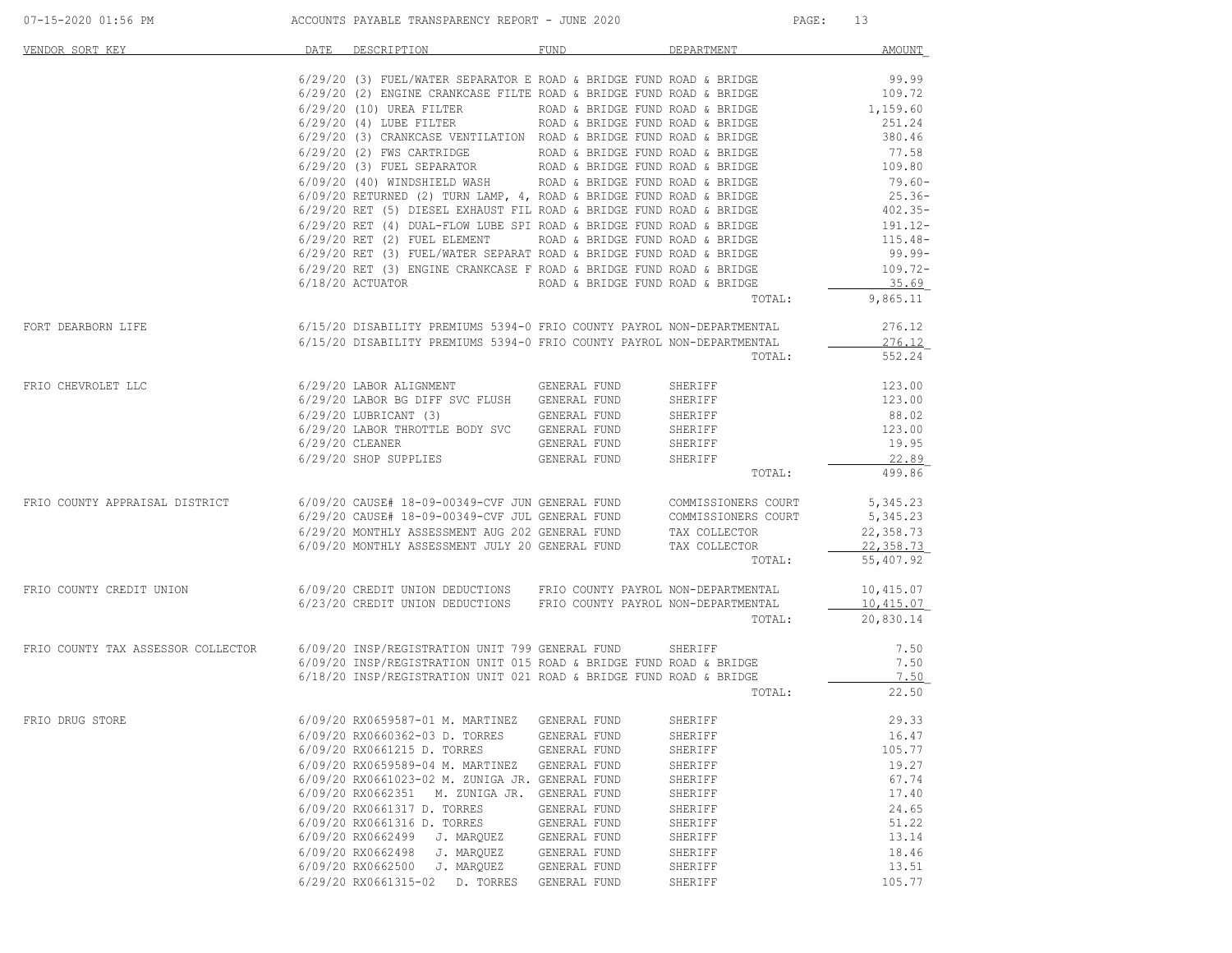| 07-15-2020 01:56 PM                  |      | ACCOUNTS PAYABLE TRANSPARENCY REPORT - JUNE 2020                      |                              | PAGE:                                      | 14                 |
|--------------------------------------|------|-----------------------------------------------------------------------|------------------------------|--------------------------------------------|--------------------|
| VENDOR SORT KEY                      | DATE | DESCRIPTION                                                           | FUND                         | DEPARTMENT                                 | <b>AMOUNT</b>      |
|                                      |      |                                                                       |                              |                                            |                    |
|                                      |      | 6/29/20 RX0660362-04<br>D. TORRES<br>6/29/20 RX0662957 G. CARRILLO    | GENERAL FUND<br>GENERAL FUND | SHERIFF<br>SHERIFF                         | 16.47<br>66.50     |
|                                      |      | 6/29/20 RX0662958 G. CARRILLO                                         | GENERAL FUND                 | SHERIFF                                    | 18.61              |
|                                      |      |                                                                       |                              | TOTAL:                                     | 584.31             |
| FRIO NUECES CURRENT                  |      | 6/09/20 PUBLIC NOTICE PUBLIC HEARI GENERAL FUND                       |                              | COMMISSIONERS COURT                        | 131.25             |
|                                      |      | 6/09/20 BID NOTICE ADA ACCOM/IMPRO GENERAL FUND                       |                              | BUILDING MAINTENANCE                       | 58.45              |
|                                      |      |                                                                       |                              | TOTAL:                                     | 189.70             |
| FRIO REGIONAL HOSPITAL               |      | 6/09/20 INMATE MEDICAL A. MARTINEZ GENERAL FUND                       |                              | SHERIFF                                    | 902.71             |
|                                      |      | 6/09/20 INMATE MEDICAL J. CISNEROS GENERAL FUND                       |                              | SHERIFF                                    | 156.14             |
|                                      |      |                                                                       |                              | TOTAL:                                     | 1,058.85           |
| FUEL MASTERS, LLC                    |      | 6/29/20 TRANSFER FUEL TO ANOTHER T ROAD & BRIDGE FUND ROAD & BRIDGE   |                              |                                            | 575.00             |
|                                      |      | 6/29/20 7119 GAL #2 LOW SULPHUR DI FM & LATERAL ROAD NON-DEPARTMENTAL |                              |                                            | 10,478.01          |
|                                      |      | 6/29/20 8373 GAL ETHANOL NO LEAD G FM & LATERAL ROAD NON-DEPARTMENTAL |                              |                                            | 13,008.98          |
|                                      |      |                                                                       |                              | TOTAL:                                     | 24,061.99          |
| GADDIS COURT REPORTING               |      | 6/29/20 COURT REPORTING 5/08/2020 GENERAL FUND                        |                              | DISTRICT COURT                             | 525.00             |
|                                      |      | 6/29/20 COURT REPORTING 5/15/2020 GENERAL FUND                        |                              | DISTRICT COURT<br>TOTAL:                   | 525.00<br>1,050.00 |
|                                      |      |                                                                       |                              |                                            |                    |
| GALLS                                |      | 6/09/20 STREAMLIGHT FLASHLIGHT                                        | GENERAL FUND                 | CONSTABLE PCT # 1                          | 120.01             |
|                                      |      | 6/09/20 SHIPPING                                                      | GENERAL FUND                 | CONSTABLE PCT # 1                          | 10.95              |
|                                      |      | 6/29/20 FLASHLIGHT                                                    | GENERAL FUND                 | SHERIFF                                    | 54.81              |
|                                      |      | 6/29/20 HANDCUFFS-ORG                                                 | GENERAL FUND                 | SHERIFF                                    | 299.10             |
|                                      |      | 6/29/20 LEG IRONS-ORG<br>6/29/20 OVERSIZED LEG IRONS                  | GENERAL FUND<br>GENERAL FUND | SHERIFF<br>SHERIFF                         | 483.90<br>43.99    |
|                                      |      | 6/29/20 EZ SINGLE LOOP CUFF                                           | GENERAL FUND                 | SHERIFF                                    | 42.20              |
|                                      |      | 6/29/20 SPVSR AUTO ESCAPE TL                                          | GENERAL FUND                 | SHERIFF                                    | 23.40              |
|                                      |      | 6/29/20 SHIPPING & HANDLING                                           | GENERAL FUND                 | SHERIFF                                    | 15.00              |
|                                      |      |                                                                       |                              | TOTAL:                                     | 1,093.36           |
| GEMINI OFFICE PRODUCTS / FRIO DOLLAR |      | 6/09/20 COPY PAPER-LETTER                                             | GENERAL FUND                 | COMMISSIONERS COURT                        | 42.99              |
|                                      |      | 6/09/20 TAPE DISPENSER-SCOTC                                          | GENERAL FUND                 | COMMISSIONERS COURT                        | 16.88              |
|                                      |      | 6/09/20 SCISSORS-SOFT GRIP                                            | GENERAL FUND                 | COMMISSIONERS COURT                        | 18.38              |
|                                      |      | 6/09/20 1 IN BINDER-BLACK                                             | GENERAL FUND                 | COMMISSIONERS COURT                        | 10.52              |
|                                      |      | 6/09/20 2 IN BINDER                                                   | GENERAL FUND                 | COMMISSIONERS COURT                        | 8.07<br>42.30      |
|                                      |      | 6/09/20 HEAVY DUTY STAPLER<br>6/09/20 BOX CUTTER                      | GENERAL FUND<br>GENERAL FUND | COMMISSIONERS COURT<br>COMMISSIONERS COURT | 13.38              |
|                                      |      | 6/09/20 REPLACEMENT BLADES                                            | GENERAL FUND                 | COMMISSIONERS COURT                        | 24.79              |
|                                      |      | 6/09/20 FIRST AIDE KIT                                                | GENERAL FUND                 | COMMISSIONERS COURT                        | 41.01              |
|                                      |      | 6/09/20 GLASS CHALK                                                   | GENERAL FUND                 | COMMISSIONERS COURT                        | 34.20              |
|                                      |      | 6/29/20 FINGERTIP MOISTENER                                           | GENERAL FUND                 | DISTRICT CLERK                             | 12.78              |
|                                      |      | 6/29/20 FINGERTIP GRIPPERS                                            | GENERAL FUND                 | DISTRICT CLERK                             | 10.69              |
|                                      |      | 6/29/20 3X3 POPUP NOTES, CA                                           | GENERAL FUND                 | DISTRICT CLERK                             | 33.71              |
|                                      |      | 6/29/20 1.5X2 POST IT NOTES                                           | GENERAL FUND                 | DISTRICT CLERK                             | 7.25               |
|                                      |      | $6/29/20$ LEGAL PADS                                                  | GENERAL FUND                 | DISTRICT CLERK                             | 11.79              |
|                                      |      | 6/29/20 JR LEGAL PADS<br>6/29/20 FOAM CUPS                            | GENERAL FUND<br>GENERAL FUND | DISTRICT CLERK<br>DISTRICT CLERK           | 8.69<br>69.21      |
|                                      |      | 6/29/20 SORTER W/2 TRAYS                                              | GENERAL FUND                 | DISTRICT CLERK                             | 148.00             |
|                                      |      | 6/29/20 INDEX TABS 1"                                                 | GENERAL FUND                 | DISTRICT CLERK                             | 8.50               |
|                                      |      | 6/29/20 HEADSET W/AMP                                                 | GENERAL FUND                 | DISTRICT CLERK                             | 320.97             |
|                                      |      | 6/29/20 COPY PAPER                                                    | GENERAL FUND                 | $J.P.$ PCT. $# 1$                          | 37.75              |
|                                      |      | 6/29/20 VIOLET GELPEN                                                 | GENERAL FUND                 | $J.P.$ PCT. $# 1$                          | 11.96              |
|                                      |      | 6/29/20 HILIGHTERS, YELLOW                                            | GENERAL FUND                 | $J.P.$ PCT. $# 1$                          | 5.85               |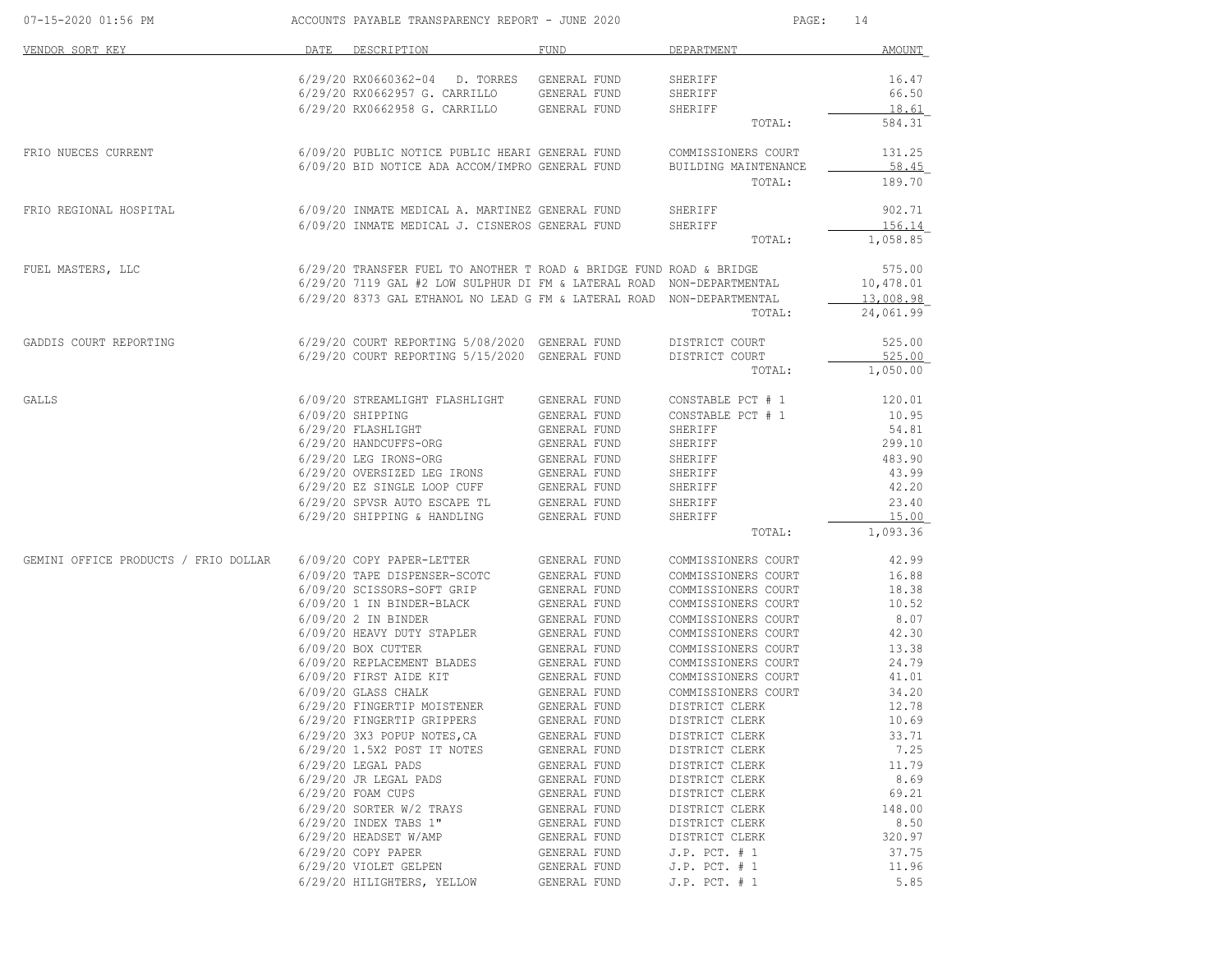| 07-15-2020 01:56 PM |  |  |
|---------------------|--|--|
|---------------------|--|--|

| VENDOR SORT KEY                                                                                            | DATE | DESCRIPTION                                                          | <b>FUND</b>                         | DEPARTMENT           | <b>AMOUNT</b> |
|------------------------------------------------------------------------------------------------------------|------|----------------------------------------------------------------------|-------------------------------------|----------------------|---------------|
|                                                                                                            |      | 6/29/20 POP NOTES, 24PK, YLW                                         | GENERAL FUND                        | $J.P.$ PCT. $# 1$    | 12.89         |
|                                                                                                            |      | 6/09/20 BLUETOOTH MOUSE                                              | GENERAL FUND                        | $J.P.$ PCT. $# 3$    | 19.69         |
|                                                                                                            |      | 6/09/20 COPY PAPER LETTER                                            | GENERAL FUND                        | J.P. PCT. # 3        | 37.75         |
|                                                                                                            |      | 6/29/20 (12) SPR6 23 X 15 X 13 BOX GENERAL FUND                      |                                     | $J.P.$ PCT. $# 4$    | 35.88         |
|                                                                                                            |      | 6/29/20 (3) PACKING TAPE                                             | GENERAL FUND                        | $J.P.$ PCT. $# 4$    | 8.97          |
|                                                                                                            |      | 6/29/20 BRIEFCASE GRAY                                               | GENERAL FUND                        | COUNTY TREASURER     | 103.04        |
|                                                                                                            |      | 6/29/20 WIRELESS MOUSE                                               | GENERAL FUND                        | COUNTY TREASURER     | 19.29         |
|                                                                                                            |      | 6/09/20 USB 128 GB                                                   | GENERAL FUND                        | TAX COLLECTOR        | 58.20         |
|                                                                                                            |      | 6/09/20 POP UP NOTES                                                 | GENERAL FUND                        | TAX COLLECTOR        | 44.60         |
|                                                                                                            |      | 6/09/20 CALCULATOR TAPE100PK                                         | GENERAL FUND                        | TAX COLLECTOR        | 72.87         |
|                                                                                                            |      | 6/09/20 SCOTCH TAPE 12 PK                                            | GENERAL FUND                        | TAX COLLECTOR        | 64.60         |
|                                                                                                            |      | 6/09/20 BLACK PENS                                                   | GENERAL FUND                        | TAX COLLECTOR        | 11.20         |
|                                                                                                            |      | 6/09/20 BLUE PENS                                                    | GENERAL FUND                        | TAX COLLECTOR        | 11.20         |
|                                                                                                            |      | 6/09/20 ACCLAIM 2 PLY TP                                             | GENERAL FUND                        | BUILDING MAINTENANCE | 216.15        |
|                                                                                                            |      | 6/09/20 SCREW TYPE MOP REFIL                                         | GENERAL FUND                        | BUILDING MAINTENANCE | 114.93        |
|                                                                                                            |      | 6/09/20 INK CARTRIDGE BLACK                                          | GENERAL FUND                        | HIGHWAY PATROL       | 93.98         |
|                                                                                                            |      | 6/09/20 INK CARTRIDGE MAG                                            | GENERAL FUND                        | HIGHWAY PATROL       | 35.99         |
|                                                                                                            |      | 6/09/20 INK CARTRIDGE YELLOW                                         | GENERAL FUND                        | HIGHWAY PATROL       | 35.99         |
|                                                                                                            |      | 6/09/20 INK CARTRIDGE CYN                                            | GENERAL FUND                        | HIGHWAY PATROL       | 35.99         |
|                                                                                                            |      | 6/09/20 ENVELOPES                                                    | GENERAL FUND                        | HIGHWAY PATROL       | 21.38         |
|                                                                                                            |      | 6/09/20 FOAM CUPS, 12 OZ                                             | GENERAL FUND                        | HIGHWAY PATROL       | 42.39         |
|                                                                                                            |      | 6/29/20 LOBBY DUST PAN                                               | GENERAL FUND                        | HIGHWAY PATROL       | 12.05         |
|                                                                                                            |      | 6/29/20 ANGLE BROOM                                                  | GENERAL FUND                        | HIGHWAY PATROL       | 8.99          |
|                                                                                                            |      | 6/09/20 TRAFFIC CONES                                                | WIC PROGRAM FUND                    | NON-DEPARTMENTAL     | 82.60         |
|                                                                                                            |      | 6/09/20 LITERATURE OUTDOOR BOX                                       | WIC PROGRAM FUND                    | NON-DEPARTMENTAL     | 119.36        |
|                                                                                                            |      | 6/09/20 SOCIAL DISTANCING DECALS WIC PROGRAM FUND                    |                                     | NON-DEPARTMENTAL     | 160.00        |
|                                                                                                            |      | 6/09/20 ALCOHOL WIPES                                                | WIC PROGRAM FUND                    | NON-DEPARTMENTAL     | 19.90         |
|                                                                                                            |      | 6/09/20 DISPOSABLE FACE MASK                                         | WIC PROGRAM FUND                    | NON-DEPARTMENTAL     | 258.00        |
|                                                                                                            |      | 6/09/20 SURFACE SANITIZER                                            | WIC PROGRAM FUND                    | NON-DEPARTMENTAL     | 143.97        |
|                                                                                                            |      | 6/09/20 HAND SANITIZER                                               | WIC PROGRAM FUND                    | NON-DEPARTMENTAL     | 87.90         |
|                                                                                                            |      | 6/09/20 DISTANCING DECALS                                            | WIC PROGRAM FUND                    | NON-DEPARTMENTAL     | 200.00        |
|                                                                                                            |      | 6/09/20 ALCOHOL WIPES                                                | WIC PROGRAM FUND                    | NON-DEPARTMENTAL     | 71.64         |
|                                                                                                            |      | 6/09/20 CLOROX SPRAY                                                 | WIC PROGRAM FUND                    | NON-DEPARTMENTAL     | 222.00        |
|                                                                                                            |      | 6/09/20 CLOROX WIPES                                                 | WIC PROGRAM FUND                    | NON-DEPARTMENTAL     | 133.60        |
|                                                                                                            |      |                                                                      |                                     | TOTAL:               | 3,556.66      |
| GOODYEAR COMMERCIAL TIRE & SERVICE CEN 6/29/20 (4) GY 265/70R17 WRL TIRES ROAD & BRIDGE FUND ROAD & BRIDGE |      |                                                                      |                                     |                      | 655.92        |
|                                                                                                            |      | 6/29/20 FUEL SURCHARGE                                               | ROAD & BRIDGE FUND ROAD & BRIDGE    |                      | 7.61          |
|                                                                                                            |      |                                                                      |                                     | TOTAL:               | 663.53        |
|                                                                                                            |      |                                                                      |                                     |                      |               |
| ROBERT J. GORHUM D.D.S                                                                                     |      | 6/09/20 EXTRACTION #30 M. ESPINOZA GENERAL FUND                      |                                     | SHERIFF              | 206.00        |
|                                                                                                            |      | 6/09/20 EXTRATION #30 I. VALDEZ J GENERAL FUND                       |                                     | SHERIFF              | 206.00        |
|                                                                                                            |      | 6/18/20 EXTRACTION #2 L. MORALES GENERAL FUND                        |                                     | SHERIFF              | 216.00        |
|                                                                                                            |      | $6/18/20$ EXTRACTION #12                                             | J. HARREL GENERAL FUND              | SHERIFF              | 216.00        |
|                                                                                                            |      |                                                                      |                                     | TOTAL:               | 844.00        |
| W.W. GRAINGER, INC.                                                                                        |      | 6/09/20 (3) CORD REEL W/LAMP LED ROAD & BRIDGE FUND ROAD & BRIDGE    |                                     |                      | 266.82        |
|                                                                                                            |      | 6/09/20 SAND BAG ORANGE 26"L, 14" FM & LATERAL ROAD NON-DEPARTMENTAL |                                     |                      | 24.00         |
|                                                                                                            |      | 6/18/20 (12) MARKING PAINT                                           | FM & LATERAL ROAD NON-DEPARTMENTAL  |                      | 123.12        |
|                                                                                                            |      | 6/18/20 (12) FLAGGING TAPE ORANGE FM & LATERAL ROAD NON-DEPARTMENTAL |                                     |                      | 19.20         |
|                                                                                                            |      | 6/18/20 MARKING TAP                                                  | FM & LATERAL ROAD NON-DEPARTMENTAL  |                      | 44.55         |
|                                                                                                            |      | 6/18/20 (12) LINE MARKING PAINT                                      | FM & LATERAL ROAD NON-DEPARTMENTAL  |                      | 28.92         |
|                                                                                                            |      |                                                                      |                                     | TOTAL:               | 506.61        |
| GUTIERREZ GARAGE                                                                                           |      | 6/09/20 ABV TOW 1999 FORD GREY                                       | ABANDONED VEHICLE ABANDONED VEHICLE |                      | 150.00        |
|                                                                                                            |      | 6/09/20 MILEAGE                                                      | ABANDONED VEHICLE ABANDONED VEHICLE |                      | 41.25         |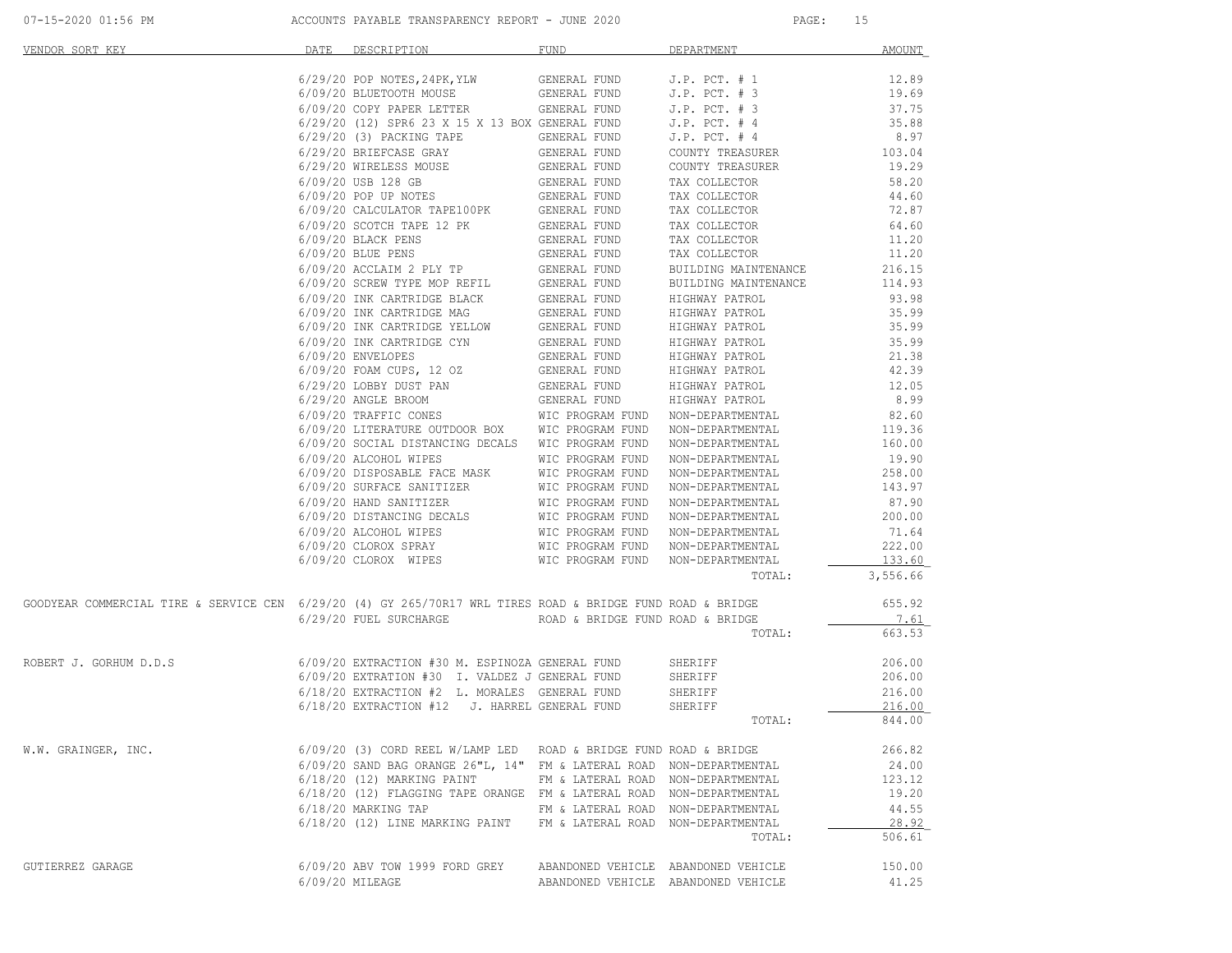| 07-15-2020 01:56 PM                                                                    |      | ACCOUNTS PAYABLE TRANSPARENCY REPORT - JUNE 2020                                                 |                              | PAGE:                                      | 16              |
|----------------------------------------------------------------------------------------|------|--------------------------------------------------------------------------------------------------|------------------------------|--------------------------------------------|-----------------|
| VENDOR SORT KEY                                                                        | DATE | DESCRIPTION                                                                                      | <b>FUND</b>                  | DEPARTMENT                                 | <b>AMOUNT</b>   |
|                                                                                        |      |                                                                                                  |                              | TOTAL:                                     | 191.25          |
| H & V EQUIPMENT SERVICES, INC.                                                         |      | 6/18/20 HOSE                                                                                     |                              | ROAD & BRIDGE FUND ROAD & BRIDGE           | 290.75          |
|                                                                                        |      | 6/18/20 HHCS, 1" NC X 11                                                                         |                              | ROAD & BRIDGE FUND ROAD & BRIDGE           | 37.18           |
|                                                                                        |      | $6/18/20$ NUT, TOPLOCK                                                                           |                              | ROAD & BRIDGE FUND ROAD & BRIDGE           | 10.48           |
|                                                                                        |      | $6/18/20$ FREIGHT                                                                                |                              | ROAD & BRIDGE FUND ROAD & BRIDGE<br>TOTAL: | 30.15<br>368.56 |
| HAMER ENTERPRISES                                                                      |      | 6/09/20 CREDIT CARD FEES MARCH 202 GENERAL FUND                                                  |                              | COMMISSIONERS COURT                        | 1,061.46        |
|                                                                                        |      | 6/09/20 ECHECK FEES MARCH 2020                                                                   | GENERAL FUND                 | COMMISSIONERS COURT                        | 77.00           |
|                                                                                        |      | 6/09/20 CREDIT CARD FEES APRIL                                                                   | GENERAL FUND                 | COMMISSIONERS COURT                        | 1,382.19        |
|                                                                                        |      | 6/09/20 ECHECK FEES APRIL                                                                        | GENERAL FUND                 | COMMISSIONERS COURT                        | 205.00          |
|                                                                                        |      |                                                                                                  |                              | TOTAL:                                     | 2,725.65        |
| HAMPTON INN & SUITES FORT WORTH DOWNTO 6/29/20 LODGING 7/24-7/29/20 DELEO GENERAL FUND |      |                                                                                                  |                              | SHERIFF                                    | 871.65          |
|                                                                                        |      | 6/29/20 LODGING 7/24-7/29/20 BOSQU GENERAL FUND                                                  |                              | SHERIFF                                    | 871.65          |
|                                                                                        |      |                                                                                                  |                              | TOTAL:                                     | 1,743.30        |
| HAWKINS LEASE SERVICE, INC.                                                            |      | 6/09/20 CONCRETE WALKWAY & PAINTIN GENERAL FUND                                                  |                              | BUILDING MAINTENANCE                       | 11,649.04       |
|                                                                                        |      | 6/09/20 CONCRETE CONTAINMENT - FUE GENERAL FUND                                                  |                              | BUILDING MAINTENANCE                       | 22,818.16       |
|                                                                                        |      |                                                                                                  |                              | TOTAL:                                     | 34,467.20       |
| HAYS COUNTY TREASURER                                                                  |      | 6/29/20 PLACEMENT PID 1646 MAY 202 GENERAL FUND                                                  |                              | JUVENILE CORRECTIONS                       | 4,925.00        |
|                                                                                        |      |                                                                                                  |                              | TOTAL:                                     | 4,925.00        |
| H.E.B                                                                                  |      | 6/29/20 AD VALOREM TAX REFUND 2019 GENERAL FUND                                                  |                              | COMMISSIONERS COURT                        | 11,599.59       |
|                                                                                        |      |                                                                                                  |                              | TOTAL:                                     | 11,599.59       |
| HELIFOX TECHNOLOGIES LLC                                                               |      | 6/29/20 400M X 20M INTERNET                                                                      | GENERAL FUND                 | BUILDING MAINTENANCE                       | 125.00          |
|                                                                                        |      | 6/29/20 400M X 20M INTERNET                                                                      | GENERAL FUND                 | BUILDING MAINTENANCE                       | 125.00          |
|                                                                                        |      | 6/29/20 MO INSTALLMENT 10 - TELEPH GENERAL FUND                                                  |                              | BUILDING MAINTENANCE                       | 6,475.00        |
|                                                                                        |      |                                                                                                  |                              | TOTAL:                                     | 6,725.00        |
| TONY HOLGUIN                                                                           |      | 6/09/20 SETUP LAPTOP FOR JUDGE LUN GENERAL FUND                                                  |                              | COMMISSIONERS COURT                        | 165.00          |
|                                                                                        |      | 6/09/20 SETUP LAPTOP FOR SARAH SSA GENERAL FUND                                                  |                              | COMMISSIONERS COURT                        | 165.00          |
|                                                                                        |      | 6/09/20 SETUP LAPTOP FOR GRANT WRI GENERAL FUND                                                  |                              | COMMISSIONERS COURT                        | 165.00          |
|                                                                                        |      | 6/18/20 SWAP STEPHANIE'S COMPUTER GENERAL FUND<br>6/18/20 TOSHIBA SCAN TO STEPHANIE GENERAL FUND |                              | DISTRICT CLERK<br>DISTRICT CLERK           | 110.00<br>55.00 |
|                                                                                        |      | 6/29/20 RE-REGISTER MS OFFICE - DC GENERAL FUND                                                  |                              | DISTRICT CLERK                             | 55.00           |
|                                                                                        |      | 6/09/20 SETUP LAPTOP FOR JP1                                                                     | GENERAL FUND                 | $J.P.$ PCT. $# 1$                          | 165.00          |
|                                                                                        |      |                                                                                                  |                              | $J.P.$ PCT. $# 2$                          | 165.00          |
|                                                                                        |      |                                                                                                  |                              | $J.P.$ PCT. $# 3$                          | 165.00          |
|                                                                                        |      | 6/09/20 REPLACED DAMAGED SWITCH                                                                  | GENERAL FUND                 | $J.P.$ PCT. $# 3$                          | 55.00           |
|                                                                                        |      | 6/09/20 NETGEAR 8 PORT SWITCH                                                                    | GENERAL FUND                 | $J.P.$ PCT. $# 3$                          | 47.00           |
|                                                                                        |      | 6/09/20 SETUP LAPTOP FOR JP4                                                                     | GENERAL FUND                 | $J.P.$ PCT. $#4$                           | 165.00          |
|                                                                                        |      | 6/29/20 RELOCATE KIM'S COMPUTER GENERAL FUND                                                     |                              | $J.P.$ PCT. $#4$                           | 55.00           |
|                                                                                        |      | 6/29/20 INSTALL NEW COMPUTER MYRA GENERAL FUND                                                   |                              | COUNTY ATTORNEY                            | 165.00          |
|                                                                                        |      | $6/29/20$ SET UP LAPTOP<br>6/29/20 RECOVER EMAILS                                                | GENERAL FUND                 | COUNTY ATTORNEY                            | 55.00<br>110.00 |
|                                                                                        |      | 6/29/20 CONTINUE RECOVERY                                                                        | GENERAL FUND<br>GENERAL FUND | COUNTY ATTORNEY<br>COUNTY ATTORNEY         | 165.00          |
|                                                                                        |      | 6/09/20 SETUP LAPTOP FOR TREASURER GENERAL FUND                                                  |                              | COUNTY TREASURER                           | 165.00          |
|                                                                                        |      | 6/09/20 REPROGRAM LAPTOP & REMOTE GENERAL FUND                                                   |                              | COUNTY TREASURER                           | 165.00          |
|                                                                                        |      | 6/09/20 REPAIR NEW IP PHONES                                                                     | GENERAL FUND                 | BUILDING MAINTENANCE                       | 110.00          |
|                                                                                        |      | 6/29/20 REPAIR INTERNET & CARD ACC GENERAL FUND                                                  |                              | BUILDING MAINTENANCE                       | 55.00           |
|                                                                                        |      | 6/29/20 RACKSPACE APRIL 2020                                                                     | GENERAL FUND                 | BUILDING MAINTENANCE                       | 232.25          |
|                                                                                        |      | 6/29/20 RACKSPACE MAY 2020                                                                       | GENERAL FUND                 | BUILDING MAINTENANCE                       | 232.25          |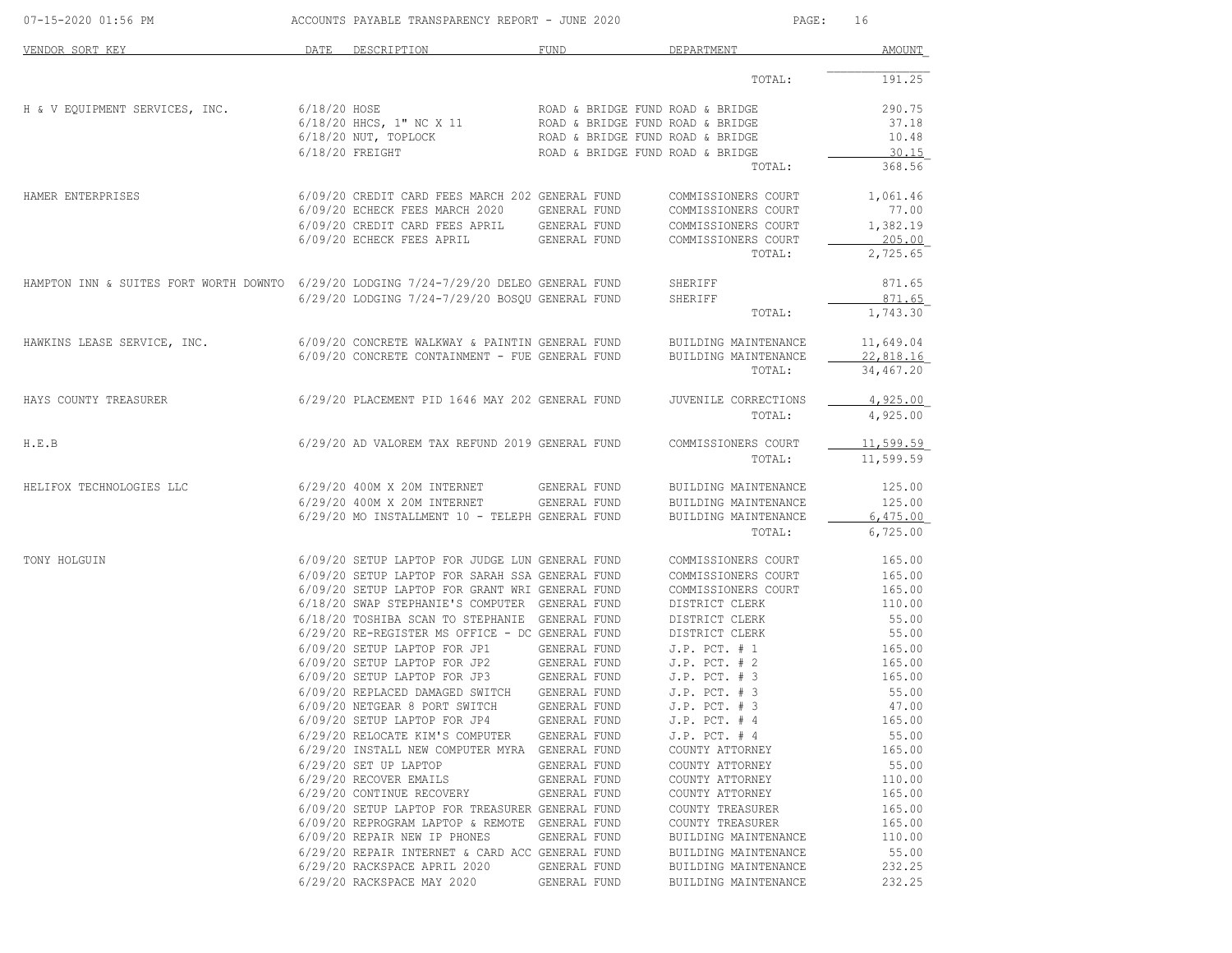| VENDOR SORT KEY                                                                                             | DATE | DESCRIPTION                                                                                                                                                                                                                                                                                                                                                                                                                                                       | FUND         | <b>DEPARTMENT</b>    | AMOUNT            |
|-------------------------------------------------------------------------------------------------------------|------|-------------------------------------------------------------------------------------------------------------------------------------------------------------------------------------------------------------------------------------------------------------------------------------------------------------------------------------------------------------------------------------------------------------------------------------------------------------------|--------------|----------------------|-------------------|
|                                                                                                             |      |                                                                                                                                                                                                                                                                                                                                                                                                                                                                   |              |                      |                   |
|                                                                                                             |      |                                                                                                                                                                                                                                                                                                                                                                                                                                                                   |              |                      |                   |
|                                                                                                             |      |                                                                                                                                                                                                                                                                                                                                                                                                                                                                   |              |                      |                   |
|                                                                                                             |      |                                                                                                                                                                                                                                                                                                                                                                                                                                                                   |              |                      |                   |
|                                                                                                             |      | 6/09/20 INSTALL NEW BROTHER PRINTE GENERAL FUND SHERIFF 1999/20 EPAIR SCANNER FOR DEVIN GENERAL FUND SHERIFF 1999/20 EPAIR SCANNER FOR DEVIN GENERAL FUND SHERIFF 55.00<br>6/09/20 HELP HR WITH PASSWORD GENERAL FUND HUMAN RESOU                                                                                                                                                                                                                                 |              |                      |                   |
|                                                                                                             |      |                                                                                                                                                                                                                                                                                                                                                                                                                                                                   |              |                      |                   |
|                                                                                                             |      | $6/09/20$ SETUP LAPTOP FOR VETERAN GENERAL FUND WETERANS SERVICE $$6/09/20$ SET UP LASER PRINTER GENERAL FUND VETERANS SERVICE $$51.00$                                                                                                                                                                                                                                                                                                                           |              |                      |                   |
|                                                                                                             |      |                                                                                                                                                                                                                                                                                                                                                                                                                                                                   |              |                      |                   |
|                                                                                                             |      |                                                                                                                                                                                                                                                                                                                                                                                                                                                                   |              |                      |                   |
|                                                                                                             |      |                                                                                                                                                                                                                                                                                                                                                                                                                                                                   |              |                      |                   |
|                                                                                                             |      |                                                                                                                                                                                                                                                                                                                                                                                                                                                                   |              |                      |                   |
|                                                                                                             |      |                                                                                                                                                                                                                                                                                                                                                                                                                                                                   |              |                      |                   |
|                                                                                                             |      |                                                                                                                                                                                                                                                                                                                                                                                                                                                                   |              |                      |                   |
|                                                                                                             |      |                                                                                                                                                                                                                                                                                                                                                                                                                                                                   |              |                      |                   |
|                                                                                                             |      |                                                                                                                                                                                                                                                                                                                                                                                                                                                                   |              |                      |                   |
|                                                                                                             |      |                                                                                                                                                                                                                                                                                                                                                                                                                                                                   |              |                      |                   |
|                                                                                                             |      |                                                                                                                                                                                                                                                                                                                                                                                                                                                                   |              |                      |                   |
|                                                                                                             |      |                                                                                                                                                                                                                                                                                                                                                                                                                                                                   |              |                      |                   |
|                                                                                                             |      |                                                                                                                                                                                                                                                                                                                                                                                                                                                                   |              |                      |                   |
|                                                                                                             |      |                                                                                                                                                                                                                                                                                                                                                                                                                                                                   |              |                      |                   |
|                                                                                                             |      |                                                                                                                                                                                                                                                                                                                                                                                                                                                                   |              |                      |                   |
|                                                                                                             |      |                                                                                                                                                                                                                                                                                                                                                                                                                                                                   |              |                      |                   |
|                                                                                                             |      |                                                                                                                                                                                                                                                                                                                                                                                                                                                                   |              |                      |                   |
|                                                                                                             |      |                                                                                                                                                                                                                                                                                                                                                                                                                                                                   |              |                      |                   |
|                                                                                                             |      |                                                                                                                                                                                                                                                                                                                                                                                                                                                                   |              |                      |                   |
|                                                                                                             |      |                                                                                                                                                                                                                                                                                                                                                                                                                                                                   |              |                      |                   |
|                                                                                                             |      |                                                                                                                                                                                                                                                                                                                                                                                                                                                                   |              |                      |                   |
|                                                                                                             |      |                                                                                                                                                                                                                                                                                                                                                                                                                                                                   |              |                      |                   |
|                                                                                                             |      | $\begin{minipage}[t]{0.9720\text{ SET UP} \text{ LAPESR PRINTER}\end{minipage}[t]{\footnotesize{0.9720\text{ SET UP} \text{ LAPESR PRINTER}\end{minipage}[t]{\footnotesize{0.9720\text{ SET UP} \text{ LAPESR PRINTER}\end{minipage}[t]{\footnotesize{0.9720\text{ OPT UP} \text{ LMPN}}\begin{minipage}[t]{0.9720\text{ SET UP} \text{ LAPESR PRINTER}\end{minipage}[t]{\footnotesize{0.9720\text{ OPT UP} \text{ PMRAL}}\end{minipage}[t]{\footnotesize{0.9720$ |              | TOTAL:               | 5,314.74          |
| RANDY HOLLAR, LLC                                                                                           |      | 6/09/20 ON-SITE CONSULTATION BANK GENERAL FUND COUNTY TREASURER 800.00<br>6/09/20 TRAVEL PER DIEM GENERAL FUND COUNTY TREASURER 55.00                                                                                                                                                                                                                                                                                                                             |              |                      |                   |
|                                                                                                             |      |                                                                                                                                                                                                                                                                                                                                                                                                                                                                   |              |                      |                   |
|                                                                                                             |      | 6/09/20 UN-SILE CONSULTATION DANK SENERAL FUND COUNTY TREASURER<br>6/09/20 NILEAGE GENERAL FUND COUNTY TREASURER<br>6/09/20 HOTEL GENERAL FUND COUNTY TREASURER<br>6/09/20 HOTEL GENERAL FUND COUNTY TREASURER                                                                                                                                                                                                                                                    |              |                      | 315.36            |
|                                                                                                             |      |                                                                                                                                                                                                                                                                                                                                                                                                                                                                   |              |                      | 170.86            |
|                                                                                                             |      |                                                                                                                                                                                                                                                                                                                                                                                                                                                                   |              | TOTAL:               | 1,341.22          |
| HOLT CAT                                                                                                    |      |                                                                                                                                                                                                                                                                                                                                                                                                                                                                   |              |                      |                   |
|                                                                                                             |      |                                                                                                                                                                                                                                                                                                                                                                                                                                                                   |              |                      |                   |
|                                                                                                             |      |                                                                                                                                                                                                                                                                                                                                                                                                                                                                   |              |                      |                   |
|                                                                                                             |      |                                                                                                                                                                                                                                                                                                                                                                                                                                                                   |              |                      |                   |
|                                                                                                             |      |                                                                                                                                                                                                                                                                                                                                                                                                                                                                   |              |                      |                   |
|                                                                                                             |      |                                                                                                                                                                                                                                                                                                                                                                                                                                                                   |              |                      |                   |
|                                                                                                             |      |                                                                                                                                                                                                                                                                                                                                                                                                                                                                   |              |                      |                   |
|                                                                                                             |      |                                                                                                                                                                                                                                                                                                                                                                                                                                                                   |              |                      |                   |
|                                                                                                             |      |                                                                                                                                                                                                                                                                                                                                                                                                                                                                   |              |                      | TOTAL: $1,621.78$ |
| HOMELAND INDUSTRIAL SUPPLY, INC. 6/29/20 DBK DISINFECTANT 36 CASES GENERAL FUND BUILDING MAINTENANCE 507.00 |      |                                                                                                                                                                                                                                                                                                                                                                                                                                                                   |              |                      |                   |
|                                                                                                             |      | 6/29/20 DBK DISINFECTANT 8 CASE OF GENERAL FUND                                                                                                                                                                                                                                                                                                                                                                                                                   |              | BUILDING MAINTENANCE | 358.00            |
|                                                                                                             |      | $6/29/20$ SHIPPING                                                                                                                                                                                                                                                                                                                                                                                                                                                | GENERAL FUND | BUILDING MAINTENANCE | 120.43            |
|                                                                                                             |      | 6/29/20 SPRAY & GO OUARTS                                                                                                                                                                                                                                                                                                                                                                                                                                         | GENERAL FUND | BUILDING MAINTENANCE | 338.00            |
|                                                                                                             |      | 6/29/20 SPRAY & GO GALLONS                                                                                                                                                                                                                                                                                                                                                                                                                                        | GENERAL FUND | BUILDING MAINTENANCE | 358.00            |
|                                                                                                             |      |                                                                                                                                                                                                                                                                                                                                                                                                                                                                   |              |                      |                   |
|                                                                                                             |      | 6/29/20 GROUND FREIGHT                                                                                                                                                                                                                                                                                                                                                                                                                                            | GENERAL FUND | BUILDING MAINTENANCE | 128.64            |
|                                                                                                             |      | 6/29/20 RX SPRAY N GO QUARTS                                                                                                                                                                                                                                                                                                                                                                                                                                      | GENERAL FUND | SHERIFF              | 338.00            |
|                                                                                                             |      | 6/29/20 RX SPRAY N GO GALLON                                                                                                                                                                                                                                                                                                                                                                                                                                      | GENERAL FUND | SHERIFF              | 358.00            |
|                                                                                                             |      | 6/29/20 GROUND FREIGHT                                                                                                                                                                                                                                                                                                                                                                                                                                            | GENERAL FUND | SHERIFF              | 128.64            |
|                                                                                                             |      |                                                                                                                                                                                                                                                                                                                                                                                                                                                                   |              | TOTAL:               | 2,634.71          |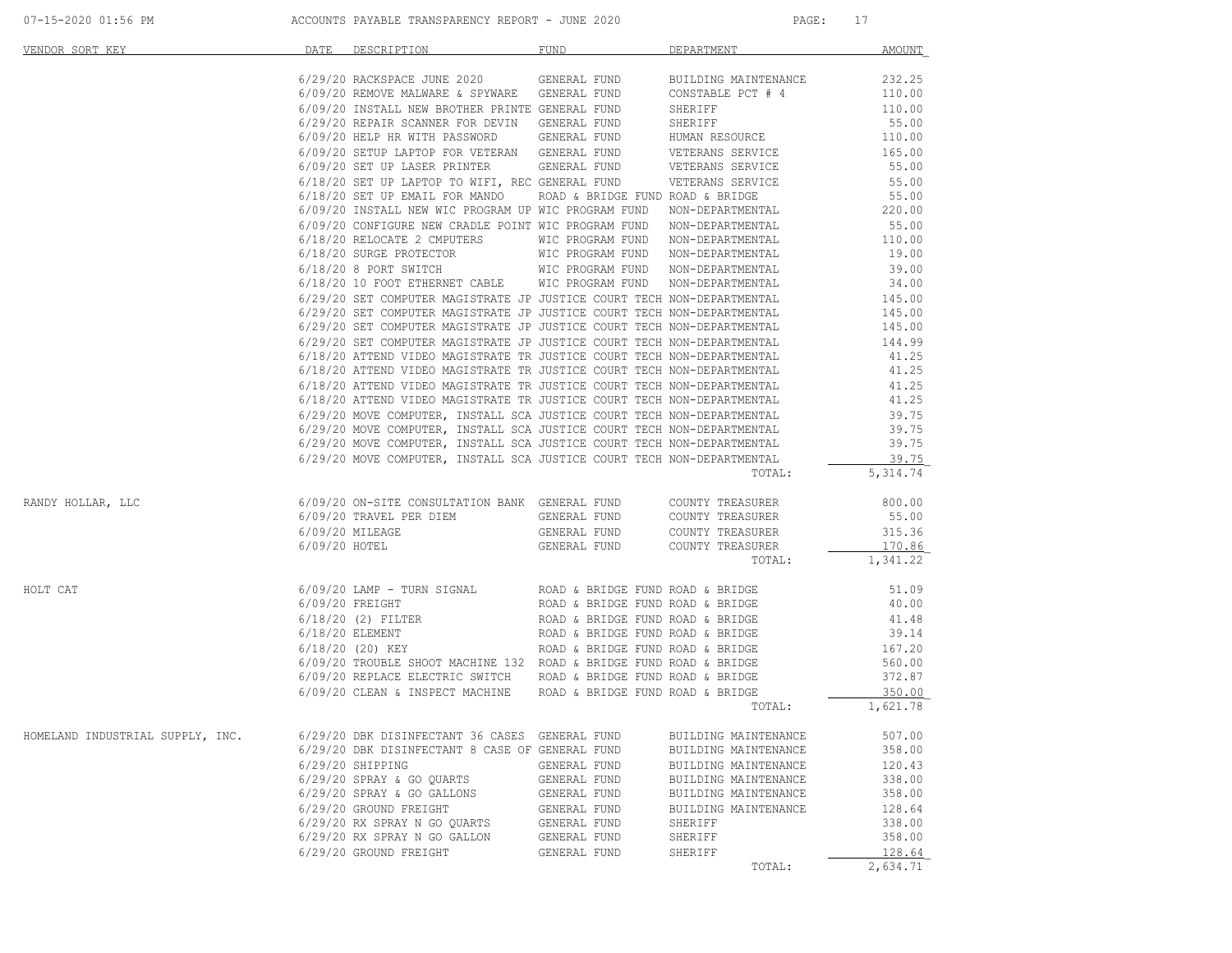| 07-15-2020 01:56 PM               |                                                                                                                                                                                                                                                                                                                                                                                                                                                                                                                                                                                                                                                                                                                                                  | ACCOUNTS PAYABLE TRANSPARENCY REPORT - JUNE 2020                                                                                                                                                                                                                                                                                                                                                     |                                                                                                                                                                                                                                                                                                                                                                                                                                                                                                                                                                                              | PAGE:                                                                                                                                                                                                                                                                                                                                                                                                                                                                                                                                                                                                                                                                                                                                                   | 18                                                                                                                                                                                                                                                                                                                                                   |
|-----------------------------------|--------------------------------------------------------------------------------------------------------------------------------------------------------------------------------------------------------------------------------------------------------------------------------------------------------------------------------------------------------------------------------------------------------------------------------------------------------------------------------------------------------------------------------------------------------------------------------------------------------------------------------------------------------------------------------------------------------------------------------------------------|------------------------------------------------------------------------------------------------------------------------------------------------------------------------------------------------------------------------------------------------------------------------------------------------------------------------------------------------------------------------------------------------------|----------------------------------------------------------------------------------------------------------------------------------------------------------------------------------------------------------------------------------------------------------------------------------------------------------------------------------------------------------------------------------------------------------------------------------------------------------------------------------------------------------------------------------------------------------------------------------------------|---------------------------------------------------------------------------------------------------------------------------------------------------------------------------------------------------------------------------------------------------------------------------------------------------------------------------------------------------------------------------------------------------------------------------------------------------------------------------------------------------------------------------------------------------------------------------------------------------------------------------------------------------------------------------------------------------------------------------------------------------------|------------------------------------------------------------------------------------------------------------------------------------------------------------------------------------------------------------------------------------------------------------------------------------------------------------------------------------------------------|
| VENDOR SORT KEY                   | DATE<br>DESCRIPTION                                                                                                                                                                                                                                                                                                                                                                                                                                                                                                                                                                                                                                                                                                                              |                                                                                                                                                                                                                                                                                                                                                                                                      | <b>FUND</b>                                                                                                                                                                                                                                                                                                                                                                                                                                                                                                                                                                                  | DEPARTMENT                                                                                                                                                                                                                                                                                                                                                                                                                                                                                                                                                                                                                                                                                                                                              | AMOUNT                                                                                                                                                                                                                                                                                                                                               |
| HOPPER'S SOFT WATER SERVICE, LLC. |                                                                                                                                                                                                                                                                                                                                                                                                                                                                                                                                                                                                                                                                                                                                                  |                                                                                                                                                                                                                                                                                                                                                                                                      | 6/18/20 AUTO IRON BREAKER FILTER S GENERAL FUND                                                                                                                                                                                                                                                                                                                                                                                                                                                                                                                                              | BUILDING MAINTENANCE<br>TOTAL:                                                                                                                                                                                                                                                                                                                                                                                                                                                                                                                                                                                                                                                                                                                          | 45.00<br>45.00                                                                                                                                                                                                                                                                                                                                       |
| PRISCILLA HUERTA                  |                                                                                                                                                                                                                                                                                                                                                                                                                                                                                                                                                                                                                                                                                                                                                  |                                                                                                                                                                                                                                                                                                                                                                                                      |                                                                                                                                                                                                                                                                                                                                                                                                                                                                                                                                                                                              | 6/09/20 DIETICIAN HRS 5/27/2020 WIC PROGRAM FUND NON-DEPARTMENTAL<br>TOTAL:                                                                                                                                                                                                                                                                                                                                                                                                                                                                                                                                                                                                                                                                             | 328.26<br>328.26                                                                                                                                                                                                                                                                                                                                     |
| ICS JAIL SUPPLIES INC             | 6/18/20 JAIL SUP SPIT HOOD<br>6/18/20 SHIPPING & HANDLING                                                                                                                                                                                                                                                                                                                                                                                                                                                                                                                                                                                                                                                                                        |                                                                                                                                                                                                                                                                                                                                                                                                      | GENERAL FUND<br>GENERAL FUND                                                                                                                                                                                                                                                                                                                                                                                                                                                                                                                                                                 | SHERIFF<br>SHERIFF<br>TOTAL:                                                                                                                                                                                                                                                                                                                                                                                                                                                                                                                                                                                                                                                                                                                            | 254.50<br>16.00<br>270.50                                                                                                                                                                                                                                                                                                                            |
| SAT RADIO COMMUNICATIONS, LTD     | 6/29/20 MOTOROLA DIGITAL UHF<br>6/29/20 6 UNIT MULTI CHARGER<br>6/29/20 SHIPPING & HANDLING                                                                                                                                                                                                                                                                                                                                                                                                                                                                                                                                                                                                                                                      | 6/29/20 EARPIECES, CLEAR                                                                                                                                                                                                                                                                                                                                                                             | GENERAL FUND<br>GENERAL FUND<br>GENERAL FUND<br>GENERAL FUND                                                                                                                                                                                                                                                                                                                                                                                                                                                                                                                                 | SHERIFF<br>SHERIFF<br>SHERIFF<br>SHERIFF<br>TOTAL:                                                                                                                                                                                                                                                                                                                                                                                                                                                                                                                                                                                                                                                                                                      | 2,990.00<br>405.00<br>81.90<br>139.08<br>3,615.98                                                                                                                                                                                                                                                                                                    |
| IRON MOUNTAIN                     | 6/09/20 MO STORAGE JUNE 2020                                                                                                                                                                                                                                                                                                                                                                                                                                                                                                                                                                                                                                                                                                                     |                                                                                                                                                                                                                                                                                                                                                                                                      |                                                                                                                                                                                                                                                                                                                                                                                                                                                                                                                                                                                              | CO CLERK ARCHIVE F ELIGIBLE EXPENDITURES<br>TOTAL:                                                                                                                                                                                                                                                                                                                                                                                                                                                                                                                                                                                                                                                                                                      | 227.27<br>227.27                                                                                                                                                                                                                                                                                                                                     |
| INTERNAL REVENUE SERVICE          | 6/09/20 FICA WITHHOLDINGS<br>6/23/20 FICA WITHHOLDINGS<br>6/09/20 FICA WITHHOLDINGS<br>6/23/20 FICA WITHHOLDINGS<br>6/09/20 FICA WITHHOLDINGS<br>6/23/20 FICA WITHHOLDINGS<br>6/09/20 FICA WITHHOLDINGS<br>6/23/20 FICA WITHHOLDINGS<br>6/09/20 FICA WITHHOLDINGS<br>6/23/20 FICA WITHHOLDINGS<br>6/09/20 FICA WITHHOLDINGS<br>6/23/20 MEDICARE WITHHOLDINGS<br>6/09/20 FICA WITHHOLDINGS<br>6/23/20 FICA WITHHOLDINGS<br>6/09/20 MEDICARE WITHHOLDINGS<br>6/23/20 MEDICARE WITHHOLDINGS<br>6/09/20 FICA WITHHOLDINGS<br>6/23/20 FICA WITHHOLDINGS<br>6/09/20 MEDICARE WITHHOLDINGS<br>6/23/20 MEDICARE WITHHOLDINGS<br>6/09/20 FICA WITHHOLDINGS<br>6/23/20 FICA WITHHOLDINGS<br>6/09/20 MEDICARE WITHHOLDINGS<br>6/23/20 MEDICARE WITHHOLDINGS | 6/09/20 MEDICARE WITHHOLDINGS<br>6/23/20 MEDICARE WITHHOLDINGS<br>6/09/20 MEDICARE WITHHOLDINGS<br>6/23/20 MEDICARE WITHHOLDINGS<br>6/09/20 MEDICARE WITHHOLDINGS<br>6/23/20 MEDICARE WITHHOLDINGS<br>6/09/20 MEDICARE WITHHOLDINGS<br>6/23/20 MEDICARE WITHHOLDINGS<br>6/09/20 MEDICARE WITHHOLDINGS<br>6/23/20 MEDICARE WITHHOLDINGS<br>6/23/20 FICA WITHHOLDINGS<br>6/09/20 MEDICARE WITHHOLDINGS | GENERAL FUND<br>GENERAL FUND<br>GENERAL FUND<br>GENERAL FUND<br>GENERAL FUND<br>GENERAL FUND<br>GENERAL FUND<br>GENERAL FUND<br>GENERAL FUND<br>GENERAL FUND<br>GENERAL FUND<br>GENERAL FUND<br>GENERAL FUND<br>GENERAL FUND<br>GENERAL FUND<br>GENERAL FUND<br>GENERAL FUND<br>GENERAL FUND<br>GENERAL FUND<br>GENERAL FUND<br>GENERAL FUND<br>GENERAL FUND<br>GENERAL FUND<br>GENERAL FUND<br>GENERAL FUND<br>GENERAL FUND<br>GENERAL FUND<br>GENERAL FUND<br>GENERAL FUND<br>GENERAL FUND<br>GENERAL FUND<br>GENERAL FUND<br>GENERAL FUND<br>GENERAL FUND<br>GENERAL FUND<br>GENERAL FUND | COMMISSIONERS COURT<br>COMMISSIONERS COURT<br>COMMISSIONERS COURT<br>COMMISSIONERS COURT<br>COUNTY CLERK<br>COUNTY CLERK<br>COUNTY CLERK<br>COUNTY CLERK<br>EMERGENCY MGNT / 911 M<br>EMERGENCY MGNT / 911 M<br>EMERGENCY MGNT / 911 M<br>EMERGENCY MGNT / 911 M<br>DISTRICT COURT<br>DISTRICT COURT<br>DISTRICT COURT<br>DISTRICT COURT<br>DISTRICT CLERK<br>DISTRICT CLERK<br>DISTRICT CLERK<br>DISTRICT CLERK<br>$J.P.$ PCT. # 1<br>$J.P.$ PCT. $# 1$<br>$J.P.$ PCT. $# 1$<br>$J.P.$ PCT. $# 1$<br>$J.P.$ PCT. $# 2$<br>$J.P.$ PCT. $# 2$<br>$J.P.$ PCT. $# 2$<br>$J.P.$ PCT. $# 2$<br>$J.P.$ PCT. $# 3$<br>$J.P.$ PCT. $# 3$<br>$J.P.$ PCT. $# 3$<br>J.P. PCT. # 3<br>$J.P.$ PCT. $#4$<br>$J.P.$ PCT. $#4$<br>$J.P.$ PCT. $#4$<br>$J.P.$ PCT. $# 4$ | 440.92<br>502.01<br>103.13<br>117.41<br>395.11<br>395.11<br>92.41<br>92.41<br>127.46<br>127.46<br>29.81<br>29.81<br>61.81<br>61.81<br>14.46<br>14.46<br>437.58<br>432.31<br>102.34<br>101.11<br>305.23<br>302.00<br>71.38<br>70.63<br>183.43<br>183.43<br>42.90<br>42.90<br>193.07<br>196.79<br>45.15<br>46.02<br>203.87<br>200.01<br>47.67<br>46.77 |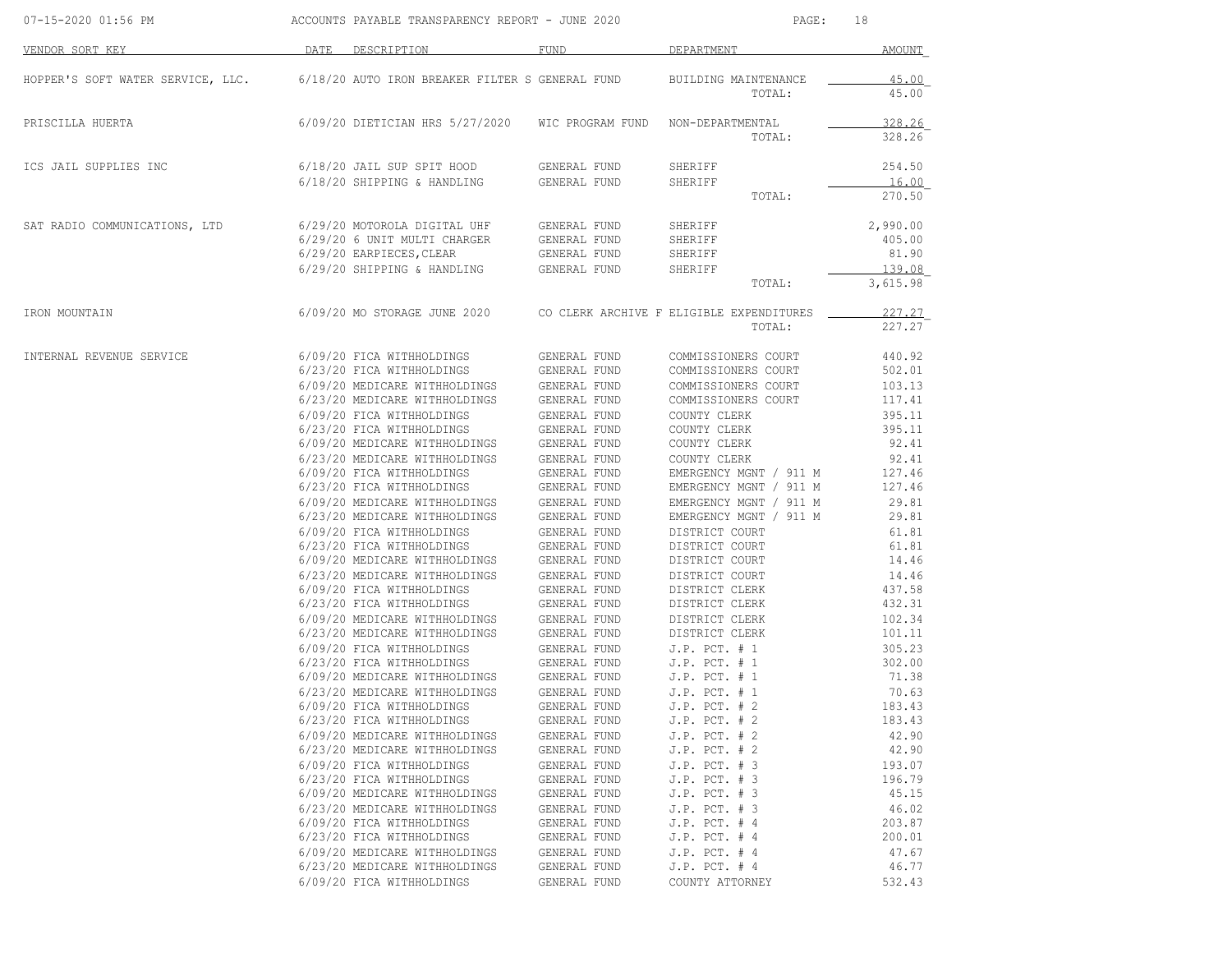| VENDOR SORT KEY | DATE<br>DESCRIPTION                                                                         | <b>FUND</b>                  | DEPARTMENT                             | AMOUNT           |
|-----------------|---------------------------------------------------------------------------------------------|------------------------------|----------------------------------------|------------------|
|                 | 6/23/20 FICA WITHHOLDINGS                                                                   | GENERAL FUND                 | COUNTY ATTORNEY                        | 533.16           |
|                 |                                                                                             |                              | COUNTY ATTORNEY                        | 124.53           |
|                 |                                                                                             |                              | COUNTY ATTORNEY                        | 124.70           |
|                 |                                                                                             |                              | ELECTIONS                              | 236.00           |
|                 | 6/23/20 FICA WITHHOLDINGS                                                                   | GENERAL FUND                 | ELECTIONS                              | 249.64           |
|                 | 6/09/20 MEDICARE WITHHOLDINGS                                                               | GENERAL FUND                 | ELECTIONS                              | 55.19            |
|                 | 6/23/20 MEDICARE WITHHOLDINGS<br>6/09/20 FTCA WITHHOLDINGS                                  | GENERAL FUND                 | ELECTIONS                              | 58.38            |
|                 | 6/09/20 FICA WITHHOLDINGS                                                                   | GENERAL FUND                 | COUNTY AUDITOR                         | 362.44           |
|                 | 6/23/20 FICA WITHHOLDINGS<br>6/09/20 MEDICARE WITHHOLDINGS                                  | GENERAL FUND                 | COUNTY AUDITOR                         | 360.10           |
|                 |                                                                                             | GENERAL FUND                 | COUNTY AUDITOR                         | 84.77            |
|                 | 6/23/20 MEDICARE WITHHOLDINGS                                                               | GENERAL FUND                 | COUNTY AUDITOR                         | 84.23            |
|                 | 6/09/20 FICA WITHHOLDINGS<br>6/23/20 FICA WITHHOLDINGS                                      | GENERAL FUND                 | COUNTY TREASURER                       | 351.98           |
|                 |                                                                                             | GENERAL FUND                 | COUNTY TREASURER                       | 335.27           |
|                 | 6/09/20 MEDICARE WITHHOLDINGS<br>6/23/20 MEDICARE WITHHOLDINGS                              | GENERAL FUND                 | COUNTY TREASURER                       | 82.33            |
|                 |                                                                                             | GENERAL FUND                 | COUNTY TREASURER                       | 78.42            |
|                 | 6/09/20 FICA WITHHOLDINGS                                                                   | GENERAL FUND                 | TAX COLLECTOR                          | 484.36           |
|                 | 6/23/20 FICA WITHHOLDINGS                                                                   | GENERAL FUND                 | TAX COLLECTOR                          | 487.41           |
|                 | 6/09/20 MEDICARE WITHHOLDINGS<br>6/23/20 MEDICARE WITHHOLDINGS<br>6/09/20 FICA WITHHOLDINGS | GENERAL FUND                 | TAX COLLECTOR                          | 113.28           |
|                 |                                                                                             | GENERAL FUND<br>GENERAL FUND | TAX COLLECTOR<br>BUILDING MAINTENANCE  | 113.99<br>331.13 |
|                 | 6/23/20 FICA WITHHOLDINGS                                                                   | GENERAL FUND                 | BUILDING MAINTENANCE                   | 330.27           |
|                 | 6/09/20 MEDICARE WITHHOLDINGS                                                               | GENERAL FUND                 | BUILDING MAINTENANCE                   | 77.44            |
|                 |                                                                                             | GENERAL FUND                 | BUILDING MAINTENANCE                   | 77.24            |
|                 | 6/23/20 MEDICARE WITHHOLDINGS<br>6/09/20 FICA WITHHOLDINGS                                  | GENERAL FUND                 | CONSTABLE PCT # 1                      | 119.90           |
|                 |                                                                                             | GENERAL FUND                 | CONSTABLE PCT # 1                      | 119.90           |
|                 | 6/23/20 FICA WITHHOLDINGS<br>6/09/20 MEDICARE WITHHOLDINGS                                  | GENERAL FUND                 | CONSTABLE PCT # 1                      | 28.04            |
|                 |                                                                                             | GENERAL FUND                 | CONSTABLE PCT # 1                      | 28.04            |
|                 | 6/23/20 MEDICARE WITHHOLDINGS<br>6/09/20 FICA WITHHOLDINGS<br>6/23/20 FICA WITHHOLDINGS     | GENERAL FUND                 | CONSTABLE PCT # 2                      | 108.45           |
|                 |                                                                                             | GENERAL FUND                 | CONSTABLE PCT # 2                      | 108.45           |
|                 |                                                                                             | GENERAL FUND                 |                                        | 25.36            |
|                 | 6/09/20 MEDICARE WITHHOLDINGS<br>6/23/20 MEDICARE WITHHOLDINGS                              | GENERAL FUND                 | CONSTABLE PCT # 2<br>CONSTABLE PCT # 2 | 25.36            |
|                 |                                                                                             | GENERAL FUND                 | CONSTABLE PCT # 3                      | 116.90           |
|                 | 6/09/20 FICA WITHHOLDINGS<br>6/23/20 FICA WITHHOLDINGS                                      | GENERAL FUND                 | CONSTABLE PCT # 3                      | 116.90           |
|                 | 6/09/20 MEDICARE WITHHOLDINGS                                                               | GENERAL FUND                 | CONSTABLE PCT # 3                      | 27.34            |
|                 |                                                                                             | GENERAL FUND                 | CONSTABLE PCT # 3                      | 27.34            |
|                 | 6/23/20 MEDICARE WITHHOLDINGS<br>6/09/20 FICA WITHHOLDINGS                                  | GENERAL FUND                 | CONSTABLE PCT # 4                      | 119.42           |
|                 | 6/23/20 FICA WITHHOLDINGS                                                                   | GENERAL FUND                 | CONSTABLE PCT # 4                      | 119.42           |
|                 | 6/09/20 MEDICARE WITHHOLDINGS                                                               | GENERAL FUND                 | CONSTABLE PCT # 4                      | 27.93            |
|                 | 6/23/20 MEDICARE WITHHOLDINGS<br>6/09/20 FICA WITHHOLDINGS                                  | GENERAL FUND                 | CONSTABLE PCT # 4                      | 27.93            |
|                 | 6/09/20 FICA WITHHOLDINGS                                                                   | GENERAL FUND                 | SHERIFF                                | 5,146.64         |
|                 | 6/23/20 FICA WITHHOLDINGS<br>6/09/20 MEDICARE WITHHOLDINGS                                  | GENERAL FUND                 | SHERIFF                                | 5,379.10         |
|                 |                                                                                             | GENERAL FUND                 | SHERIFF                                | 1,203.63         |
|                 | 6/23/20 MEDICARE WITHHOLDINGS<br>6/09/20 FICA WITHHOLDINGS<br>6/23/20 FICA WITHHOLDINGS     | GENERAL FUND                 | SHERIFF                                | 1,257.99         |
|                 |                                                                                             | GENERAL FUND                 | JUVENILE CORRECTIONS                   | 316.47           |
|                 |                                                                                             | GENERAL FUND                 | JUVENILE CORRECTIONS                   | 316.47           |
|                 | 6/09/20 MEDICARE WITHHOLDINGS                                                               | GENERAL FUND                 | JUVENILE CORRECTIONS                   | 73.99            |
|                 | 6/23/20 MEDICARE WITHHOLDINGS                                                               | GENERAL FUND                 | JUVENILE CORRECTIONS                   | 73.99            |
|                 | 6/09/20 FICA WITHHOLDINGS                                                                   | GENERAL FUND                 | HIGHWAY PATROL                         | 97.65            |
|                 | 6/23/20 FICA WITHHOLDINGS                                                                   | GENERAL FUND                 | HIGHWAY PATROL                         | 97.65            |
|                 | 6/09/20 MEDICARE WITHHOLDINGS                                                               | GENERAL FUND                 | HIGHWAY PATROL                         | 22.84            |
|                 | 6/23/20 MEDICARE WITHHOLDINGS                                                               | GENERAL FUND                 | HIGHWAY PATROL                         | 22.84            |
|                 | 6/09/20 FICA WITHHOLDINGS                                                                   | GENERAL FUND                 | HEALTH & WELFARE                       | 47.69            |
|                 | 6/23/20 FICA WITHHOLDINGS                                                                   | GENERAL FUND                 | HEALTH & WELFARE                       | 47.69            |
|                 | 6/09/20 MEDICARE WITHHOLDINGS<br>6/23/20 MEDICARE WITHHOLDINGS                              | GENERAL FUND                 | HEALTH & WELFARE                       | 11.15<br>11.15   |
|                 |                                                                                             | GENERAL FUND                 | HEALTH & WELFARE                       |                  |
|                 | 6/09/20 FICA WITHHOLDINGS                                                                   | GENERAL FUND                 | COUNTY EXTENSION                       | 228.17           |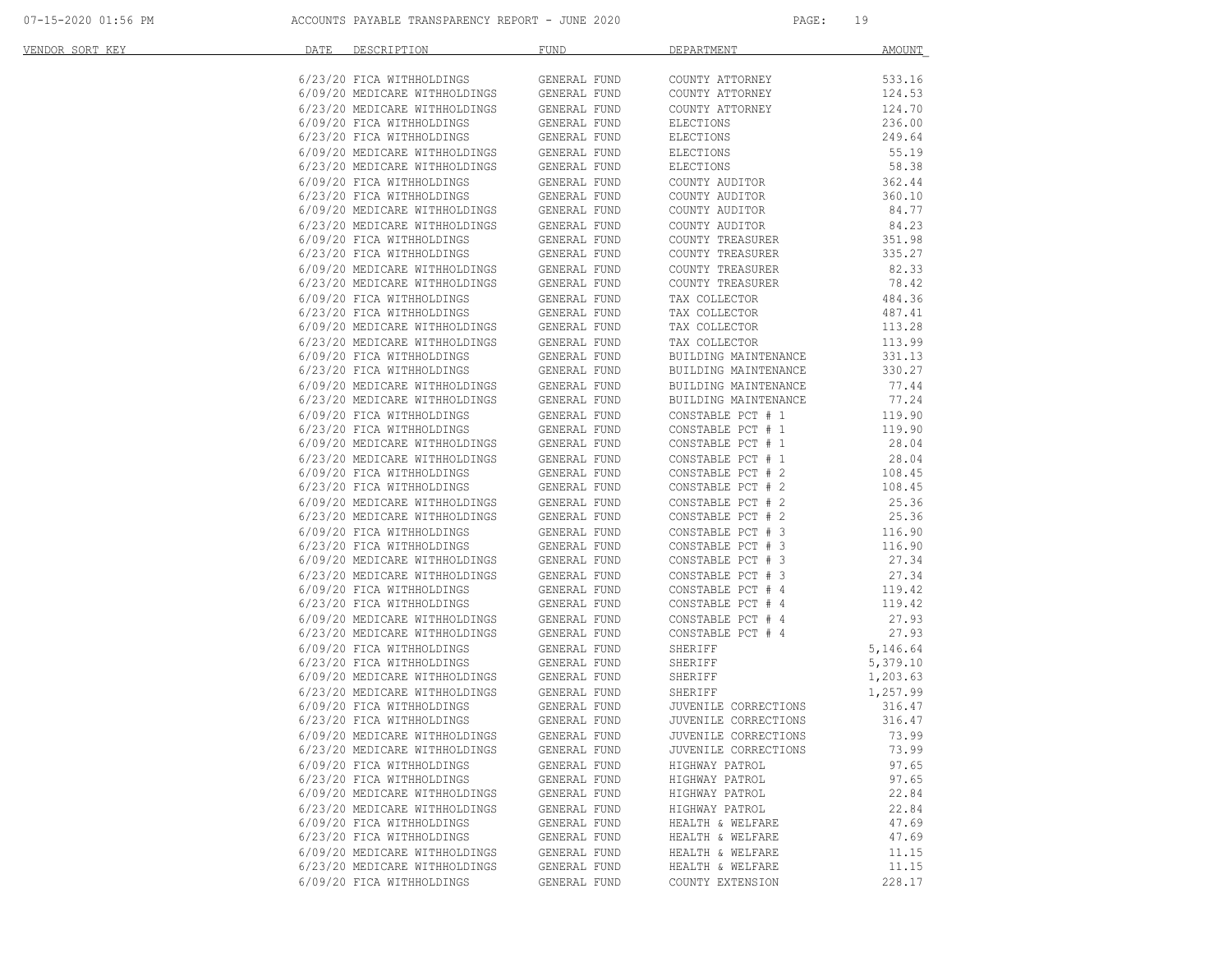| VENDOR SORT KEY         | DATE | DESCRIPTION                                                        | FUND         | DEPARTMENT        | <b>AMOUNT</b>  |
|-------------------------|------|--------------------------------------------------------------------|--------------|-------------------|----------------|
|                         |      |                                                                    |              |                   |                |
|                         |      |                                                                    |              |                   |                |
|                         |      |                                                                    |              |                   |                |
|                         |      |                                                                    |              |                   |                |
|                         |      |                                                                    |              |                   |                |
|                         |      |                                                                    |              |                   |                |
|                         |      |                                                                    |              |                   |                |
|                         |      |                                                                    |              |                   |                |
|                         |      |                                                                    |              |                   |                |
|                         |      |                                                                    |              |                   |                |
|                         |      |                                                                    |              |                   |                |
|                         |      |                                                                    |              |                   |                |
|                         |      |                                                                    |              |                   |                |
|                         |      |                                                                    |              |                   |                |
|                         |      |                                                                    |              |                   |                |
|                         |      |                                                                    |              |                   |                |
|                         |      |                                                                    |              |                   |                |
|                         |      |                                                                    |              |                   |                |
|                         |      |                                                                    |              |                   |                |
|                         |      |                                                                    |              |                   |                |
|                         |      |                                                                    |              |                   |                |
|                         |      |                                                                    |              |                   |                |
|                         |      |                                                                    |              |                   |                |
|                         |      |                                                                    |              |                   |                |
|                         |      |                                                                    |              |                   |                |
|                         |      |                                                                    |              |                   |                |
|                         |      |                                                                    |              |                   |                |
|                         |      |                                                                    |              |                   |                |
|                         |      |                                                                    |              |                   |                |
|                         |      |                                                                    |              |                   |                |
|                         |      |                                                                    |              |                   |                |
|                         |      |                                                                    |              |                   |                |
|                         |      |                                                                    |              |                   |                |
|                         |      |                                                                    |              |                   |                |
|                         |      |                                                                    |              |                   |                |
|                         |      |                                                                    |              |                   |                |
|                         |      |                                                                    |              |                   |                |
|                         |      |                                                                    |              |                   |                |
|                         |      |                                                                    |              |                   |                |
|                         |      |                                                                    |              |                   |                |
|                         |      |                                                                    |              | TOTAL:            | 119,420.96     |
| STACY M. JANUARY        |      | 6/18/20 CAUSE# 19-08-00241-CVF A.H GENERAL FUND DISTRICT COURT     |              |                   | 150.00         |
|                         |      | 6/29/20 CAUSE# 19-12-00400-CVF M.G GENERAL FUND                    |              | DISTRICT COURT    | 525.00         |
|                         |      | 6/18/20 CAUSE# 20-03-00111-CVF J.T GENERAL FUND                    |              | DISTRICT COURT    | 150.00         |
|                         |      |                                                                    |              | TOTAL:            | 825.00         |
|                         |      |                                                                    |              |                   |                |
| KARNES COUNTY           |      | 6/09/20 INMATE MEDICAL APR 2020<br>6/29/20 INMATE MEDICAL MAY 2020 | GENERAL FUND | SHERIFF           | 71.63<br>18.07 |
|                         |      | 6/29/20 INMATE HOUSING MAY 2020                                    | GENERAL FUND | SHERIFF           | 3.195.00       |
|                         |      |                                                                    | GENERAL FUND | SHERIFF<br>TOTAL: | 3,284.70       |
|                         |      |                                                                    |              |                   |                |
| KARNES COUNTY EMS (DBA) |      | 6/29/20 CPT A0427 K. TREVINO                                       | GENERAL FUND | SHERIFF           | 535.93         |
|                         |      | 6/29/20 CPT A0425 K. TREVINO                                       | GENERAL FUND | SHERIFF           | 34.59          |
|                         |      |                                                                    |              | TOTAL:            | 570.52         |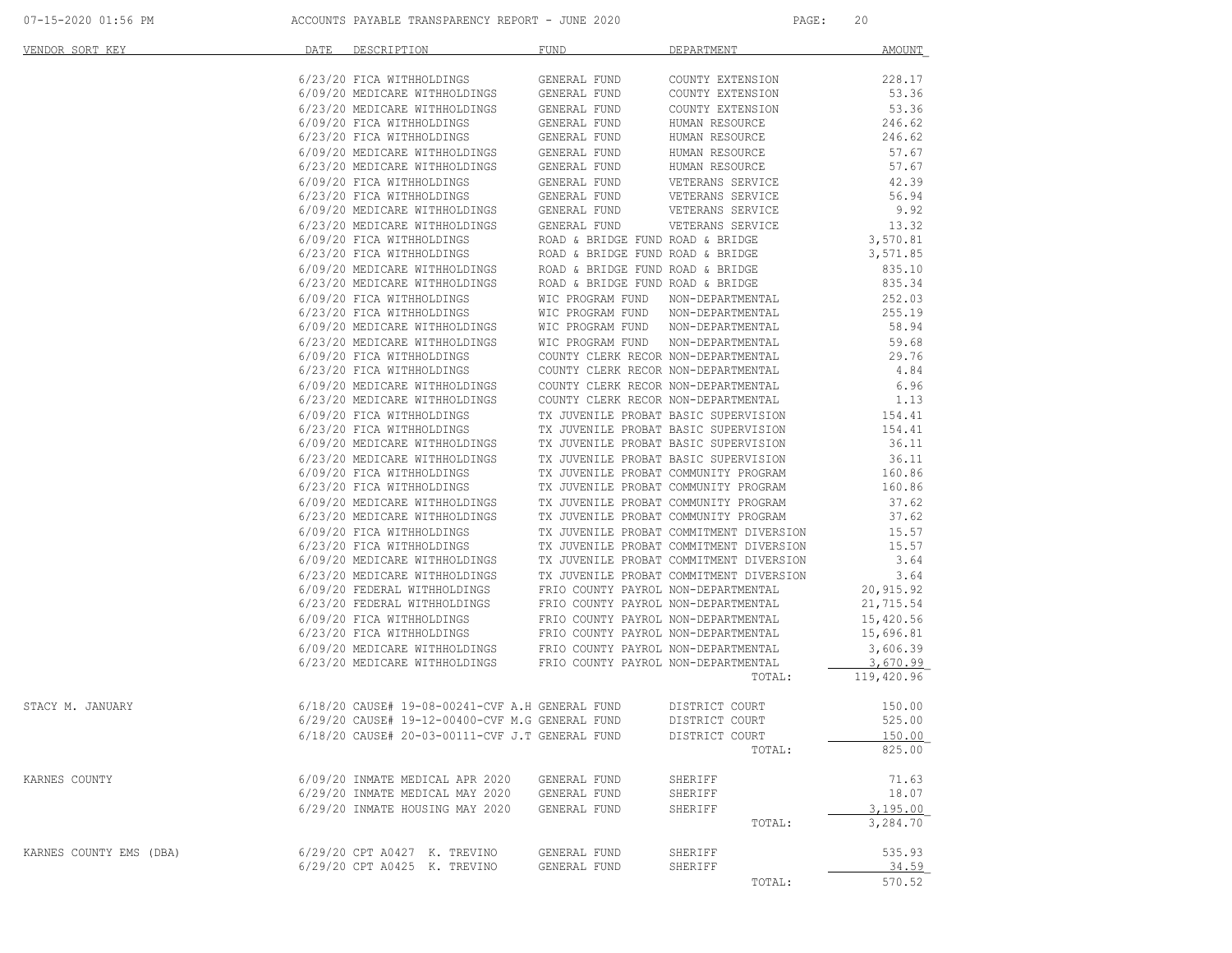| 07-15-2020 01:56 PM                                                                  |                  | ACCOUNTS PAYABLE TRANSPARENCY REPORT - JUNE 2020                       |                                     | PAGE:                | 21        |
|--------------------------------------------------------------------------------------|------------------|------------------------------------------------------------------------|-------------------------------------|----------------------|-----------|
| VENDOR SORT KEY                                                                      |                  | DATE DESCRIPTION                                                       | FUND                                | DEPARTMENT           | AMOUNT    |
| KIMCO SERVICES, INC.                                                                 |                  | 6/18/20 AIR FLOW TEST 1 UNIT                                           | GENERAL FUND                        | SHERIFF              | 49.00     |
|                                                                                      | $6/18/20$ TRAVEL |                                                                        | GENERAL FUND                        | SHERIFF              | 15.00     |
|                                                                                      |                  |                                                                        |                                     | TOTAL:               | 64.00     |
| LEGAL SHIELD                                                                         |                  | 6/15/20 LEGAL SHIELD GROUP#0105723 FRIO COUNTY PAYROL NON-DEPARTMENTAL |                                     |                      | 76.79     |
|                                                                                      |                  | 6/15/20 LEGAL SHIELD GROUP#0105723 FRIO COUNTY PAYROL NON-DEPARTMENTAL |                                     |                      | 76.79     |
|                                                                                      |                  |                                                                        |                                     | TOTAL:               | 153.58    |
| LEXIS - NEXIS                                                                        |                  | 6/09/20 MO SVC MAY 2020                                                | GENERAL FUND                        | DISTRICT COURT       | 84.00     |
|                                                                                      |                  | 6/18/20 MO SVC MAY 2020 JP2                                            | GENERAL FUND                        | $J.P.$ PCT. $# 2$    | 66.09     |
|                                                                                      |                  |                                                                        |                                     | TOTAL:               | 150.09    |
| LIBERTY NATIONAL LIFE INS. CO.                                                       |                  | 6/15/20 LIFE INS                                                       | FRIO COUNTY PAYROL NON-DEPARTMENTAL |                      | 276.37    |
|                                                                                      |                  | $6/15/20$ LIFE INS                                                     | FRIO COUNTY PAYROL NON-DEPARTMENTAL |                      | 276.37    |
|                                                                                      |                  |                                                                        |                                     | TOTAL:               | 552.74    |
| LINEBARGER GOGGAN BLAIR & SAMPSON, LLP 6/29/20 DELINQUENT FEES MAR 2020 GENERAL FUND |                  |                                                                        |                                     | NON-DEPARTMENTAL     | 7,148.17  |
|                                                                                      |                  | 6/29/20 DELINQUENT FEES MARCH 2020 GENERAL FUND                        |                                     | NON-DEPARTMENTAL     | 2,517.23  |
|                                                                                      |                  | 6/29/20 DELINQUENT FEES MARCH 2020 GENERAL FUND                        |                                     | NON-DEPARTMENTAL     | 687.62    |
|                                                                                      |                  | 6/29/20 DELINQUENT FEES MARCH 2020 GENERAL FUND                        |                                     | NON-DEPARTMENTAL     | 1,691.61  |
|                                                                                      |                  | 6/29/20 DELINQUENT FEES APRIL 2020 GENERAL FUND                        |                                     | NON-DEPARTMENTAL     | 1,310.27  |
|                                                                                      |                  | 6/29/20 DELINQUENT FEES APRIL 2020 GENERAL FUND                        |                                     | NON-DEPARTMENTAL     | 555.08    |
|                                                                                      |                  | 6/29/20 DELINQUENT FEES APRIL 2020 GENERAL FUND                        |                                     | NON-DEPARTMENTAL     | 284.08    |
|                                                                                      |                  | 6/29/20 DELINQUENT FEES APRIL 2020 GENERAL FUND                        |                                     | NON-DEPARTMENTAL     | 330.60    |
|                                                                                      |                  |                                                                        |                                     | TOTAL:               | 14,524.66 |
| LOCAL GOVERNMENT SOLUTIONS, LP                                                       |                  | 6/09/20 PROFESSIONAL SVC JULY 2020 GENERAL FUND                        |                                     | COMMISSIONERS COURT  | 197.00    |
|                                                                                      |                  | 6/09/20 JULY 2020 SOFTWARE LICENSE GENERAL FUND                        |                                     | COUNTY CLERK         | 1,861.00  |
|                                                                                      |                  | 6/09/20 PROFESSIONAL SVC JULY 2020 GENERAL FUND                        |                                     | DISTRICT CLERK       | 1,547.00  |
|                                                                                      |                  | 6/09/20 PROFESSIONAL SVC JULY 2020 GENERAL FUND                        |                                     | HIGHWAY PATROL       | 197.00    |
|                                                                                      |                  |                                                                        |                                     | TOTAL:               | 3,802.00  |
| JAIME LOPEZ                                                                          |                  | 6/09/20 REIMBURSE REG FEE TCAAA                                        | GENERAL FUND                        | COUNTY EXTENSION     | 300.00    |
|                                                                                      |                  | 6/09/20 REIMBURSE POSTAGE 6/01/202 GENERAL FUND                        |                                     | COUNTY EXTENSION     | 7.50      |
|                                                                                      |                  |                                                                        |                                     | TOTAL:               | 307.50    |
| M & A TECHNOLOGY INC                                                                 |                  | 6/29/20 MICROSOFT OFFICE -19                                           | GENERAL FUND                        | $J.P.$ PCT. $# 3$    | 220.27    |
|                                                                                      |                  | 6/29/20 HP PROBOOK 450G6 LAPTOP                                        | GENERAL FUND                        | $J.P.$ PCT. $# 3$    | 1,092.78  |
|                                                                                      |                  |                                                                        |                                     | TOTAL:               | 1,313.05  |
| M & M TOWING SERVICE                                                                 |                  | 6/09/20 TOW SHERIFF'S UNIT 6247                                        | GENERAL FUND                        | SHERIFF              | 225.00    |
|                                                                                      |                  |                                                                        |                                     | TOTAL:               | 225.00    |
| MANZANARES WHEEL ALIGNMENT                                                           |                  | 6/09/20 INSPECTION UNIT 7991                                           | GENERAL FUND                        | SHERIFF              | 7.00      |
|                                                                                      |                  | 6/18/20 LABOR TO INSTALL REFRIGERA GENERAL FUND                        |                                     | SHERIFF              | 25.00     |
|                                                                                      |                  | 6/09/20 INSPECTION UNIT 152                                            | ROAD & BRIDGE FUND ROAD & BRIDGE    |                      | 7.00      |
|                                                                                      |                  | $6/18/20$ INSPECTION UNIT 0217 ROAD & BRIDGE FUND ROAD & BRIDGE        |                                     |                      | 7.00      |
|                                                                                      |                  |                                                                        |                                     | TOTAL:               | 46.00     |
| MAVERICK HEAT & COOL, INC.                                                           |                  | 6/18/20 (4) AIRGUARD 20X25X4 AC F GENERAL FUND                         |                                     | BUILDING MAINTENANCE | 279.96    |
|                                                                                      |                  |                                                                        |                                     | TOTAL:               | 279.96    |
| MEDINA ELECTRIC COOP., INC.                                                          |                  | 6/09/20 METER # 82252 PCT # 4                                          | GENERAL FUND                        | BUILDING MAINTENANCE | 127.00    |
|                                                                                      |                  | 6/09/20 METER # 78026 BIGFOOT                                          | GENERAL FUND                        | BUILDING MAINTENANCE | 60.51     |
|                                                                                      |                  | 6/09/20 LIGHT @ VAUGHN/ARMADILLO                                       | GENERAL FUND                        | BUILDING MAINTENANCE | 10.10     |
|                                                                                      |                  | 6/09/20 LIGHT @ HORIZON WEST                                           | GENERAL FUND                        | BUILDING MAINTENANCE | 12.20     |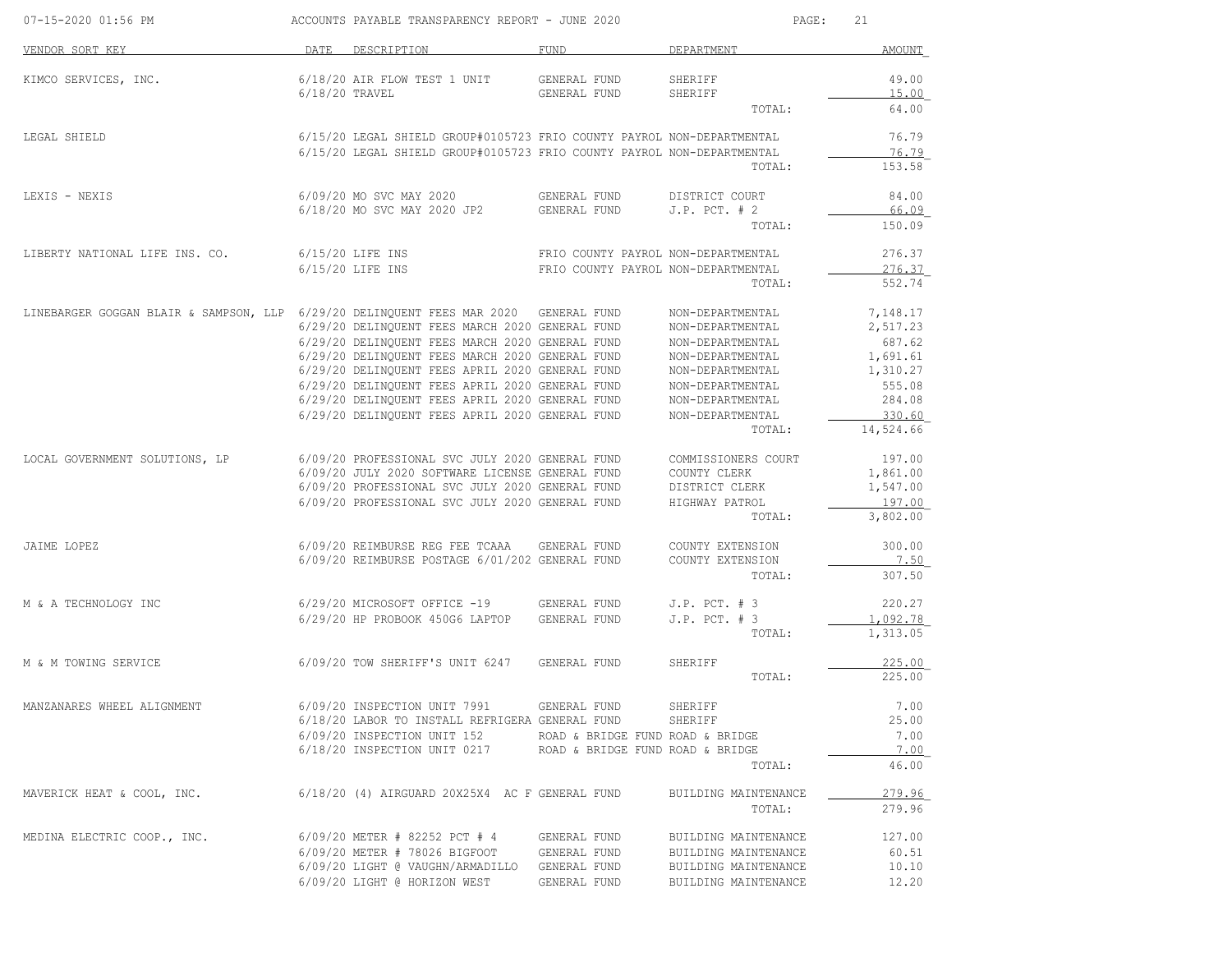| 07-15-2020 01:56 PM             | ACCOUNTS PAYABLE TRANSPARENCY REPORT - JUNE 2020                                |                                     | PAGE:                | 22        |
|---------------------------------|---------------------------------------------------------------------------------|-------------------------------------|----------------------|-----------|
| VENDOR SORT KEY                 | DATE DESCRIPTION                                                                | FUND                                | DEPARTMENT           | AMOUNT    |
|                                 | 6/09/20 METER # 96112 RESTROOMS GENERAL FUND                                    |                                     | BUILDING MAINTENANCE | 229.46    |
|                                 | 6/09/20 LIGHT @ 1 ARMADILLO ROAD GENERAL FUND                                   |                                     | BUILDING MAINTENANCE | 10.10     |
|                                 | 6/09/20 SECURITY 2 ARMADILLO ROAD GENERAL FUND                                  |                                     | BUILDING MAINTENANCE | 10.10     |
|                                 | 6/09/20 LIGHT # 3 ARMADILLO ROAD GENERAL FUND                                   |                                     | BUILDING MAINTENANCE | 10.10     |
|                                 | 6/09/20 HILLTOP CR 4600 P GENERAL FUND                                          |                                     | BUILDING MAINTENANCE | 10.10     |
|                                 | 6/09/20 CR 4600 HILLTOP SUB DIVISI GENERAL FUND                                 |                                     | BUILDING MAINTENANCE | 10.10     |
|                                 | 6/09/20 CR 4600 NR                                                              | GENERAL FUND                        | BUILDING MAINTENANCE | 10.10     |
|                                 |                                                                                 |                                     |                      |           |
|                                 | 6/09/20 CR 4600 M                                                               | GENERAL FUND                        | BUILDING MAINTENANCE | 10.10     |
|                                 | 6/09/20 CR 4605 HILLTOP SUB DIVISI GENERAL FUND                                 |                                     | BUILDING MAINTENANCE | 10.10     |
|                                 | 6/09/20 CR 4600 HILLTOP SUBDIVISIO GENERAL FUND                                 |                                     | BUILDING MAINTENANCE | 10.10     |
|                                 | 6/09/20 CR 4604 HILLTOP SUBDIVISIO GENERAL FUND                                 |                                     | BUILDING MAINTENANCE | 10.10     |
|                                 | 6/09/20 CR 4604 HILLTOP                                                         | GENERAL FUND                        | BUILDING MAINTENANCE | 10.10     |
|                                 | 6/09/20 SECURITY LIGHT ACCT #5023 GENERAL FUND                                  |                                     | BUILDING MAINTENANCE | 10.10     |
|                                 | 6/09/20 SECURITY LIGHT ACCT # 5024 GENERAL FUND                                 |                                     | BUILDING MAINTENANCE | 10.10     |
|                                 | 6/09/20 HELICOPTER LANDING PAD GENERAL FUND                                     |                                     | BUILDING MAINTENANCE | 29.00     |
|                                 | 6/09/20 BIGFOOT COMMUNITY CENTER GENERAL FUND                                   |                                     | BUILDING MAINTENANCE | 43.14     |
|                                 | 6/09/20 EMS HELO PAD BIGFOOT GENERAL FUND                                       |                                     | BUILDING MAINTENANCE | 29.00     |
|                                 | 6/09/20 PAVILION                                                                | GENERAL FUND                        | BUILDING MAINTENANCE | 50.54     |
|                                 |                                                                                 |                                     | TOTAL:               | 722.25    |
| MEDINA GLASS, LLC               | 6/18/20 (25) UNIVERSAL MOLDING ROAD & BRIDGE FUND ROAD & BRIDGE                 |                                     |                      | 68.75     |
|                                 |                                                                                 |                                     | TOTAL:               | 68.75     |
| DELIA MENDEZ-TELFER             | 6/29/20 MILEAGE 6/11/2020 GENERAL FUND                                          |                                     | TAX COLLECTOR        | 68.85     |
|                                 |                                                                                 |                                     | TOTAL:               | 68.85     |
|                                 | MOORE WATER SUPPLY CORPORATION 6/09/20 MO SVC $4/22$ - $5/20/2020$ GENERAL FUND |                                     | BUILDING MAINTENANCE | 41.48     |
|                                 |                                                                                 |                                     | TOTAL:               | 41.48     |
| MUMME OIL, INC.                 | 6/09/20 1445 GALLONS DYED DIESEL F FM & LATERAL ROAD NON-DEPARTMENTAL           |                                     |                      | 1,949.31  |
|                                 |                                                                                 |                                     | TOTAL:               | 1,949.31  |
|                                 | KATHLEEN M. MURRAY 6/29/20 CAUSE# 18-07-00296-CVF J.B GENERAL FUND              |                                     | DISTRICT COURT       | 962.50    |
|                                 |                                                                                 |                                     | TOTAL:               | 962.50    |
| NATIONWIDE RETIREMENT SOLUTIONS | 6/09/20 457 PLAN                                                                | FRIO COUNTY PAYROL NON-DEPARTMENTAL |                      | 600.00    |
|                                 | 6/23/20 457 PLAN                                                                | FRIO COUNTY PAYROL NON-DEPARTMENTAL |                      | 600.00    |
|                                 |                                                                                 |                                     | TOTAL:               | 1,200.00  |
| NETPROTEC LLC                   | 6/18/20 PORTAGE 1500 SUPPORT & MAI GENERAL FUND                                 |                                     | $J.P.$ PCT. $#4$     | 485.00    |
|                                 | 6/29/20 JP1 VIDEO SVC 6/14-7/13/20 JUSTICE COURT TECH NON-DEPARTMENTAL          |                                     |                      | 150.00    |
|                                 | 6/29/20 JP2 VIDEO SVC 6/14-7/13/20 JUSTICE COURT TECH NON-DEPARTMENTAL          |                                     |                      | 150.00    |
|                                 | 6/29/20 JP3 VIDEO SVC 6/14-7/13/20 JUSTICE COURT TECH NON-DEPARTMENTAL          |                                     |                      | 150.00    |
|                                 | 6/29/20 JP4 VIDEO SVC 6/14-7/13/20 JUSTICE COURT TECH NON-DEPARTMENTAL          |                                     |                      | 150.00    |
|                                 |                                                                                 |                                     | TOTAL:               | 1,085.00  |
|                                 |                                                                                 |                                     |                      |           |
| O'REILLY AUTO PARTS             | $6/18/20$ (2) BATTERIES                                                         | GENERAL FUND                        | SHERIFF              | 265.02    |
|                                 | $6/18/20$ CORE                                                                  | GENERAL FUND                        | SHERIFF              | 36.00     |
|                                 | $6/18/20$ CORE RETURN                                                           | GENERAL FUND                        | SHERIFF              | $36.00 -$ |
|                                 | $6/18/20$ 14 OZ BATTERY GEL                                                     | GENERAL FUND                        | SHERIFF              | 1.69      |
|                                 | $6/18/20$ 14 OZ BATTERY GEL                                                     | GENERAL FUND                        | SHERIFF              | 1.69      |
|                                 | $6/18/20$ BATTERY FEE                                                           | GENERAL FUND                        | SHERIFF              | 6.00      |
|                                 | 6/09/20 FUEL PRESSURE SENSOR                                                    | ROAD & BRIDGE FUND ROAD & BRIDGE    |                      | 80.33     |
|                                 | 6/09/20 FAN CLUTCH UNIT 175                                                     | ROAD & BRIDGE FUND ROAD & BRIDGE    |                      | 56.69     |
|                                 | 6/18/20 MAF-REMAN SENSOR                                                        | ROAD & BRIDGE FUND ROAD & BRIDGE    |                      | 84.99     |
|                                 | 6/18/20 150Z TIRE SHINE                                                         |                                     |                      | 8.99      |
|                                 |                                                                                 | ROAD & BRIDGE FUND ROAD & BRIDGE    |                      |           |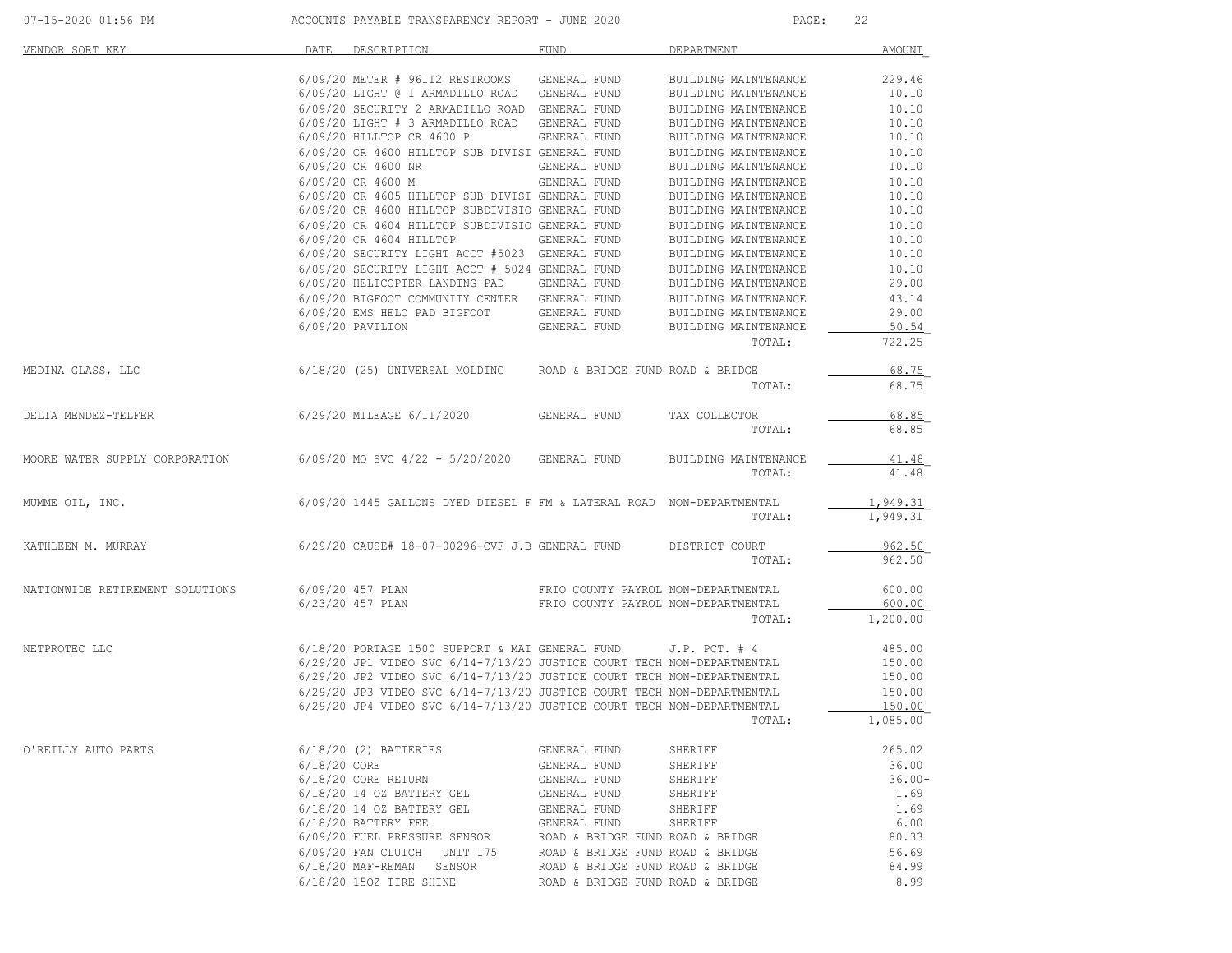| VENDOR SORT KEY                                                                      | DATE DESCRIPTION                                                                                                                                                                                                                        | FUND                             | <b>DEPARTMENT DEPARTMENT</b> | <b>AMOUNT</b>      |  |
|--------------------------------------------------------------------------------------|-----------------------------------------------------------------------------------------------------------------------------------------------------------------------------------------------------------------------------------------|----------------------------------|------------------------------|--------------------|--|
|                                                                                      |                                                                                                                                                                                                                                         |                                  |                              |                    |  |
|                                                                                      |                                                                                                                                                                                                                                         |                                  |                              |                    |  |
|                                                                                      |                                                                                                                                                                                                                                         |                                  |                              |                    |  |
|                                                                                      |                                                                                                                                                                                                                                         |                                  |                              |                    |  |
|                                                                                      |                                                                                                                                                                                                                                         |                                  |                              |                    |  |
|                                                                                      |                                                                                                                                                                                                                                         |                                  |                              |                    |  |
|                                                                                      |                                                                                                                                                                                                                                         |                                  |                              |                    |  |
|                                                                                      |                                                                                                                                                                                                                                         |                                  |                              |                    |  |
|                                                                                      |                                                                                                                                                                                                                                         |                                  | TOTAL:                       | 914.79             |  |
| OFFICE DEPOT                                                                         | $6/09/20$ VERBATIM WIRELESS MOUSE GENERAL FUND J.P. PCT. # 1 $12.99$                                                                                                                                                                    |                                  |                              |                    |  |
|                                                                                      |                                                                                                                                                                                                                                         |                                  |                              |                    |  |
|                                                                                      |                                                                                                                                                                                                                                         |                                  |                              |                    |  |
|                                                                                      |                                                                                                                                                                                                                                         |                                  |                              |                    |  |
|                                                                                      |                                                                                                                                                                                                                                         |                                  |                              |                    |  |
|                                                                                      |                                                                                                                                                                                                                                         |                                  |                              |                    |  |
|                                                                                      |                                                                                                                                                                                                                                         |                                  |                              |                    |  |
|                                                                                      | 6/29/20 DESK, DBL, PED 36X72 ROAD & BRIDGE FUND O.P. PCT. #1<br>6/29/20 DESK, DBL, PED 36X72 ROAD & BRIDGE FUND ROAD & BRIDGE 734.99<br>6/29/20 C2) ALUMNUM CLIPBOARD ROAD & BRIDGE FUND ROAD & BRIDGE 79.99<br>6/29/20 DISCOUNT ROAD & |                                  | TOTAL:                       | 101.78<br>1,383.61 |  |
|                                                                                      |                                                                                                                                                                                                                                         |                                  |                              |                    |  |
| OGBURN'S TRUCK PARTS                                                                 |                                                                                                                                                                                                                                         |                                  |                              | 11.08              |  |
|                                                                                      |                                                                                                                                                                                                                                         |                                  | TOTAL:                       | 11.08<br>22.16     |  |
| OTTO KAISER MEMORIAL HOSPITAL 6/29/20 INMATE MEDICAL V. TREVINO GENERAL FUND SHERIFF |                                                                                                                                                                                                                                         |                                  |                              | 1,987.08           |  |
|                                                                                      |                                                                                                                                                                                                                                         |                                  | TOTAL:                       | 1,987.08           |  |
| PARKER LUMBER                                                                        | 6/18/20 100' 12/3 CORD LOCK GENERAL FUND BUILDING MAINTENANCE<br>6/18/20 150' CORD REEL W/STAND GENERAL FUND BUILDING MAINTENANCE                                                                                                       |                                  | BUILDING MAINTENANCE         | 52.50              |  |
|                                                                                      |                                                                                                                                                                                                                                         |                                  |                              | 6.50               |  |
|                                                                                      | 6/18/20 4-1/2" DUAL CUT/GRIND GENERAL FUND BUILDING MAINTENANCE<br>6/18/20 4-1/2" MASONRY CUTOFF 27 GENERAL FUND BUILDING MAINTENANCE                                                                                                   |                                  |                              | 3.49               |  |
|                                                                                      |                                                                                                                                                                                                                                         |                                  | BUILDING MAINTENANCE         | 2.99               |  |
|                                                                                      | $6/18/20$ $4-1/2$ " DUAL CUT/GRIND GENERAL FUND<br>$6/18/20$ 20PC 2-1/4" REBAR CHAIR GENERAL FUND                                                                                                                                       |                                  | BUILDING MAINTENANCE         | 3.49               |  |
|                                                                                      | $6/18/20$ 20PC $2-1/4$ " REBAR CHAIR GENERAL FUND                                                                                                                                                                                       |                                  | BUILDING MAINTENANCE         | 2.50               |  |
|                                                                                      | 6/18/20 1LB 8D BRT DUPLEX NAIL GENERAL FUND BUILDING MAINTENANCE                                                                                                                                                                        |                                  |                              | 4.99               |  |
|                                                                                      |                                                                                                                                                                                                                                         |                                  |                              |                    |  |
|                                                                                      |                                                                                                                                                                                                                                         |                                  |                              | 18.99              |  |
|                                                                                      | $6/18/20$ $3/8$ X12 SDS+ HAMMER BIT GENERAL FUND BUILDING MAINTENANCE $6/18/20$ (2) #3 REBAR $3/8$ "X20' GRAD GENERAL FUND BUILDING MAINTENANCE                                                                                         |                                  |                              | 7.38               |  |
|                                                                                      |                                                                                                                                                                                                                                         |                                  |                              |                    |  |
|                                                                                      |                                                                                                                                                                                                                                         |                                  |                              |                    |  |
|                                                                                      |                                                                                                                                                                                                                                         |                                  |                              |                    |  |
|                                                                                      | $6/18/20$ (3) 14" MASONRY CUT OFF BL ROAD & BRIDGE FUND ROAD & BRIDGE $6/18/20$ 2 X 8 - 8' SPY #1 ROAD & BRIDGE FUND ROAD & BRIDGE                                                                                                      |                                  |                              | 22.47              |  |
|                                                                                      |                                                                                                                                                                                                                                         |                                  |                              | 8.79               |  |
|                                                                                      | 6/29/20 #18 1100' NYLON TWINE                                                                                                                                                                                                           | ROAD & BRIDGE FUND ROAD & BRIDGE |                              | 11.99              |  |
|                                                                                      | $6/29/20$ SDS+ $3/4$ " X 10" FLAT CHISE ROAD & BRIDGE FUND ROAD & BRIDGE                                                                                                                                                                |                                  |                              | 18.79              |  |
|                                                                                      | 6/29/20 1X2X24 GRADE/SRVEY SAKE                                                                                                                                                                                                         | ROAD & BRIDGE FUND ROAD & BRIDGE |                              | 12.99              |  |
|                                                                                      | 6/29/20 (4) 8" CONCRETE FORM TUBE ROAD & BRIDGE FUND ROAD & BRIDGE<br>6/29/20 (3) 12" CONCRETE FORM TUBE ROAD & BRIDGE FUND ROAD & BRIDGE                                                                                               |                                  |                              | 39.96              |  |
|                                                                                      | $6/29/20$ (2) BULK7-1/4" 24T SAW BLA ROAD & BRIDGE FUND ROAD & BRIDGE                                                                                                                                                                   |                                  |                              | 47.97<br>21.98     |  |
|                                                                                      | 6/29/20 1000PC 6" 16GA BAR TIE                                                                                                                                                                                                          | ROAD & BRIDGE FUND ROAD & BRIDGE |                              | 24.99              |  |
|                                                                                      | 6/29/20 5 LB PP EXTERIOR 9X3                                                                                                                                                                                                            | ROAD & BRIDGE FUND ROAD & BRIDGE |                              | 29.99              |  |
|                                                                                      | 6/29/20 CEMENT GROOVER                                                                                                                                                                                                                  | ROAD & BRIDGE FUND ROAD & BRIDGE |                              | 9.99               |  |
|                                                                                      | 6/29/20 CARPENTER SHARP & PENCIL ROAD & BRIDGE FUND ROAD & BRIDGE                                                                                                                                                                       |                                  |                              | 4.59               |  |
|                                                                                      | 6/29/20 (4) WHT ALEX PAINTER'S CAU ROAD & BRIDGE FUND ROAD & BRIDGE                                                                                                                                                                     |                                  |                              | 7.96               |  |
|                                                                                      | 6/29/20 100Z ERGO CAULK GUN                                                                                                                                                                                                             | ROAD & BRIDGE FUND ROAD & BRIDGE |                              | 15.99              |  |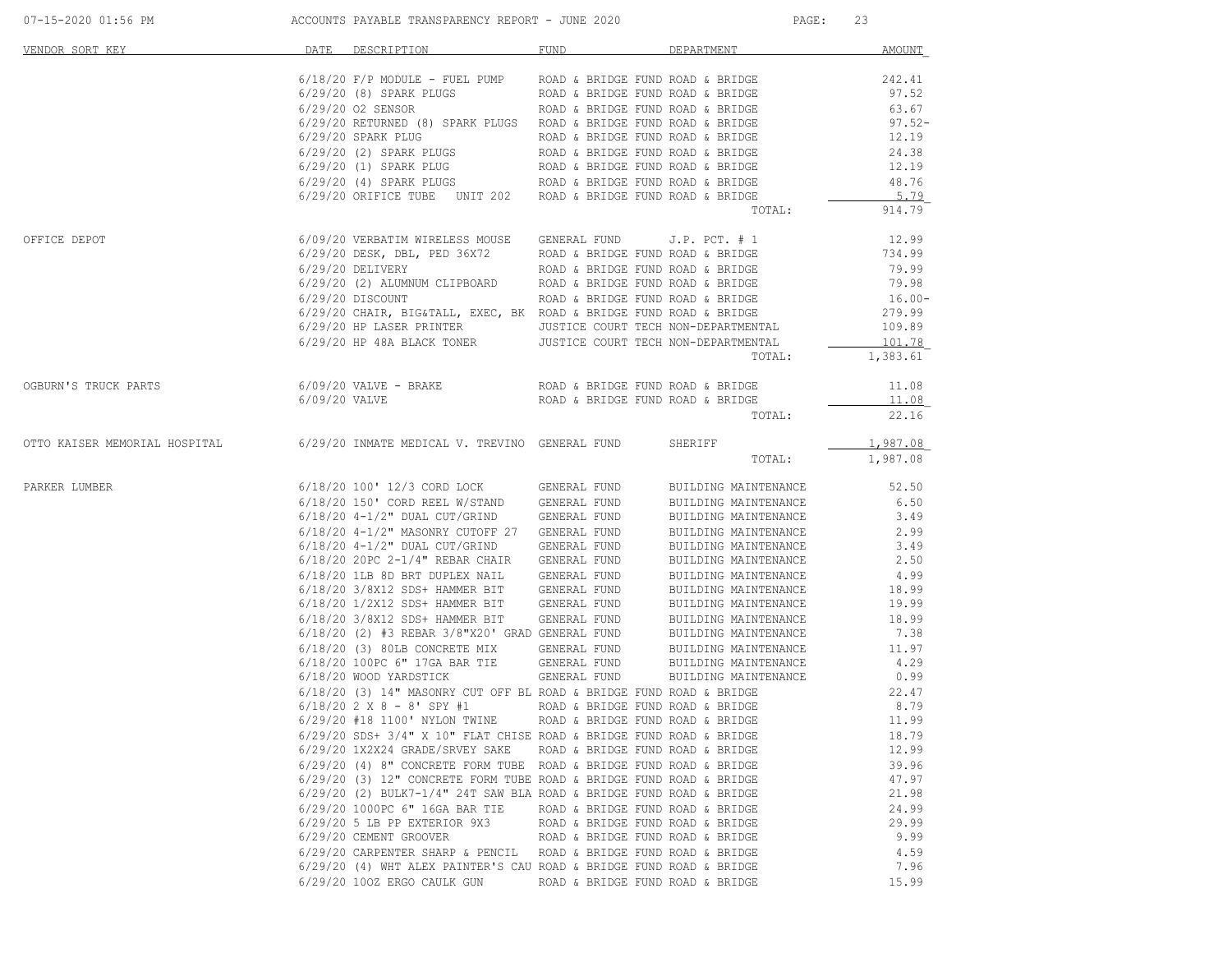| 07-15-2020 01:56 PM                                                                               | ACCOUNTS PAYABLE TRANSPARENCY REPORT - JUNE 2020 |                                                                                                         |                                     |                                  | PAGE:<br>24         |  |
|---------------------------------------------------------------------------------------------------|--------------------------------------------------|---------------------------------------------------------------------------------------------------------|-------------------------------------|----------------------------------|---------------------|--|
| VENDOR SORT KEY                                                                                   | DATE                                             | DESCRIPTION                                                                                             | FUND                                | DEPARTMENT                       | <b>AMOUNT</b>       |  |
|                                                                                                   |                                                  | $6/29/20$ (27) #3 REBAR 3/8" X 20' G ROAD & BRIDGE FUND ROAD & BRIDGE                                   |                                     |                                  | 99.63               |  |
|                                                                                                   |                                                  | $6/29/20$ (6) $2X6-20$ SPY #1 ROAD & BRIDGE FUND ROAD & BRIDGE                                          |                                     |                                  | 107.94              |  |
|                                                                                                   |                                                  | $6/29/20$ (4) $2X12-8$ ' SPY #1 ROAD & BRIDGE FUND ROAD & BRIDGE                                        |                                     |                                  | 65.96               |  |
|                                                                                                   |                                                  | $6/29/20$ (4) $1X12-8$ ' WHITE PINE ROAD & BRIDGE FUND ROAD & BRIDGE                                    |                                     |                                  | 45.96               |  |
|                                                                                                   |                                                  | $6/29/20$ (2) $2X12-8$ ' SYP #1 ROAD & BRIDGE FUND ROAD & BRIDGE                                        |                                     |                                  | 32.98               |  |
|                                                                                                   |                                                  | 6/29/20 RETURNED (4) 1X12-8 PINE ROAD & BRIDGE FUND ROAD & BRIDGE                                       |                                     |                                  | $45.96 -$           |  |
|                                                                                                   |                                                  | $6/29/20$ (4) $1X8-8$ PINE ROAD & BRIDGE FUND ROAD & BRIDGE                                             |                                     |                                  | 33.96               |  |
|                                                                                                   |                                                  | $6/29/20$ (8) $2X6-16$ ' SYP#1 ROAD & BRIDGE FUND ROAD & BRIDGE                                         |                                     |                                  | 119.92              |  |
|                                                                                                   |                                                  | $6/29/20$ RETURNED (6) 2X6-20' SYP#1 ROAD & BRIDGE FUND ROAD & BRIDGE                                   |                                     | TOTAL:                           | $107.94-$<br>789.96 |  |
|                                                                                                   |                                                  |                                                                                                         |                                     |                                  | 137.50              |  |
| PEARSALL LAW FIRM, PLLC                                                                           |                                                  | $6/18/20$ CAUSE# 12-01-00009-CVF GENERAL FUND<br>6/18/20 CAUSE# 20-03-00109-CVF                         | GENERAL FUND                        | DISTRICT COURT<br>DISTRICT COURT | 275.00              |  |
|                                                                                                   |                                                  |                                                                                                         |                                     | TOTAL:                           | 412.50              |  |
|                                                                                                   |                                                  |                                                                                                         |                                     |                                  |                     |  |
| PEARSALL QUICK LUBE                                                                               |                                                  | 6/09/20 OIL CHANGE UNIT 8986                                                                            | GENERAL FUND                        | SHERIFF                          | 67.95               |  |
|                                                                                                   |                                                  | 6/09/20 2 EXTRA QRTS OF OIL                                                                             | GENERAL FUND                        | SHERIFF                          | 19.90               |  |
|                                                                                                   |                                                  | 6/09/20 DISPOSAL FEE                                                                                    | GENERAL FUND                        | SHERIFF                          | 1.50                |  |
|                                                                                                   |                                                  |                                                                                                         |                                     | SHERIFF                          | 67.95               |  |
|                                                                                                   |                                                  |                                                                                                         |                                     | SHERIFF                          | 29.85               |  |
|                                                                                                   |                                                  | 6/18/20 DISPOSAL FEE                                                                                    | GENERAL FUND                        | SHERIFF                          | 1.50                |  |
|                                                                                                   |                                                  |                                                                                                         |                                     | SHERIFF                          | 67.95               |  |
|                                                                                                   |                                                  |                                                                                                         |                                     | SHERIFF                          | 29.85               |  |
|                                                                                                   |                                                  |                                                                                                         |                                     | SHERIFF                          | 1.50                |  |
|                                                                                                   |                                                  |                                                                                                         |                                     | SHERIFF                          | 67.95               |  |
|                                                                                                   |                                                  | 6/18/20 3 EXTRA QRTS OF OIL                                                                             | GENERAL FUND                        | SHERIFF                          | 29.85               |  |
|                                                                                                   |                                                  | 6/18/20 ADDITIVE SYNTHETIC FLUID T GENERAL FUND                                                         |                                     | SHERIFF                          | 26.95               |  |
|                                                                                                   |                                                  | 6/18/20 DISPOSAL FEE                                                                                    | GENERAL FUND                        | SHERIFF                          | 1.50                |  |
|                                                                                                   |                                                  | $6/18/20$ OIL CHANGE UNIT $6558$                                                                        | GENERAL FUND                        | SHERIFF                          | 67.95               |  |
|                                                                                                   |                                                  |                                                                                                         |                                     | SHERIFF                          | 9.95                |  |
|                                                                                                   |                                                  | 6/18/20 EXTRA QRT OIL<br>6/18/20 DISPOSAL FEE GENERAL FUND<br>6/29/20 OIL CHANGE UNIT 8987 GENERAL FUND |                                     | SHERIFF                          | 1.50                |  |
|                                                                                                   |                                                  |                                                                                                         |                                     | SHERIFF                          | 67.95               |  |
|                                                                                                   |                                                  | 6/29/20 (2) EXTRA QRTS OF OIL GENERAL FUND<br>6/29/20 (2) EXTRA QRTS OF OIL GENERAL FUND                |                                     | SHERIFF                          | 19.90               |  |
|                                                                                                   |                                                  |                                                                                                         |                                     | SHERIFF                          | 1.50                |  |
|                                                                                                   |                                                  |                                                                                                         |                                     | TOTAL:                           | 582.95              |  |
| PEARSALL TOWING & RECOVERY 6/09/20 ABV TOW 2008 DODGE TRUCK B ABANDONED VEHICLE ABANDONED VEHICLE |                                                  |                                                                                                         |                                     |                                  | 205.00              |  |
|                                                                                                   |                                                  |                                                                                                         |                                     | TOTAL:                           | 205.00              |  |
| PEARSALL VETERINARY CLINIC PLLC                                                                   |                                                  | 6/29/20 DHLP-P YEARLY ZEUS                                                                              | SHERIFF'S SEIZED F NON-DEPARTMENTAL |                                  | 35.00               |  |
|                                                                                                   |                                                  | 6/29/20 RABIES IMMUN CANINE ZEUS SHERIFF'S SEIZED F NON-DEPARTMENTAL                                    |                                     |                                  | 15.00               |  |
|                                                                                                   |                                                  | 6/29/20 (6) NEXGARD 60.1<br>ZEUS                                                                        | SHERIFF'S SEIZED F NON-DEPARTMENTAL |                                  | 147.00              |  |
|                                                                                                   |                                                  |                                                                                                         |                                     | TOTAL:                           | 197.00              |  |
| JOE PEREZ                                                                                         |                                                  | 6/29/20 TROUBLESHOOT LIGHTS                                                                             | GENERAL FUND                        | BUILDING MAINTENANCE             | 127.50              |  |
|                                                                                                   |                                                  | 6/29/20 INSTALL CONDUIT & LIGHTS 6 GENERAL FUND                                                         |                                     | BUILDING MAINTENANCE             | 425.00              |  |
|                                                                                                   |                                                  | 6/29/20 INSTALLED WIRING 6/19                                                                           | GENERAL FUND                        | BUILDING MAINTENANCE             | 425.00              |  |
|                                                                                                   |                                                  | 6/29/20 MATERIALS                                                                                       | GENERAL FUND                        | BUILDING MAINTENANCE             | 35.00               |  |
|                                                                                                   |                                                  | 6/29/20 INSTALL 2 LED LIGHTS AT MO CEMETERY PERPETUAL NON-DEPARTMENTAL                                  |                                     |                                  | 85.00               |  |
|                                                                                                   |                                                  |                                                                                                         |                                     | TOTAL:                           | 1,097.50            |  |
| PERRY'S TOWING                                                                                    |                                                  | 6/09/20 ABV TOW 2015 CHEVY TRUCK ABANDONED VEHICLE ABANDONED VEHICLE                                    |                                     |                                  | 300.00              |  |
|                                                                                                   | 6/09/20 MILEAGE                                  |                                                                                                         | ABANDONED VEHICLE ABANDONED VEHICLE |                                  | 51.00               |  |
|                                                                                                   |                                                  | 6/09/20 SERVICE FEE 3HRS @ 95.00 ABANDONED VEHICLE ABANDONED VEHICLE                                    |                                     |                                  | 285.00              |  |
|                                                                                                   | $6/09/20$ LABOR                                  |                                                                                                         | ABANDONED VEHICLE ABANDONED VEHICLE |                                  | 190.00              |  |
|                                                                                                   |                                                  | 6/29/20 ABV TOW 2019 CHEVROLET TRK ABANDONED VEHICLE ABANDONED VEHICLE                                  |                                     |                                  | 300.00              |  |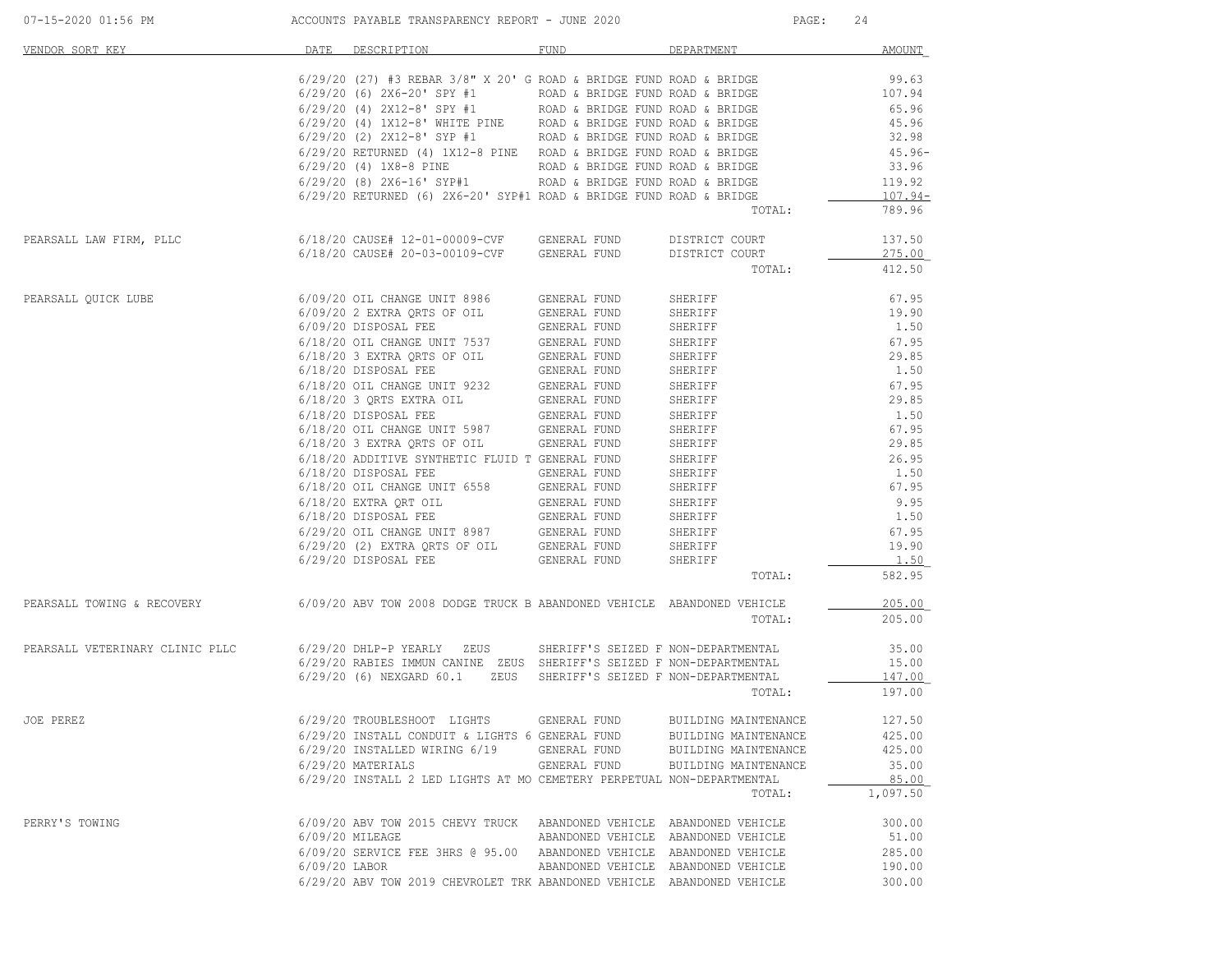| 07-15-2020 01:56 PM                                                              |                | ACCOUNTS PAYABLE TRANSPARENCY REPORT - JUNE 2020                                                   |                              | PAGE:                                           | 25              |
|----------------------------------------------------------------------------------|----------------|----------------------------------------------------------------------------------------------------|------------------------------|-------------------------------------------------|-----------------|
| VENDOR SORT KEY                                                                  |                | DATE DESCRIPTION                                                                                   | FUND                         | DEPARTMENT                                      | AMOUNT          |
|                                                                                  |                | 6/29/20 MILEAGE                                                                                    |                              | ABANDONED VEHICLE ABANDONED VEHICLE             | 39.00           |
|                                                                                  |                | 6/29/20 SERVICE FEE 1 MAN ABANDONED VEHICLE ABANDONED VEHICLE                                      |                              |                                                 | 190.00          |
|                                                                                  |                | 6/29/20 CLEAN UP - LABOR 2 MEN ABANDONED VEHICLE ABANDONED VEHICLE                                 |                              |                                                 | 190.00          |
|                                                                                  |                | $6/29/20$ 3 MEN - CHAIN SAW                                                                        |                              | ABANDONED VEHICLE ABANDONED VEHICLE             | 285.00          |
|                                                                                  |                | 6/29/20 ABV TOW 2016 DODGE RAM GRE ABANDONED VEHICLE ABANDONED VEHICLE                             |                              |                                                 | 300.00          |
|                                                                                  |                | 6/29/20 MILEAGE                                                                                    |                              | ABANDONED VEHICLE ABANDONED VEHICLE             | 15.00           |
|                                                                                  |                | 6/29/20 SERVICE FEE                                                                                |                              | ABANDONED VEHICLE ABANDONED VEHICLE             | 95.00           |
|                                                                                  |                |                                                                                                    |                              | TOTAL:                                          | 2,240.00        |
| PETTY OIL COMPANY, INC.                                                          |                | 6/09/20 DISMOUNT/MOUNT TIRE        GENERAL FUND<br>6/09/20 FLAT TIRE REPAIR UNIT 6558 GENERAL FUND |                              | SHERIFF                                         | 10.00           |
|                                                                                  |                |                                                                                                    |                              | SHERIFF                                         | 12.50           |
|                                                                                  |                |                                                                                                    |                              | TOTAL:                                          | 22.50           |
| PILAND, ADAMS & ASSOCIATES, INC. 6/09/20 CONSULTING DIETITIAN SVC M GENERAL FUND |                |                                                                                                    |                              | SHERIFF                                         | 120.00          |
|                                                                                  |                |                                                                                                    |                              | TOTAL:                                          | 120.00          |
| POSTMASTER PEARSALL                                                              |                | 6/09/20 ANNUAL PO BOX FEE #751 GENERAL FUND                                                        |                              | $J.P.$ PCT. $# 2$                               | 64.00           |
|                                                                                  |                |                                                                                                    |                              | TOTAL:                                          | 64.00           |
| PROTECTION ONE ALARM MONITORING, INC. 6/29/20 CAMINO REAL MHMR                   |                |                                                                                                    | GENERAL FUND                 | BUILDING MAINTENANCE                            | 53.14           |
|                                                                                  |                | 6/29/20 DILLEY ANNEX                                                                               | GENERAL FUND                 | BUILDING MAINTENANCE                            | 89.92           |
|                                                                                  |                | 6/29/20 EXTENSION OFFICE                                                                           | GENERAL FUND                 | BUILDING MAINTENANCE                            | 51.84           |
|                                                                                  |                | 6/29/20 ADULT PROBATION                                                                            | GENERAL FUND                 | BUILDING MAINTENANCE                            | 97.42           |
|                                                                                  |                | 6/29/20 COMMUNITY CENTER                                                                           | GENERAL FUND                 | BUILDING MAINTENANCE<br>BUILDING MAINTENANCE    | 78.23           |
|                                                                                  |                | 6/29/20 COURTHOUSE SECURITY OFFICE GENERAL FUND                                                    |                              |                                                 | 76.00           |
|                                                                                  |                | 6/29/20 AUDITOR'S OFFICE                                                                           | GENERAL FUND                 | BUILDING MAINTENANCE                            | 55.44           |
|                                                                                  | $6/29/20$ JP#3 |                                                                                                    | GENERAL FUND                 | BUILDING MAINTENANCE                            | 64.15           |
|                                                                                  |                | 6/29/20 COURTHOUSE - INTERIOR GENERAL FUND                                                         |                              | BUILDING MAINTENANCE                            | 277.75          |
|                                                                                  | $6/29/20$ JAIL |                                                                                                    | GENERAL FUND                 | BUILDING MAINTENANCE                            | 62.00           |
|                                                                                  |                | 6/29/20 JUVENILE PROBATION                                                                         | GENERAL FUND                 | BUILDING MAINTENANCE                            | 57.20           |
|                                                                                  |                | $6/29/20$ ROAD & BRIDGE                                                                            | GENERAL FUND                 | BUILDING MAINTENANCE                            | 72.94           |
|                                                                                  |                | 6/29/20 FAMILY VIOLENCE 650 S CEDA GENERAL FUND                                                    |                              | BUILDING MAINTENANCE                            | 11.94           |
|                                                                                  | $6/29/20$ JP#2 |                                                                                                    | GENERAL FUND                 | BUILDING MAINTENANCE                            | 51.84           |
|                                                                                  |                |                                                                                                    |                              | TOTAL:                                          | 1,099.81        |
| PUBLIC WORKERS COMPENSATION PROGRAM 6/29/20 COMMISSIONERS COURT                  |                |                                                                                                    | GENERAL FUND                 | COMMISSIONERS COURT                             | 66.34           |
|                                                                                  |                | 6/29/20 COUNTY CLERK                                                                               | GENERAL FUND                 | COUNTY CLERK                                    | 82.62           |
|                                                                                  |                | 6/29/20 EMERGENCY MGT.                                                                             | GENERAL FUND                 | EMERGENCY MGNT / 911 M                          | 272.53          |
|                                                                                  |                | $6/29/20$ DISTRICT COURT $\hfill \text{GENERAL FUND}$                                              |                              | DISTRICT COURT                                  | 18.90           |
|                                                                                  |                | 6/29/20 DISTRICT CLERK                                                                             | GENERAL FUND<br>GENERAL FUND | DISTRICT CLERK                                  | 95.11           |
|                                                                                  |                | $6/29/20$ J. P. # 1                                                                                |                              | $J.P.$ PCT. # 1                                 | 148.74<br>39.80 |
|                                                                                  |                | $6/29/20$ J. P. # 1 - CLERICAL                                                                     | GENERAL FUND                 | J.P. PCT. $\pi$ +<br>J.P. PCT. # 1<br>$\pi$ + 2 |                 |
|                                                                                  |                | $6/29/20$ J. P. # 2                                                                                | GENERAL FUND                 | J.P. PCT. # 2<br>J.P. PCT. # 2                  | 148.74<br>21.88 |
|                                                                                  |                | $6/29/20$ J. P. # 2 - CLERICAL<br>$6/29/20$ J. P. # 3                                              | GENERAL FUND<br>GENERAL FUND | $J.P.$ PCT. $# 2$<br>$J.P.$ PCT. $# 3$          | 148.74          |
|                                                                                  |                | $6/29/20$ J. P. # 3 - CLERICAL                                                                     | GENERAL FUND                 | $J.P.$ PCT. $# 3$                               | 20.62           |
|                                                                                  |                | $6/29/20$ J. P. # 4                                                                                | GENERAL FUND                 | $J.P.$ PCT. $# 4$                               | 148.74          |
|                                                                                  |                | $6/29/20$ J. P. # 4 - CLERICAL                                                                     | GENERAL FUND                 | $J.P.$ PCT. $# 4$                               | 20.62           |
|                                                                                  |                | 6/29/20 COUNTY ATTORNEY                                                                            | GENERAL FUND                 | COUNTY ATTORNEY                                 | 93.11           |
|                                                                                  |                | 6/29/20 COUNTY ATTORNEY INVESTIGAT GENERAL FUND                                                    |                              | COUNTY ATTORNEY                                 | 336.82          |
|                                                                                  |                | 6/29/20 ELECTIONS                                                                                  | GENERAL FUND                 | <b>ELECTIONS</b>                                | 51.65           |
|                                                                                  |                | 6/29/20 COUNTY AUDITOR                                                                             | GENERAL FUND                 | COUNTY AUDITOR                                  | 78.85           |
|                                                                                  |                | 6/29/20 COUNTY TREASURER                                                                           | GENERAL FUND                 | COUNTY TREASURER                                | 73.23           |
|                                                                                  |                | 6/29/20 TAX COLLECTOR                                                                              | GENERAL FUND                 | TAX COLLECTOR                                   | 107.33          |
|                                                                                  |                | 6/29/20 BUILDING MAINTENANCE                                                                       | GENERAL FUND                 | BUILDING MAINTENANCE                            | 958.86          |
|                                                                                  |                | 6/29/20 CONSTABLE PCT #1                                                                           | GENERAL FUND                 | CONSTABLE PCT # 1                               | 336.18          |
|                                                                                  |                |                                                                                                    |                              |                                                 |                 |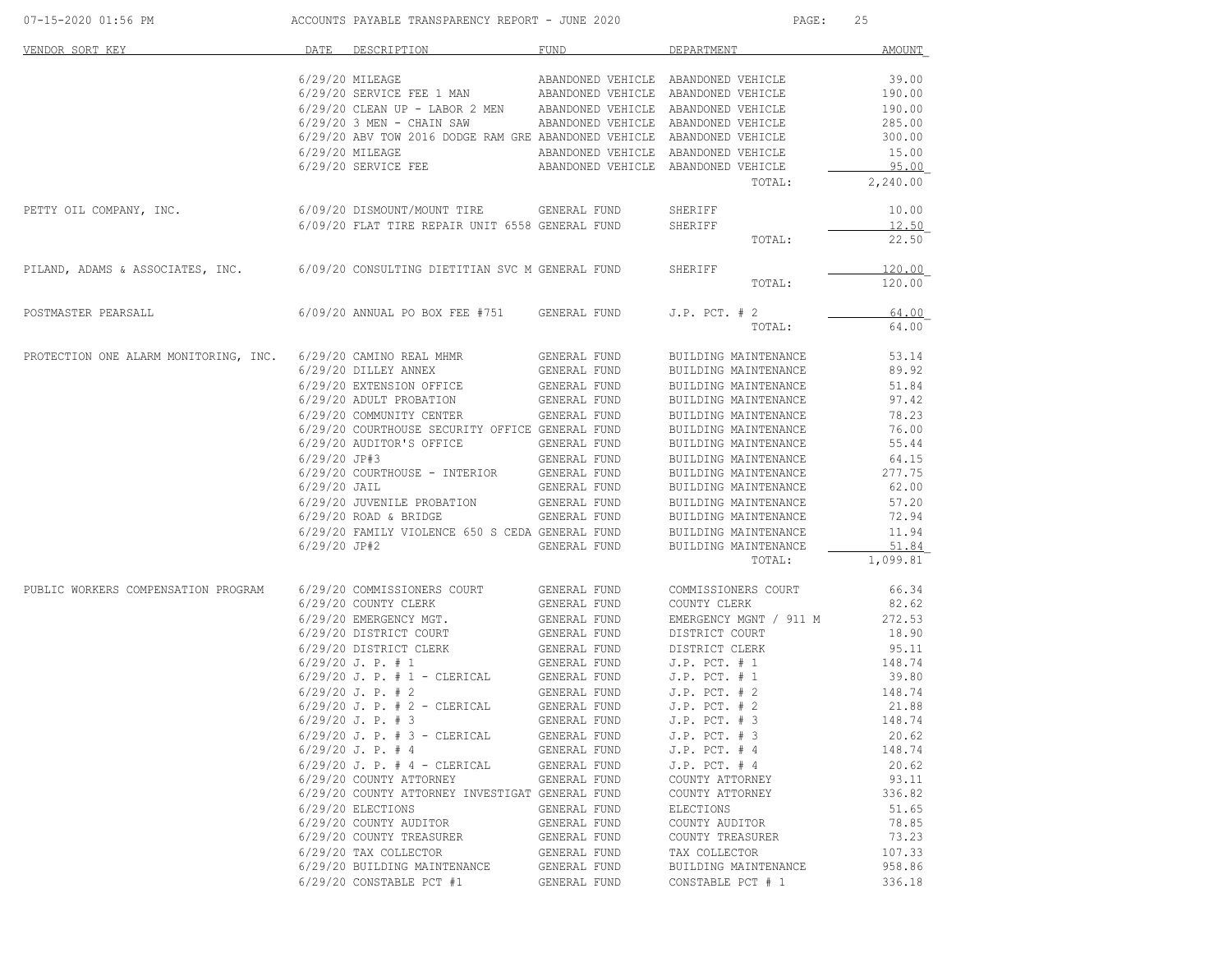| VENDOR SORT KEY                                                                                           | DATE | DESCRIPTION                                                                                                                                                                                                                             | FUND | DEPARTMENT | AMOUNT               |
|-----------------------------------------------------------------------------------------------------------|------|-----------------------------------------------------------------------------------------------------------------------------------------------------------------------------------------------------------------------------------------|------|------------|----------------------|
|                                                                                                           |      |                                                                                                                                                                                                                                         |      |            |                      |
|                                                                                                           |      |                                                                                                                                                                                                                                         |      |            |                      |
|                                                                                                           |      |                                                                                                                                                                                                                                         |      |            | 317.15               |
|                                                                                                           |      | 6/29/20 CONSTABLE $FCT + 4$<br>6/29/20 SHERIFF'S DEPT-POLICE GENERAL FUND                                                                                                                                                               |      | SHERIFF    | 5,657.70<br>4,660.33 |
|                                                                                                           |      | 6/29/20 SHERIFF'S DEPT - JAILERS GENERAL FUND                                                                                                                                                                                           |      | SHERIFF    | 4,660.33             |
|                                                                                                           |      | $6/29/20$ SHERIFF'S DEPT - DISP & CL GENERAL FUND                                                                                                                                                                                       |      | SHERIFF    | 53.50                |
|                                                                                                           |      | 6/29/20 SHERIFF'S DEPT MAINTENANCE GENERAL FUND                                                                                                                                                                                         |      | SHERIFF    | 183.59               |
|                                                                                                           |      | 6/29/20 JUVENILE CORRECTIONS GENERAL FUND JUVENILE CORRECTIONS                                                                                                                                                                          |      |            | 77.92                |
|                                                                                                           |      | 6/29/20 JUVENILE CORRECTIONS-CLERI GENERAL FUND<br>$6/29/20$ JUVENILE CORRECTIONS-CLERI GENERAL FUND $\,$ JUVENILE CORRECTIONS $6/29/20$ HIGHWAY PATROL - CLERICAL GENERAL FUND HIGHWAY PATROL                                          |      |            | 27.42                |
|                                                                                                           |      |                                                                                                                                                                                                                                         |      |            | 25.41                |
|                                                                                                           |      | $6/29/20$ HEALTH & WELFARE GENERAL FUND HEALTH & WELFARE $6/29/20$ COUNTY EXTENSIONS OFFICE GENERAL FUND COUNTY EXTENSION                                                                                                               |      |            | 9.71                 |
|                                                                                                           |      |                                                                                                                                                                                                                                         |      |            | 46.48                |
|                                                                                                           |      |                                                                                                                                                                                                                                         |      |            |                      |
|                                                                                                           |      | 6/29/20 HUMAN RESOURCES<br>6/29/20 VETERANS SERVICES GENERAL FUND WETERANS SERVICE 52.18<br>6/29/20 ROAD & BRIDGE ROAD & BRIDGE ROAD & BRIDGE RUND ROAD & BRIDGE 8,778.76                                                               |      |            |                      |
|                                                                                                           |      |                                                                                                                                                                                                                                         |      |            |                      |
|                                                                                                           |      | 6/29/20 ROAD & BRIDGE – COMISSIONE ROAD & BRIDGE FUND ROAD & BRIDGE (29/20 ROAD & BRIDGE – CLERICAL ROAD & BRIDGE FUND ROAD & BRIDGE (499.16)<br>6/29/20 ROAD & BRIDGE – MECHANICS ROAD & BRIDGE FUND ROAD & BRIDGE (46.05)<br>6/29/    |      |            |                      |
|                                                                                                           |      |                                                                                                                                                                                                                                         |      |            |                      |
|                                                                                                           |      |                                                                                                                                                                                                                                         |      |            |                      |
|                                                                                                           |      |                                                                                                                                                                                                                                         |      |            |                      |
|                                                                                                           |      |                                                                                                                                                                                                                                         |      |            |                      |
|                                                                                                           |      |                                                                                                                                                                                                                                         |      |            |                      |
|                                                                                                           |      | $6/29/20$ JUVENILE PROBATION "21" TX JUVENILE PROBAT BASIC SUPERVISION 51.36 $6/29/20$ JUVENILE PROBATION "22" TX JUVENILE PROBAT COMMUNITY PROGRAM 53.50                                                                               |      |            |                      |
|                                                                                                           |      | 6/29/20 JUVENILE PROBATION "23" TX JUVENILE PROBAT COMMITMENT DIVERSION 5.32                                                                                                                                                            |      |            |                      |
|                                                                                                           |      |                                                                                                                                                                                                                                         |      |            |                      |
|                                                                                                           |      | 6/29/20 JUSTICE OF THE PEACE PCT#1 JP # 1 D.D.C. FUND NON-DEPARTMENTAL $6/29/20$ JUSTICE OF THE PEACE PCT#2 JP # 2 D.D.C. FUND NON-DEPARTMENTAL $2.46$                                                                                  |      |            |                      |
|                                                                                                           |      |                                                                                                                                                                                                                                         |      |            |                      |
|                                                                                                           |      | 6/29/20 JUSTICE OF THE PEACE PCT#3 JP # 3 D.D.C. FUND NON-DEPARTMENTAL 2.46<br>6/29/20 JUSTICE OF THE PEACE PCT#4 JP # 4 D.D.C. FUND NON-DEPARTMENTAL 2.46<br>6/29/20 TAX OFFICER SALARY TAX COL OFFICER SA NON-DEPARTMENTAL 0.00<br>6  |      |            |                      |
|                                                                                                           |      |                                                                                                                                                                                                                                         |      |            |                      |
|                                                                                                           |      | 6/29/20 RECORDS MANAGEMENT-DIST. C DIST CLRK RECORDS NON-DEPARTMENTAL                                                                                                                                                                   |      |            | 0.50                 |
|                                                                                                           |      |                                                                                                                                                                                                                                         |      |            | TOTAL: 29,850.83     |
| PYE-BARKER FIRE & SAFETY, LLC 6/18/20 SEMI ANNUAL KITCHEN INSPEC GENERAL FUND BUILDING MAINTENANCE 380.00 |      |                                                                                                                                                                                                                                         |      |            |                      |
|                                                                                                           |      |                                                                                                                                                                                                                                         |      |            | 45.00                |
|                                                                                                           |      | $\texttt{6/18/20 FUSIBLE LINKS 450} \begin{array}{c} \texttt{GENERAL FUND} \end{array} \begin{array}{c} \texttt{BULDING MATINENANCE} \end{array}$                                                                                       |      |            | $-23.50$             |
|                                                                                                           |      |                                                                                                                                                                                                                                         |      | TOTAL:     | 448.50               |
| QUADIENT FINANCE USA, INC. 6/09/20 PREPAID POSTAGE 05/18/2020 GENERAL FUND NON-DEPARTMENTAL               |      |                                                                                                                                                                                                                                         |      |            | 1,500.00             |
|                                                                                                           |      |                                                                                                                                                                                                                                         |      | TOTAL:     | 1,500.00             |
| QUALITY FASTENERS                                                                                         |      | 6/29/20 (200) 5/8-11 FLANGE NUT GR ROAD & BRIDGE FUND ROAD & BRIDGE 245.69<br>6/29/20 (56) 33/4-10 FLANGE NUT GR ROAD & BRIDGE FUND ROAD & BRIDGE 36.80                                                                                 |      |            |                      |
|                                                                                                           |      |                                                                                                                                                                                                                                         |      |            |                      |
|                                                                                                           |      |                                                                                                                                                                                                                                         |      |            |                      |
|                                                                                                           |      | 6/29/20 (30) 33/4-10 ELENOLD NOTE & BRIDGE TUND ROAD & BRIDGE 165.11<br>6/29/20 (59) 3/4-10 x 2 1/2 #3 PLO ROAD & BRIDGE FUND ROAD & BRIDGE 131.80<br>6/29/20 (40) 3/4-10 x 2 1/2 #3 PLO ROAD & BRIDGE FUND ROAD & BRIDGE 131.80<br>6/2 |      |            |                      |
|                                                                                                           |      |                                                                                                                                                                                                                                         |      |            |                      |
|                                                                                                           |      | 6/29/20 (40) 3/4-10 FLANGE NUT GR ROAD & BRIDGE FUND ROAD & BRIDGE                                                                                                                                                                      |      |            | 62.00                |
|                                                                                                           |      | $6/29/20$ (100) #6 X 3/4 PPSMS Z/P ROAD & BRIDGE FUND ROAD & BRIDGE                                                                                                                                                                     |      |            | 5.19                 |
|                                                                                                           |      | $6/29/20$ (100) #8 X 3/4 PPSMS Z/P ROAD & BRIDGE FUND ROAD & BRIDGE                                                                                                                                                                     |      |            | 3.22                 |
|                                                                                                           |      | $6/29/20$ (100) #10 X 1/2 PPSMS Z/P ROAD & BRIDGE FUND ROAD & BRIDGE                                                                                                                                                                    |      |            | 3.69                 |
|                                                                                                           |      | $6/29/20$ (100) #10 X 3/4 PPSMS Z/P ROAD & BRIDGE FUND ROAD & BRIDGE                                                                                                                                                                    |      |            | 4.73                 |
|                                                                                                           |      | $6/29/20$ (50) #12 X 1 1/2 PPSMS Z/P ROAD & BRIDGE FUND ROAD & BRIDGE                                                                                                                                                                   |      |            | 3.83                 |
|                                                                                                           |      | $6/29/20$ (50) #14 X 1 1/2 PPSMS Z/P ROAD & BRIDGE FUND ROAD & BRIDGE                                                                                                                                                                   |      |            | 5.32                 |
|                                                                                                           |      | $6/29/20$ (200) $5/16-18$ HEX NUT GR 8 ROAD & BRIDGE FUND ROAD & BRIDGE                                                                                                                                                                 |      |            | 11.78                |
|                                                                                                           |      | $6/29/20$ (100) $3/8-16$ HEX NUT GR 8 ROAD & BRIDGE FUND ROAD & BRIDGE                                                                                                                                                                  |      |            | 7.24                 |
|                                                                                                           |      | $6/29/20$ (100) $1/4-20$ HEX NUT GR 8 ROAD & BRIDGE FUND ROAD & BRIDGE                                                                                                                                                                  |      |            | 3.98                 |
|                                                                                                           |      | $6/29/20$ (50) $1/2-13$ HEX NUT GR 8 Y ROAD & BRIDGE FUND ROAD & BRIDGE                                                                                                                                                                 |      |            | 7.55                 |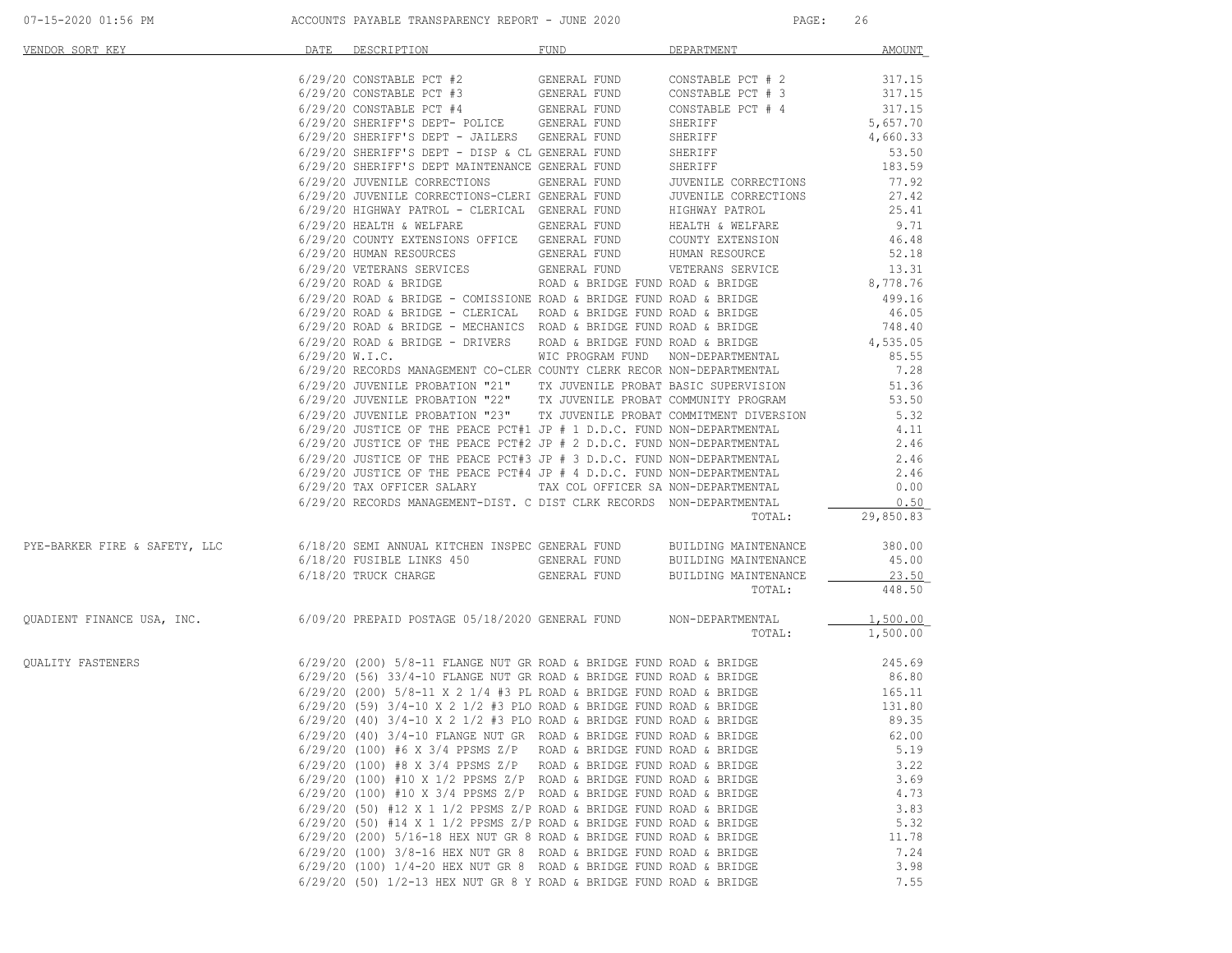| VENDOR SORT KEY        | DATE<br>DESCRIPTION                                                                                                                                                                                                                    | FUND                         | DEPARTMENT                     | AMOUNT            |
|------------------------|----------------------------------------------------------------------------------------------------------------------------------------------------------------------------------------------------------------------------------------|------------------------------|--------------------------------|-------------------|
|                        | $6/29/20$ (50) $1/4$ -20 X 1 $1/4$ HCS G ROAD & BRIDGE FUND ROAD & BRIDGE<br>$6/29/20$ (50) 5/16-18 X 1 1/4 HCS G ROAD & BRIDGE FUND ROAD & BRIDGE                                                                                     |                              |                                | 5.85              |
|                        |                                                                                                                                                                                                                                        |                              |                                | 9.57              |
|                        | $6/29/20$ (50) $5/16-18$ X 2 1/2 HCS G ROAD & BRIDGE FUND ROAD & BRIDGE                                                                                                                                                                |                              |                                | 16.56             |
|                        | $6/29/20$ (25) $5/16-18$ X 4 HCS GR 8 ROAD & BRIDGE FUND ROAD & BRIDGE                                                                                                                                                                 |                              |                                | 13.38             |
|                        | $6/29/20$ (10) $5/16-18$ X 6 HCS GR 8 ROAD & BRIDGE FUND ROAD & BRIDGE<br>$6/29/20$ (25) $8M-1.25$ X 20 HCS 8.8 ROAD & BRIDGE FUND ROAD & BRIDGE                                                                                       |                              |                                | 7.60              |
|                        |                                                                                                                                                                                                                                        |                              |                                | 3.38<br>3.06      |
|                        | $6/29/20$ (9) $8M-1.25$ X 50 HCS 8.8 Z ROAD & BRIDGE FUND ROAD & BRIDGE<br>$6/29/20$ (200) 1/4 USS FLAT WASHER ROAD & BRIDGE FUND ROAD & BRIDGE                                                                                        |                              |                                | 11.21             |
|                        | $6/29/20$ (200) 1/4 USS FLAT WASHER KOAD & BRIDGE FUND ROAD & BRIDGE 6/29/20 200 5/16 USS FLAT WASHER G ROAD & BRIDGE FUND ROAD & BRIDGE                                                                                               |                              |                                | 15.15             |
|                        | $6/29/20$ 200 3/8 USS FLAT WASHER GR ROAD & BRIDGE FUND ROAD & BRIDGE                                                                                                                                                                  |                              |                                | 15.76             |
|                        | $6/29/20$ (100) 1/2 USS FLAT WASHER ROAD & BRIDGE FUND ROAD & BRIDGE                                                                                                                                                                   |                              |                                | 17.17             |
|                        |                                                                                                                                                                                                                                        |                              |                                | 11.46             |
|                        | $6/29/20$ (25) $1/2-13$ X 1 HCS GR8 Y/ ROAD & BRIDGE FUND ROAD & BRIDGE $6/29/20$ (25) $1/2-13$ X 2 HCS GR8 Y/ ROAD & BRIDGE FUND ROAD & BRIDGE                                                                                        |                              |                                | 18.33             |
|                        | $6/29/20$ (50) #12 X 1 HWDS<br>$6/29/20$ (50) #14 X 1 HWDS<br>ROAD & BRIDGE FUND ROAD & BRIDGE                                                                                                                                         |                              |                                | 2.32              |
|                        |                                                                                                                                                                                                                                        |                              |                                | 5.54              |
|                        | 6/29/20 (50) #14 X 1 HWDS<br>6/29/20 (50) #14 X 1 1/4 HWDS ROAD & BRIDGE FUND ROAD & BRIDGE<br>6/29/20 (100) 1/4 LOCK WASHER GR 8 ROAD & BRIDGE FUND ROAD & BRIDGE<br>6/29/20 (100) 5/16 LOCK WASHER GR ROAD & BRIDGE FUND ROAD & BRID |                              |                                | 5.46              |
|                        |                                                                                                                                                                                                                                        |                              |                                | 3.08<br>4.19      |
|                        |                                                                                                                                                                                                                                        |                              |                                | 4.94              |
|                        | $6/29/20$ (100) 3/8 LOCK WASHER GR 8 ROAD & BRIDGE FUND ROAD & BRIDGE $6/29/20$ (100) 1/2 LOCK WASHER GR 8 ROAD & BRIDGE FUND ROAD & BRIDGE                                                                                            |                              |                                | 11.46             |
|                        | $6/29/20$ (10) #20 HOSE CLAMP ROAD & BRIDGE FUND ROAD & BRIDGE                                                                                                                                                                         |                              |                                | 12.73             |
|                        | 6/29/20 (50) 6M-1 HEX NUT METRIC Z ROAD & BRIDGE FUND ROAD & BRIDGE                                                                                                                                                                    |                              |                                | 1.67              |
|                        |                                                                                                                                                                                                                                        |                              |                                | 12.06             |
|                        | 6/29/20 (50) 10M-1.5 HEX NUT METRI ROAD & BRIDGE FUND ROAD & BRIDGE<br>6/29/20 (50) 10M-1.5 HEX NUT METRI ROAD & BRIDGE FUND ROAD & BRIDGE<br>6/29/20 (50) 12M LOCK WASHER METRI ROAD & BRIDGE FUND ROAD & BRIDGE<br>6/18/20 (100) 16- |                              |                                | 3.57              |
|                        |                                                                                                                                                                                                                                        |                              |                                | 3.92              |
|                        |                                                                                                                                                                                                                                        |                              |                                | 40.28             |
|                        |                                                                                                                                                                                                                                        |                              |                                | 57.87             |
|                        | $6/18/20$ SHIPPING $\qquad$ ROAD & BRIDGE FUND ROAD & BRIDGE                                                                                                                                                                           |                              | TOTAL:                         | 15.50<br>1,170.35 |
|                        |                                                                                                                                                                                                                                        |                              |                                |                   |
| QUEST DIAGNOSTICS INC. | 6/29/20 CPT 83036 M. JONES GENERAL FUND                                                                                                                                                                                                |                              | SHERIFF                        | 9.06              |
|                        | 6/29/20 CPT 85025 M. JONES                                                                                                                                                                                                             | GENERAL FUND                 | SHERIFF                        | 7.25              |
|                        | 6/29/20 CPT 82985 M. JONES                                                                                                                                                                                                             | GENERAL FUND                 | SHERIFF                        | 14.86             |
|                        | 6/29/20 CPT 85610 M. JONES                                                                                                                                                                                                             | GENERAL FUND                 | SHERIFF                        | 3.67              |
|                        | 6/29/20 CPT 80053 M. JONES GENERAL FUND                                                                                                                                                                                                |                              | SHERIFF<br>TOTAL:              | 9.86<br>44.70     |
|                        |                                                                                                                                                                                                                                        |                              |                                |                   |
| OUILL                  | $6/09/20$ QUILTED TOTE GENERAL FUND J.P. PCT. # 1                                                                                                                                                                                      |                              |                                | 18.25             |
|                        | 6/18/20 LAPTOP TOTE<br>6/09/20 RETURNED QUILTED TOTE<br>6ENERAL FUND J.P. PCT. # 1                                                                                                                                                     |                              |                                | 32.36             |
|                        |                                                                                                                                                                                                                                        |                              |                                | $18.25 -$         |
|                        | 6/29/20 PAGE MARKERS, 500SHTS GENERAL FUND J.P. PCT. # 2<br>6/29/20 POP UPS NOTES3X3 GENERAL FUND J.P. PCT. # 2                                                                                                                        |                              |                                | 16.58             |
|                        |                                                                                                                                                                                                                                        |                              |                                | 37.34             |
|                        |                                                                                                                                                                                                                                        |                              |                                | 68.79             |
|                        | 6/29/20 CALCULATOR RIBBON<br>6/18/20 NON CONTACT THERMOM                                                                                                                                                                               | GENERAL FUND<br>GENERAL FUND | $J.P.$ PCT. $# 2$<br>ELECTIONS | 10.47<br>299.95   |
|                        | 6/18/20 COUPON                                                                                                                                                                                                                         | GENERAL FUND                 | ELECTIONS                      | $3.30-$           |
|                        | 6/18/20 BIC BALLPOINT PEN, BK                                                                                                                                                                                                          | GENERAL FUND                 | ELECTIONS                      | 31.92             |
|                        | 6/18/20 MEMO CLIPBOARD                                                                                                                                                                                                                 | GENERAL FUND                 | ELECTIONS                      | 10.60             |
|                        | 6/18/20 BOOK TAPE                                                                                                                                                                                                                      | GENERAL FUND                 | ELECTIONS                      | 4.59              |
|                        | 6/18/20 MULTIFOLD PAPER TWLS                                                                                                                                                                                                           | GENERAL FUND                 | ELECTIONS                      | 28.89             |
|                        | 6/18/20 DURACELL AA                                                                                                                                                                                                                    | GENERAL FUND                 | ELECTIONS                      | 21.16             |
|                        | 6/18/20 DUCT TAPE, WHITE                                                                                                                                                                                                               | GENERAL FUND                 | ELECTIONS                      | 6.22              |
|                        | 6/18/20 DUCT TAPE, YELLOW                                                                                                                                                                                                              | GENERAL FUND                 | ELECTIONS                      | 48.70             |
|                        | $6/18/20$ COUPON                                                                                                                                                                                                                       | GENERAL FUND                 | ELECTIONS                      | $1.70 -$          |
|                        | 6/29/20 BRN CLASP ENV 9X12                                                                                                                                                                                                             | GENERAL FUND                 | COUNTY AUDITOR                 | 53.10             |
|                        | 6/29/20 COPY PAPER                                                                                                                                                                                                                     | GENERAL FUND                 | COUNTY AUDITOR                 | 164.95            |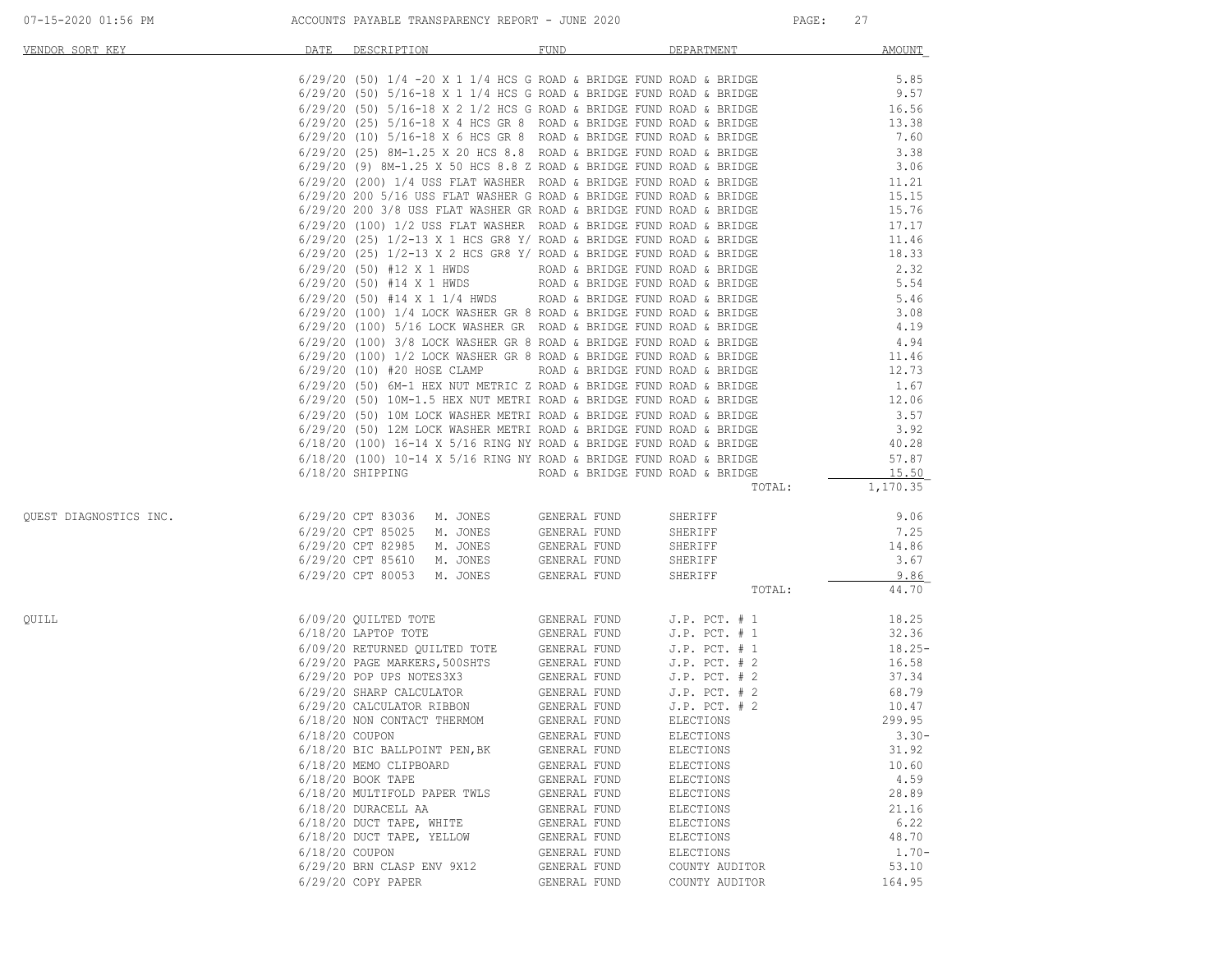07-15-2020 01:56 PM ACCOUNTS PAYABLE TRANSPARENCY REPORT - JUNE 2020 PAGE: 28

| <u>VENDOR SORT KEY</u> | DATE           | DESCRIPTION                                                                                                                                                                                                                        | FUND                                         | DEPARTMENT                                                | AMOUNT   |
|------------------------|----------------|------------------------------------------------------------------------------------------------------------------------------------------------------------------------------------------------------------------------------------|----------------------------------------------|-----------------------------------------------------------|----------|
|                        |                | 6/29/20 BINDING COMBS 3/4" GENERAL FUND                                                                                                                                                                                            |                                              | COUNTY AUDITOR                                            | 46.54    |
|                        |                |                                                                                                                                                                                                                                    |                                              | COUNTY AUDITOR                                            | 42.36    |
|                        |                | $\begin{array}{lll} 6/29/20 & \text{BINDING COMBS} & 5/8 \text{''} & \text{GENERAL FUND} \\ 6/29/20 & \text{BINDING COMBS} & 1/2 & \text{GENERAL FUND} \end{array}$                                                                |                                              | COUNTY AUDITOR                                            | 39.88    |
|                        |                | 6/29/20 PRESENTATION COVERS GENERAL FUND<br>6/29/20 POST ITS GENERAL FUND                                                                                                                                                          |                                              | COUNTY AUDITOR                                            | 83.58    |
|                        |                |                                                                                                                                                                                                                                    |                                              | COUNTY AUDITOR                                            | 25.62    |
|                        |                |                                                                                                                                                                                                                                    |                                              | COUNTY AUDITOR                                            | 10.58    |
|                        |                |                                                                                                                                                                                                                                    |                                              | COUNTY AUDITOR                                            | 11.89    |
|                        |                |                                                                                                                                                                                                                                    |                                              | COUNTY AUDITOR                                            | 34.85    |
|                        |                |                                                                                                                                                                                                                                    |                                              | COUNTY AUDITOR                                            | 29.04    |
|                        |                |                                                                                                                                                                                                                                    |                                              | COUNTY AUDITOR                                            | 24.99    |
|                        |                |                                                                                                                                                                                                                                    |                                              | COUNTY AUDITOR                                            | 83.97    |
|                        |                |                                                                                                                                                                                                                                    |                                              | COUNTY AUDITOR                                            | 12.87    |
|                        |                |                                                                                                                                                                                                                                    |                                              | COUNTY AUDITOR                                            | 2.75     |
|                        |                | 6/29/20 QUILL STORAGE BOXES<br>6/29/20 QUILL FILE FOLDERS<br>6/29/20 QUILL FILE FOLDERS<br>6/29/20 QUILL STAPLES<br>6/29/20 QUILL STAPLES<br>6/29/20 QUILL DUSTER SPRAY<br>6/29/20 QUILL DUSTER SPRAY<br>629/20 QUILL DUSTER SPRAY |                                              | COUNTY AUDITOR                                            | 29.04    |
|                        |                |                                                                                                                                                                                                                                    |                                              | COUNTY AUDITOR                                            | 33.24    |
|                        |                |                                                                                                                                                                                                                                    |                                              | BUILDING MAINTENANCE                                      | 11.70    |
|                        |                | 6/29/20 RENUZIT LAV 3PK<br>6/29/20 COUPON                                                                                                                                                                                          | GENERAL FUND<br>GENERAL FUND<br>GENERAL FUND | BUILDING MAINTENANCE                                      | $0.03-$  |
|                        |                | $6/29/20$ HERITAGE 55-60GAL TB GENERAL FUND                                                                                                                                                                                        |                                              | BUILDING MAINTENANCE                                      | 407.92   |
|                        | 6/29/20 COUPON |                                                                                                                                                                                                                                    | GENERAL FUND                                 | BUILDING MAINTENANCE                                      | $1.52-$  |
|                        |                | 6/29/20 RENUZIT RASP 3PK                                                                                                                                                                                                           | GENERAL FUND                                 | BUILDING MAINTENANCE                                      | 11.70    |
|                        | 6/29/20 COUPON |                                                                                                                                                                                                                                    | GENERAL FUND                                 | BUILDING MAINTENANCE                                      | $0.03-$  |
|                        |                | 6/29/20 LYSOL TOILET CLEANER<br>6/29/20 PINESOL, LEMON, 1440Z GENERAL FUND<br>6/29/20 PINESOL, LEMON, 1440Z GENERAL FUND<br>6/29/20 RENUZIT AIR FRESHNR GENERAL FUND<br>6/29/20 GLAD 13GAL TRASHBGS GENERAL FUND                   |                                              | BUILDING MAINTENANCE                                      | 203.95   |
|                        |                |                                                                                                                                                                                                                                    |                                              | BUILDING MAINTENANCE                                      | 101.90   |
|                        |                |                                                                                                                                                                                                                                    |                                              | BUILDING MAINTENANCE                                      | 407.90   |
|                        |                |                                                                                                                                                                                                                                    |                                              | BUILDING MAINTENANCE                                      | 20.79    |
|                        |                |                                                                                                                                                                                                                                    |                                              | BUILDING MAINTENANCE                                      | 144.40   |
|                        |                |                                                                                                                                                                                                                                    |                                              | BUILDING MAINTENANCE                                      | 66.51    |
|                        |                | $\begin{tabular}{llll} 6/29/20 & CLOROX & BLEACH & 1210Z & & GENERAL FUND \\ 6/29/20 & COUPON & & & GENERAL FUND \\ \end{tabular}$                                                                                                 |                                              | BUILDING MAINTENANCE                                      | $3.44-$  |
|                        |                | 6/29/20 (3) CLOROX BLEACH 1210Z GENERAL FUND                                                                                                                                                                                       |                                              | BUILDING MAINTENANCE                                      | 22.08    |
|                        |                | 6/29/20 HP LASER JET PRINTER                                                                                                                                                                                                       | GENERAL FUND                                 | BUILDING MAINTENANCE                                      | 279.99   |
|                        |                | 6/29/20 DID NOT RECEIVE 3 CLOROX GENERAL FUND                                                                                                                                                                                      |                                              | BUILDING MAINTENANCE                                      | 22.08-   |
|                        |                | 6/29/20 (3) CLOROX BLEACH 121 OZ GENERAL FUND                                                                                                                                                                                      |                                              | BUILDING MAINTENANCE                                      | $22.08-$ |
|                        |                | 6/29/20 REFUND FOR LEAKING CLOROX GENERAL FUND                                                                                                                                                                                     |                                              | BUILDING MAINTENANCE                                      | $7.36-$  |
|                        |                | 6/29/20 MED NITRILE GLOVE CT                                                                                                                                                                                                       | GENERAL FUND                                 | SHERIFF                                                   | 66.74    |
|                        |                |                                                                                                                                                                                                                                    | GENERAL FUND                                 | SHERIFF                                                   | 50.33    |
|                        |                | 6/29/20 LGE NITRILE GLOVES<br>6/29/20 XL NITRILE GLOVES                                                                                                                                                                            | GENERAL FUND                                 | SHERIFF                                                   | 21.57    |
|                        |                |                                                                                                                                                                                                                                    | GENERAL FUND                                 | SHERIFF                                                   | 48.59    |
|                        |                |                                                                                                                                                                                                                                    |                                              | SHERIFF                                                   | 73.94    |
|                        |                | $\begin{tabular}{llll} \bf 6/29/20 & COM DISPENSING SANTT & GENERAL FUND \\ \bf 6/29/20 & PURELL HAND SANTIZE & GENERAL FUND \end{tabular}$                                                                                        |                                              |                                                           |          |
|                        |                | 6/09/20 BANKER BOXES LETTER/LEGAL GENERAL FUND                                                                                                                                                                                     |                                              |                                                           |          |
|                        |                | 6/09/20 NON CONTACT THERMOMETER                                                                                                                                                                                                    | GENERAL FUND                                 | 19.10<br>SHERIFF 139.95<br>SHERIFF 59.99<br>SHERIFF 12.20 |          |
|                        |                | 6/29/20 HP 962XL YELLOW INK                                                                                                                                                                                                        | GENERAL FUND                                 |                                                           |          |
|                        |                |                                                                                                                                                                                                                                    |                                              | SHERIFF                                                   | 19.20    |
|                        |                |                                                                                                                                                                                                                                    |                                              | SHERIFF                                                   | 102.59   |
|                        |                | $6/18/20$ HP26A BLAK TONER                                                                                                                                                                                                         | GENERAL FUND                                 | SHERIFF                                                   | 114.29   |
|                        |                | 6/18/20 AVERY GLUE STICKS                                                                                                                                                                                                          | GENERAL FUND                                 | SHERIFF                                                   | 22.90    |
|                        |                | 6/18/20 POST IT POP UPS, YEL                                                                                                                                                                                                       | GENERAL FUND                                 | SHERIFF                                                   | 36.50    |
|                        |                | 6/18/20 OUILL #10 ENVELOPES                                                                                                                                                                                                        | GENERAL FUND                                 | SHERIFF                                                   | 27.00    |
|                        |                | 6/18/20 BIC WITE OUT TAPE                                                                                                                                                                                                          | GENERAL FUND                                 | SHERIFF                                                   | 49.78    |
|                        |                | 6/29/20 HP 962XL CYAN IMK                                                                                                                                                                                                          | GENERAL FUND                                 | SHERIFF                                                   | 19.20    |
|                        |                | 6/29/20 WHITE ENVELOPES                                                                                                                                                                                                            | GENERAL FUND                                 | SHERIFF                                                   | 27.00    |
|                        |                | 6/29/20 WYPALL LENS CLEANERS                                                                                                                                                                                                       | GENERAL FUND                                 | SHERIFF                                                   | 16.05    |
|                        |                | 6/29/20 QUILL COPY PAPER                                                                                                                                                                                                           | GENERAL FUND                                 | SHERIFF                                                   | 32.99    |
|                        |                | 6/29/20 BIC BALL POINT PENS                                                                                                                                                                                                        | GENERAL FUND                                 | SHERIFF                                                   | 3.99     |
|                        |                | 6/29/20 FACE MASKS-DISPOSABLE                                                                                                                                                                                                      | GENERAL FUND                                 | SHERIFF                                                   | 119.95   |
|                        |                | 6/29/20 QUILL ENVELOPES 9X6                                                                                                                                                                                                        | GENERAL FUND                                 | SHERIFF                                                   | 42.45    |
|                        |                |                                                                                                                                                                                                                                    |                                              |                                                           |          |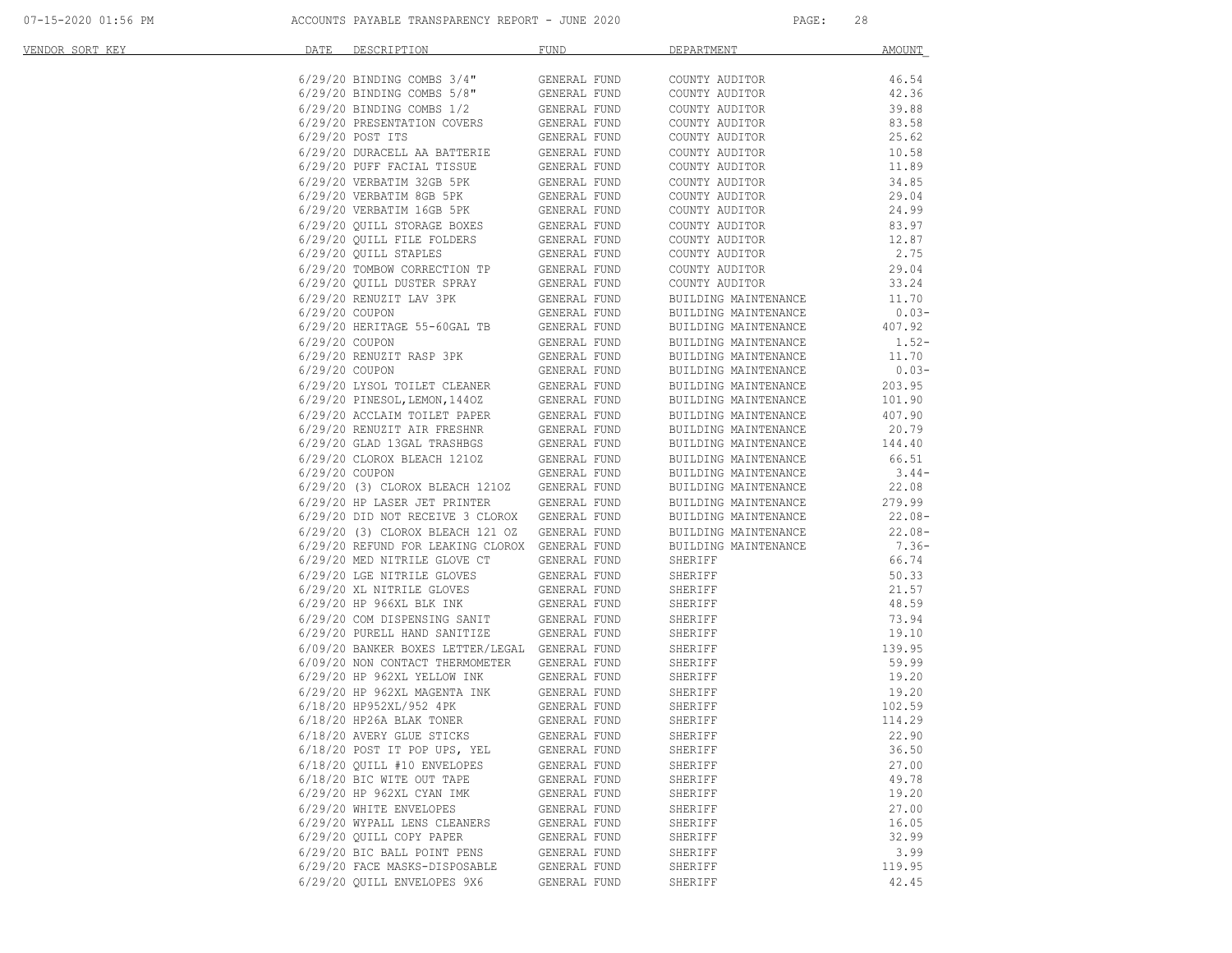| VENDOR SORT KEY                                                                                                                                                                                                               | DATE DESCRIPTION                                                                                                                                                                                                                     | <b>FUND</b>  | DEPARTMENT           | AMOUNT         |
|-------------------------------------------------------------------------------------------------------------------------------------------------------------------------------------------------------------------------------|--------------------------------------------------------------------------------------------------------------------------------------------------------------------------------------------------------------------------------------|--------------|----------------------|----------------|
|                                                                                                                                                                                                                               | 6/29/20 FALCON AIR DUSTER<br>6/29/20 9X12 ENVELOPES, BROWN GENERAL FUND SHERIFF<br>6/29/20 DURACELL AA BATTERIE GENERAL FUND SHERIFF<br>6/29/20 QUILL #10 ENVELOPES GENERAL FUND SHERIFF<br>6/29/20 VERBATIM DVD BURNER GENERAL FUND |              |                      | 56.99          |
|                                                                                                                                                                                                                               |                                                                                                                                                                                                                                      |              |                      | 64.71          |
|                                                                                                                                                                                                                               |                                                                                                                                                                                                                                      |              |                      | 49.48          |
|                                                                                                                                                                                                                               |                                                                                                                                                                                                                                      |              |                      | 27.00          |
|                                                                                                                                                                                                                               |                                                                                                                                                                                                                                      |              |                      | 41.49          |
|                                                                                                                                                                                                                               |                                                                                                                                                                                                                                      |              |                      | 5.64           |
|                                                                                                                                                                                                                               |                                                                                                                                                                                                                                      |              |                      | 17.57          |
|                                                                                                                                                                                                                               |                                                                                                                                                                                                                                      |              |                      | 19.92          |
|                                                                                                                                                                                                                               |                                                                                                                                                                                                                                      |              |                      | 19.96          |
|                                                                                                                                                                                                                               | 6/29/20 SANDISK MEMORY CARD 16GB ROAD & BRIDGE FUND ROAD & BRIDGE                                                                                                                                                                    |              |                      | 26.99          |
|                                                                                                                                                                                                                               | $6/29/20$ HP 410X TONER ROAD & BRIDGE FUND ROAD & BRIDGE $155.99$                                                                                                                                                                    |              |                      |                |
|                                                                                                                                                                                                                               | $6/29/20$ (2) REFILL PAGES BUS CARD ROAD & BRIDGE FUND ROAD & BRIDGE $6/29/20$ CARDFILE BINDER LTR BLK ROAD & BRIDGE FUND ROAD & BRIDGE                                                                                              |              |                      | 13.18<br>22.49 |
|                                                                                                                                                                                                                               | $6/29/20$ (2) COVER PSBD 11 X 17 ROAD & BRIDGE FUND ROAD & BRIDGE $6/29/20$ (2) US WALL CLOCK 16IN ROAD & BRIDGE FUND ROAD & BRIDGE                                                                                                  |              |                      | 20.98          |
|                                                                                                                                                                                                                               |                                                                                                                                                                                                                                      |              |                      | 35.98          |
|                                                                                                                                                                                                                               | 6/29/20 KEY TAGS ASSORTED COLORS ROAD & BRIDGE FUND ROAD & BRIDGE $10.29$                                                                                                                                                            |              |                      |                |
|                                                                                                                                                                                                                               |                                                                                                                                                                                                                                      |              |                      |                |
|                                                                                                                                                                                                                               | 6/29/20 (2) KEY TAGS AST 4 BLISTER ROAD & BRIDGE FUND ROAD & BRIDGE $6/29/20$ (6) QB 1 ROUND-RING VIEW B ROAD & BRIDGE FUND ROAD & BRIDGE $41.94$                                                                                    |              |                      |                |
|                                                                                                                                                                                                                               | $6/29/20$ (6) QB 2 ROUND-RING VIEW B ROAD & BRIDGE FUND ROAD & BRIDGE 50.94 $6/29/20$ (15) COVER PSBD 11X17 ROAD & BRIDGE FUND ROAD & BRIDGE 157.35                                                                                  |              |                      |                |
|                                                                                                                                                                                                                               |                                                                                                                                                                                                                                      |              |                      |                |
|                                                                                                                                                                                                                               |                                                                                                                                                                                                                                      |              |                      |                |
|                                                                                                                                                                                                                               |                                                                                                                                                                                                                                      |              |                      |                |
|                                                                                                                                                                                                                               |                                                                                                                                                                                                                                      |              |                      |                |
|                                                                                                                                                                                                                               |                                                                                                                                                                                                                                      |              |                      |                |
|                                                                                                                                                                                                                               |                                                                                                                                                                                                                                      |              |                      |                |
|                                                                                                                                                                                                                               |                                                                                                                                                                                                                                      |              |                      |                |
|                                                                                                                                                                                                                               |                                                                                                                                                                                                                                      |              |                      |                |
|                                                                                                                                                                                                                               |                                                                                                                                                                                                                                      |              |                      |                |
|                                                                                                                                                                                                                               |                                                                                                                                                                                                                                      |              |                      |                |
|                                                                                                                                                                                                                               |                                                                                                                                                                                                                                      |              |                      |                |
|                                                                                                                                                                                                                               |                                                                                                                                                                                                                                      |              |                      |                |
|                                                                                                                                                                                                                               |                                                                                                                                                                                                                                      |              |                      |                |
|                                                                                                                                                                                                                               |                                                                                                                                                                                                                                      |              |                      |                |
|                                                                                                                                                                                                                               |                                                                                                                                                                                                                                      |              |                      |                |
|                                                                                                                                                                                                                               |                                                                                                                                                                                                                                      |              |                      |                |
|                                                                                                                                                                                                                               |                                                                                                                                                                                                                                      |              |                      |                |
|                                                                                                                                                                                                                               | ERACULAR SA NON-DEPARTMENTAL 261.40<br>6/29/20 COUPON TAX COLOFFICER SA NON-DEPARTMENTAL 4.40-<br>6/29/20 NMO LABEL MAKER TAX COLOFFICER SA NON-DEPARTMENTAL 51.44<br>6/29/20 NMO LABEL MAKER TAX COLOFFICER SA NON-DEPARTMENTAL 39. |              | TOTAL:               | 8,868.20       |
|                                                                                                                                                                                                                               |                                                                                                                                                                                                                                      |              |                      |                |
|                                                                                                                                                                                                                               |                                                                                                                                                                                                                                      |              |                      | 23.99          |
| R & R IMPLEMENTS, INC.                            6/18/20 DRILL BIT 5/8 X 10         ROAD & BRIDGE FUND ROAD & BRIDGE<br>6/18/20 DRILL BIT 1/2" - 12"      ROAD & BRIDGE FUND ROAD & BRIDGE<br>6/18/20 SOCKET ADAPTER 3/8" DR |                                                                                                                                                                                                                                      |              |                      | 17.09          |
|                                                                                                                                                                                                                               | 6/18/20 SUCKET ADAPTER 3/6 DK KOAD & BRIDGE FUND ROAD & BRIDGE 6.49<br>6/18/20 TRIMMER LINE ROAD & BRIDGE FUND ROAD & BRIDGE 34.39<br>6/29/20 (4) CUTOFF DISC HI MSNRY ROAD & BRIDGE FUND ROAD & BRIDGE 38.36                        |              |                      | 4.39           |
|                                                                                                                                                                                                                               |                                                                                                                                                                                                                                      |              |                      |                |
|                                                                                                                                                                                                                               |                                                                                                                                                                                                                                      |              |                      |                |
|                                                                                                                                                                                                                               | 6/18/20 18 BAGS QUIKRETE CONCRETE FM & LATERAL ROAD NON-DEPARTMENTAL                                                                                                                                                                 |              |                      | 78.30          |
|                                                                                                                                                                                                                               | 6/18/20 (10) OUIKRETE CONCRETE MIX FM & LATERAL ROAD NON-DEPARTMENTAL                                                                                                                                                                |              |                      | 44.50          |
|                                                                                                                                                                                                                               | 6/18/20 (16) QUICKRETE CONCRETE MI FM & LATERAL ROAD NON-DEPARTMENTAL                                                                                                                                                                |              |                      | 71.20          |
|                                                                                                                                                                                                                               |                                                                                                                                                                                                                                      |              | TOTAL:               | 318.71         |
|                                                                                                                                                                                                                               | 6/18/20 RENTAL 300 GAL HOLDING TAN GENERAL FUND                                                                                                                                                                                      |              | BUILDING MAINTENANCE | 195.00         |
| RAY'S PLUMBING & PUMP SERVICE                                                                                                                                                                                                 | 6/18/20 TO SERVICE UNIT MONTHLY                                                                                                                                                                                                      | GENERAL FUND | BUILDING MAINTENANCE | 295.00         |
|                                                                                                                                                                                                                               |                                                                                                                                                                                                                                      |              | TOTAL:               | 490.00         |
|                                                                                                                                                                                                                               |                                                                                                                                                                                                                                      |              |                      |                |
| REPUBLIC SERVICES, INC.                                                                                                                                                                                                       | 6/09/20 SVC CR 42010I-35 JUNE 2020 GENERAL FUND                                                                                                                                                                                      |              | BUILDING MAINTENANCE | 191.25         |
|                                                                                                                                                                                                                               | 6/09/20 ADMINISTRATIVE FEE                                                                                                                                                                                                           | GENERAL FUND | BUILDING MAINTENANCE | 5.95           |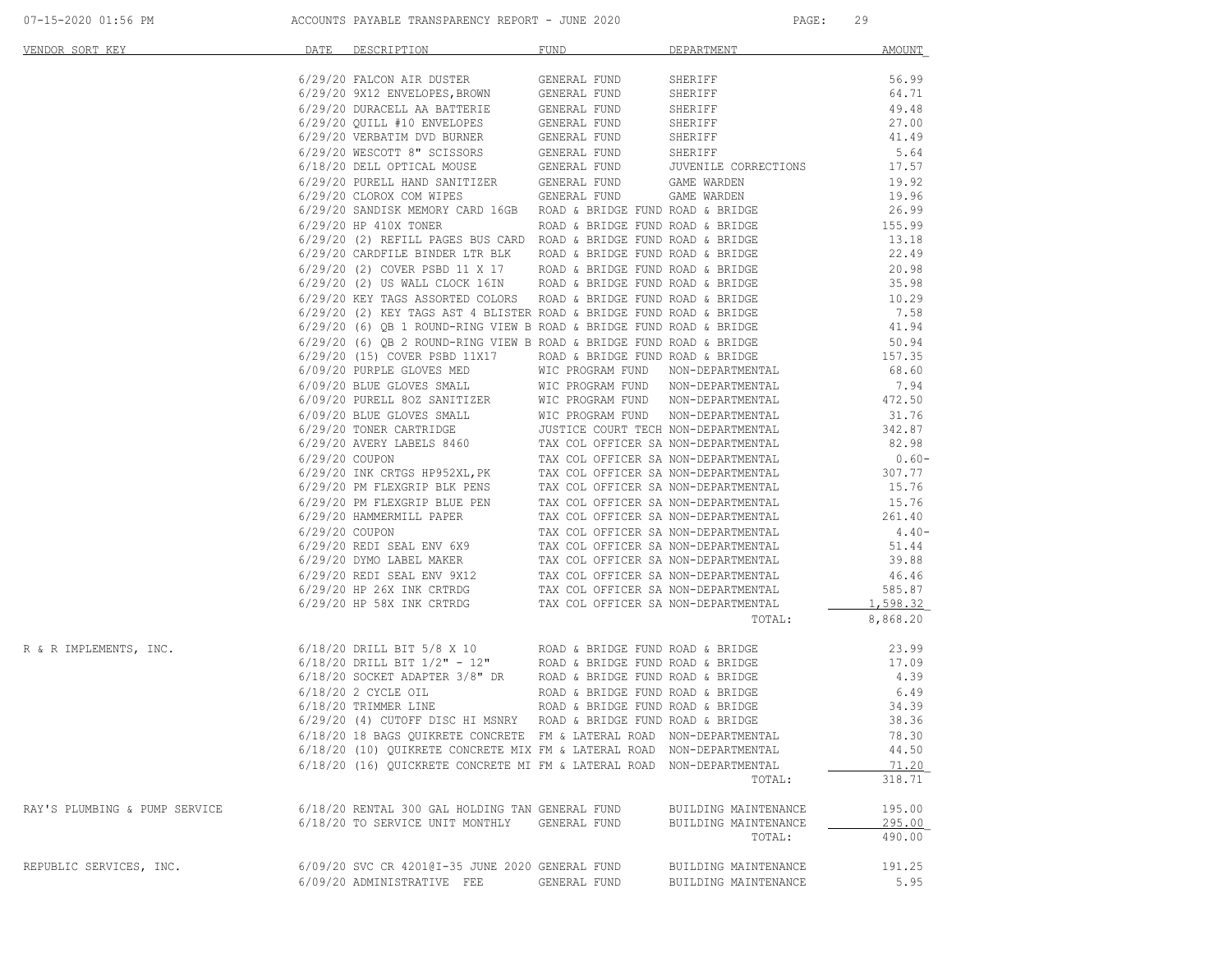| 07-15-2020 01:56 PM              | ACCOUNTS PAYABLE TRANSPARENCY REPORT - JUNE 2020                                                                                                                                                                                                                                                                                                                                                                                                   |                                  | PAGE:                | 30         |
|----------------------------------|----------------------------------------------------------------------------------------------------------------------------------------------------------------------------------------------------------------------------------------------------------------------------------------------------------------------------------------------------------------------------------------------------------------------------------------------------|----------------------------------|----------------------|------------|
| VENDOR SORT KEY                  | DATE DESCRIPTION                                                                                                                                                                                                                                                                                                                                                                                                                                   | FUND                             | DEPARTMENT           | AMOUNT     |
|                                  | 6/09/20 FUEL/ENVIRONMENTAL RECY F GENERAL FUND                                                                                                                                                                                                                                                                                                                                                                                                     |                                  | BUILDING MAINTENANCE | 56.03      |
|                                  | 6/09/20 SVC 200 CR 4415 MAY 2020 GENERAL FUND                                                                                                                                                                                                                                                                                                                                                                                                      |                                  | BUILDING MAINTENANCE | 354.25     |
|                                  | $6/09/20$ OVERAGE 5/08<br>$6/09/20$ OVERAGE 5/15<br>$6/09/20$ OVERAGE 5/15<br>$6/09/20$ OVERAGE 5/22<br>$6/09/20$ OVERAGE 5/22<br>$6/09/20$ OVERAGE 5/29<br>$6/09/20$ ADMINICED ARTIVE THE GENERAL FUND                                                                                                                                                                                                                                            |                                  | BUILDING MAINTENANCE | 109.00     |
|                                  |                                                                                                                                                                                                                                                                                                                                                                                                                                                    |                                  | BUILDING MAINTENANCE | 109.00     |
|                                  |                                                                                                                                                                                                                                                                                                                                                                                                                                                    |                                  | BUILDING MAINTENANCE | 218.00     |
|                                  |                                                                                                                                                                                                                                                                                                                                                                                                                                                    |                                  | BUILDING MAINTENANCE | 109.00     |
|                                  | 6/09/20 ADMINISTRATIVE FEE                                                                                                                                                                                                                                                                                                                                                                                                                         | GENERAL FUND                     | BUILDING MAINTENANCE | 5.95       |
|                                  | 6/09/20 FUEL/ENVIRONMENTAL RECOVER GENERAL FUND                                                                                                                                                                                                                                                                                                                                                                                                    |                                  | BUILDING MAINTENANCE | 257.15     |
|                                  | 6/09/20 30 CU YD - R&B PEARSALL YA GENERAL FUND                                                                                                                                                                                                                                                                                                                                                                                                    |                                  | BUILDING MAINTENANCE | 314.00     |
|                                  |                                                                                                                                                                                                                                                                                                                                                                                                                                                    |                                  |                      | 5.95       |
|                                  | $6/09/20$ ADMINISTRATIVE FEE GENERAL FUND BUILDING MAINTENANCE $6/09/20$ FUEL/ENVIRONMENTAL RECOVER GENERAL FUND BUILDING MAINTENANCE                                                                                                                                                                                                                                                                                                              |                                  |                      | 90.88      |
|                                  | 6/29/20 SVC CR 42010I-35 JULY 2020 GENERAL FUND                                                                                                                                                                                                                                                                                                                                                                                                    |                                  | BUILDING MAINTENANCE | 252.01     |
|                                  |                                                                                                                                                                                                                                                                                                                                                                                                                                                    |                                  | TOTAL:               | 2,078.42   |
| ROMCO EQUIPMENT COMPANY          | 6/29/20 (50) GRADER BLADES                                                                                                                                                                                                                                                                                                                                                                                                                         | ROAD & BRIDGE FUND ROAD & BRIDGE |                      | 3,531.50   |
|                                  |                                                                                                                                                                                                                                                                                                                                                                                                                                                    |                                  |                      |            |
|                                  |                                                                                                                                                                                                                                                                                                                                                                                                                                                    |                                  | TOTAL:               | 3,531.50   |
| RUSH TRUCK CENTER, SAN ANTONIO   | 6/09/20 VALVE-MV3 PARK CONTROL ROAD & BRIDGE FUND ROAD & BRIDGE                                                                                                                                                                                                                                                                                                                                                                                    |                                  |                      | 295.00     |
|                                  | $6/09/20$ (2) ABS SENSORS - SPEED ROAD & BRIDGE FUND ROAD & BRIDGE                                                                                                                                                                                                                                                                                                                                                                                 |                                  |                      | 128.80     |
|                                  | $6/18/20$ (2) LENS & REFLECTOR-HEADL ROAD & BRIDGE FUND ROAD & BRIDGE                                                                                                                                                                                                                                                                                                                                                                              |                                  |                      | 370.00     |
|                                  | $\begin{minipage}{0.03cm} \begin{minipage}{0.03cm} \begin{minipage}{0.03cm} \textbf{6/29/20} & \textbf{PUMP, DOSER} \end{minipage} \end{minipage} \begin{minipage}{0.03cm} \begin{minipage}{0.03cm} \begin{minipage}{0.03cm} \textbf{ROAD & BRIDE} \end{minipage} \end{minipage} \begin{minipage}{0.03cm} \begin{minipage}{0.03cm} \begin{minipage}{0.03cm} \textbf{ROAD & BRIDGE} \end{minipage} \end{minipage} \end{minipage} \begin{minipage}{$ | ROAD & BRIDGE FUND ROAD & BRIDGE |                      | 880.00     |
|                                  |                                                                                                                                                                                                                                                                                                                                                                                                                                                    |                                  |                      | 266.00     |
|                                  | 6/29/20 DELIVERY                                                                                                                                                                                                                                                                                                                                                                                                                                   | ROAD & BRIDGE FUND ROAD & BRIDGE |                      | 3.00       |
|                                  |                                                                                                                                                                                                                                                                                                                                                                                                                                                    |                                  | TOTAL:               | 1,942.80   |
| S & B INFRASTRUCTURE, LTD        | 6/29/20 CAMINO REAL ASSESSMENT LAB GENERAL FUND                                                                                                                                                                                                                                                                                                                                                                                                    |                                  | BUILDING MAINTENANCE | 19,676.69  |
|                                  | $6/29/20$ ROAD REPORTS ROAD & BRIDGE FUND ROAD & BRIDGE                                                                                                                                                                                                                                                                                                                                                                                            |                                  |                      | 74,474.02  |
|                                  |                                                                                                                                                                                                                                                                                                                                                                                                                                                    | ROAD & BRIDGE FUND ROAD & BRIDGE |                      | 7,641.80   |
|                                  | 6/29/20 ROAD REPURTS<br>6/29/20 CTIF APPLICATION<br>6/29/20 ROAD CREW TRAINING                                                                                                                                                                                                                                                                                                                                                                     | ROAD & BRIDGE FUND ROAD & BRIDGE |                      | 4,682.84   |
|                                  |                                                                                                                                                                                                                                                                                                                                                                                                                                                    |                                  | TOTAL:               | 106,475.35 |
|                                  |                                                                                                                                                                                                                                                                                                                                                                                                                                                    |                                  |                      |            |
| RICHARD C. SALDIVAR              | 6/09/20 CAUSE# 19-10-00330-CVF                                                                                                                                                                                                                                                                                                                                                                                                                     | GENERAL FUND                     | DISTRICT COURT       | 400.00     |
|                                  |                                                                                                                                                                                                                                                                                                                                                                                                                                                    |                                  | TOTAL:               | 400.00     |
| SAM HOUSTON STATE UNIVERSITY     | 6/18/20 MEMBERSHIP RENEWAL FEE                                                                                                                                                                                                                                                                                                                                                                                                                     | GENERAL FUND                     | SHERIFF              | 30.00      |
|                                  |                                                                                                                                                                                                                                                                                                                                                                                                                                                    |                                  | TOTAL:               | 30.00      |
| SANDOVAL CONTRACTING INC.        | 6/29/20 MEN'S RESTROON                                                                                                                                                                                                                                                                                                                                                                                                                             | GENERAL FUND                     | BUILDING MAINTENANCE | 4,546.00   |
|                                  | $6/29/20$ CAMINO REAL OFFICE GENERAL FUND                                                                                                                                                                                                                                                                                                                                                                                                          |                                  | BUILDING MAINTENANCE | 6,649.20   |
|                                  | 6/29/20 DPS OFFICE                                                                                                                                                                                                                                                                                                                                                                                                                                 | GENERAL FUND                     | BUILDING MAINTENANCE | 3,092.80   |
|                                  | 6/29/20 PARKING LOT                                                                                                                                                                                                                                                                                                                                                                                                                                | GENERAL FUND                     | BUILDING MAINTENANCE | 2,000.00   |
|                                  | 6/29/20 WIC OFFICE                                                                                                                                                                                                                                                                                                                                                                                                                                 | WIC PROGRAM FUND                 | NON-DEPARTMENTAL     | 1,365.20   |
|                                  |                                                                                                                                                                                                                                                                                                                                                                                                                                                    |                                  | TOTAL:               | 17,653.20  |
|                                  |                                                                                                                                                                                                                                                                                                                                                                                                                                                    |                                  |                      |            |
| SCHINDLER ELEVATOR CORPORATION   | 6/09/20 MO SVC ELEVATOR JUNE 2020 GENERAL FUND                                                                                                                                                                                                                                                                                                                                                                                                     |                                  | BUILDING MAINTENANCE | 208.51     |
|                                  |                                                                                                                                                                                                                                                                                                                                                                                                                                                    |                                  | TOTAL:               | 208.51     |
| BETTY LOU SCHROEDER, PH.D., P.C. | 6/09/20 PSYCHOLOGICAL EVAL S.V.                                                                                                                                                                                                                                                                                                                                                                                                                    | GENERAL FUND                     | SHERIFF              | 100.00     |
|                                  |                                                                                                                                                                                                                                                                                                                                                                                                                                                    |                                  | TOTAL:               | 100.00     |
| SD GRAFIX                        | 6/09/20 10 SHIELSD 36" X 48"                                                                                                                                                                                                                                                                                                                                                                                                                       | GENERAL FUND                     | ELECTIONS            | 2,100.00   |
|                                  | 6/09/20 10 SHIELSD 36" X 48" W/ P GENERAL FUND                                                                                                                                                                                                                                                                                                                                                                                                     |                                  | ELECTIONS            | 2,250.00   |
|                                  | $6/29/20$ (3) SHIELDS 30" X 36"                                                                                                                                                                                                                                                                                                                                                                                                                    | WIC PROGRAM FUND                 | NON-DEPARTMENTAL     | 481.50     |
|                                  | 6/29/20 (1) SHIELD 36" X 30"                                                                                                                                                                                                                                                                                                                                                                                                                       | WIC PROGRAM FUND                 | NON-DEPARTMENTAL     | 160.50     |
|                                  |                                                                                                                                                                                                                                                                                                                                                                                                                                                    |                                  | TOTAL:               | 4,992.00   |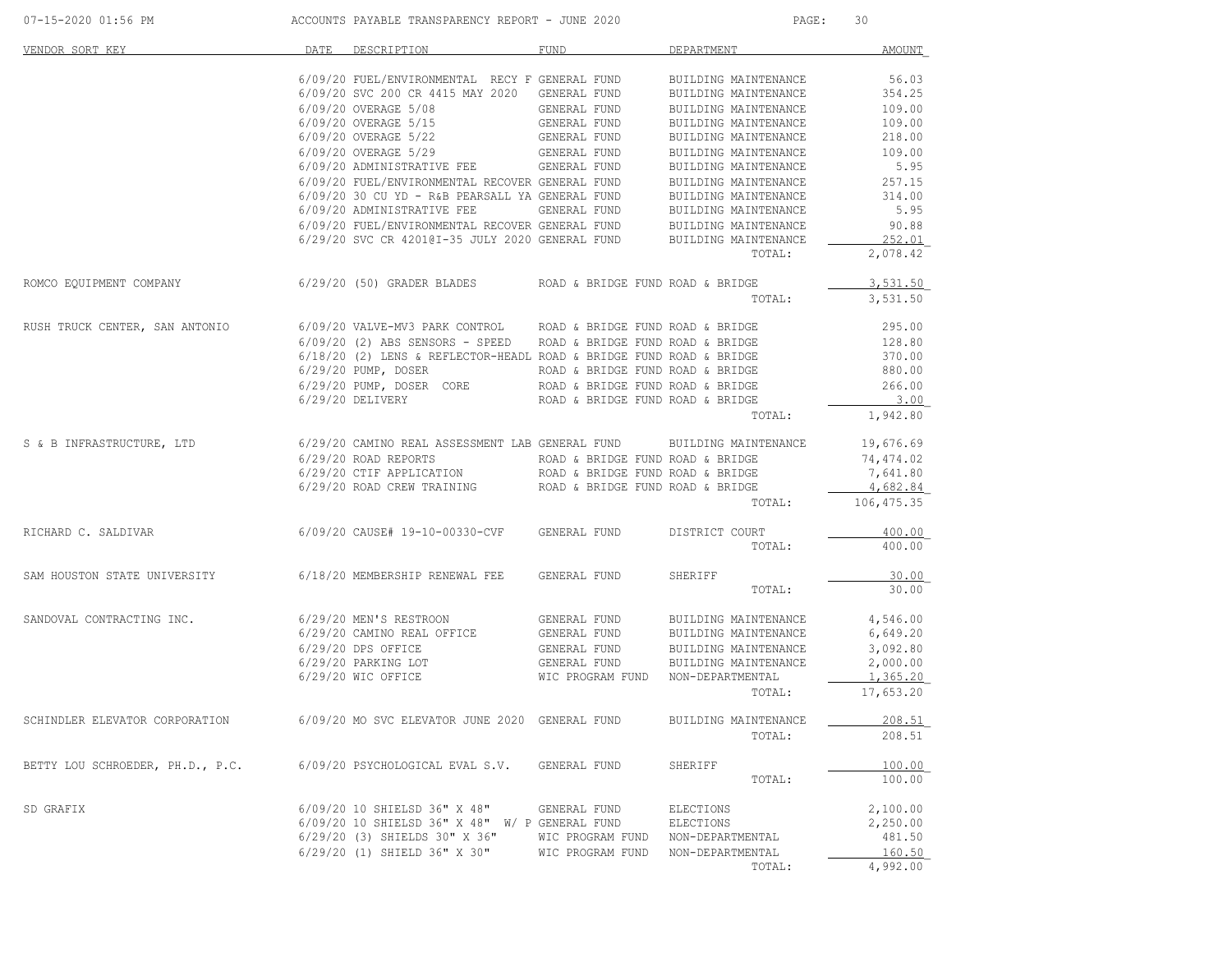| 07-15-2020 01:56 PM            |                | ACCOUNTS PAYABLE TRANSPARENCY REPORT - JUNE 2020                                                   |                                                                      | PAGE:                                        | 31               |
|--------------------------------|----------------|----------------------------------------------------------------------------------------------------|----------------------------------------------------------------------|----------------------------------------------|------------------|
| VENDOR SORT KEY                |                | DATE DESCRIPTION                                                                                   | FUND                                                                 | DEPARTMENT                                   | AMOUNT           |
| <b>JENNY SHAFER</b>            |                | 6/09/20 REIMBURSE (8) 3 PLY FACE M GENERAL FUND                                                    |                                                                      | JUVENILE CORRECTIONS                         | 40.00            |
|                                |                |                                                                                                    |                                                                      | TOTAL:                                       | 40.00            |
| SHERIFF'S ASSOCIATION OF TEXAS |                | 6/29/20 REG FEE 7/25-7/28/20 CONFE GENERAL FUND                                                    |                                                                      | SHERIFF                                      | 325.00           |
|                                |                | 6/29/20 REG FEE 7/25-7/28/20 CONFE GENERAL FUND                                                    |                                                                      | SHERIFF<br>TOTAL:                            | 350.00<br>675.00 |
|                                |                |                                                                                                    |                                                                      |                                              |                  |
| SHRED-IT USA                   |                | 6/09/20 SERVICE 5/08/2020 SHERIFF' GENERAL FUND<br>6/09/20 SERVICE 5/08/2020 COURTHOU GENERAL FUND |                                                                      | BUILDING MAINTENANCE<br>BUILDING MAINTENANCE | 95.08<br>135.89  |
|                                |                | 6/09/20 SERVICE 5/08/2020 JPO                                                                      | GENERAL FUND                                                         | BUILDING MAINTENANCE                         | 103.86           |
|                                |                | 6/09/20 4/28 & 5/12/20 SVC DILLEY GENERAL FUND                                                     |                                                                      | BUILDING MAINTENANCE                         | 191.48           |
|                                |                |                                                                                                    |                                                                      | TOTAL:                                       | 526.31           |
| SIDCO ENTERPRISES, INC.        |                | 6/09/20 1 HOUR OF DEMURRAGE                                                                        | FM & LATERAL ROAD NON-DEPARTMENTAL                                   |                                              | 70.00            |
|                                |                | 6/09/20 2 HOURS OF DEMURRAGE                                                                       | FM & LATERAL ROAD NON-DEPARTMENTAL                                   |                                              | 140.00           |
|                                |                | 6/09/20 .75 HOURS OF DEMURRAGE                                                                     | FM & LATERAL ROAD NON-DEPARTMENTAL                                   |                                              | 52.50            |
|                                |                | 6/18/20.5 HOURS OF DEMURRAGE                                                                       | FM & LATERAL ROAD NON-DEPARTMENTAL                                   |                                              | 35.00            |
|                                |                | 6/18/20 2.5 HOURS DEMURRAGE                                                                        | FM & LATERAL ROAD NON-DEPARTMENTAL                                   |                                              | 175.00           |
|                                |                |                                                                                                    |                                                                      | TOTAL:                                       | 472.50           |
| ANA MAHROU SOILEAU             |                | $6/18/20$ CAUSE# 14-11-00413-CVF G.B GENERAL FUND                                                  |                                                                      | DISTRICT COURT                               | 185.00           |
|                                |                | 6/18/20 CAUSE# 19-01-00019-CVF I.L GENERAL FUND                                                    |                                                                      | DISTRICT COURT                               | 147.50           |
|                                |                | 6/18/20 CAUSE# 19-02-00057-CVF X.P GENERAL FUND                                                    |                                                                      | DISTRICT COURT                               | 260.00           |
|                                |                | 6/18/20 CAUSE# 20-02-00079-CVF E.S GENERAL FUND                                                    |                                                                      | DISTRICT COURT<br>TOTAL:                     | 237.50<br>830.00 |
|                                |                | 6/18/20 CPT 71275 E. GONZALES                                                                      | GENERAL FUND                                                         | SHERIFF                                      | 69.23            |
| SOUTH TEXAS RADIOLOGY, P.A.    |                |                                                                                                    |                                                                      | TOTAL:                                       | 69.23            |
| SPARKLETTS & SIERRA SPRINGS    |                | 6/18/20 MO SVC 5/20 & 6/03/2020                                                                    | GENERAL FUND                                                         | COUNTY CLERK                                 | 46.53            |
|                                |                | 6/09/20 MO SVC 5/06 & 5/20/20 DIST GENERAL FUND                                                    |                                                                      | DISTRICT CLERK                               | 25.82            |
|                                |                | 6/18/20 MO SVC 5/15/2020                                                                           | GENERAL FUND                                                         | $J.P.$ PCT. $# 4$                            | 25.30            |
|                                |                | 6/29/20 MO SVC 6/12/2020                                                                           | GENERAL FUND                                                         | $J.P.$ PCT. $# 4$                            | 8.74             |
|                                |                | 6/29/20 MO SVC 05/30/2020 RENTAL GENERAL FUND                                                      |                                                                      | BUILDING MAINTENANCE                         | 7.99             |
|                                |                | 6/29/20 MO SVC 06/03/2020 COMM CTR GENERAL FUND                                                    |                                                                      | BUILDING MAINTENANCE                         | 21.73            |
|                                |                | 6/09/20 MO SVC 05/16/2020 MACHINE GENERAL FUND<br>6/29/20 MO SVC 5/20/2020 & 6/03/20 GENERAL FUND  |                                                                      | JUVENILE CORRECTIONS<br>JUVENILE CORRECTIONS | 7.99<br>28.29    |
|                                |                | 6/09/20 MO SVC 05/20/2020                                                                          | WIC PROGRAM FUND                                                     | NON-DEPARTMENTAL                             | 24.31            |
|                                |                |                                                                                                    |                                                                      | TOTAL:                                       | 196.70           |
| STARS INFORMATION SOLUTIONS    |                | 6/09/20 EXTENDED WARRANTY RENEWAL CO CLERK ARCHIVE F ELIGIBLE EXPENDITURES                         |                                                                      |                                              | 1,025.00         |
|                                |                |                                                                                                    |                                                                      | TOTAL:                                       | 1,025.00         |
| T & T AUTO PARTS               | $6/09/20$ LAMP | UNIT 167                                                                                           | ROAD & BRIDGE FUND ROAD & BRIDGE                                     |                                              | 5.16             |
|                                |                | 6/09/20 FUSE HOLDER UNIT 152                                                                       | ROAD & BRIDGE FUND ROAD & BRIDGE                                     |                                              | 5.69             |
|                                |                | 6/09/20 (2) 60/40 SOLDER                                                                           | ROAD & BRIDGE FUND ROAD & BRIDGE                                     |                                              | 15.98            |
|                                |                | 6/09/20 2.40 HYDRAULIC HOSE 1/4"                                                                   | ROAD & BRIDGE FUND ROAD & BRIDGE                                     |                                              | 12.70            |
|                                |                | 6/09/20 HYDRAULIC HOSE FITTINGS                                                                    | ROAD & BRIDGE FUND ROAD & BRIDGE                                     |                                              | 7.29             |
|                                |                | 6/09/20 HYDRAULIC HOSE FITTINGS<br>6/09/20 (2) BLADE                                               | ROAD & BRIDGE FUND ROAD & BRIDGE<br>ROAD & BRIDGE FUND ROAD & BRIDGE |                                              | 7.99<br>12.58    |
|                                |                | $6/29/20$ (17) HYDHOSE 3/8"                                                                        | ROAD & BRIDGE FUND ROAD & BRIDGE                                     |                                              | 101.83           |
|                                |                | 6/29/20 (2) HYD HOSE FITTINGS                                                                      | ROAD & BRIDGE FUND ROAD & BRIDGE                                     |                                              | 23.98            |
|                                |                | $6/29/20$ (4) ADAPTERS                                                                             | ROAD & BRIDGE FUND ROAD & BRIDGE                                     |                                              | 26.76            |
|                                |                | $6/29/20$ (2) $60/40$ ROS/CRE SL 26GM ROAD & BRIDGE FUND ROAD & BRIDGE                             |                                                                      |                                              | 15.98            |
|                                |                | 6/29/20 44 K BOTTLE UNIT 189<br>6/29/20 FUEL CAP UNIT 161                                          | ROAD & BRIDGE FUND ROAD & BRIDGE<br>ROAD & BRIDGE FUND ROAD & BRIDGE |                                              | 22.10<br>13.99   |
|                                |                |                                                                                                    |                                                                      |                                              |                  |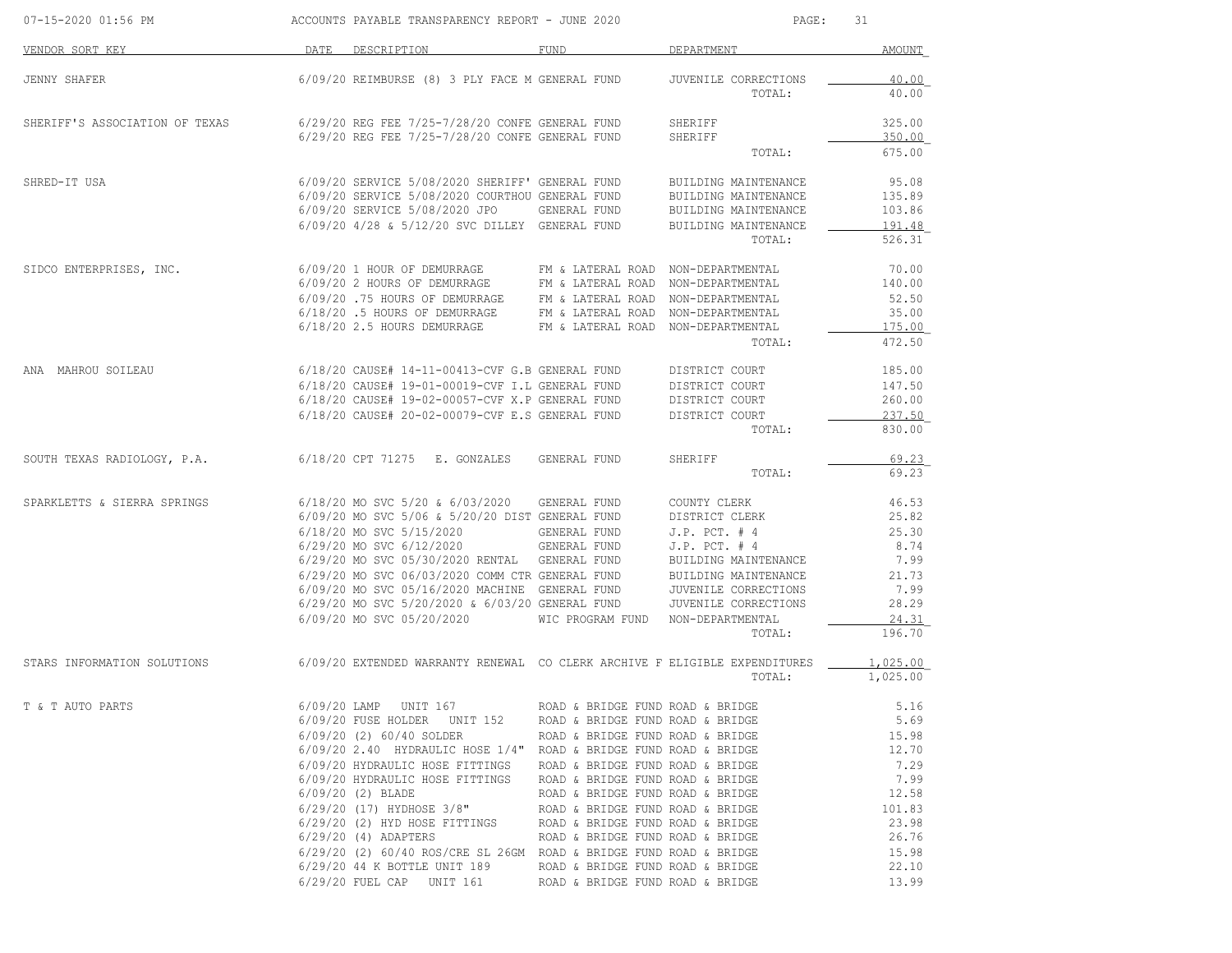| TOTAL:<br>$6/09/20$ (2) NEW TUBES ROAD & BRIDGE FUND ROAD & BRIDGE<br>T & W TIRE<br>$6/09/20$ (2) TITAN ROLLER TIRES ROAD & BRIDGE FUND ROAD & BRIDGE<br>$6/29/20$ (4) P265/60R17 ADVANTAGE T ROAD & BRIDGE FUND ROAD & BRIDGE<br>$6/29/20$ (4) LT245/75R17 121R DEFEN ROAD & BRIDGE FUND ROAD & BRIDGE<br>6/29/20 (4) 175R25 MICH XHA2 L3 TL ROAD & BRIDGE FUND ROAD & BRIDGE<br>6/29/20 (2) OTR/AG-HOURLY SVC<br>ROAD & BRIDGE FUND ROAD & BRIDGE<br>6/29/20 (4) OTR/AG MOUNT/DISMOUNT ROAD & BRIDGE FUND ROAD & BRIDGE<br>6/29/20 SHOP SUPPLIES<br>ROAD & BRIDGE FUND ROAD & BRIDGE<br>$6/29/20$ (4) LT245/75R17 LTX AT 2A ROAD & BRIDGE FUND ROAD & BRIDGE | 272.03<br>31.00 |
|----------------------------------------------------------------------------------------------------------------------------------------------------------------------------------------------------------------------------------------------------------------------------------------------------------------------------------------------------------------------------------------------------------------------------------------------------------------------------------------------------------------------------------------------------------------------------------------------------------------------------------------------------------------|-----------------|
|                                                                                                                                                                                                                                                                                                                                                                                                                                                                                                                                                                                                                                                                |                 |
|                                                                                                                                                                                                                                                                                                                                                                                                                                                                                                                                                                                                                                                                |                 |
|                                                                                                                                                                                                                                                                                                                                                                                                                                                                                                                                                                                                                                                                | 598.00          |
|                                                                                                                                                                                                                                                                                                                                                                                                                                                                                                                                                                                                                                                                | 486.64          |
|                                                                                                                                                                                                                                                                                                                                                                                                                                                                                                                                                                                                                                                                | 637.32          |
|                                                                                                                                                                                                                                                                                                                                                                                                                                                                                                                                                                                                                                                                | 5,361.60        |
|                                                                                                                                                                                                                                                                                                                                                                                                                                                                                                                                                                                                                                                                | 210.00          |
|                                                                                                                                                                                                                                                                                                                                                                                                                                                                                                                                                                                                                                                                | 260.00<br>9.40  |
|                                                                                                                                                                                                                                                                                                                                                                                                                                                                                                                                                                                                                                                                | 648.92          |
| TOTAL:                                                                                                                                                                                                                                                                                                                                                                                                                                                                                                                                                                                                                                                         | 8,242.88        |
| 6/15/20 DENTAL CONTRIB<br>TAC - DENTAL/LIFE<br>GENERAL FUND<br>COMMISSIONERS COURT                                                                                                                                                                                                                                                                                                                                                                                                                                                                                                                                                                             | 55.32           |
| 6/15/20 LIFE INS COUNTY CONTRIBUTI GENERAL FUND<br>COMMISSIONERS COURT                                                                                                                                                                                                                                                                                                                                                                                                                                                                                                                                                                                         | 10.20           |
| 6/15/20 LIFE INS CO. CONTRIB GENER GENERAL FUND<br>COMMISSIONERS COURT                                                                                                                                                                                                                                                                                                                                                                                                                                                                                                                                                                                         | 3.20            |
| 6/15/20 DENTAL CONTRIB<br>GENERAL FUND<br>COUNTY CLERK                                                                                                                                                                                                                                                                                                                                                                                                                                                                                                                                                                                                         | 74.52           |
| 6/15/20 LIFE INS COUNTY CONTRIBUTI GENERAL FUND<br>COUNTY CLERK                                                                                                                                                                                                                                                                                                                                                                                                                                                                                                                                                                                                | 20.40           |
| 6/15/20 DENTAL CONTRIB<br>GENERAL FUND<br>EMERGENCY MGNT / 911 M                                                                                                                                                                                                                                                                                                                                                                                                                                                                                                                                                                                               | 18.63           |
| 6/15/20 LIFE INS COUNTY CONTRIBUTI GENERAL FUND<br>EMERGENCY MGNT / 911 M                                                                                                                                                                                                                                                                                                                                                                                                                                                                                                                                                                                      | 5.10            |
| 6/15/20 DENTAL CONTRIB<br>GENERAL FUND<br>DISTRICT CLERK                                                                                                                                                                                                                                                                                                                                                                                                                                                                                                                                                                                                       | 93.15           |
| 6/15/20 LIFE INS COUNTY CONTRIBUTI GENERAL FUND<br>DISTRICT CLERK                                                                                                                                                                                                                                                                                                                                                                                                                                                                                                                                                                                              | 25.50           |
| 6/15/20 DENTAL CONTRIB<br>GENERAL FUND<br>$J.P.$ PCT. $# 1$<br>$J.P.$ PCT. $# 1$                                                                                                                                                                                                                                                                                                                                                                                                                                                                                                                                                                               | 55.89<br>15.30  |
| 6/15/20 LIFE INS COUNTY CONTRIBUTI GENERAL FUND<br>6/15/20 DENTAL CONTRIB<br>GENERAL FUND<br>$J.P.$ PCT. $# 2$                                                                                                                                                                                                                                                                                                                                                                                                                                                                                                                                                 | 37.26           |
| 6/15/20 LIFE INS COUNTY CONTRIBUTI GENERAL FUND<br>$J.P.$ PCT. $# 2$                                                                                                                                                                                                                                                                                                                                                                                                                                                                                                                                                                                           | 5.10            |
| 6/15/20 LIFE INS CO. CONTRIB GENER GENERAL FUND<br>$J.P.$ PCT. $# 2$                                                                                                                                                                                                                                                                                                                                                                                                                                                                                                                                                                                           | 3.31            |
| 6/15/20 DENTAL CONTRIB<br>GENERAL FUND<br>$J.P.$ PCT. $# 3$                                                                                                                                                                                                                                                                                                                                                                                                                                                                                                                                                                                                    | 37.26           |
| 6/15/20 LIFE INS COUNTY CONTRIBUTI GENERAL FUND<br>$J.P.$ PCT. $# 3$                                                                                                                                                                                                                                                                                                                                                                                                                                                                                                                                                                                           | 10.20           |
| 6/15/20 DENTAL CONTRIB<br>GENERAL FUND<br>$J.P.$ PCT. $#4$                                                                                                                                                                                                                                                                                                                                                                                                                                                                                                                                                                                                     | 37.26           |
| 6/15/20 LIFE INS COUNTY CONTRIBUTI GENERAL FUND<br>$J.P.$ PCT. $#4$                                                                                                                                                                                                                                                                                                                                                                                                                                                                                                                                                                                            | 10.20           |
| 6/15/20 DENTAL CONTRIB<br>GENERAL FUND<br>COUNTY ATTORNEY                                                                                                                                                                                                                                                                                                                                                                                                                                                                                                                                                                                                      | 71.28           |
| 6/15/20 LIFE INS COUNTY CONTRIBUTI GENERAL FUND<br>COUNTY ATTORNEY                                                                                                                                                                                                                                                                                                                                                                                                                                                                                                                                                                                             | 19.51           |
| 6/15/20 DENTAL CONTRIB<br>GENERAL FUND<br>ELECTIONS                                                                                                                                                                                                                                                                                                                                                                                                                                                                                                                                                                                                            | 37.26           |
| 6/15/20 LIFE INS COUNTY CONTRIBUTI GENERAL FUND<br>ELECTIONS                                                                                                                                                                                                                                                                                                                                                                                                                                                                                                                                                                                                   | 10.20           |
| 6/15/20 DENTAL CONTRIB<br>GENERAL FUND<br>COUNTY AUDITOR                                                                                                                                                                                                                                                                                                                                                                                                                                                                                                                                                                                                       | 55.89           |
| 6/15/20 LIFE INS COUNTY CONTRIBUTI GENERAL FUND<br>COUNTY AUDITOR                                                                                                                                                                                                                                                                                                                                                                                                                                                                                                                                                                                              | 15.30           |
| 6/15/20 DENTAL CONTRIB<br>GENERAL FUND<br>COUNTY TREASURER                                                                                                                                                                                                                                                                                                                                                                                                                                                                                                                                                                                                     | 55.89           |
| 6/15/20 LIFE INS COUNTY CONTRIBUTI GENERAL FUND<br>COUNTY TREASURER                                                                                                                                                                                                                                                                                                                                                                                                                                                                                                                                                                                            | 15.30           |
| 6/15/20 DENTAL CONTRIB<br>GENERAL FUND<br>TAX COLLECTOR                                                                                                                                                                                                                                                                                                                                                                                                                                                                                                                                                                                                        | 93.15           |
| 6/15/20 LIFE INS COUNTY CONTRIBUTI GENERAL FUND<br>TAX COLLECTOR                                                                                                                                                                                                                                                                                                                                                                                                                                                                                                                                                                                               | 25.50           |
| 6/15/20 DENTAL CONTRIB<br>GENERAL FUND<br>BUILDING MAINTENANCE                                                                                                                                                                                                                                                                                                                                                                                                                                                                                                                                                                                                 | 74.52           |
| 6/15/20 LIFE INS COUNTY CONTRIBUTI GENERAL FUND<br>BUILDING MAINTENANCE                                                                                                                                                                                                                                                                                                                                                                                                                                                                                                                                                                                        | 20.40           |
| 6/15/20 DENTAL CONTRIB<br>GENERAL FUND<br>CONSTABLE PCT # 1<br>6/15/20 LIFE INS COUNTY CONTRIBUTI GENERAL FUND<br>CONSTABLE PCT # 1                                                                                                                                                                                                                                                                                                                                                                                                                                                                                                                            | 18.63<br>5.10   |
| 6/15/20 DENTAL CONTRIB<br>CONSTABLE PCT # 2                                                                                                                                                                                                                                                                                                                                                                                                                                                                                                                                                                                                                    | 18.63           |
| GENERAL FUND<br>6/15/20 LIFE INS COUNTY CONTRIBUTI GENERAL FUND<br>CONSTABLE PCT # 2                                                                                                                                                                                                                                                                                                                                                                                                                                                                                                                                                                           | 5.10            |
| 6/15/20 DENTAL CONTRIB<br>GENERAL FUND<br>CONSTABLE PCT # 3                                                                                                                                                                                                                                                                                                                                                                                                                                                                                                                                                                                                    | 18.63           |
| 6/15/20 LIFE INS COUNTY CONTRIBUTI GENERAL FUND<br>CONSTABLE PCT # 3                                                                                                                                                                                                                                                                                                                                                                                                                                                                                                                                                                                           | 5.10            |
| 6/15/20 DENTAL CONTRIB<br>GENERAL FUND<br>CONSTABLE PCT # 4                                                                                                                                                                                                                                                                                                                                                                                                                                                                                                                                                                                                    | 18.63           |
| 6/15/20 LIFE INS COUNTY CONTRIBUTI GENERAL FUND<br>CONSTABLE PCT # 4                                                                                                                                                                                                                                                                                                                                                                                                                                                                                                                                                                                           | 5.10            |
| 6/15/20 DENTAL CONTRIB<br>GENERAL FUND<br>SHERIFF                                                                                                                                                                                                                                                                                                                                                                                                                                                                                                                                                                                                              | 745.20          |
| 6/15/20 LIFE INS COUNTY CONTRIBUTI GENERAL FUND<br>SHERIFF                                                                                                                                                                                                                                                                                                                                                                                                                                                                                                                                                                                                     | 214.20          |
| 6/15/20 DENTAL CONTRIB<br>GENERAL FUND<br>JUVENILE CORRECTIONS                                                                                                                                                                                                                                                                                                                                                                                                                                                                                                                                                                                                 | 0.57            |
| 6/15/20 DENTAL EMPLR CONTRIBUTION GENERAL FUND<br>JUVENILE CORRECTIONS                                                                                                                                                                                                                                                                                                                                                                                                                                                                                                                                                                                         | 18.63           |
| 6/15/20 LIFE EMPLR CONTRIB GAYTAN GENERAL FUND<br>JUVENILE CORRECTIONS                                                                                                                                                                                                                                                                                                                                                                                                                                                                                                                                                                                         | 5.10            |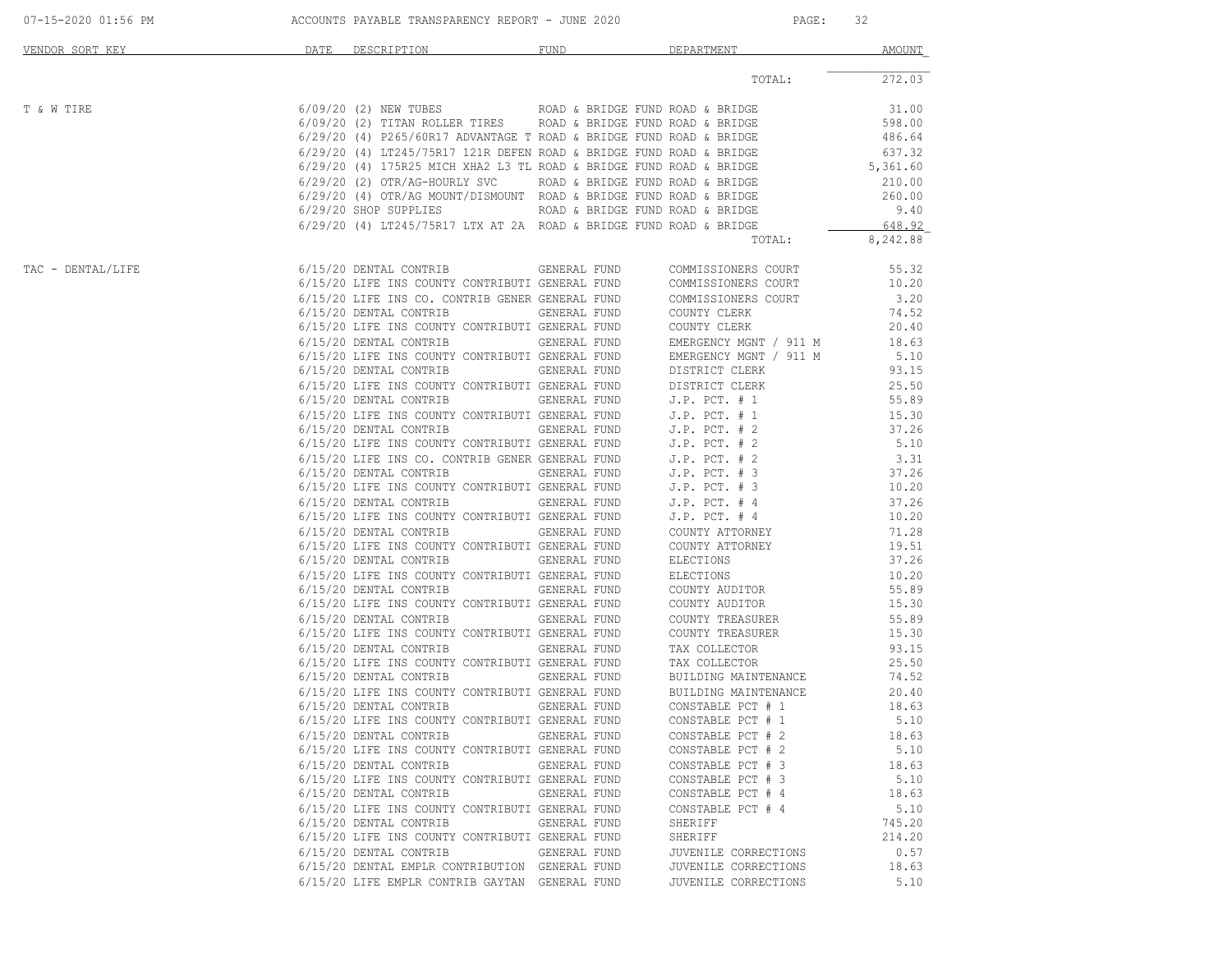| VENDOR SORT KEY                                                                                                                                                                                                                         | DATE | DESCRIPTION                                     | FUND FUND    | DEPARTMENT           | AMOUNT   |
|-----------------------------------------------------------------------------------------------------------------------------------------------------------------------------------------------------------------------------------------|------|-------------------------------------------------|--------------|----------------------|----------|
|                                                                                                                                                                                                                                         |      |                                                 |              |                      |          |
|                                                                                                                                                                                                                                         |      |                                                 |              |                      |          |
|                                                                                                                                                                                                                                         |      |                                                 |              |                      |          |
|                                                                                                                                                                                                                                         |      |                                                 |              |                      |          |
|                                                                                                                                                                                                                                         |      |                                                 |              |                      |          |
|                                                                                                                                                                                                                                         |      |                                                 |              |                      |          |
|                                                                                                                                                                                                                                         |      |                                                 |              |                      |          |
|                                                                                                                                                                                                                                         |      |                                                 |              |                      |          |
|                                                                                                                                                                                                                                         |      |                                                 |              |                      |          |
|                                                                                                                                                                                                                                         |      |                                                 |              |                      |          |
|                                                                                                                                                                                                                                         |      |                                                 |              |                      |          |
|                                                                                                                                                                                                                                         |      |                                                 |              |                      |          |
|                                                                                                                                                                                                                                         |      |                                                 |              |                      |          |
|                                                                                                                                                                                                                                         |      |                                                 |              |                      |          |
|                                                                                                                                                                                                                                         |      |                                                 |              |                      |          |
|                                                                                                                                                                                                                                         |      |                                                 |              |                      |          |
|                                                                                                                                                                                                                                         |      |                                                 |              |                      |          |
|                                                                                                                                                                                                                                         |      |                                                 |              |                      |          |
|                                                                                                                                                                                                                                         |      |                                                 |              |                      |          |
|                                                                                                                                                                                                                                         |      |                                                 |              |                      |          |
|                                                                                                                                                                                                                                         |      |                                                 |              |                      |          |
|                                                                                                                                                                                                                                         |      |                                                 |              |                      |          |
|                                                                                                                                                                                                                                         |      |                                                 |              |                      |          |
|                                                                                                                                                                                                                                         |      |                                                 |              |                      |          |
|                                                                                                                                                                                                                                         |      |                                                 |              |                      |          |
|                                                                                                                                                                                                                                         |      |                                                 |              | TOTAL:               | 5,324.12 |
| TAC - MEDICAL INSURANCE<br>6/15/20 TAC MEDICAL ER CONTRIBUTIO GENERAL FUND<br>6/15/20 TAC MEDICAL ER CONTRIBUTIO GENERAL FUND<br>6/15/20 TAC MEDICAL ER CONTRIBUTIO GENERAL FUND<br>6/15/20 TAC MEDICAL ER CONTRIBUTIO GENERAL FUND<br> |      |                                                 |              |                      |          |
|                                                                                                                                                                                                                                         |      |                                                 |              |                      |          |
|                                                                                                                                                                                                                                         |      |                                                 |              |                      |          |
|                                                                                                                                                                                                                                         |      |                                                 |              |                      |          |
|                                                                                                                                                                                                                                         |      |                                                 |              |                      |          |
|                                                                                                                                                                                                                                         |      |                                                 |              |                      |          |
|                                                                                                                                                                                                                                         |      |                                                 |              |                      |          |
|                                                                                                                                                                                                                                         |      |                                                 |              |                      |          |
|                                                                                                                                                                                                                                         |      |                                                 |              |                      |          |
|                                                                                                                                                                                                                                         |      |                                                 |              |                      |          |
|                                                                                                                                                                                                                                         |      |                                                 |              |                      |          |
|                                                                                                                                                                                                                                         |      |                                                 |              |                      |          |
|                                                                                                                                                                                                                                         |      |                                                 |              |                      |          |
|                                                                                                                                                                                                                                         |      |                                                 |              |                      |          |
|                                                                                                                                                                                                                                         |      |                                                 |              |                      |          |
|                                                                                                                                                                                                                                         |      |                                                 |              |                      |          |
|                                                                                                                                                                                                                                         |      |                                                 |              |                      |          |
|                                                                                                                                                                                                                                         |      |                                                 |              |                      |          |
|                                                                                                                                                                                                                                         |      |                                                 |              |                      |          |
|                                                                                                                                                                                                                                         |      | 6/15/20 ADJUST JUNE PAYMENT TAC ME GENERAL FUND |              | SHERIFF              | 367.95   |
|                                                                                                                                                                                                                                         |      | 6/15/20 TAC MEDICAL ER CONTRIBUTIO GENERAL FUND |              | JUVENILE CORRECTIONS | 22.95    |
|                                                                                                                                                                                                                                         |      | $6/15/20$ TAC - SHAFER                          | GENERAL FUND | JUVENILE CORRECTIONS | 741.24   |
|                                                                                                                                                                                                                                         |      | $6/15/20$ TAC GAYTAN                            | GENERAL FUND | JUVENILE CORRECTIONS | 741.24   |
|                                                                                                                                                                                                                                         |      | 6/15/20 TAC TELLES                              | GENERAL FUND | JUVENILE CORRECTIONS | 741.24   |
|                                                                                                                                                                                                                                         |      | $6/15/20$ TAC - MEDELEZ                         | GENERAL FUND | JUVENILE CORRECTIONS | 741.24   |
|                                                                                                                                                                                                                                         |      | $6/15/20$ TAC - CAMACHO                         | GENERAL FUND | JUVENILE CORRECTIONS | 741.24   |
|                                                                                                                                                                                                                                         |      | 6/15/20 TAC MEDICAL ER CONTRIBUTIO GENERAL FUND |              | HIGHWAY PATROL       | 741.24   |
|                                                                                                                                                                                                                                         |      | 6/15/20 TAC MEDICAL ER CONTRIBUTIO GENERAL FUND |              | COUNTY EXTENSION     | 741.24   |
|                                                                                                                                                                                                                                         |      | 6/15/20 TAC MEDICAL ER CONTRIBUTIO GENERAL FUND |              | HUMAN RESOURCE       | 1,482.48 |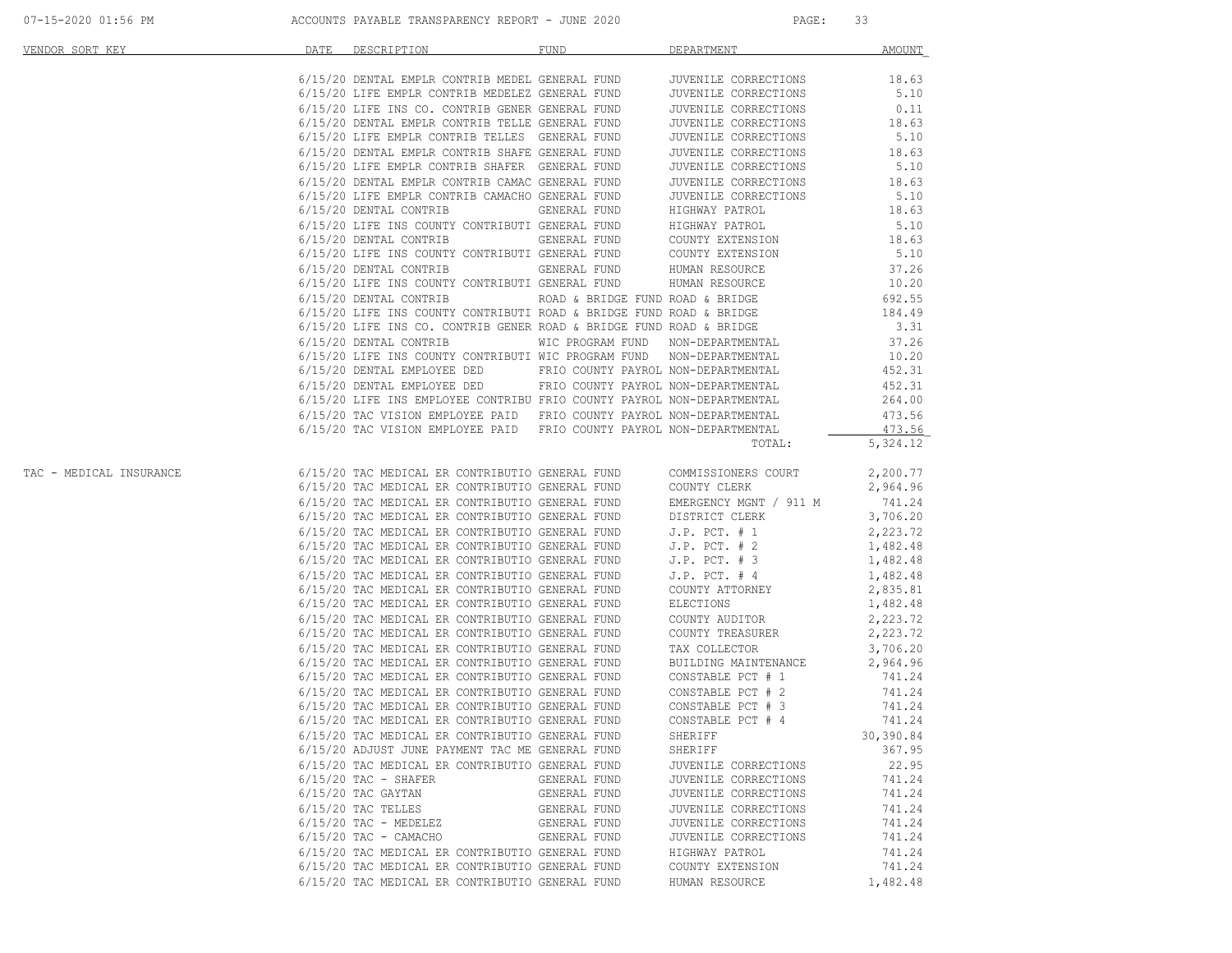| 07-15-2020 01:56 PM                                                                    |      | ACCOUNTS PAYABLE TRANSPARENCY REPORT - JUNE 2020                                                  |                                                                            |                                  | 34<br>PAGE:             |
|----------------------------------------------------------------------------------------|------|---------------------------------------------------------------------------------------------------|----------------------------------------------------------------------------|----------------------------------|-------------------------|
| VENDOR SORT KEY                                                                        | DATE | DESCRIPTION                                                                                       | FUND                                                                       | DEPARTMENT                       | AMOUNT                  |
|                                                                                        |      | 6/15/20 TAC MEDICAL ER CONTRIBUTIO ROAD & BRIDGE FUND ROAD & BRIDGE                               |                                                                            |                                  | 27,555.03               |
|                                                                                        |      | 6/15/20 TAC MEDICAL ER CONTRIBUTIO WIC PROGRAM FUND                                               |                                                                            | NON-DEPARTMENTAL                 | 1,482.48                |
|                                                                                        |      | 6/15/20 HMO EMPLOYEE DED 215015-00 FRIO COUNTY PAYROL NON-DEPARTMENTAL                            |                                                                            |                                  | 2,473.62                |
|                                                                                        |      | 6/15/20 HMO EMPLOYEE DED 215015-00 FRIO COUNTY PAYROL NON-DEPARTMENTAL                            |                                                                            | TOTAL:                           | 2,473.62<br>106, 123.83 |
|                                                                                        |      |                                                                                                   |                                                                            |                                  |                         |
| TELLES TOWING & TIRE SERVICE                                                           |      | 6/09/20 ABV TOW 2006 GMC YUKON                                                                    | ABANDONED VEHICLE ABANDONED VEHICLE                                        |                                  | 275.00                  |
|                                                                                        |      | 6/09/20 MILEAGE<br>6/09/20 WINCHING                                                               | ABANDONED VEHICLE ABANDONED VEHICLE<br>ABANDONED VEHICLE ABANDONED VEHICLE |                                  | 44.00<br>95.00          |
|                                                                                        |      | 6/09/20 ABV TOW 2003 FORD F250                                                                    | ABANDONED VEHICLE ABANDONED VEHICLE                                        |                                  | 275.00                  |
|                                                                                        |      | 6/09/20 MILEAGE                                                                                   | ABANDONED VEHICLE ABANDONED VEHICLE                                        |                                  | 92.00                   |
|                                                                                        |      | 6/09/20 WINCHING                                                                                  | ABANDONED VEHICLE ABANDONED VEHICLE                                        |                                  | 95.00                   |
|                                                                                        |      | 6/09/20 EXTRA PERSON                                                                              | ABANDONED VEHICLE ABANDONED VEHICLE                                        |                                  | 95.00                   |
|                                                                                        |      |                                                                                                   |                                                                            | TOTAL:                           | 971.00                  |
| TEXAS ALCOHOL AND DRUG TESTING SERVICE 6/18/20 L-2 FORM S. DELGADO                     |      |                                                                                                   | GENERAL FUND                                                               | HUMAN RESOURCE                   | 10.00                   |
|                                                                                        |      | 6/18/20 L-2 FORM S. VIDALES                                                                       | GENERAL FUND                                                               | HUMAN RESOURCE                   | 10.00                   |
|                                                                                        |      | 6/18/20 BREATH TEST 5/26/20 M. MAT GENERAL FUND                                                   |                                                                            | HUMAN RESOURCE                   | 29.50                   |
|                                                                                        |      | 6/18/20 BREATH TEST 5/26/20 J. VEL GENERAL FUND                                                   |                                                                            | HUMAN RESOURCE                   | 29.50                   |
|                                                                                        |      | 6/18/20 DRUG TEST 5/05/20 H. BERME GENERAL FUND                                                   |                                                                            | HUMAN RESOURCE                   | 35.00                   |
|                                                                                        |      | 6/18/20 DRUG TEST 5/12/20 S. DELGA GENERAL FUND                                                   |                                                                            | HUMAN RESOURCE                   | 35.00                   |
|                                                                                        |      | 6/18/20 DRUG TEST 5/26/20 M. GARCI GENERAL FUND                                                   |                                                                            | HUMAN RESOURCE                   | 35.00                   |
|                                                                                        |      | 6/18/20 DRUG TEST 5/26/20 M. MATA GENERAL FUND                                                    |                                                                            | HUMAN RESOURCE                   | 35.00                   |
|                                                                                        |      | 6/18/20 DRUG TEST 5/26/20 J. VELA GENERAL FUND<br>6/18/20 DRUG TEST 5/26/20 S. VIDAL GENERAL FUND |                                                                            | HUMAN RESOURCE<br>HUMAN RESOURCE | 35.00<br>35.00          |
|                                                                                        |      |                                                                                                   |                                                                            | TOTAL:                           | 289.00                  |
| TEXAS ASSOCIATION OF COUNTIES                                                          |      | 6/18/20 REG FEE 9/21-9/24/20 MARTI GENERAL FUND                                                   |                                                                            | COUNTY TREASURER                 | 150.00                  |
|                                                                                        |      |                                                                                                   |                                                                            | TOTAL:                           | 150.00                  |
| TEXAS COMPTROLLER OF PUBLIC ACCOUNTS                                                   |      | 6/29/20 TX CO-OP ANNUAL MEMBERSHIP GENERAL FUND                                                   |                                                                            | COMMISSIONERS COURT              | 100.00                  |
|                                                                                        |      |                                                                                                   |                                                                            | TOTAL:                           | 100.00                  |
| TEXAS CRIMINAL JUSTICE INFORMATION USE 6/09/20 REG FEE 7/26-7/30/20 V. MY GENERAL FUND |      |                                                                                                   |                                                                            | SHERIFF                          | 285.00                  |
|                                                                                        |      |                                                                                                   |                                                                            | TOTAL:                           | 285.00                  |
| TEXAS DEPARTMENT OF AGRICULTURE                                                        |      | 6/29/20 PESTICIDE APP LICENSE FEE ROAD & BRIDGE FUND ROAD & BRIDGE                                |                                                                            |                                  | 75.00                   |
|                                                                                        |      | 6/29/20 PESTICIDE APP LICENSE FEE ROAD & BRIDGE FUND ROAD & BRIDGE                                |                                                                            |                                  | 75.00                   |
|                                                                                        |      | 6/29/20 PESTICIDE APP LICENSE FEE ROAD & BRIDGE FUND ROAD & BRIDGE                                |                                                                            |                                  | 75.00                   |
|                                                                                        |      | 6/29/20 PESTICIDE APP LICENSE FEE ROAD & BRIDGE FUND ROAD & BRIDGE                                |                                                                            | TOTAL:                           | 75.00<br>300.00         |
|                                                                                        |      |                                                                                                   |                                                                            |                                  | 29.28                   |
| TEXAS DEPT. OF STATE HEALTH SERVICES                                                   |      | 6/09/20 REMOTE BIRTH ACCESS MAY 20 GENERAL FUND                                                   |                                                                            | COUNTY CLERK<br>TOTAL:           | 29.28                   |
|                                                                                        |      |                                                                                                   |                                                                            |                                  |                         |
| THE A/C GUYS                                                                           |      | 6/29/20 ADD DUCT W/DAMPER TO DOWNS GENERAL FUND                                                   |                                                                            | BUILDING MAINTENANCE             | 594.00                  |
|                                                                                        |      | 6/29/20 REPLACED EVAPORATOR COIL GENERAL FUND                                                     |                                                                            | BUILDING MAINTENANCE             | 1,562.00                |
|                                                                                        |      | 6/29/20 CREDIT FOR INVOICE 263917 GENERAL FUND                                                    |                                                                            | BUILDING MAINTENANCE             | $338.00 -$              |
|                                                                                        |      | 6/18/20 DIAGNOSTIC SERVICE CALL                                                                   | GENERAL FUND                                                               | BUILDING MAINTENANCE             | 89.00                   |
|                                                                                        |      | 6/29/20 DIAGNOSTIC SVC - CONTROL R GENERAL FUND                                                   |                                                                            | BUILDING MAINTENANCE<br>TOTAL:   | 278.00<br>2,185.00      |
| THE PRODUCT CENTER                                                                     |      |                                                                                                   | GENERAL FUND                                                               |                                  | 449.10                  |
|                                                                                        |      | 6/29/20 MS823DN 581 H CRTG<br>6/29/20 SHIPPING                                                    | GENERAL FUND                                                               | SHERIFF<br>SHERIFF               | 59.89                   |
|                                                                                        |      |                                                                                                   |                                                                            | TOTAL:                           | 508.99                  |
|                                                                                        |      |                                                                                                   |                                                                            |                                  |                         |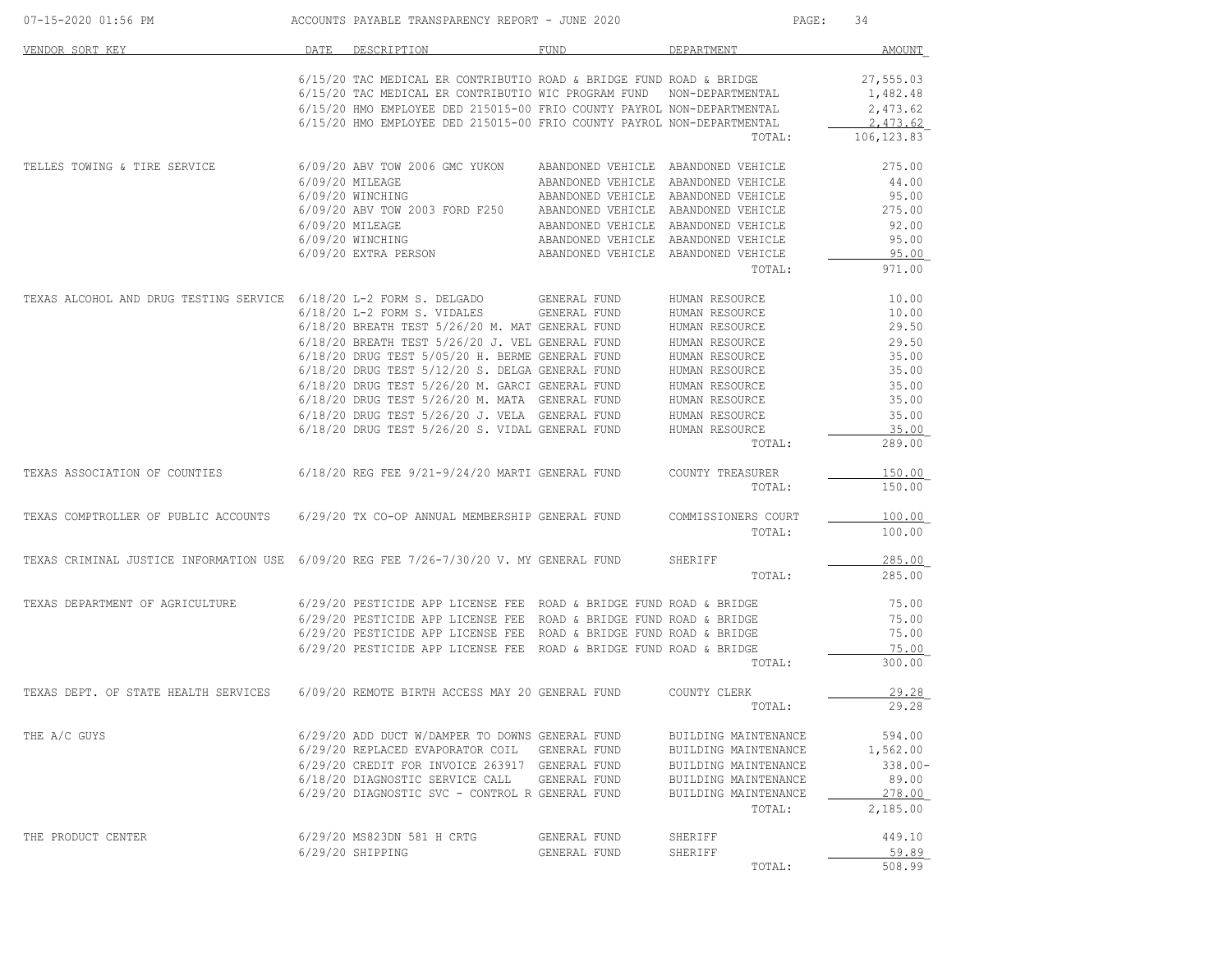| 07-15-2020 01:56 PM                                                                    |      | ACCOUNTS PAYABLE TRANSPARENCY REPORT - JUNE 2020                                                                         |                                     | PAGE:                              | 35                |
|----------------------------------------------------------------------------------------|------|--------------------------------------------------------------------------------------------------------------------------|-------------------------------------|------------------------------------|-------------------|
| <u>VENDOR SORT KEY</u>                                                                 | DATE | DESCRIPTION                                                                                                              | FUND                                | DEPARTMENT                         | <b>AMOUNT</b>     |
| THOMSON REUTERS - WEST PAYMENT CTR                                                     |      | 6/29/20 TX PRACTICE SERIES V1 & V2 GENERAL FUND<br>6/29/20 TX VERN STAT BUS ORG 2020 GENERAL FUND                        |                                     | DISTRICT COURT<br>DISTRICT COURT   | 76.00<br>1,552.00 |
|                                                                                        |      |                                                                                                                          |                                     | TOTAL:                             | 1,628.00          |
| A. TIJERINA TOWING                                                                     |      | 6/18/20 DISMOUNT/MOUNT 4 NEW TIRES GENERAL FUND                                                                          |                                     | SHERIFF                            | 140.00            |
|                                                                                        |      | 6/09/20 TOW UNIT 0656 TO BYRD'S                                                                                          | GENERAL FUND                        | SHERIFF                            | 250.00            |
|                                                                                        |      | 6/09/20 TOW UNIT 3852 TO BYRD'S                                                                                          | GENERAL FUND                        | SHERIFF                            | 250.00            |
|                                                                                        |      | 6/09/20 TOW UNIT 6274 TO FRIO CHEV GENERAL FUND                                                                          |                                     | SHERIFF                            | 125.00            |
|                                                                                        |      | 6/18/20 TOWED UNIT 3852 TO BYRD'S GENERAL FUND<br>6/18/20 ABV TOW 2015 DODGE RAM TRU ABANDONED VEHICLE ABANDONED VEHICLE |                                     | SHERIFF                            | 250.00<br>375.00  |
|                                                                                        |      | 6/29/20 ABV TOW 2006 FORD KING RAN ABANDONED VEHICLE ABANDONED VEHICLE                                                   |                                     |                                    | 450.00            |
|                                                                                        |      | 6/29/20 ALL TERRIN TRACTOR                                                                                               | ABANDONED VEHICLE ABANDONED VEHICLE |                                    | 250.00            |
|                                                                                        |      |                                                                                                                          |                                     | TOTAL:                             | 2,090.00          |
| TIME WARNER CABLE                                                                      |      | $6/29/20$ MO SVC $6/13 - 7/12/2020$ TV GENERAL FUND                                                                      |                                     | COMMISSIONERS COURT                | 95.85             |
|                                                                                        |      | 6/18/20 MO SVC 6/04 - 7/03/2020 JP GENERAL FUND                                                                          |                                     | $J.P.$ PCT. $# 3$                  | 46.90             |
|                                                                                        |      | $6/09/20$ MO SVC $5/22 - 6/21/20$ INTE GENERAL FUND                                                                      |                                     | BUILDING MAINTENANCE               | 198.03            |
|                                                                                        |      | $6/18/20$ MO SVC $6/03 - 7/02/20$ SHER GENERAL FUND                                                                      |                                     | SHERIFF                            | 94.02             |
|                                                                                        |      | 6/18/20 MO SVC 6/04 - 7/03/2020 JP GENERAL FUND                                                                          |                                     | JUVENILE CORRECTIONS               | 46.90             |
|                                                                                        |      | 6/18/20 MO SVC 6/03 - 7/02/2020 D GENERAL FUND                                                                           |                                     | HIGHWAY PATROL<br>COUNTY EXTENSION | 38.46<br>46.91    |
|                                                                                        |      | $6/18/20$ MO SVC $6/04 - 7/03/20$ CO E GENERAL FUND<br>$6/29/20$ MO SVC $6/17-7/16/20$ INTERN WIC PROGRAM FUND           |                                     | NON-DEPARTMENTAL                   | 122.61            |
|                                                                                        |      |                                                                                                                          |                                     | TOTAL:                             | 689.68            |
| TOM'S BODY SHOP                                                                        |      | 6/18/20 ABV TOW FORD EXPEDITION ABANDONED VEHICLE                                                                        |                                     | ABANDONED VEHICLE<br>TOTAL:        | 175.00<br>175.00  |
| TOSHIBA AMERICA BUSINESS SOLUTIONS INC 6/09/20 COPIER RENTAL SCNDJ44580 J GENERAL FUND |      |                                                                                                                          |                                     | COMMISSIONERS COURT                | 204.52            |
|                                                                                        |      | 6/29/20 SS COPIER RENTAL 6/23-7/22 GENERAL FUND                                                                          |                                     | COMMISSIONERS COURT                | 55.00             |
|                                                                                        |      | 6/09/20 CO CLERK COPIER RENTAL JUN GENERAL FUND                                                                          |                                     | COUNTY CLERK                       | 128.00            |
|                                                                                        |      | $6/18/20$ COPIER RENTAL $6/07 - 7/06/$ GENERAL FUND                                                                      |                                     | COUNTY CLERK                       | 117.18            |
|                                                                                        |      | 6/18/20 CO CLERK SCGKG43209 6/15-7 GENERAL FUND<br>$6/18/20$ COPIER RENTAL $6/15$ - $7/14/$ GENERAL FUND                 |                                     | COUNTY CLERK<br>COUNTY CLERK       | 119.21<br>116.11  |
|                                                                                        |      | 6/09/20 (2) COPIER RENTAL JUNE 202 GENERAL FUND                                                                          |                                     | DISTRICT CLERK                     | 255.02            |
|                                                                                        |      | 6/09/20 COPIER RENTAL SCZHH15291 J GENERAL FUND                                                                          |                                     | DISTRICT CLERK                     | 103.00            |
|                                                                                        |      | 6/18/20 JP1 COPIER RENTAL 6/15-7/1 GENERAL FUND                                                                          |                                     | $J.P.$ PCT. $# 1$                  | 128.20            |
|                                                                                        |      | 6/09/20 JP3 COPIER RENTAL JUNE 202 GENERAL FUND                                                                          |                                     | $J.P.$ PCT. $# 3$                  | 125.00            |
|                                                                                        |      | 6/18/20 JP4 COPIER RENTAL JUNE 202 GENERAL FUND                                                                          |                                     | $J.P.$ PCT. $#4$                   | 128.50            |
|                                                                                        |      | 6/09/20 COPIER RENTAL JUN 20 CO AT GENERAL FUND                                                                          |                                     | COUNTY ATTORNEY                    | 128.00            |
|                                                                                        |      | 6/09/20 ELECTION COPIER RENTAL JUN GENERAL FUND                                                                          |                                     | ELECTIONS                          | 128.00            |
|                                                                                        |      | 6/09/20 AUDITOR'S COPIER RENTAL JU GENERAL FUND                                                                          |                                     | COUNTY AUDITOR                     | 128.50            |
|                                                                                        |      | 6/09/20 TREASURER COPIER RENTAL JU GENERAL FUND<br>6/09/20 TAX OFFICE COPIER RENTAL J GENERAL FUND                       |                                     | COUNTY TREASURER<br>TAX COLLECTOR  | 123.00            |
|                                                                                        |      | 6/09/20 SHERIFF'S COPIER RENTAL JU GENERAL FUND                                                                          |                                     | SHERIFF                            | 127.00<br>128.20  |
|                                                                                        |      | 6/09/20 JUV COPIER RENTAL JUNE 202 GENERAL FUND                                                                          |                                     | JUVENILE CORRECTIONS               | 125.00            |
|                                                                                        |      | 6/09/20 CO EXT COPIER RENTAL JUNE GENERAL FUND                                                                           |                                     | COUNTY EXTENSION                   | 128.14            |
|                                                                                        |      | 6/18/20 HR COPIER RENTAL 6/15-7/14 GENERAL FUND                                                                          |                                     | HUMAN RESOURCE                     | 128.50            |
|                                                                                        |      | 6/09/20 COPIER RENTAL JUN 20 VETER GENERAL FUND                                                                          |                                     | VETERANS SERVICE                   | 53.00             |
|                                                                                        |      | $6/18/20$ R&B COPIER RENTAL $6/15-7/1$ ROAD & BRIDGE FUND ROAD & BRIDGE                                                  |                                     |                                    | 123.00            |
|                                                                                        |      | 6/09/20 COPIER RENTAL SCNFJ56529 J WIC PROGRAM FUND                                                                      |                                     | NON-DEPARTMENTAL                   | 204.52            |
|                                                                                        |      | 6/29/20 WIC COPIER RENTAL 6/23-7/2 WIC PROGRAM FUND                                                                      |                                     | NON-DEPARTMENTAL                   | 128.00            |
|                                                                                        |      |                                                                                                                          |                                     | TOTAL:                             | 3,132.60          |
| TRACTOR SUPPLY CO.                                                                     |      | $6/09/20$ TIRE & RIM ST225/75R15-8 ROAD & BRIDGE FUND ROAD & BRIDGE                                                      |                                     |                                    | 159.99            |
|                                                                                        |      | 6/29/20 TERRO 1LB ANT KILLER DUST ROAD & BRIDGE FUND ROAD & BRIDGE                                                       |                                     |                                    | 7.99              |
|                                                                                        |      | 6/29/20 120Z ULTRADUST 2X FIRE ANT ROAD & BRIDGE FUND ROAD & BRIDGE                                                      |                                     |                                    | 6.99              |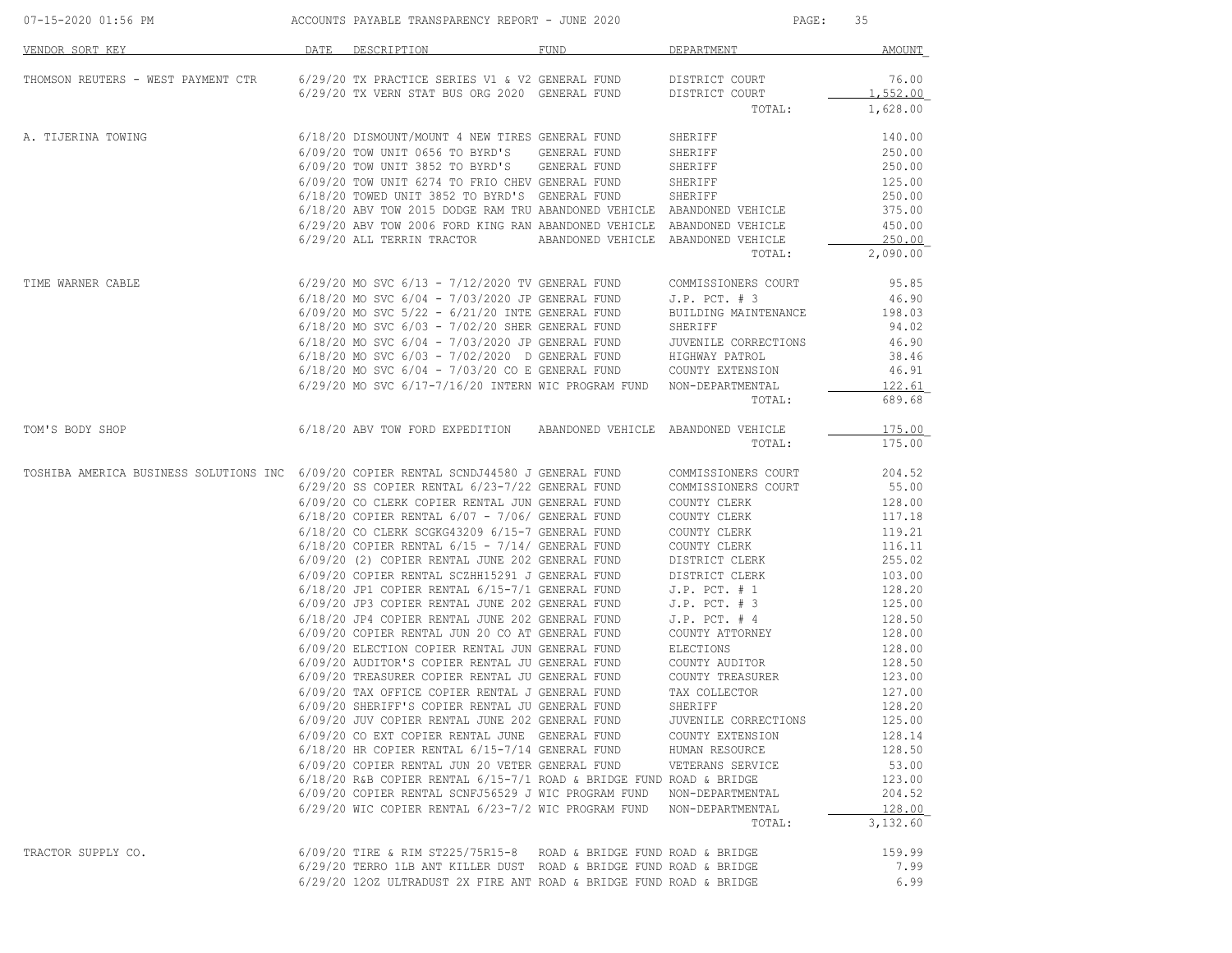| 07-15-2020 01:56 PM                                                                                 |      | ACCOUNTS PAYABLE TRANSPARENCY REPORT - JUNE 2020                                                   | PAGE:<br>36  |                                                  |                  |
|-----------------------------------------------------------------------------------------------------|------|----------------------------------------------------------------------------------------------------|--------------|--------------------------------------------------|------------------|
| VENDOR SORT KEY                                                                                     | DATE | DESCRIPTION                                                                                        | FUND         | DEPARTMENT                                       | AMOUNT           |
|                                                                                                     |      | 6/09/20 RETURNED TIRE & RIM ST225/ ROAD & BRIDGE FUND ROAD & BRIDGE                                |              |                                                  | $159.99 -$       |
|                                                                                                     |      |                                                                                                    |              | TOTAL:                                           | 14.98            |
| MARIA M. TREVINO                                                                                    |      | 6/01/20 REIMBURSE 36 \$25.00 GIFT C GENERAL FUND COMMISSIONERS COURT                               |              |                                                  | 1,023.84         |
|                                                                                                     |      |                                                                                                    |              | TOTAL:                                           | 1,023.84         |
| OFILIA TREVINO                                                                                      |      | 6/29/20 MILEAGE TO ATASCOSA 6/02/2 GENERAL FUND                                                    |              | DISTRICT CLERK                                   | 42.44            |
|                                                                                                     |      |                                                                                                    |              | TOTAL:                                           | 42.44            |
| REYNALDO M. TREVINO                                                                                 |      | 6/05/20 REIMBURSE 12 GIFT CARDS 25 GENERAL FUND COMMISSIONERS COURT                                |              |                                                  | 347.40           |
|                                                                                                     |      | 6/16/20 REIMBURSE 24) GIFT CARDS 2 GENERAL FUND                                                    |              | COMMISSIONERS COURT                              | 694.80           |
|                                                                                                     |      | 6/18/20 REIMBURSE 24 GIFT CARDS 25 GENERAL FUND COMMISSIONERS COURT                                |              |                                                  | 694.80           |
|                                                                                                     |      | 6/25/20 REIMBURSE 24 GIFT CARDS 25 GENERAL FUND                                                    |              | COMMISSIONERS COURT                              | 694.80           |
|                                                                                                     |      |                                                                                                    |              | TOTAL:                                           | 2,431.80         |
| REYNALDO TREVINO                                                                                    |      | 6/18/20 MILEAGE TO SAN ANTONIO GENERAL FUND                                                        |              | COUNTY ATTORNEY                                  | 54.91            |
|                                                                                                     |      | 6/29/20 MILEAGE 6/17/2020 SAN ANTO GENERAL FUND COUNTY ATTORNEY                                    |              |                                                  | 53.88            |
|                                                                                                     |      |                                                                                                    |              | TOTAL:                                           | 108.79           |
| TREVINO ROYAL OAKS FUNERAL CHAPELS 6/09/20 FIRST CALL 5/17/20 G. GELL GENERAL FUND HEALTH & WELFARE |      |                                                                                                    |              |                                                  | 395.00           |
|                                                                                                     |      |                                                                                                    |              | TOTAL:                                           | 395.00           |
| TRICO TOWER SERVICE, INC.                                                                           |      | 6/09/20 REPAIRED TOWER LIGHTING ST GENERAL FUND                                                    |              | SHERIFF                                          | 625.00           |
|                                                                                                     |      | 6/09/20 MATERIALS                                                                                  | GENERAL FUND | SHERIFF                                          | 318.00           |
|                                                                                                     |      | 6/09/20 MOBILIZATION                                                                               | GENERAL FUND | SHERIFF                                          | 265.00           |
|                                                                                                     |      |                                                                                                    |              | TOTAL:                                           | 1,208.00         |
| TX. CO. & DISTRICT RETIREMENT                                                                       |      | 6/16/20 RETIREMENT CONTRIB SUB# 18 GENERAL FUND                                                    |              | COMMISSIONERS COURT                              | 619.07           |
|                                                                                                     |      | 6/16/20 RETIREMENT CONTRIB SUB# 18 GENERAL FUND                                                    |              | COMMISSIONERS COURT                              | 619.07           |
|                                                                                                     |      | 6/16/20 SUPP LIFE PREMIUMS SUB# 18 GENERAL FUND                                                    |              | COMMISSIONERS COURT                              | 26.17            |
|                                                                                                     |      | 6/16/20 SUPP LIFE PREMIUMS SUB# 18 GENERAL FUND                                                    |              | COMMISSIONERS COURT                              | 26.17            |
|                                                                                                     |      | 6/16/20 RETIREMENT CONTRIB SUB# 18 GENERAL FUND                                                    |              | COUNTY CLERK                                     | 604.06           |
|                                                                                                     |      | 6/16/20 RETIREMENT CONTRIB SUB# 18 GENERAL FUND                                                    |              | COUNTY CLERK                                     | 604.06           |
|                                                                                                     |      | 6/16/20 SUPP LIFE PREMIUMS SUB# 18 GENERAL FUND                                                    |              | COUNTY CLERK                                     | 25.53            |
|                                                                                                     |      | 6/16/20 SUPP LIFE PREMIUMS SUB# 18 GENERAL FUND                                                    |              | COUNTY CLERK                                     | 25.53            |
|                                                                                                     |      | 6/16/20 RETIREMENT CONTRIB SUB# 18 GENERAL FUND<br>6/16/20 RETIREMENT CONTRIB SUB# 18 GENERAL FUND |              | EMERGENCY MGNT / 911 M<br>EMERGENCY MGNT / 911 M | 195.25<br>195.25 |
|                                                                                                     |      | 6/16/20 SUPP LIFE PREMIUMS SUB# 18 GENERAL FUND                                                    |              | EMERGENCY MGNT / 911 M                           | 8.25             |
|                                                                                                     |      | 6/16/20 SUPP LIFE PREMIUMS SUB# 18 GENERAL FUND                                                    |              | EMERGENCY MGNT / 911 M                           | 8.25             |
|                                                                                                     |      | 6/16/20 RETIREMENT CONTRIB SUB# 18 GENERAL FUND                                                    |              | DISTRICT COURT                                   | 92.03            |
|                                                                                                     |      | 6/16/20 RETIREMENT CONTRIB SUB# 18 GENERAL FUND                                                    |              | DISTRICT COURT<br>DISTRICT COURT                 | 92.03            |
|                                                                                                     |      | 6/16/20 SUPP LIFE PREMIUMS SUB# 18 GENERAL FUND                                                    |              | DISTRICT COURT                                   | 3.88             |
|                                                                                                     |      | 6/16/20 SUPP LIFE PREMIUMS SUB# 18 GENERAL FUND                                                    |              | DISTRICT COURT                                   | 3.88             |
|                                                                                                     |      | 6/16/20 RETIREMENT CONTRIB SUB# 18 GENERAL FUND                                                    |              | DISTRICT CLERK                                   | 697.36           |
|                                                                                                     |      | 6/16/20 RETIREMENT CONTRIB SUB# 18 GENERAL FUND                                                    |              | DISTRICT CLERK                                   | 697.36           |
|                                                                                                     |      | 6/16/20 SUPP LIFE PREMIUMS SUB# 18 GENERAL FUND                                                    |              | DISTRICT CLERK                                   | 29.46            |
|                                                                                                     |      | 6/16/20 SUPP LIFE PREMIUMS SUB# 18 GENERAL FUND                                                    |              | DISTRICT CLERK                                   | 29.46            |
|                                                                                                     |      | 6/16/20 RETIREMENT CONTRIB SUB# 18 GENERAL FUND                                                    |              | $J.P.$ PCT. $# 1$                                | 438.67           |
|                                                                                                     |      | 6/16/20 RETIREMENT CONTRIB SUB# 18 GENERAL FUND                                                    |              | $J.P.$ PCT. $# 1$                                | 438.67           |
|                                                                                                     |      | 6/16/20 SUPP LIFE PREMIUMS SUB# 18 GENERAL FUND                                                    |              | J.P. PCT. # 1                                    | 18.53            |
|                                                                                                     |      | 6/16/20 SUPP LIFE PREMIUMS SUB# 18 GENERAL FUND                                                    |              | $J.P.$ PCT. $# 1$                                | 18.53            |
|                                                                                                     |      | 6/16/20 RETIREMENT CONTRIB SUB# 18 GENERAL FUND                                                    |              | $J.P.$ PCT. $# 2$                                | 316.79           |
|                                                                                                     |      | 6/16/20 RETIREMENT CONTRIB SUB# 18 GENERAL FUND                                                    |              | $J.P.$ PCT. $# 2$                                | 316.79           |
|                                                                                                     |      | 6/16/20 SUPP LIFE PREMIUMS SUB# 18 GENERAL FUND                                                    |              | $J.P.$ PCT. $# 2$                                | 13.38            |
|                                                                                                     |      | 6/16/20 SUPP LIFE PREMIUMS SUB# 18 GENERAL FUND                                                    |              | $J.P.$ PCT. $# 2$                                | 13.38            |
|                                                                                                     |      | 6/16/20 RETIREMENT CONTRIB SUB# 18 GENERAL FUND                                                    |              | J.P. PCT. # 3                                    | 305.80           |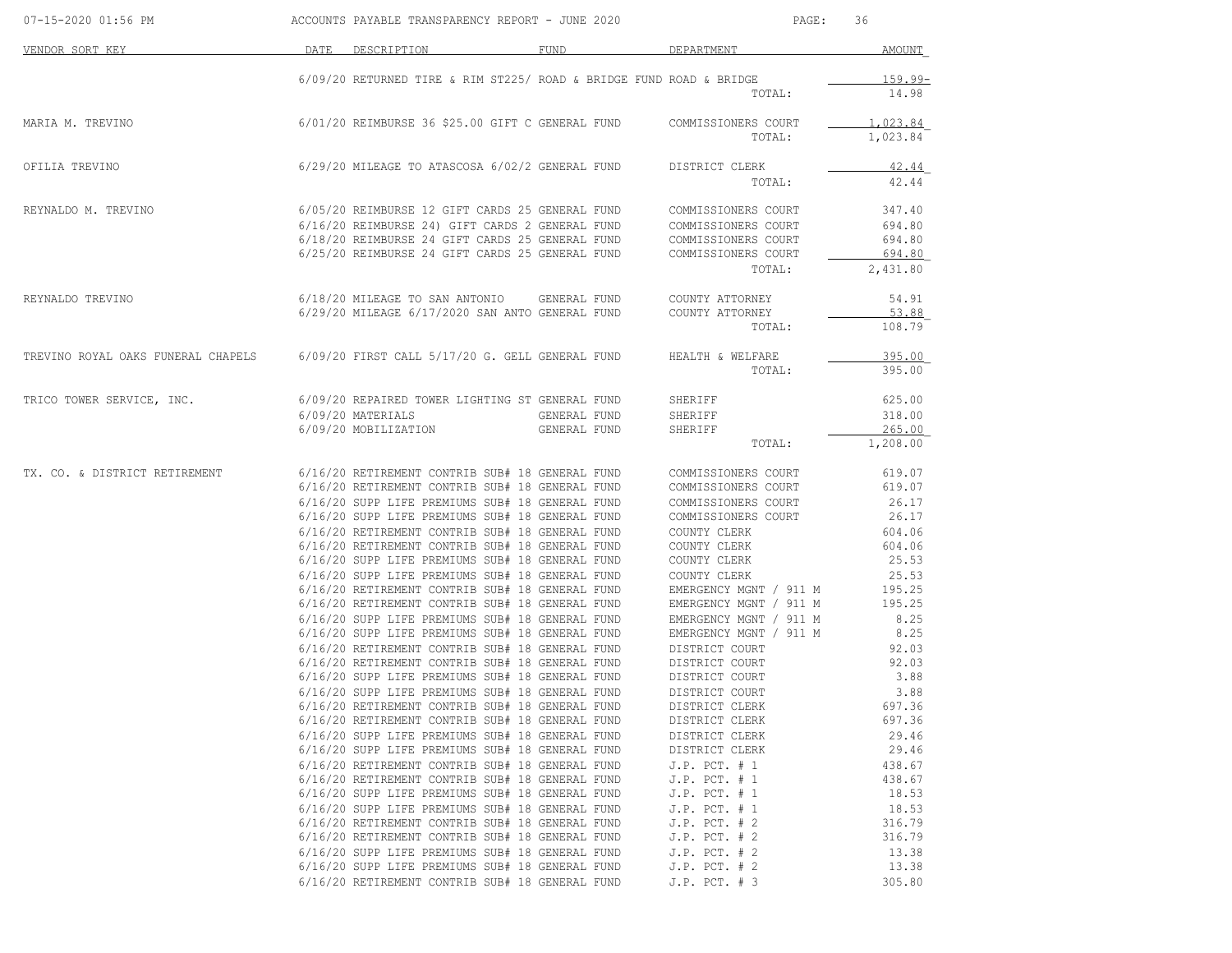| <u>VENDOR SORT KEY</u> | DATE | DESCRIPTION DESCRIPTION                                                                                                        | FUND | DEPARTMENT                                                                                                                                                                                        | AMOUNT           |
|------------------------|------|--------------------------------------------------------------------------------------------------------------------------------|------|---------------------------------------------------------------------------------------------------------------------------------------------------------------------------------------------------|------------------|
|                        |      | 6/16/20 RETIREMENT CONTRIB SUB# 18 GENERAL FUND J.P. PCT. # 3                                                                  |      |                                                                                                                                                                                                   | 305.80           |
|                        |      |                                                                                                                                |      |                                                                                                                                                                                                   | 12.92            |
|                        |      | 6/16/20 SUPP LIFE PREMIUMS SUB# 18 GENERAL FUND J.P. PCT. # 3<br>6/16/20 SUPP LIFE PREMIUMS SUB# 18 GENERAL FUND J.P. PCT. # 3 |      |                                                                                                                                                                                                   | 12.92            |
|                        |      |                                                                                                                                |      | 6/16/20 RETIREMENT CONTRIB SUB# 18 GENERAL FUND J.P. PCT. # 4<br>6/16/20 RETIREMENT CONTRIB SUB# 18 GENERAL FUND J.P. PCT. # 4                                                                    | 311.37           |
|                        |      |                                                                                                                                |      |                                                                                                                                                                                                   | 311.37           |
|                        |      |                                                                                                                                |      |                                                                                                                                                                                                   | 13.15            |
|                        |      |                                                                                                                                |      | 6/16/20 SUPP LIFE PREMIUMS SUB# 18 GENERAL FUND J.P. PCT. # 4<br>6/16/20 SUPP LIFE PREMIUMS SUB# 18 GENERAL FUND J.P. PCT. # 4<br>6/16/20 RETIREMENT COURRIE SUB# 18 GENERAL FUND COUNTY ATTORNEY | 13.15            |
|                        |      |                                                                                                                                |      |                                                                                                                                                                                                   | 872.46           |
|                        |      | 6/16/20 RETIREMENT CONTRIB SUB# 18 GENERAL FUND                                                                                |      | COUNTY ATTORNEY                                                                                                                                                                                   | 872.46           |
|                        |      | 6/16/20 SUPP LIFE PREMIUMS SUB# 18 GENERAL FUND                                                                                |      | COUNTY ATTORNEY                                                                                                                                                                                   | 36.87            |
|                        |      | 6/16/20 SUPP LIFE PREMIUMS SUB# 18 GENERAL FUND                                                                                |      | COUNTY ATTORNEY                                                                                                                                                                                   | 36.87            |
|                        |      | 6/16/20 RETIREMENT CONTRIB SUB# 18 GENERAL FUND                                                                                |      | ELECTIONS                                                                                                                                                                                         | 308.39           |
|                        |      | 6/16/20 RETIREMENT CONTRIB SUB# 18 GENERAL FUND                                                                                |      | ELECTIONS                                                                                                                                                                                         | 308.39           |
|                        |      | 6/16/20 SUPP LIFE PREMIUMS SUB# 18 GENERAL FUND                                                                                |      | ELECTIONS<br>ELECTIONS<br>ELECTIONS                                                                                                                                                               | 13.03            |
|                        |      | 6/16/20 SUPP LIFE PREMIUMS SUB# 18 GENERAL FUND                                                                                |      |                                                                                                                                                                                                   | 13.03            |
|                        |      | 6/16/20 RETIREMENT CONTRIB SUB# 18 GENERAL FUND<br>6/16/20 RETIREMENT CONTRIB SUB# 18 GENERAL FUND                             |      | COUNTY AUDITOR                                                                                                                                                                                    | 563.15           |
|                        |      | 6/16/20 SUPP LIFE PREMIUMS SUB# 18 GENERAL FUND                                                                                |      | COUNTY AUDITOR                                                                                                                                                                                    | 566.80<br>23.79  |
|                        |      | 6/16/20 SUPP LIFE PREMIUMS SUB# 18 GENERAL FUND                                                                                |      | COUNTY AUDITOR<br>COUNTY AUDITOR                                                                                                                                                                  | 23.95            |
|                        |      | 6/16/20 RETIREMENT CONTRIB SUB# 18 GENERAL FUND                                                                                |      | COUNTY TREASURER                                                                                                                                                                                  | 528.94           |
|                        |      | 6/16/20 RETIREMENT CONTRIB SUB# 18 GENERAL FUND                                                                                |      | COUNTY TREASURER                                                                                                                                                                                  | 528.94           |
|                        |      | 6/16/20 SUPP LIFE PREMIUMS SUB# 18 GENERAL FUND                                                                                |      | COUNTY TREASURER                                                                                                                                                                                  | 22.35            |
|                        |      | 6/16/20 SUPP LIFE PREMIUMS SUB# 18 GENERAL FUND                                                                                |      | COUNTY TREASURER                                                                                                                                                                                  | 22.35            |
|                        |      | 6/16/20 RETIREMENT CONTRIB SUB# 18 GENERAL FUND                                                                                |      | TAX COLLECTOR                                                                                                                                                                                     | 761.71           |
|                        |      | 6/16/20 RETIREMENT CONTRIB SUB# 18 GENERAL FUND                                                                                |      |                                                                                                                                                                                                   | 758.06           |
|                        |      | 6/16/20 SUPP LIFE PREMIUMS SUB# 18 GENERAL FUND                                                                                |      | TAX COLLECTOR<br>TAX COLLECTOR                                                                                                                                                                    | 32.19            |
|                        |      | 6/16/20 SUPP LIFE PREMIUMS SUB# 18 GENERAL FUND                                                                                |      | TAX COLLECTOR                                                                                                                                                                                     | 32.03            |
|                        |      | 6/16/20 RETIREMENT CONTRIB SUB# 18 GENERAL FUND                                                                                |      | BUILDING MAINTENANCE                                                                                                                                                                              | 541.99           |
|                        |      | 6/16/20 RETIREMENT CONTRIB SUB# 18 GENERAL FUND                                                                                |      | BUILDING MAINTENANCE                                                                                                                                                                              | 541.99           |
|                        |      | 6/16/20 SUPP LIFE PREMIUMS SUB# 18 GENERAL FUND                                                                                |      | BUILDING MAINTENANCE                                                                                                                                                                              | 22.91            |
|                        |      | 6/16/20 SUPP LIFE PREMIUMS SUB# 18 GENERAL FUND                                                                                |      | BUILDING MAINTENANCE                                                                                                                                                                              | 22.91            |
|                        |      | 6/16/20 RETIREMENT CONTRIB SUB# 18 GENERAL FUND                                                                                |      | CONSTABLE PCT # 1                                                                                                                                                                                 | 191.33           |
|                        |      | 6/16/20 RETIREMENT CONTRIB SUB# 18 GENERAL FUND                                                                                |      | CONSTABLE PCT # 1                                                                                                                                                                                 | 191.33           |
|                        |      | 6/16/20 SUPP LIFE PREMIUMS SUB# 18 GENERAL FUND                                                                                |      | CONSTABLE PCT # 1                                                                                                                                                                                 | 8.08             |
|                        |      | 6/16/20 SUPP LIFE PREMIUMS SUB# 18 GENERAL FUND                                                                                |      | CONSTABLE PCT # 1                                                                                                                                                                                 | 8.08             |
|                        |      | 6/16/20 RETIREMENT CONTRIB SUB# 18 GENERAL FUND                                                                                |      | CONSTABLE PCT # 2                                                                                                                                                                                 | 180.50           |
|                        |      | 6/16/20 RETIREMENT CONTRIB SUB# 18 GENERAL FUND                                                                                |      | CONSTABLE PCT # 2                                                                                                                                                                                 | 180.50           |
|                        |      | 6/16/20 SUPP LIFE PREMIUMS SUB# 18 GENERAL FUND                                                                                |      | CONSTABLE PCT # 2                                                                                                                                                                                 | 7.63             |
|                        |      | 6/16/20 SUPP LIFE PREMIUMS SUB# 18 GENERAL FUND                                                                                |      | CONSTABLE PCT # 2<br>CONSTABLE PCT # 3                                                                                                                                                            | 7.63             |
|                        |      | 6/16/20 RETIREMENT CONTRIB SUB# 18 GENERAL FUND                                                                                |      |                                                                                                                                                                                                   | 180.50           |
|                        |      | 6/16/20 RETIREMENT CONTRIB SUB# 18 GENERAL FUND                                                                                |      | CONSTABLE PCT # 3                                                                                                                                                                                 | 180.50           |
|                        |      | 6/16/20 SUPP LIFE PREMIUMS SUB# 18 GENERAL FUND                                                                                |      | CONSTABLE PCT # 3                                                                                                                                                                                 | 7.63             |
|                        |      | 6/16/20 SUPP LIFE PREMIUMS SUB# 18 GENERAL FUND<br>6/16/20 RETIREMENT CONTRIB SUB# 18 GENERAL FUND                             |      | CONSTABLE PCT # 3<br>CONSTABLE PCT # 4                                                                                                                                                            | 7.63             |
|                        |      | 6/16/20 RETIREMENT CONTRIB SUB# 18 GENERAL FUND                                                                                |      | CONSTABLE PCT # 4                                                                                                                                                                                 | 180.50<br>180.50 |
|                        |      | 6/16/20 SUPP LIFE PREMIUMS SUB# 18 GENERAL FUND                                                                                |      | CONSTABLE PCT # 4                                                                                                                                                                                 | 7.63             |
|                        |      | 6/16/20 SUPP LIFE PREMIUMS SUB# 18 GENERAL FUND                                                                                |      | CONSTABLE PCT # 4                                                                                                                                                                                 | 7.63             |
|                        |      | 6/16/20 RETIREMENT CONTRIB SUB# 18 GENERAL FUND                                                                                |      | SHERIFF                                                                                                                                                                                           | 6,658.36         |
|                        |      | 6/16/20 RETIREMENT CONTRIB SUB# 18 GENERAL FUND                                                                                |      | SHERIFF                                                                                                                                                                                           | 6,534.94         |
|                        |      | 6/16/20 SUPP LIFE PREMIUMS SUB# 18 GENERAL FUND                                                                                |      | SHERIFF                                                                                                                                                                                           | 281.36           |
|                        |      | 6/16/20 SUPP LIFE PREMIUMS SUB# 18 GENERAL FUND                                                                                |      | SHERIFF                                                                                                                                                                                           | 276.11           |
|                        |      | 6/16/20 RETIREMENT CONTRIB SUB# 18 GENERAL FUND                                                                                |      | JUVENILE CORRECTIONS                                                                                                                                                                              | 487.02           |
|                        |      | 6/16/20 RETIREMENT CONTRIB SUB# 18 GENERAL FUND                                                                                |      | JUVENILE CORRECTIONS                                                                                                                                                                              | 487.02           |
|                        |      | 6/16/20 SUPP LIFE PREMIUMS SUB# 18 GENERAL FUND                                                                                |      | JUVENILE CORRECTIONS                                                                                                                                                                              | 20.57            |
|                        |      | 6/16/20 SUPP LIFE PREMIUMS SUB# 18 GENERAL FUND                                                                                |      | JUVENILE CORRECTIONS                                                                                                                                                                              | 20.57            |
|                        |      | 6/16/20 RETIREMENT CONTRIB SUB# 18 GENERAL FUND                                                                                |      | HIGHWAY PATROL                                                                                                                                                                                    | 159.13           |
|                        |      |                                                                                                                                |      |                                                                                                                                                                                                   |                  |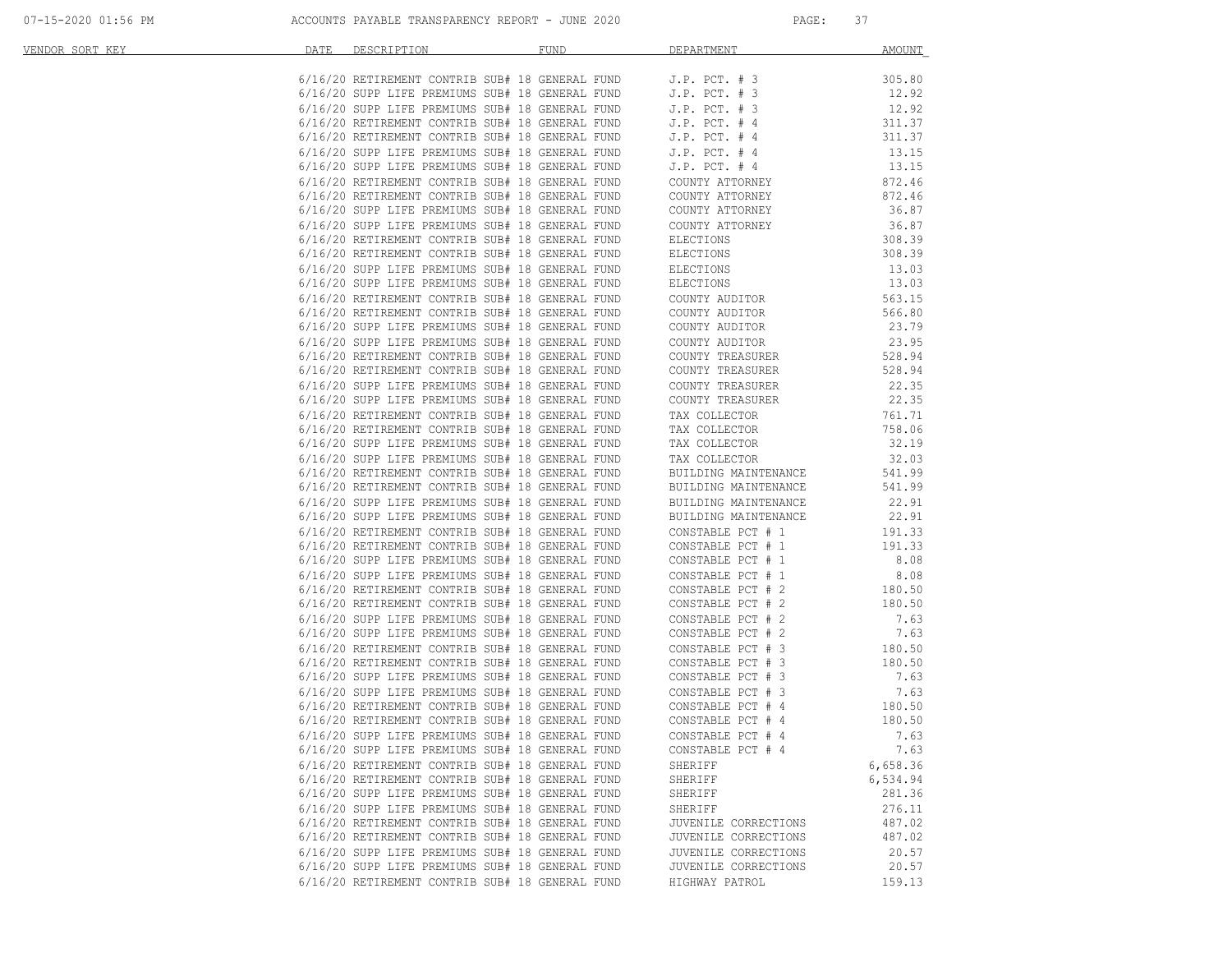| 07-15-2020 01:56 PM | ACCOUNTS PAYABLE TRANSPARENCY REPORT - JUNE 2020 | PAGE |  |
|---------------------|--------------------------------------------------|------|--|
|                     |                                                  |      |  |

| VENDOR SORT KEY               | DATE DESCRIPTION                                                                                                                                                                                                                                                                                                                                                                  | FUND         | DEPARTMENT                                   | <b>AMOUNT</b>    |
|-------------------------------|-----------------------------------------------------------------------------------------------------------------------------------------------------------------------------------------------------------------------------------------------------------------------------------------------------------------------------------------------------------------------------------|--------------|----------------------------------------------|------------------|
|                               |                                                                                                                                                                                                                                                                                                                                                                                   |              |                                              |                  |
|                               | $6/16/20$ RETIREMENT CONTRIB SUB# 18 GENERAL FUND HIGHWAY PATROL $6/16/20$ SUPP LIFE PREMIUMS SUB# 18 GENERAL FUND HIGHWAY PATROL                                                                                                                                                                                                                                                 |              |                                              | 159.13           |
|                               |                                                                                                                                                                                                                                                                                                                                                                                   |              |                                              | 6.72             |
|                               | $6/16/20$ SUPP LIFE PREMIUMS SUB# 18 GENERAL FUND HIGHWAY PATROL $6/16/20$ RETIREMENT CONTRIB SUB# 18 GENERAL FUND HEALTH & WELFARE<br>6/16/20 SUPP LIFE PREMIUMS SUB# 10 GENERAL FUND<br>6/16/20 RETIREMENT CONTRIB SUB# 18 GENERAL FUND<br>6/16/20 SUPP LIFE PREMIUMS SUB# 18 GENERAL FUND<br>6/16/20 SUPP LIFE PREMIUMS SUB# 18 GENERAL FUND<br>6/16/20 SUPP LIFE PREMIUMS SUB |              |                                              |                  |
|                               |                                                                                                                                                                                                                                                                                                                                                                                   |              |                                              |                  |
|                               |                                                                                                                                                                                                                                                                                                                                                                                   |              |                                              |                  |
|                               |                                                                                                                                                                                                                                                                                                                                                                                   |              |                                              |                  |
|                               |                                                                                                                                                                                                                                                                                                                                                                                   |              |                                              |                  |
|                               |                                                                                                                                                                                                                                                                                                                                                                                   |              |                                              |                  |
|                               |                                                                                                                                                                                                                                                                                                                                                                                   |              |                                              |                  |
|                               | 6/16/20 SUPP LIFE PREMIUMS SUB# 18 GENERAL FUND COUNTY EXTENSION<br>6/16/20 SUPP LIFE PREMIUMS SUB# 18 GENERAL FUND COUNTY EXTENSION<br>6/16/20 RETIREMENT CONTRIB SUB# 18 GENERAL FUND HUMAN RESOURCE<br>6/16/20 RETIREMENT CONTRIB SU                                                                                                                                           |              |                                              | 5.78             |
|                               |                                                                                                                                                                                                                                                                                                                                                                                   |              |                                              | 5.78             |
|                               |                                                                                                                                                                                                                                                                                                                                                                                   |              |                                              | 382.22<br>382.22 |
|                               |                                                                                                                                                                                                                                                                                                                                                                                   |              |                                              |                  |
|                               |                                                                                                                                                                                                                                                                                                                                                                                   |              |                                              | 16.15            |
|                               |                                                                                                                                                                                                                                                                                                                                                                                   |              |                                              | 16.15            |
|                               |                                                                                                                                                                                                                                                                                                                                                                                   |              |                                              | 69.97            |
|                               |                                                                                                                                                                                                                                                                                                                                                                                   |              |                                              | 64.16            |
|                               | 6/16/20 SUPP LIFE PREMIUMS SUB# 18 GENERAL FUND HUMAN RESOURCE<br>6/16/20 SUPP LIFE PREMIUMS SUB# 18 GENERAL FUND HUMAN RESOURCE<br>6/16/20 RETIREMENT CONTRIB SUB# 18 GENERAL FUND VETERANS SERVICE<br>6/16/20 RETIREMENT CONTRIB SUB#                                                                                                                                           |              |                                              | 2.95             |
|                               | $6/16/20$ SUPP LIFE PREMIUMS SUB# 18 GENERAL FUND VETERANS SERVICE $2.71$ 6/16/20 RETIREMENT CONTRIB SUB# 18 ROAD & BRIDGE FUND ROAD & BRIDGE $5,565.37$                                                                                                                                                                                                                          |              |                                              |                  |
|                               |                                                                                                                                                                                                                                                                                                                                                                                   |              |                                              |                  |
|                               | $6/16/20$ RETIREMENT CONTRIB SUB# 18 ROAD & BRIDGE FUND ROAD & BRIDGE 5,565.37                                                                                                                                                                                                                                                                                                    |              |                                              |                  |
|                               | 6/16/20 SUPP LIFE PREMIUMS SUB# 18 ROAD & BRIDGE FUND ROAD & BRIDGE 6/16/20 SUPP LIFE PREMIUMS SUB# 18 ROAD & BRIDGE FUND ROAD & BRIDGE 6/16/20 SUPP LIFE PREMIUMS SUB# 18 ROAD & BRIDGE 6/16/20                                                                                                                                                                                  |              |                                              |                  |
|                               |                                                                                                                                                                                                                                                                                                                                                                                   |              |                                              |                  |
|                               |                                                                                                                                                                                                                                                                                                                                                                                   |              |                                              |                  |
|                               | $6/16/20$ RETIREMENT CONTRIB SUB# 18 WIC PROGRAM FUND NON-DEPARTMENTAL 6/16/20 RETIREMENT CONTRIB SUB# 18 WIC PROGRAM FUND NON-DEPARTMENTAL 332.06                                                                                                                                                                                                                                |              |                                              |                  |
|                               | $\begin{tabular}{l c c c c c} 6/16/20 {\begin{tabular}{l c c c} } 6/16/20 {\begin{tabular}{l c c c} } 6/16/20 {\begin{tabular}{l c c c} } 6/16/20 {\begin{tabular}{l c c c} } 6/16/20 {\begin{tabular}{l c c c} } 6/16/20 {\begin{tabular}{l c c c} } 6/16/20 {\begin{tabular}{l c c c} } 6/16/20 {\begin{tabular}{l c c c} } 6/16/20 {\begin{tabular}{l c}$                      |              |                                              |                  |
|                               |                                                                                                                                                                                                                                                                                                                                                                                   |              |                                              |                  |
|                               |                                                                                                                                                                                                                                                                                                                                                                                   |              |                                              |                  |
|                               |                                                                                                                                                                                                                                                                                                                                                                                   |              |                                              |                  |
|                               |                                                                                                                                                                                                                                                                                                                                                                                   |              |                                              |                  |
|                               |                                                                                                                                                                                                                                                                                                                                                                                   |              |                                              |                  |
|                               |                                                                                                                                                                                                                                                                                                                                                                                   |              |                                              |                  |
|                               |                                                                                                                                                                                                                                                                                                                                                                                   |              |                                              |                  |
|                               |                                                                                                                                                                                                                                                                                                                                                                                   |              |                                              |                  |
|                               |                                                                                                                                                                                                                                                                                                                                                                                   |              |                                              |                  |
|                               |                                                                                                                                                                                                                                                                                                                                                                                   |              |                                              |                  |
|                               | 6/16/20 RETIREMENT CONTRIB SUB# 18 TX JUVENILE FROBAT COMMITMENT DIVERSION 24.07<br>6/16/20 RETIREMENT CONTRIB SUB# 18 TX JUVENILE PROBAT COMMITMENT DIVERSION 24.07                                                                                                                                                                                                              |              |                                              |                  |
|                               |                                                                                                                                                                                                                                                                                                                                                                                   |              |                                              |                  |
|                               | 6/16/20 SUPP LIFE PREMIUMS SUB# 18 TX JUVENILE PROBAT COMMITMENT DIVERSION 1.02<br>6/16/20 SUPP LIFE PREMIUMS SUB# 18 TX JUVENILE PROBAT COMMITMENT DIVERSION 1.02                                                                                                                                                                                                                |              |                                              |                  |
|                               | 6/16/20 RETIREMENT CONTRIB SUB# 18 FRIO COUNTY PAYROL NON-DEPARTMENTAL                                                                                                                                                                                                                                                                                                            |              |                                              | 16,885.66        |
|                               | 6/16/20 RETIREMENT CONTRIB SUB# 18 FRIO COUNTY PAYROL NON-DEPARTMENTAL                                                                                                                                                                                                                                                                                                            |              |                                              | 16,776.54        |
|                               |                                                                                                                                                                                                                                                                                                                                                                                   |              | TOTAL:                                       | 79,923.82        |
| TXU ENERGY RETAIL COMPANY LLC | 6/09/20 101 N. COMMERCE DILLEY                                                                                                                                                                                                                                                                                                                                                    |              | BUILDING MAINTENANCE                         | 807.82           |
|                               | 6/09/20 101 N. COMMERCE DILLEY GENERAL FUND<br>6/09/20 205 CR 1650 MOORE GENERAL FUND                                                                                                                                                                                                                                                                                             |              | BUILDING MAINTENANCE                         | 7.21             |
|                               | 6/09/20 205 CR 1650 UNIT SHOP                                                                                                                                                                                                                                                                                                                                                     | GENERAL FUND | BUILDING MAINTENANCE                         | 21.47            |
|                               | 6/09/20 2207 BI 35E R & B                                                                                                                                                                                                                                                                                                                                                         | GENERAL FUND | BUILDING MAINTENANCE                         | 659.19           |
|                               | 6/09/20 415 E BRAZOS ST                                                                                                                                                                                                                                                                                                                                                           |              | BUILDING MAINTENANCE                         | 15.25            |
|                               | 6/09/20 415 E BRAZOS ST MHMR BLDG GENERAL FUND                                                                                                                                                                                                                                                                                                                                    | GENERAL FUND | BUILDING MAINTENANCE                         | 553.98           |
|                               | 6/09/20 513 E. LEONA ST                                                                                                                                                                                                                                                                                                                                                           | GENERAL FUND | BUILDING MAINTENANCE                         | 60.71            |
|                               |                                                                                                                                                                                                                                                                                                                                                                                   | GENERAL FUND |                                              | 306.30           |
|                               | 6/09/20 505 E MEDINA STREET                                                                                                                                                                                                                                                                                                                                                       |              | BUILDING MAINTENANCE                         |                  |
|                               | 6/09/20 515 E MEDINA STREET<br>6/09/20 515 E MEDINA ST ADULT PROB GENERAL FUND                                                                                                                                                                                                                                                                                                    | GENERAL FUND | BUILDING MAINTENANCE<br>BUILDING MAINTENANCE | 44.53<br>124.33  |
|                               |                                                                                                                                                                                                                                                                                                                                                                                   |              |                                              |                  |
|                               | 6/09/20 606 E MEDINA ST HSE<br>6/09/20 604 E MEDINA ST MUSEUM                                                                                                                                                                                                                                                                                                                     | GENERAL FUND | BUILDING MAINTENANCE<br>BUILDING MAINTENANCE | 18.54            |
|                               |                                                                                                                                                                                                                                                                                                                                                                                   | GENERAL FUND |                                              | 124.65           |
|                               | 6/09/20 500 E SAN ANTONIO ST                                                                                                                                                                                                                                                                                                                                                      | GENERAL FUND | BUILDING MAINTENANCE                         | 61.00            |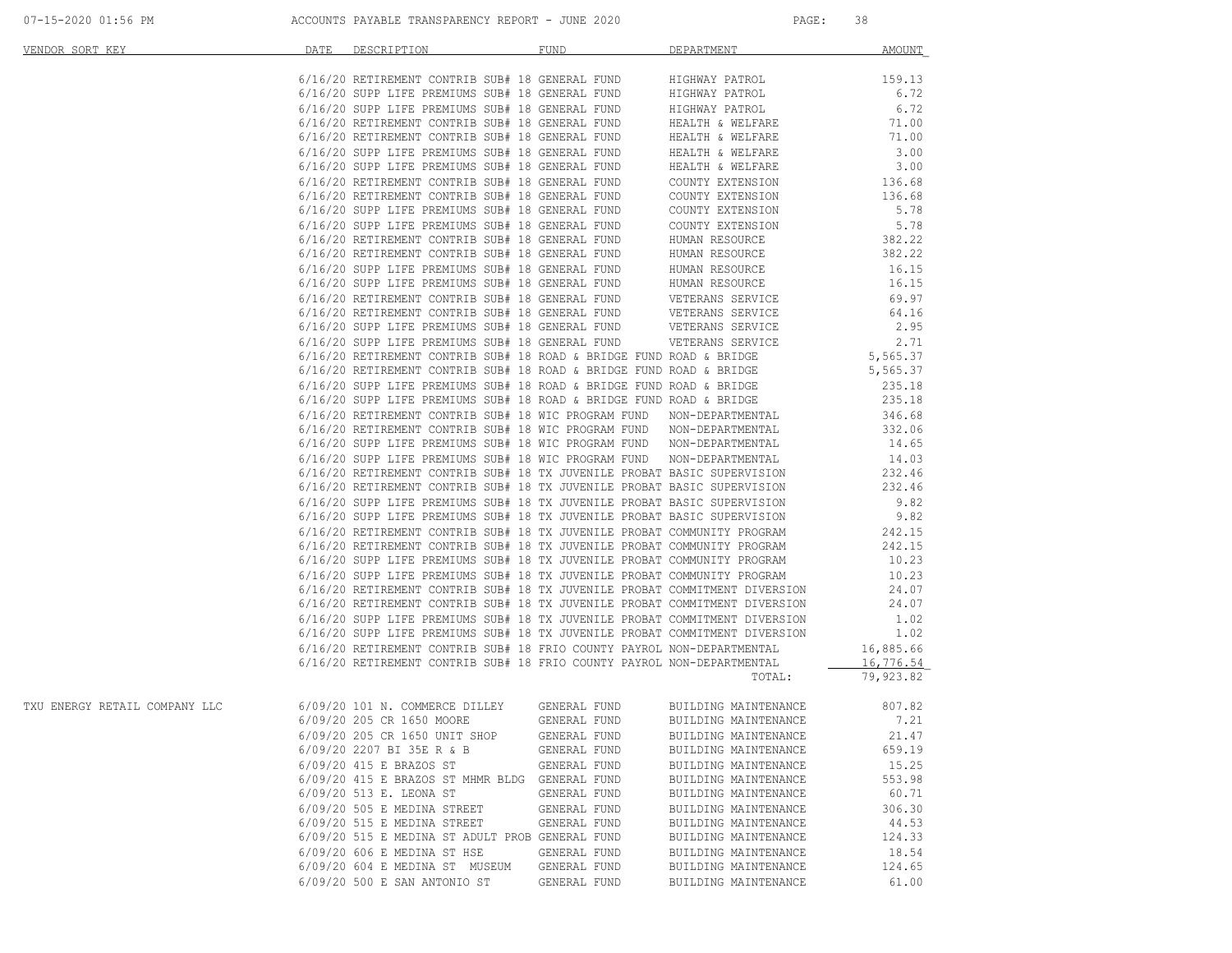| 07-15-2020 01:56 PM               |      | ACCOUNTS PAYABLE TRANSPARENCY REPORT - JUNE 2020  |              | PAGE:                | 39         |
|-----------------------------------|------|---------------------------------------------------|--------------|----------------------|------------|
| VENDOR SORT KEY                   | DATE | DESCRIPTION                                       | <b>FUND</b>  | DEPARTMENT           | AMOUNT     |
|                                   |      | 6/09/20 500 E SAN ANTONIO ST COURT GENERAL FUND   |              | BUILDING MAINTENANCE | 1,424.44   |
|                                   |      | 6/09/20 650 E SAN ANTONIO ST TRLR GENERAL FUND    |              | BUILDING MAINTENANCE | 186.04     |
|                                   |      | 6/09/20 610 E SAN ANTONIOST TRLR F GENERAL FUND   |              | BUILDING MAINTENANCE | 239.23     |
|                                   |      | 6/09/20 1150 FM 1581                              | GENERAL FUND | BUILDING MAINTENANCE | 45.57      |
|                                   |      | 6/09/20 1355 FM 1581 REGION PARK GENERAL FUND     |              | BUILDING MAINTENANCE | 287.26     |
|                                   |      | 6/09/20 328 RADIO LANE                            | GENERAL FUND | BUILDING MAINTENANCE | 18.75      |
|                                   |      | 6/09/20 COUNTY RD 1000 STLG                       | GENERAL FUND | BUILDING MAINTENANCE | 26.11      |
|                                   |      | 6/09/20 PRIVATE RD 2020 250 HPS                   | GENERAL FUND | BUILDING MAINTENANCE | 135.66     |
|                                   |      | 6/09/20 COUNTY RD 4010 PARKING LOT GENERAL FUND   |              | BUILDING MAINTENANCE | 11.19      |
|                                   |      | 6/09/20 421 S CEDAR ST                            | GENERAL FUND | BUILDING MAINTENANCE | 15.25      |
|                                   |      | 6/09/20 502 S CEDAR ST                            | GENERAL FUND | BUILDING MAINTENANCE | 1,838.01   |
|                                   |      | 6/09/20 421 S CEDAR ST ODLT                       | GENERAL FUND | BUILDING MAINTENANCE | 15.25      |
|                                   |      | 6/09/20 421 S CEDAR ST RADIO TOWER GENERAL FUND   |              | BUILDING MAINTENANCE | 47.78      |
|                                   |      | 6/09/20 406 S PECAN ST                            | GENERAL FUND | BUILDING MAINTENANCE | 22.26      |
|                                   |      | 6/09/20 410 S PECAN ST                            | GENERAL FUND | BUILDING MAINTENANCE | 6.63       |
|                                   |      | 6/09/20 515 S PECAN ST                            | GENERAL FUND | BUILDING MAINTENANCE | 11.19      |
|                                   |      | 6/09/20 526 S PECAN ST                            | GENERAL FUND | BUILDING MAINTENANCE | 36.46      |
|                                   |      | 6/09/20 407 S PECAN ST BLDG JP2 GENERAL FUND      |              | BUILDING MAINTENANCE | 30.26      |
|                                   |      | 6/09/20 406 S PECAN ST JUV EP - JP GENERAL FUND   |              | BUILDING MAINTENANCE | 54.40      |
|                                   |      | 6/09/20 514 S PECAN ST TENNIS COUR GENERAL FUND   |              | BUILDING MAINTENANCE | 15.37      |
|                                   |      | $6/09/20$ 410 S PECAN ST - JUV PRO/E GENERAL FUND |              | BUILDING MAINTENANCE | 686.04     |
|                                   |      | 6/09/20 955 STREETLIGHT                           | GENERAL FUND | BUILDING MAINTENANCE | 130.92     |
|                                   |      |                                                   |              | TOTAL:               | 8,089.05   |
| TYLER TECHNOLOGIES                |      | 6/29/20 ANNUAL SOFTWARE MAINTENANC GENERAL FUND   |              | COUNTY AUDITOR       | 4,165.73   |
|                                   |      | 6/29/20 ANNUAL SOFTWARE MAINTENANC GENERAL FUND   |              | COUNTY TREASURER     | 4,165.73   |
|                                   |      | 6/29/20 ANNUAL SOFTWARE MAINTENANC GENERAL FUND   |              | HUMAN RESOURCE       | 4, 165, 72 |
|                                   |      |                                                   |              | TOTAL:               | 12,497.18  |
| UNIVERSITY HEALTH SYSTEM          |      | 6/09/20 INMATE MEDICAL E. BROWN                   | GENERAL FUND | SHERIFF              | 9,254.60   |
|                                   |      |                                                   |              | TOTAL:               | 9,254.60   |
| UTHSCSA                           |      | 6/29/20 CPT 99285 E. BROWN                        | GENERAL FUND | SHERIFF              | 98.99      |
|                                   |      |                                                   |              | TOTAL:               | 98.99      |
| VERIFY I-9, LLC                   |      | 6/09/20 VERIFY I-9 S. VIDALES                     | GENERAL FUND | HUMAN RESOURCE       | 9.95       |
|                                   |      | $6/18/20$ VERIFY I-9 M. ABREGO                    | GENERAL FUND | HUMAN RESOURCE       | 9.95       |
|                                   |      | $6/29/20$ VERIFY I-9 S. MARTINEZ                  | GENERAL FUND | HUMAN RESOURCE       | 9.95       |
|                                   |      | 6/29/20 VERIFY I-9 M. GONZALES                    | GENERAL FUND | HUMAN RESOURCE       | 9.95       |
|                                   |      | 6/29/20 VERIFY I-9 A. PATTERSON                   | GENERAL FUND | HUMAN RESOURCE       | 9.95       |
|                                   |      | 6/29/20 VERIFY I-9 R. WEST                        | GENERAL FUND | HUMAN RESOURCE       | 9.95       |
|                                   |      | 6/29/20 VERIFY I-9 D. HUGHES                      | GENERAL FUND | HUMAN RESOURCE       | 9.95       |
|                                   |      | 6/29/20 VERIFY I-9 G. PEREZ                       | GENERAL FUND | HUMAN RESOURCE       | 9.95       |
|                                   |      |                                                   |              | TOTAL:               | 79.60      |
| VIDA Y SALUD HEALTH SYSTEMS, INC. |      | 6/09/20 CPT 99212 T. LEAL                         | GENERAL FUND | SHERIFF              | 22.66      |
|                                   |      | 6/09/20 CPT 99213 J. HARRELL                      | GENERAL FUND | SHERIFF              | 33.61      |
|                                   |      | 6/09/20 CPT 99212<br>J. GALINDO                   | GENERAL FUND | SHERIFF              | 22.36      |
|                                   |      | 6/09/20 CPT 99213 C. DANIEL                       | GENERAL FUND | SHERIFF              | 33.61      |
|                                   |      | 6/09/20 CPT 99213 M.GARCIA-VELASQ                 | GENERAL FUND | SHERIFF              | 33.61      |
|                                   |      | 6/09/20 CPT 99213<br>M. ESPINOZA                  | GENERAL FUND | SHERIFF              | 33.61      |
|                                   |      | 6/09/20 CPT 99214<br>T. RAMON                     | GENERAL FUND | SHERIFF              | 47.20      |
|                                   |      | 6/09/20 CPT 99213<br>J. GARCIA                    | GENERAL FUND | SHERIFF              | 33.61      |
|                                   |      | 6/09/20 CPT 99213<br>T. LEAL                      | GENERAL FUND | SHERIFF              | 33.61      |
|                                   |      | 6/09/20 CPT 99441<br>J. BAZAN                     | GENERAL FUND | SHERIFF              | 15.00      |
|                                   |      | 6/09/20 CPT 99213<br>I. VALDEZ                    | GENERAL FUND | SHERIFF              | 33.61      |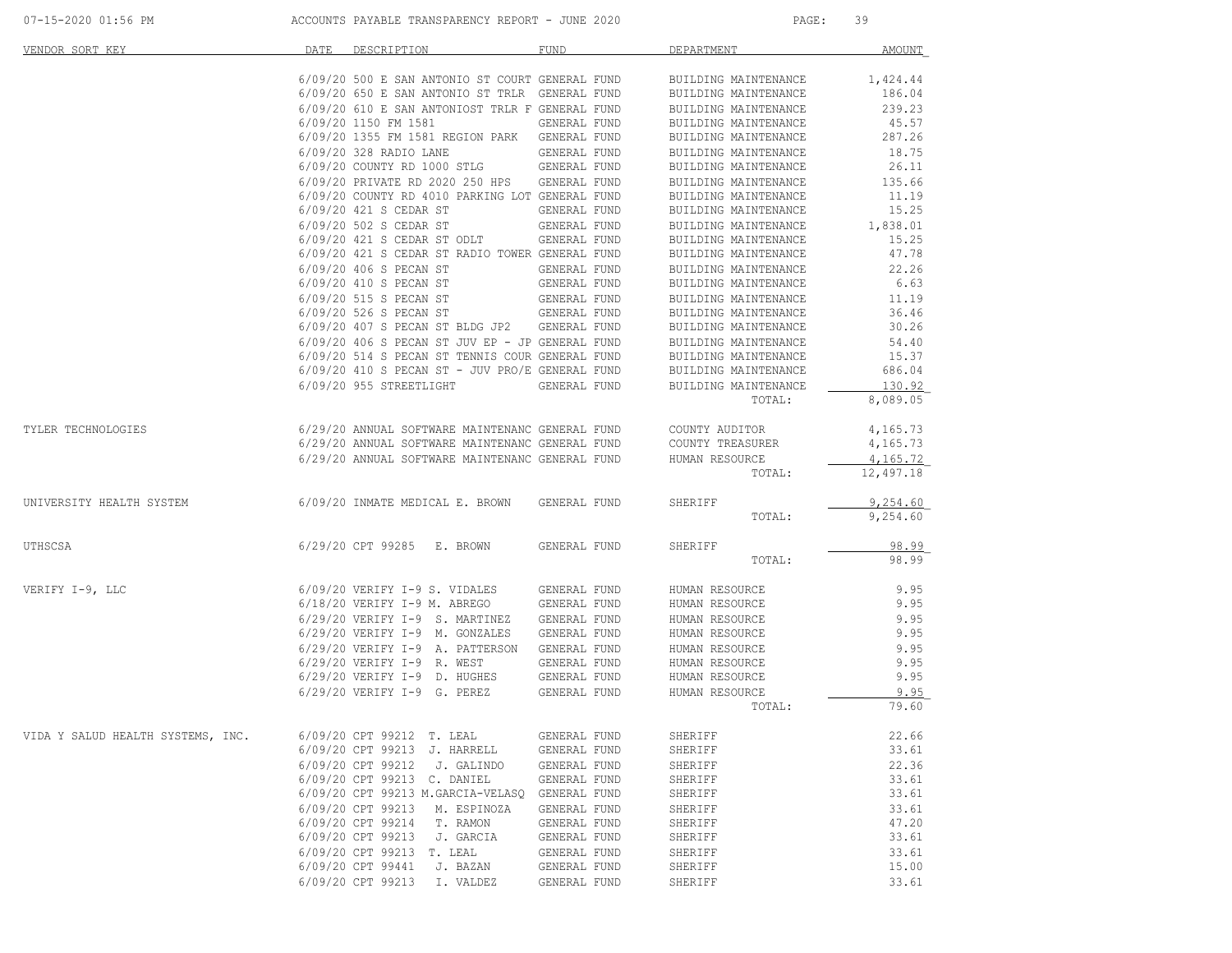| 07-15-2020 01:56 PM               |                 | ACCOUNTS PAYABLE TRANSPARENCY REPORT - JUNE 2020                      |              | PAGE:                              | 40           |
|-----------------------------------|-----------------|-----------------------------------------------------------------------|--------------|------------------------------------|--------------|
| VENDOR SORT KEY                   | DATE            | DESCRIPTION                                                           | FUND         | DEPARTMENT                         | AMOUNT       |
|                                   |                 | 6/18/20 CPT 99213 L. MORALES                                          | GENERAL FUND | SHERIFF                            | 33.27        |
|                                   |                 | 6/18/20 CPT 99213 C. URESTE                                           | GENERAL FUND | SHERIFF                            | 33.27        |
|                                   |                 | 6/18/20 CPT 99213 C. ESPARZA                                          | GENERAL FUND | SHERIFF                            | 33.27        |
|                                   |                 | 6/18/20 CPT 99212 M. ESPINOZA                                         | GENERAL FUND | SHERIFF                            | 22.14        |
|                                   |                 | 6/29/20 CPT 99213 M. GARCIA-VELASQ GENERAL FUND                       |              | SHERIFF                            | 33.27        |
|                                   |                 | 6/29/20 CPT 99213 M. MARTINEZ                                         | GENERAL FUND | SHERIFF                            | 33.27        |
|                                   |                 | 6/29/20 CPT 99213 I. VALDEZ                                           | GENERAL FUND | SHERIFF                            | 33.27        |
|                                   |                 |                                                                       |              | TOTAL:                             | 564.25       |
| SAVANNAH VIDALES                  |                 | 6/18/20 REIMBURSE FEE FOR FINGER P GENERAL FUND                       |              | SHERIFF                            | 10.00        |
|                                   |                 |                                                                       |              | TOTAL:                             | 10.00        |
| LISA VOIGT                        |                 | 6/29/20 CAUSE# 20-01-00003-CRF R.L GENERAL FUND                       |              | DISTRICT COURT                     | 700.00       |
|                                   |                 |                                                                       |              | TOTAL:                             | 700.00       |
| VOYAGER FLEET SYSTEMS INC.        |                 | 6/09/20 CONSTABLE PCT 2 MAY 2020 GENERAL FUND                         |              | CONSTABLE PCT # 2                  | 392.57       |
|                                   |                 | 6/09/20 OVERPAYMENT                                                   | GENERAL FUND | CONSTABLE PCT # 2                  | $15.19-$     |
|                                   |                 | 6/09/20 MO FUEL MAY 2020 SHERIFF D GENERAL FUND                       |              | SHERIFF                            | 5,159.84     |
|                                   |                 | 6/09/20 OVERPAYMENT                                                   | GENERAL FUND | SHERIFF                            | $729.92 -$   |
|                                   |                 |                                                                       |              | TOTAL:                             | 4,807.30     |
| VTX COMMUNICATIONS, LLC           |                 | $6/29/20$ DPS - SC                                                    | GENERAL FUND | BUILDING MAINTENANCE               | 58.56        |
|                                   |                 | 6/29/20 EMERGENCY MANAGEMENT                                          | GENERAL FUND | BUILDING MAINTENANCE               | 39.13        |
|                                   | 6/29/20 JPO     |                                                                       | GENERAL FUND | BUILDING MAINTENANCE               | 58.56        |
|                                   |                 | $6/29/20$ J.P. # 4                                                    | GENERAL FUND | BUILDING MAINTENANCE               | 73.06        |
|                                   |                 | $6/29/20$ J.P. # 4 - FAX                                              | GENERAL FUND | BUILDING MAINTENANCE               | 58.56        |
|                                   |                 | $6/29/20$ J.P.#4                                                      | GENERAL FUND | BUILDING MAINTENANCE               | 45.61        |
|                                   |                 | $6/29/20$ TAX OFFICE                                                  | GENERAL FUND | BUILDING MAINTENANCE               | 58.56        |
|                                   |                 | 6/29/20 GAME WARDEN                                                   | GENERAL FUND | BUILDING MAINTENANCE               | 73.06        |
|                                   |                 | 6/29/20 SS INFO CENTER                                                | GENERAL FUND | BUILDING MAINTENANCE               | 73.06        |
|                                   |                 | $6/29/20$ SS INFO CENTER - FAX                                        | GENERAL FUND | BUILDING MAINTENANCE               | 58.56        |
|                                   | 6/29/20 WIC     |                                                                       | GENERAL FUND | BUILDING MAINTENANCE               | 24.63        |
|                                   |                 | $6/29/20$ WIC - FAX                                                   | GENERAL FUND | BUILDING MAINTENANCE               | 58.56        |
|                                   | $6/29/20$ R & B |                                                                       | GENERAL FUND | BUILDING MAINTENANCE               | <u>76.61</u> |
|                                   |                 |                                                                       |              | TOTAL:                             | 756.52       |
| VULCAN CONSTRUCTION MATERIALS, LP |                 | 6/09/20 196.70 TONS LRA PRECOAT FM & LATERAL ROAD NON-DEPARTMENTAL    |              |                                    | 4,524.10     |
|                                   |                 | 6/09/20 200.87 TONS LRA PRECOAT FM & LATERAL ROAD NON-DEPARTMENTAL    |              |                                    | 4,620.01     |
|                                   |                 | 6/09/20 21.76 TONS LRA PRECOAT                                        |              | FM & LATERAL ROAD NON-DEPARTMENTAL | 478.72       |
|                                   |                 | 6/09/20 13.08 TONS LRA PREMIX TY FM & LATERAL ROAD NON-DEPARTMENTAL   |              |                                    | 523.20       |
|                                   |                 | 6/09/20 88.91 TONS LRA PRECOAT PB FM & LATERAL ROAD NON-DEPARTMENTAL  |              |                                    | 2,044.93     |
|                                   |                 | 6/09/20 183.76 TONS LRA PRECOAT PB FM & LATERAL ROAD                  |              | NON-DEPARTMENTAL                   | 4,226.48     |
|                                   |                 | 6/18/20 12.99 TONS LRA PRECOAT PB FM & LATERAL ROAD                   |              | NON-DEPARTMENTAL                   | 298.77       |
|                                   |                 | 6/29/20 123.67 TONS LRA PRECOAT PB FM & LATERAL ROAD NON-DEPARTMENTAL |              |                                    | 2,844.41     |
|                                   |                 | 6/18/20 12.35 TONS LRA PREMIX TY D FM & LATERAL ROAD NON-DEPARTMENTAL |              |                                    | 494.00       |
|                                   |                 | 6/29/20 12.81 TONS LRA PREMIX TY D FM & LATERAL ROAD NON-DEPARTMENTAL |              |                                    | 512.40       |
|                                   |                 |                                                                       |              | TOTAL:                             | 20,567.02    |
| W. R. NEAL CONSTRUCTION           |                 | 6/09/20 REPLACE WATER HEATER LABOR GENERAL FUND                       |              | BUILDING MAINTENANCE               | 300.00       |
|                                   |                 | 6/09/20 MATERIALS                                                     | GENERAL FUND | BUILDING MAINTENANCE               | 496.58       |
|                                   |                 |                                                                       |              | TOTAL:                             | 796.58       |
| WASHING EQUIPMENT OF TEXAS        |                 | 6/29/20 SUPER RED 5 GAL CAR WASH ROAD & BRIDGE FUND ROAD & BRIDGE     |              |                                    | 62.00        |
|                                   |                 |                                                                       |              | TOTAL:                             | 62.00        |
| WATCHGUARD VIDEO                  |                 | 6/29/20 5TH YR IN-CAR WARRAN                                          | GENERAL FUND | SHERIFF                            | 5,400.00     |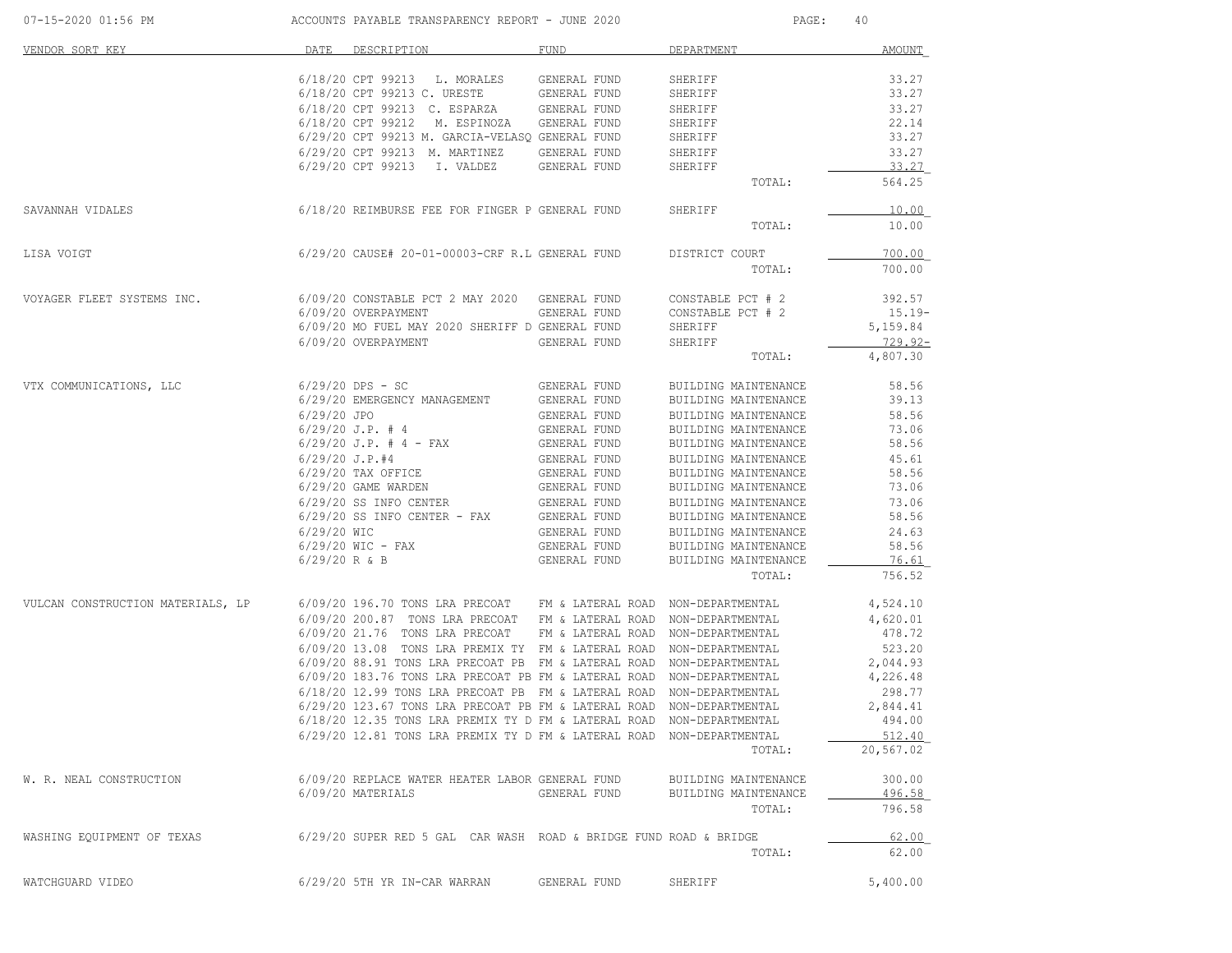| 07-15-2020 01:56 PM              |                | ACCOUNTS PAYABLE TRANSPARENCY REPORT - JUNE 2020                                                                                                      |                                                                      | PAGE:          | 41             |
|----------------------------------|----------------|-------------------------------------------------------------------------------------------------------------------------------------------------------|----------------------------------------------------------------------|----------------|----------------|
| <b>DATE</b><br>VENDOR SORT KEY   |                | DESCRIPTION                                                                                                                                           | FUND                                                                 | DEPARTMENT     | AMOUNT         |
|                                  |                | 6/29/20 2ND YR IN-CAR WARRAN                                                                                                                          | GENERAL FUND                                                         | SHERIFF        | 200.00         |
|                                  |                |                                                                                                                                                       |                                                                      | TOTAL:         | 5,600.00       |
| WAUKESHA-PEARCE INDUSTRIES, INC. |                | 6/09/20 SWITCH<br>6/09/20 FREIGHT                                                                                                                     | ROAD & BRIDGE FUND ROAD & BRIDGE<br>ROAD & BRIDGE FUND ROAD & BRIDGE |                | 37.46<br>16.27 |
|                                  |                |                                                                                                                                                       |                                                                      | TOTAL:         | 53.73          |
| MICHAEL ZAMORA                   |                | 6/09/20 CAUSE# 29287 R.C.                                                                                                                             | GENERAL FUND                                                         | COUNTY COURT   | 100.00         |
|                                  |                | 6/18/20 CAUSE# 29734 Z.M. 11/07/20 GENERAL FUND                                                                                                       |                                                                      | COUNTY COURT   | 100.00         |
|                                  |                | 6/09/20 CAUSE# 29944 R.H.                                                                                                                             | GENERAL FUND                                                         | COUNTY COURT   | 100.00         |
|                                  |                | 6/18/20 CAUSE# 30108 J.S.11/13/201 GENERAL FUND                                                                                                       |                                                                      | COUNTY COURT   | 100.00         |
|                                  |                | 6/18/20 CAUSE# 30114 J.S. 11/13/2 GENERAL FUND                                                                                                        |                                                                      | COUNTY COURT   | 100.00         |
|                                  |                | 6/18/20 CAUSE# 30153 F.V. 2/12/20 GENERAL FUND                                                                                                        |                                                                      | COUNTY COURT   | 300.00         |
|                                  |                | $6/09/20$ CAUSE# 30186 B.V.                                                                                                                           | GENERAL FUND                                                         | COUNTY COURT   | 100.00         |
|                                  |                | 6/18/20 CAUSE# 30248 J.S. 11/13/2 GENERAL FUND                                                                                                        |                                                                      | COUNTY COURT   | 100.00         |
|                                  |                | 6/18/20 CAUSE# 30256 J.S. 11/13/2 GENERAL FUND                                                                                                        |                                                                      | COUNTY COURT   | 100.00         |
|                                  |                | 6/18/20 CAUSE# 30322 M.M. 2/12/20 GENERAL FUND                                                                                                        |                                                                      | COUNTY COURT   | 300.00         |
|                                  |                | 6/09/20 CAUSE# 30342 L.M.                                                                                                                             | GENERAL FUND                                                         | COUNTY COURT   | 100.00         |
|                                  |                | 6/09/20 CAUSE# 30374 A.S.                                                                                                                             | GENERAL FUND                                                         | COUNTY COURT   | 100.00         |
|                                  |                | 6/18/20 CAUSE# 30375 C.G. 5/13/202 GENERAL FUND                                                                                                       |                                                                      | COUNTY COURT   | 300.00         |
|                                  |                | 6/09/20 CAUSE# 30439 E.G.                                                                                                                             | GENERAL FUND                                                         | COUNTY COURT   | 100.00         |
|                                  |                |                                                                                                                                                       |                                                                      | COUNTY COURT   | 100.00         |
|                                  |                |                                                                                                                                                       |                                                                      | COUNTY COURT   | 100.00         |
|                                  |                | $6/09/20$ CAUSE# 30493 E.G. GENERAL FUND                                                                                                              |                                                                      | COUNTY COURT   | 100.00         |
|                                  |                | 6/09/20 CAUSE# 30495 L.M.                                                                                                                             | GENERAL FUND                                                         | COUNTY COURT   | 100.00         |
|                                  |                | 6/18/20 CAUSE# 30501 M.M. GENERAL FUND                                                                                                                |                                                                      | COUNTY COURT   | 100.00         |
|                                  |                |                                                                                                                                                       |                                                                      | COUNTY COURT   | 100.00         |
|                                  |                |                                                                                                                                                       |                                                                      | COUNTY COURT   | 100.00         |
|                                  |                |                                                                                                                                                       |                                                                      | COUNTY COURT   | 100.00         |
|                                  |                | $\begin{tabular}{lllllllll} 6/09/20 & CAUSE\# & 30539 & L.M. & & & GENERAL FUND \\ 6/18/20 & CAUSE\# & 30556 & M.M. & & & GENERAL FUND \end{tabular}$ |                                                                      | COUNTY COURT   | 100.00         |
|                                  |                |                                                                                                                                                       |                                                                      | COUNTY COURT   | 100.00         |
|                                  |                | $6/09/20$ CAUSE# 30572 Z.M.<br>$6/09/20$ CAUSE# 30573 Z.M. GENERAL FUND<br>6/09/20 CAUSE# 30573 Z.M.                                                  |                                                                      | COUNTY COURT   | 100.00         |
|                                  |                | 6/09/20 CAUSE# 30683 E.G.                                                                                                                             | GENERAL FUND                                                         | COUNTY COURT   | 100.00         |
|                                  |                | 6/18/20 CAUSE# 30702 I.S.                                                                                                                             | GENERAL FUND                                                         | COUNTY COURT   | 100.00         |
|                                  |                | 6/18/20 CAUSE# 30711 M.M.                                                                                                                             | GENERAL FUND                                                         | COUNTY COURT   | 100.00         |
|                                  |                | 6/09/20 CAUSE# 30737 F.G.                                                                                                                             | GENERAL FUND                                                         | COUNTY COURT   | 100.00         |
|                                  |                | $6/09/20$ CAUSE# 30738 F.G.                                                                                                                           | GENERAL FUND                                                         | COUNTY COURT   | 100.00         |
|                                  |                | 6/09/20 CAUSE# 30786 S.V.                                                                                                                             | GENERAL FUND                                                         | COUNTY COURT   | 100.00         |
|                                  |                | 6/29/20 CAUSE# 17-01-00007-CRF G.C GENERAL FUND<br>6/29/20 CAUSE# 17-01-00007-CRF G.C GENERAL FUND                                                    |                                                                      | DISTRICT COURT | 400.00         |
|                                  |                | 6/29/20 CAUSE# 17-01-00008-CRF G.C GENERAL FUND DISTRICT COURT                                                                                        |                                                                      |                | 400.00         |
|                                  |                |                                                                                                                                                       |                                                                      | TOTAL:         | 4,500.00       |
| ZAVALA COUNTY SHERIFF OFFICE     |                | 6/29/20 INMATE HOUSING JANUARY 202 GENERAL FUND                                                                                                       |                                                                      | SHERIFF        | 22,450.00      |
|                                  |                | 6/29/20 PRESCRIPTIONS APRIL 2020 GENERAL FUND                                                                                                         |                                                                      | SHERIFF        | 1,931.33       |
|                                  |                | 6/29/20 PRESCRIPTIONS WAL MART TEA GENERAL FUND                                                                                                       |                                                                      | SHERIFF        | 37.11          |
|                                  |                | 6/29/20 INMATE HOUSING APRIL 2020 GENERAL FUND                                                                                                        |                                                                      | SHERIFF        | 26,000.00      |
|                                  |                | 6/29/20 INMATE HOUSING MAY 2020                                                                                                                       | GENERAL FUND                                                         | SHERIFF        | 19,700.00      |
|                                  |                | 6/29/20 PRESCRIPTIONS MAY 2020                                                                                                                        | GENERAL FUND                                                         | SHERIFF        | 3,066.10       |
|                                  | 6/29/20 CREDIT |                                                                                                                                                       | GENERAL FUND                                                         | SHERIFF        | $250.40-$      |
|                                  |                | 6/29/20 INMATE HOUSING JULY 2019                                                                                                                      | GENERAL FUND                                                         | SHERIFF        | 26,500.00      |
|                                  |                | 6/29/20 INMATE HOUSING AUGUST 2019 GENERAL FUND                                                                                                       |                                                                      | SHERIFF        | 33,600.00      |
|                                  |                | 6/29/20 INMATE HOUSING NOV 2019                                                                                                                       | GENERAL FUND                                                         | SHERIFF        | 27,800.00      |
|                                  |                | 6/29/20 INMATE HOUSING DECEMBER 20 GENERAL FUND                                                                                                       |                                                                      | SHERIFF        | 25,350.00      |
|                                  |                |                                                                                                                                                       |                                                                      | TOTAL:         | 186,184.14     |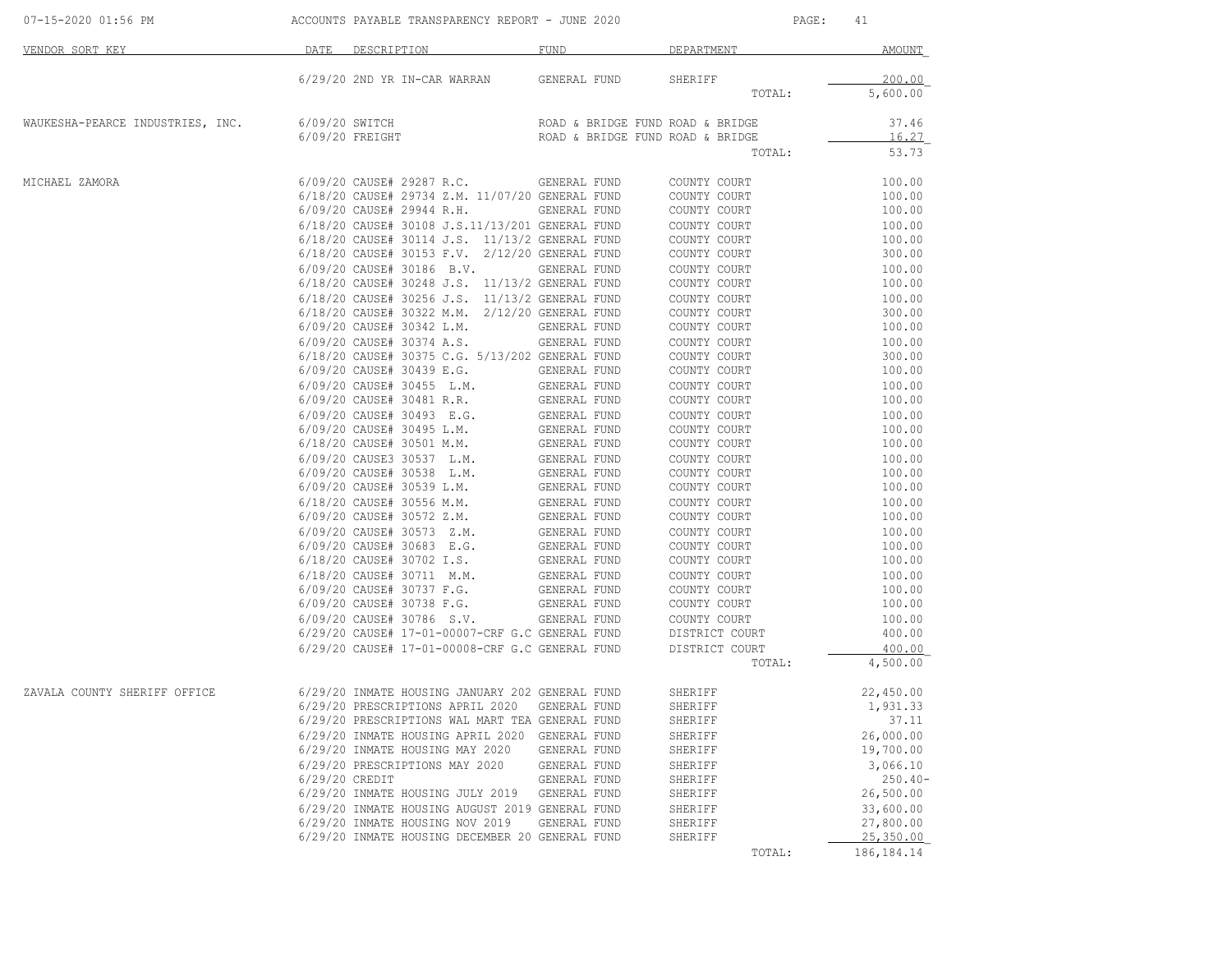| VENDOR SORT KEY    |     | DATE<br>DESCRIPTION                          | <b>FUND</b>                         | DEPARTMENT                              | <b>AMOUNT</b>          |
|--------------------|-----|----------------------------------------------|-------------------------------------|-----------------------------------------|------------------------|
| **PAYROLL EXPENSES |     | $6/01/2020 - 6/30/2020$                      | GENERAL FUND<br>GENERAL FUND        | COMMISSIONERS COURT<br>COUNTY CLERK     | 15,839.72<br>13,089.01 |
|                    |     |                                              | GENERAL FUND                        | EMERGENCY MGNT / 911 M                  | 4,230.72               |
|                    |     |                                              | GENERAL FUND                        | DISTRICT COURT                          | 1,994.06               |
|                    |     |                                              | GENERAL FUND                        | DISTRICT CLERK                          | 15,025.57              |
|                    |     |                                              | GENERAL FUND                        | $J.P.$ PCT. $# 1$                       | 10,525.43              |
|                    |     |                                              | GENERAL FUND                        | $J.P.$ PCT. $# 2$                       | 6,864.40               |
|                    |     |                                              | GENERAL FUND                        | $J.P.$ PCT. $# 3$                       | 6,686.17               |
|                    |     |                                              | GENERAL FUND                        | $J.P.$ PCT. $#4$                        | 6,809.00               |
|                    |     |                                              | GENERAL FUND                        | COUNTY ATTORNEY                         | 18,916.55              |
|                    |     |                                              | GENERAL FUND                        | ELECTIONS                               | 8,062.24               |
|                    |     |                                              | GENERAL FUND                        | COUNTY AUDITOR                          | 12,208.86              |
|                    |     |                                              | GENERAL FUND                        | COUNTY TREASURER                        | 11,191.55              |
|                    |     |                                              | GENERAL FUND                        | TAX COLLECTOR                           | 16,481.86              |
|                    |     |                                              | GENERAL FUND                        | BUILDING MAINTENANCE                    | 11,730.19              |
|                    |     |                                              | GENERAL FUND                        | CONSTABLE PCT # 1                       | 4,145.90               |
|                    |     |                                              | GENERAL FUND                        | CONSTABLE PCT # 2                       | 3,911.22               |
|                    |     |                                              | GENERAL FUND                        | CONSTABLE PCT # 3                       | 3,911.22               |
|                    |     |                                              | GENERAL FUND                        | CONSTABLE PCT # 4                       | 3,911.22               |
|                    |     |                                              | GENERAL FUND                        | SHERIFF                                 | 172,100.45             |
|                    |     |                                              | GENERAL FUND                        | JUVENILE CORRECTIONS                    | 10,553.18              |
|                    |     |                                              | GENERAL FUND                        | HIGHWAY PATROL                          | 3,448.00               |
|                    |     |                                              | GENERAL FUND                        | HEALTH & WELFARE                        | 1,538.46               |
|                    |     |                                              | GENERAL FUND                        | COUNTY EXTENSION                        | 7,366.34               |
|                    |     |                                              | GENERAL FUND                        | HUMAN RESOURCE                          | 8,282.22               |
|                    |     |                                              | GENERAL FUND                        | VETERANS SERVICE                        | 1,602.11               |
|                    |     |                                              | ROAD & BRIDGE FUND ROAD & BRIDGE    |                                         | 120,592.42             |
|                    |     |                                              | WIC PROGRAM FUND                    | NON-DEPARTMENTAL                        | 8,471.55               |
|                    |     |                                              | COUNTY CLERK RECOR NON-DEPARTMENTAL |                                         | 558.00                 |
|                    |     |                                              |                                     | TX JUVENILE PROBAT BASIC SUPERVISION    | 5,037.12               |
|                    |     |                                              |                                     | TX JUVENILE PROBAT COMMUNITY PROGRAM    | 5,247.00               |
|                    |     |                                              |                                     | TX JUVENILE PROBAT COMMITMENT DIVERSION | 521.46                 |
|                    |     |                                              |                                     | TOTAL:                                  | 520,853.20             |
|                    |     | =============== FUND TOTALS ================ |                                     |                                         |                        |
|                    |     | 100 GENERAL FUND                             | 1,092,153.78                        |                                         |                        |
|                    |     | 200 ROAD & BRIDGE FUND                       | 316,036.69                          |                                         |                        |
|                    |     | 201 FM & LATERAL ROAD FUND                   | 112,962.20                          |                                         |                        |
|                    |     | 202 WIC PROGRAM FUND                         | 16,964.22                           |                                         |                        |
|                    | 205 | COUNTY CLERK RECORDS MGT                     | 607.97                              |                                         |                        |
|                    | 206 | TX JUVENILE PROBATION FND                    | 12,771.68                           |                                         |                        |
|                    | 209 | CO CLERK ARCHIVE FUND                        | 1,252.27                            |                                         |                        |
|                    | 403 | SHERIFF'S SEIZED FUNDS                       | 197.00                              |                                         |                        |
|                    | 407 | JUSTICE COURT TECHNOLOGY                     | 2,265.53                            |                                         |                        |
|                    | 408 | $JP$ $#$ $1$ $D.D.C.$ $FUND$                 | 4.11                                |                                         |                        |
|                    |     | 409 JP # 2 D.D.C. FUND                       | 2.46                                |                                         |                        |
|                    | 410 | JP # 3 D.D.C. FUND                           | 2.46                                |                                         |                        |
|                    | 411 | JP # 4 D.D.C. FUND                           | 2.46                                |                                         |                        |
|                    | 704 | TAX COL OFFICER SALARY FN                    | 3,129.64                            |                                         |                        |
|                    |     | 706 DIST CLRK RECORDS MGMT                   | 0.50                                |                                         |                        |
|                    |     | 708 ABANDONED VEHICLE FUND                   | 4,857.25                            |                                         |                        |
|                    | 709 | CEMETERY PERPETUAL FUND                      | 424.76                              |                                         |                        |
|                    |     | 998 FRIO COUNTY PAYROLL FUND                 | 157,265.52                          |                                         |                        |

--------------------------------------------

--------------------------------------------

GRAND TOTAL: 1,720,900.50